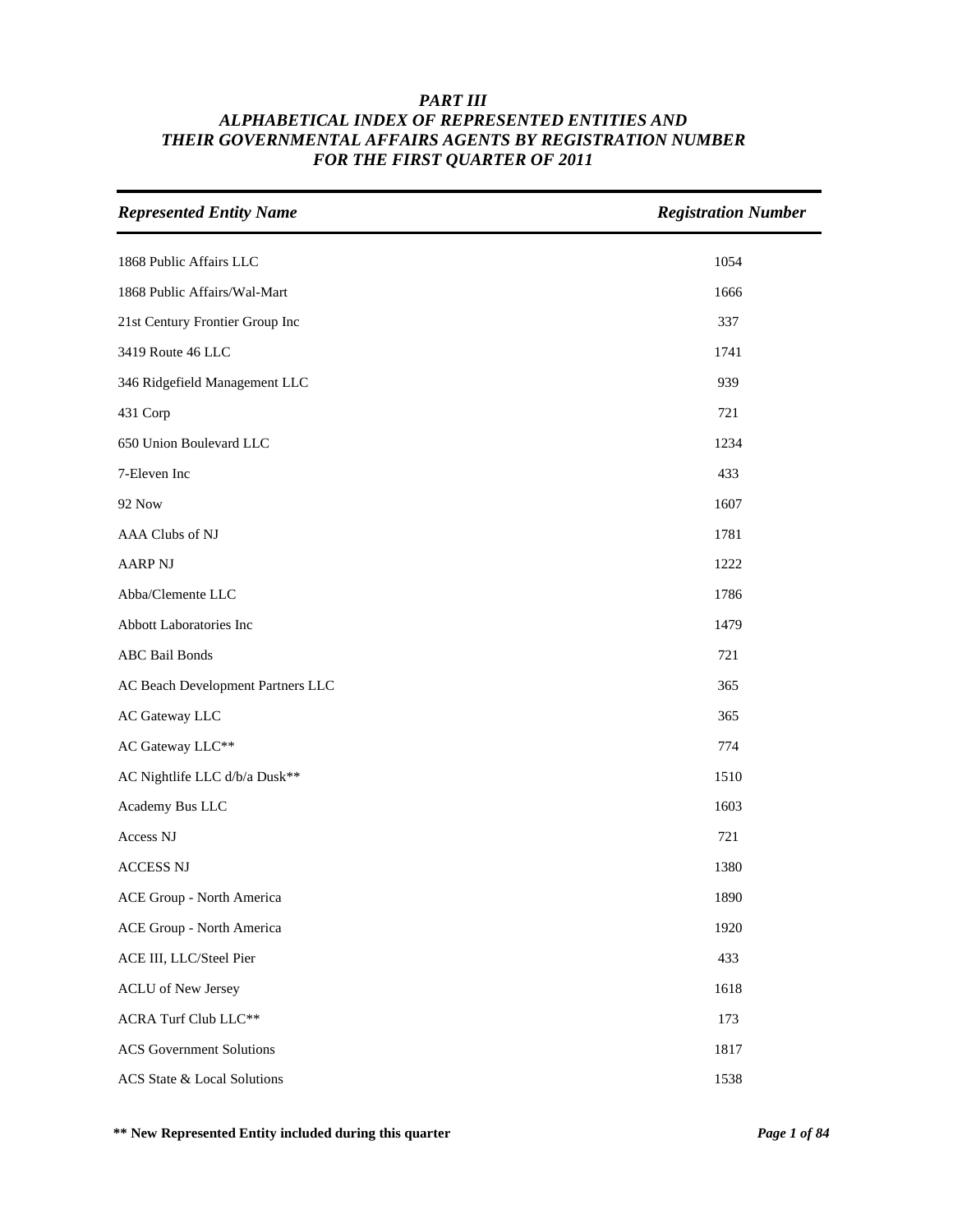| <b>Represented Entity Name</b>                                              | <b>Registration Number</b> |
|-----------------------------------------------------------------------------|----------------------------|
| Action Carting Environmental Services                                       | 1741                       |
| Acumark Inc                                                                 | 1895                       |
| ADP Claims Services Group                                                   | 1000                       |
| ADP Public Sector Service                                                   | 1284                       |
| Advanced Drainage Systems Inc                                               | 365                        |
| Advocates for Children of NJ (ACNJ)                                         | 797                        |
| Aes/Red Oak                                                                 | 463                        |
| Aetna                                                                       | 1720                       |
| Aetna Health Inc                                                            | 1832                       |
| Aetna Life & Casualty                                                       | 26                         |
| <b>AFLAC</b>                                                                | 1769                       |
| <b>Agate Construction</b>                                                   | 1587                       |
| AIA NJ                                                                      | 433                        |
| AIA-NJ Central Section                                                      | 433                        |
| AIG American General - US Life Insurance Co                                 | 1224                       |
| Air Bag Safety Campaign                                                     | 26                         |
| Air Victory Museum                                                          | 337                        |
| Akzo Nobel Inc                                                              | 1797                       |
| Alcatel-Lucent                                                              | 365                        |
| Alcatel-Lucent                                                              | 1704                       |
| Alcatel-Lucent                                                              | 1839                       |
| Alcoholism & Drug Abuse Council of Ocean                                    | 1259                       |
| Alex Tsvaygoft                                                              | 939                        |
| Alfran Realty LP                                                            | 939                        |
| Allergan Inc                                                                | 1259                       |
| Alliance for Competitive Energy Service (ACES) c/o NJSBA                    | 1536                       |
| Alliance for Environmental Concerns d/b/a New Jersey Green Industry Council | 1797                       |
| Alliance for Quality Care                                                   | 433                        |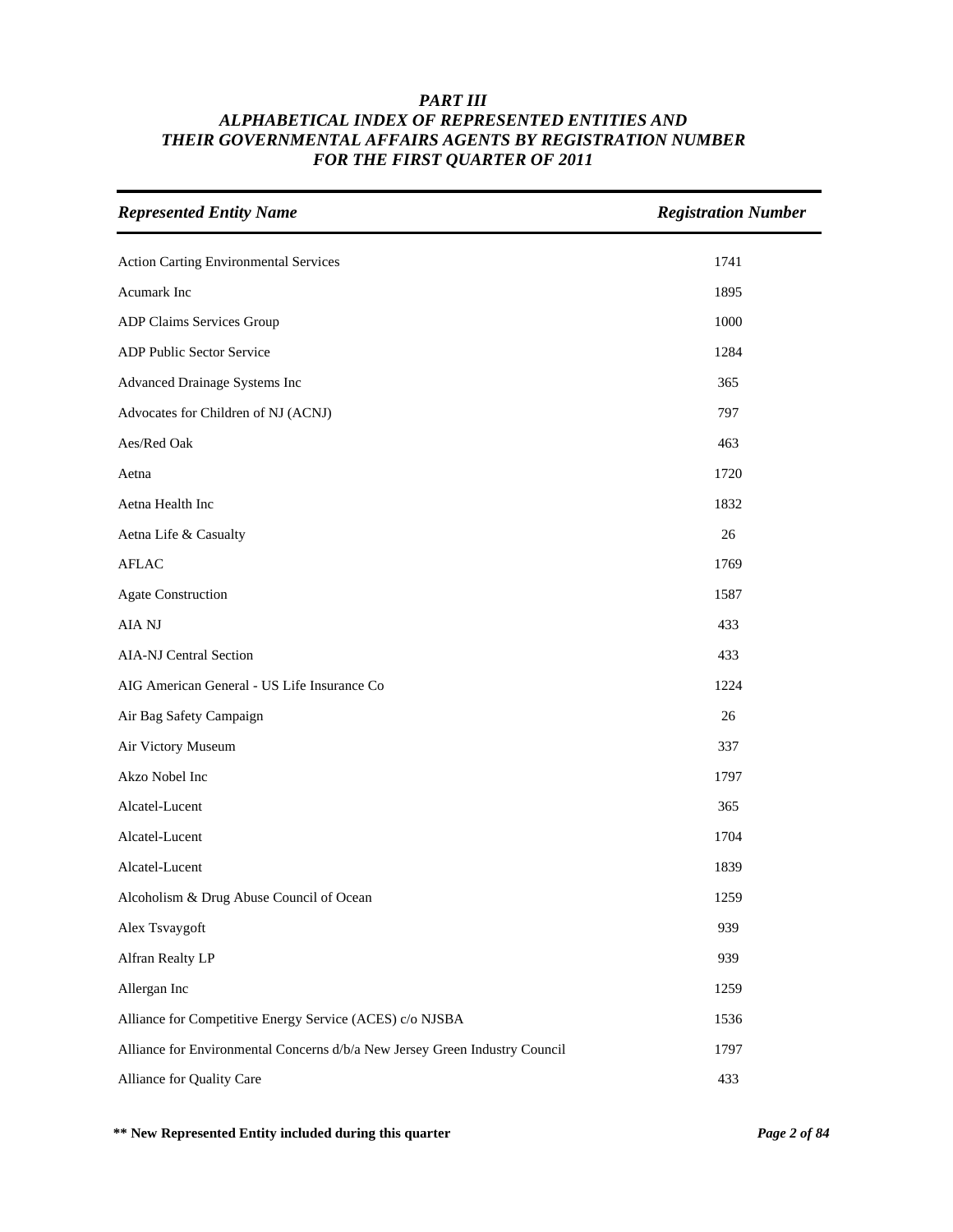| <b>Represented Entity Name</b>                                        | <b>Registration Number</b> |
|-----------------------------------------------------------------------|----------------------------|
| Alliance for the Betterment of Citizens with Disabilities             | 1552                       |
| Alliance of Automobile Manufacturers                                  | 721                        |
| Alliance of Health Care Sharing Ministries                            | 721                        |
| Alliance One                                                          | 1839                       |
| Alliance to Save NJ Community Hospitals                               | 1897                       |
| Allianz Life Insurance Company of North America                       | 1224                       |
| Allied Beverage Group                                                 | 1720                       |
| Allied Beverage Group LLC                                             | 433                        |
| Allied Junction Corp                                                  | 938                        |
| Allstate Insurance Co                                                 | 365                        |
| Allstate NJ Insurance Co                                              | 1242                       |
| AllVision                                                             | 1735                       |
| Alman Group LLC                                                       | 800                        |
| Alpert Development                                                    | 1786                       |
| Alpert Development/Patterson Commercial Partners                      | 1786                       |
| Alsan Realty Co                                                       | 939                        |
| <b>Alstarz Sports Pub</b>                                             | 939                        |
| Altria Client Services Inc                                            | 365                        |
| Altria Client Services Inc and its Affiliates                         | 1320                       |
| Altria Client Services Inc and its Affiliates                         | 1919                       |
| Altria Client Services Inc and its Affiliates/John Middleton Co       | 365                        |
| Altria Client Services Inc and its Affiliates/John Middleton Co       | 1320                       |
| Altria Client Services Inc and its Affiliates/Philip Morris USA Inc   | 365                        |
| Altria Client Services Inc and its Affiliates/Philip Morris USA Inc   | 1320                       |
| Altria Client Services Inc and its Affiliates/US Smokeless Tobacco Co | 365                        |
| Altria Client Services Inc and its Affiliates/US Smokeless Tobacco Co | 1320                       |
| Alzheimer's Association Greater NJ Chapter                            | 1477                       |
| Amalgamated Transit Union NJ State Joint Council ATU                  | 118                        |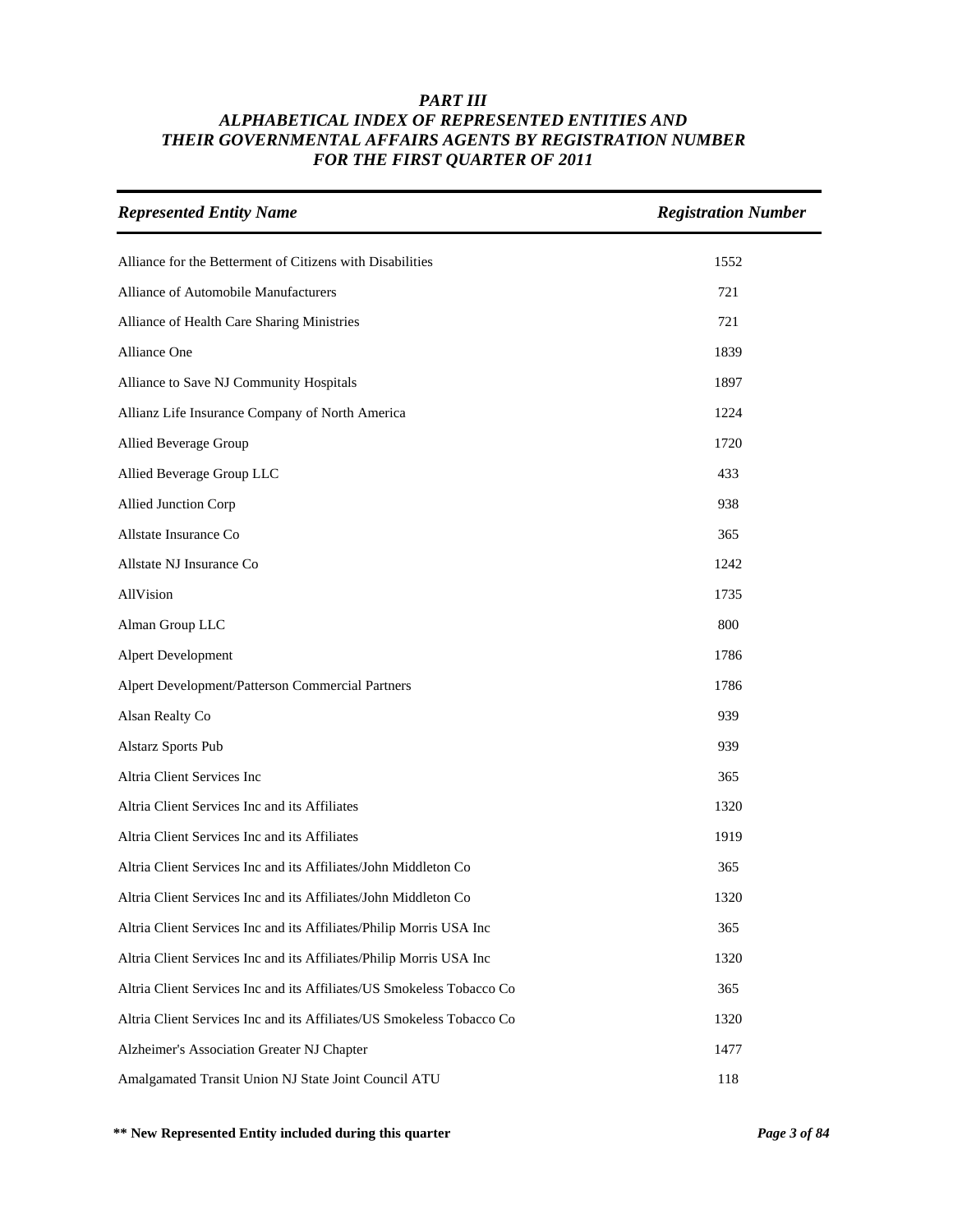| <b>Represented Entity Name</b>                                  | <b>Registration Number</b> |
|-----------------------------------------------------------------|----------------------------|
| Amboy Bank                                                      | 433                        |
| Amerada Hess Corp                                               | 1526                       |
| Americaid Corp                                                  | 1165                       |
| American Academy of Neurology                                   | 1012                       |
| American Academy of Pediatrics NJ Chapter                       | 1921                       |
| American Academy of Pediatrics, NJ Chapter**                    | 433                        |
| American Airlines Inc                                           | 1284                       |
| American Association of Adapted Sports                          | 1540                       |
| American Bank Note Holographics Inc                             | 1224                       |
| American Blood Resource Association/ABRA                        | 26                         |
| American Boychoir School                                        | 365                        |
| <b>American Cancer Society</b>                                  | 1313                       |
| American Cancer Society Eastern Division NJ                     | 1156                       |
| American Chemistry Council                                      | 906                        |
| American Civil Liberties Union of NJ                            | 463                        |
| <b>American Coastal Industries</b>                              | 677                        |
| American College of Emergency Physicians NJ Chapter             | 1259                       |
| American College of Obstetricians & Gynecologists - NJ Section  | 1259                       |
| American Council of Engineering Companies of New Jersey (ACENJ) | 1890                       |
| American Council of Life Insurers                               | 1287                       |
| American Council of Life Insurers                               | 1644                       |
| American Diabetes Association                                   | 1394                       |
| American Express Co                                             | 26                         |
| American Express Co                                             | 721                        |
| American Federation for Children                                | 1054                       |
| American Federation for Children Inc**                          | 1453                       |
| American Fedn of State County & Mun Employees AFSCME            | 461                        |
| American Fire Sprinkler Association - NJ Chapter                | 100                        |

**\*\* New Represented Entity included during this quarter** *Page 4 of 84*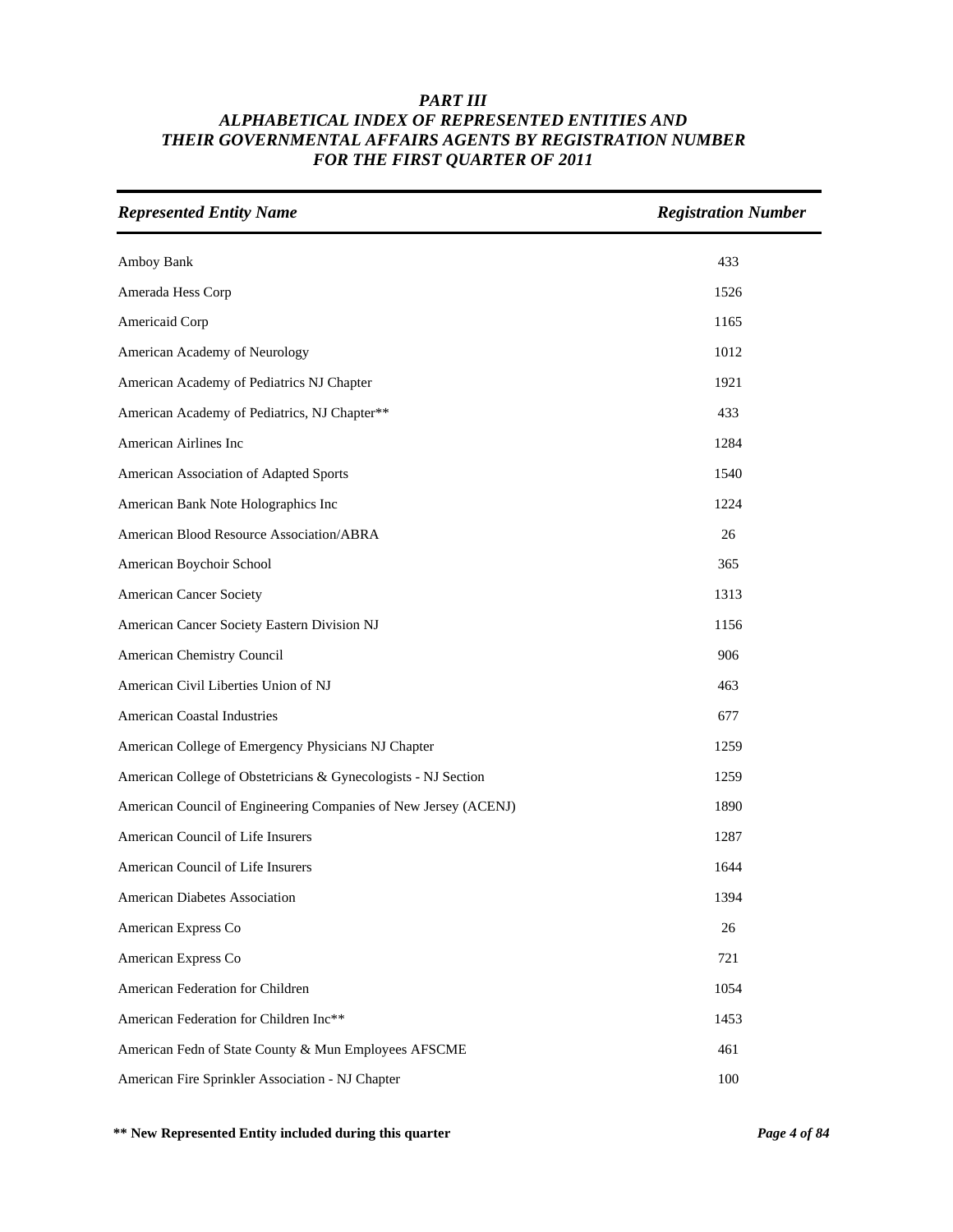| <b>Represented Entity Name</b>                            | <b>Registration Number</b> |
|-----------------------------------------------------------|----------------------------|
| American Heart Association                                | 1419                       |
| American Insurance Association                            | 26                         |
| American International Group                              | 1660                       |
| American Intl Group Inc                                   | 1284                       |
| American Logistics LLC                                    | 1896                       |
| American Massage Therapy Association The                  | 365                        |
| American Medical Response                                 | 1781                       |
| American Physical Therapy Association of New Jersey       | 1618                       |
| American Properties Realty Inc                            | 1704                       |
| American Red Cross of Metropolitan NJ                     | 800                        |
| American Resort Development Association                   | 433                        |
| American Society for the Prevention of Cruelty to Animals | 1773                       |
| American Society of Landscape Architects NJ Chapter       | 433                        |
| American Subcontractors Association of NJ                 | 1587                       |
| American Traffic Solutions Inc                            | 1735                       |
| American Water                                            | 1528                       |
| American Water                                            | 1534                       |
| American Water                                            | 1839                       |
| AmeriChoice                                               | 365                        |
| AmeriChoice New Jersey Inc                                | 1801                       |
| AmeriChoice of NJ Inc                                     | 1778                       |
| Amerigroup                                                | 551                        |
| Amerigroup                                                | 1310                       |
| Amerigroup NJ Inc                                         | 1165                       |
| AmeriHealth HMO Inc                                       | 1068                       |
| AmeriHealth Ins Co of NJ                                  | 1068                       |
| Amgen                                                     | 1923                       |
| <b>AMTOTE</b>                                             | $26\,$                     |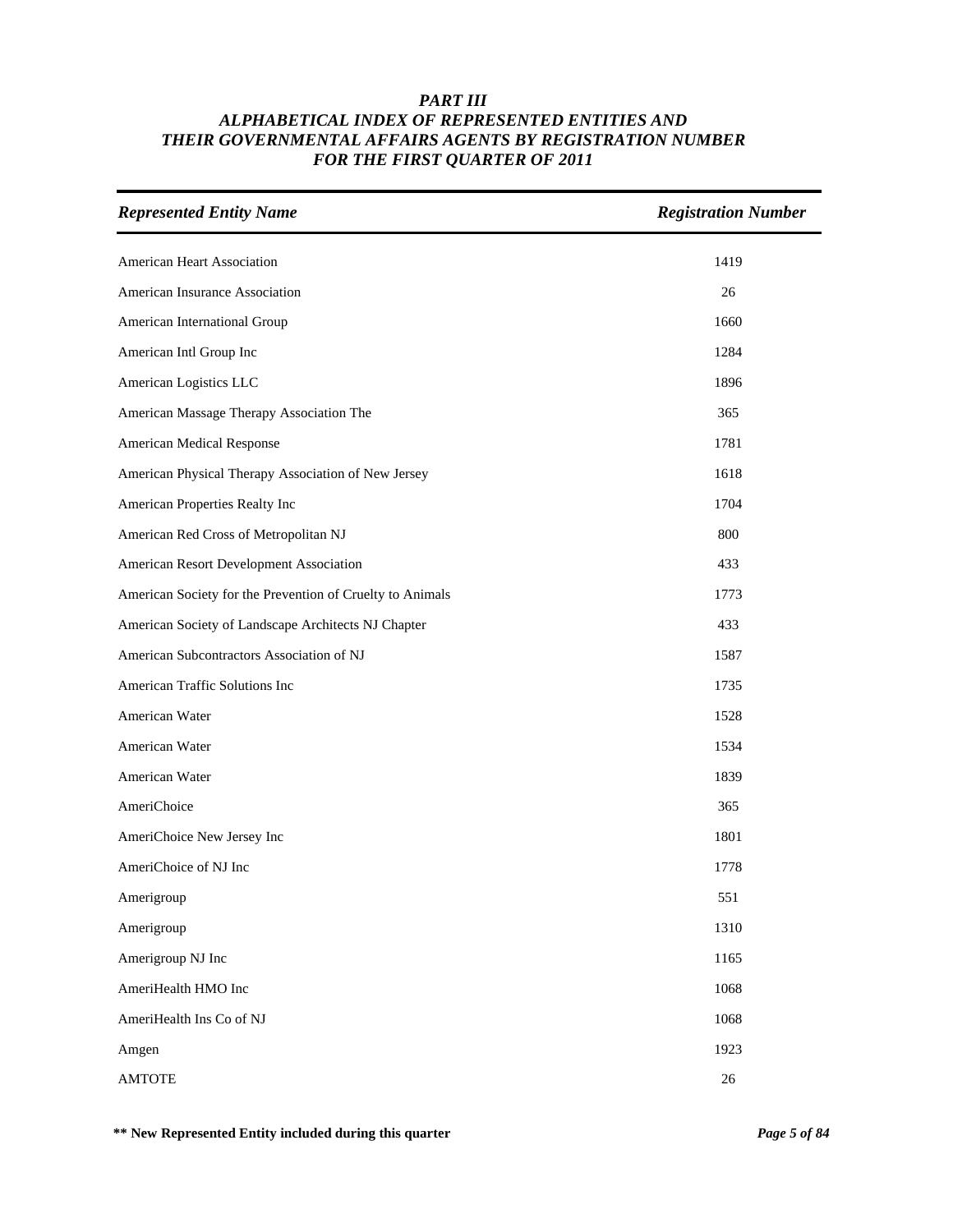| <b>Represented Entity Name</b>          | <b>Registration Number</b> |
|-----------------------------------------|----------------------------|
| Amylin Pharmaceuticals Inc              | 463                        |
| <b>Ancar Realty</b>                     | 1540                       |
| Angelica Corp                           | 939                        |
| Angeloni Development LLC                | 337                        |
| Anheuser-Busch Companies                | 1479                       |
| Anheuser-Busch Companies Inc            | 1408                       |
| Anton Nader                             | 721                        |
| Apollo Health Street                    | 1413                       |
| Apollo Real Estate                      | 1781                       |
| Apple Inc                               | 433                        |
| Apple Inc                               | 1550                       |
| Apple Inc                               | 1751                       |
| Apple Inc                               | 1915                       |
| Applus+ Technologies Inc                | 26                         |
| Appraisal Systems Inc                   | 1192                       |
| Aqua New Jersey Inc                     | 365                        |
| <b>ARAMARK Educational Services LLC</b> | 365                        |
| Aramark**                               | 1929                       |
| Arc of NJ The                           | 1541                       |
| Archdiocese of Newark                   | 677                        |
| Arisa Realty                            | 433                        |
| Aristrocrat Technologies Inc            | 774                        |
| ArtPride NJ                             | 433                        |
| ASA Apple Inc                           | 939                        |
| ASAH                                    | 1618                       |
| <b>Asphalt Paving Systems</b>           | 1621                       |
| Assist America Inc                      | 26                         |
| Associated Builders & Contractors Inc   | 433                        |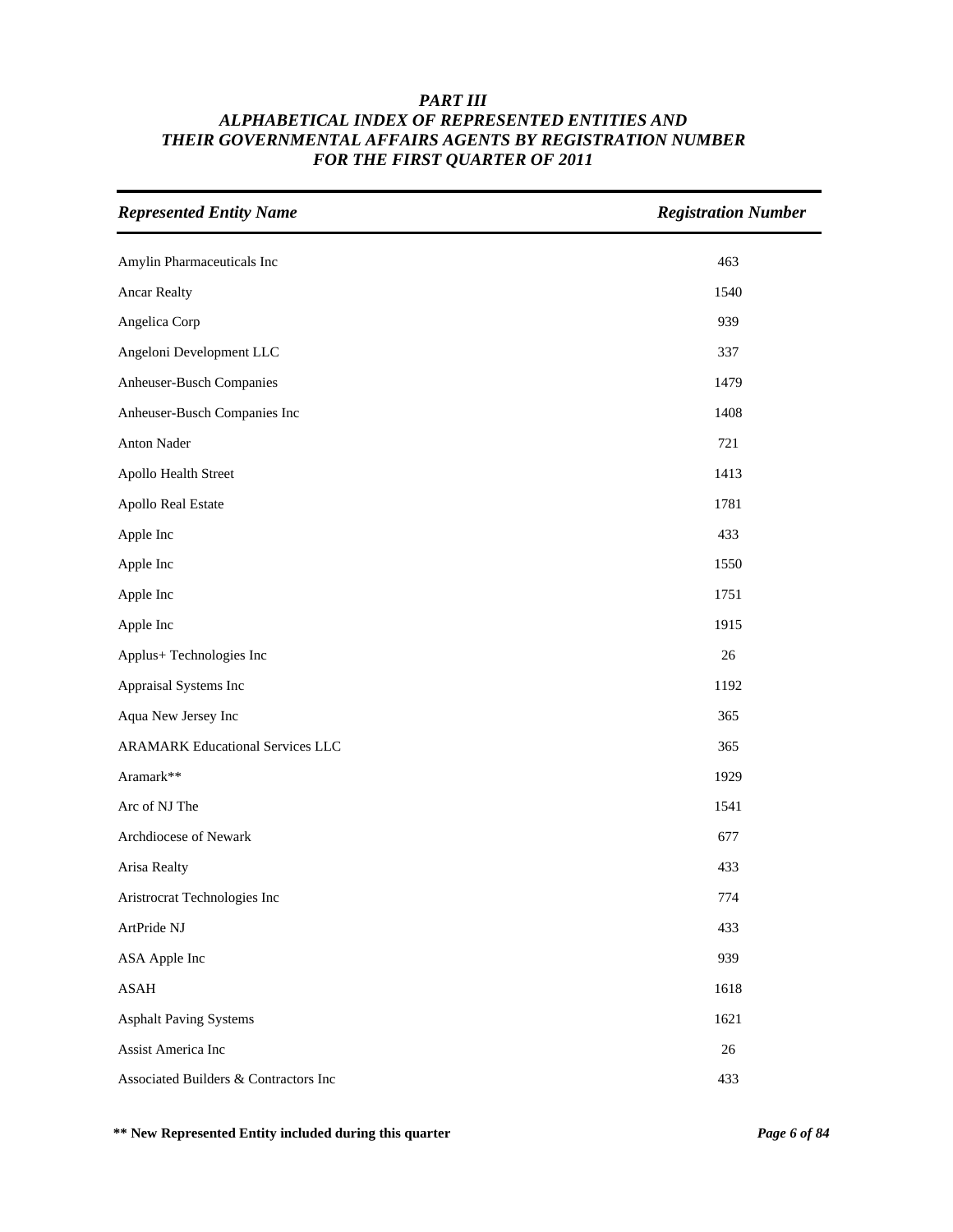| <b>Represented Entity Name</b>                               | <b>Registration Number</b> |
|--------------------------------------------------------------|----------------------------|
| Associated General Contractors of NJ                         | 665                        |
| Associated General Contractors of NJ                         | 1070                       |
| <b>Associated Humane Societies</b>                           | 721                        |
| Associated Retail Tobacco Stores (ARTS of NJ)                | 365                        |
| Association for Children of New Jersey                       | 365                        |
| Association for Children of NJ                               | 1192                       |
| <b>Association Master Trust</b>                              | 1769                       |
| Association of Bermuda Insurers and Reinsurers               | 173                        |
| Association of Bi State Motor Carriers Inc                   | 725                        |
| <b>Association of Electrical Contractors</b>                 | 1192                       |
| <b>Association of Environmental Authorities</b>              | 365                        |
| Association of Environmental Authorities                     | 460                        |
| Association of Financial Guaranty Insurers                   | 1646                       |
| Association of Gaming Equipment Manufacturers                | 1294                       |
| Association of Ind Colleges & Universities in NJ             | 304                        |
| Association of Independent Cemeteries                        | 433                        |
| Association of Medical Device Reprocessors                   | 1413                       |
| Association of Medical Device Reprocessors (AMDR)            | 463                        |
| Association of Municipal Assessors of NJ The                 | 365                        |
| Association of New Jersey Rifle and Pistol Clubs             | 1861                       |
| Association of NJ Chiropractors                              | 1618                       |
| Association of NJ Rifle & Pistol Clubs                       | 365                        |
| Association of Schools & Agencies for the Handicapped (ASAH) | 811                        |
| Association of Schools Affiliated with the Handicapped       | 1192                       |
| Association of Surgical Technologists                        | 1720                       |
| <b>Assurant Health</b>                                       | 1224                       |
| <b>AST</b> Development                                       | 551                        |
| AstraZeneca                                                  | 1781                       |

**\*\* New Represented Entity included during this quarter** *Page 7 of 84*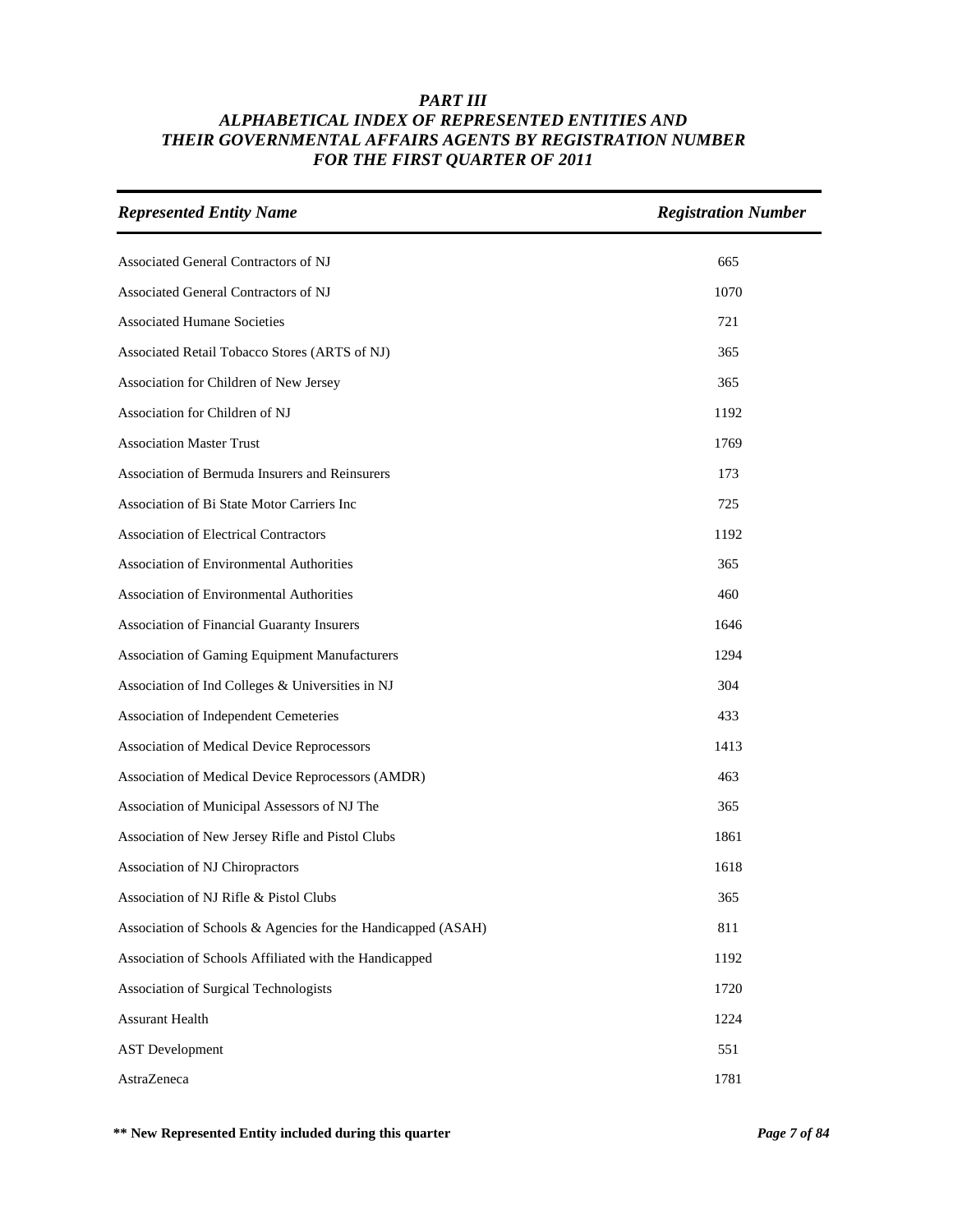| <b>Represented Entity Name</b>       | <b>Registration Number</b> |
|--------------------------------------|----------------------------|
| AstraZeneca Pharmaceuticals LP**     | 1933                       |
| Asurion Insurance Services Inc**     | 365                        |
| AT&T                                 | 549                        |
| AT&T                                 | 1444                       |
| AT&T                                 | 1741                       |
| AT&T                                 | 1767                       |
| AT&T Solutions Public Sector         | 365                        |
| Athletic Trainers Society of NJ      | 1720                       |
| Atlantic City Electric               | 1491                       |
| Atlantic City Electric               | 1528                       |
| Atlantic City Electric Co            | 1510                       |
| Atlantic Coast District I.L.A.       | 75                         |
| Atlantic County Utilities Authority  | 413                        |
| Atlantic Health System               | 1301                       |
| Atlantic Health System               | 1372                       |
| Atlantic Health System               | 1538                       |
| Atlantic Imaging Group LLC           | 1618                       |
| <b>Atlantic Prevention Resources</b> | 1259                       |
| AtlantiCare Regional Medical Center  | 173                        |
| AtlantiCare Regional Medical Center  | 1584                       |
| Atrium Health Group                  | 365                        |
| <b>Autism New Jersey</b>             | 1177                       |
| Autism New Jersey Inc.               | 1287                       |
| <b>Autism Speaks</b>                 | 1781                       |
| Autobacs Strauss Inc                 | 1571                       |
| Automatic Data Processing/ADP        | 1000                       |
| <b>Avalon Bay Communities</b>        | 551                        |
| Avalon Bay Communities Inc           | 1743                       |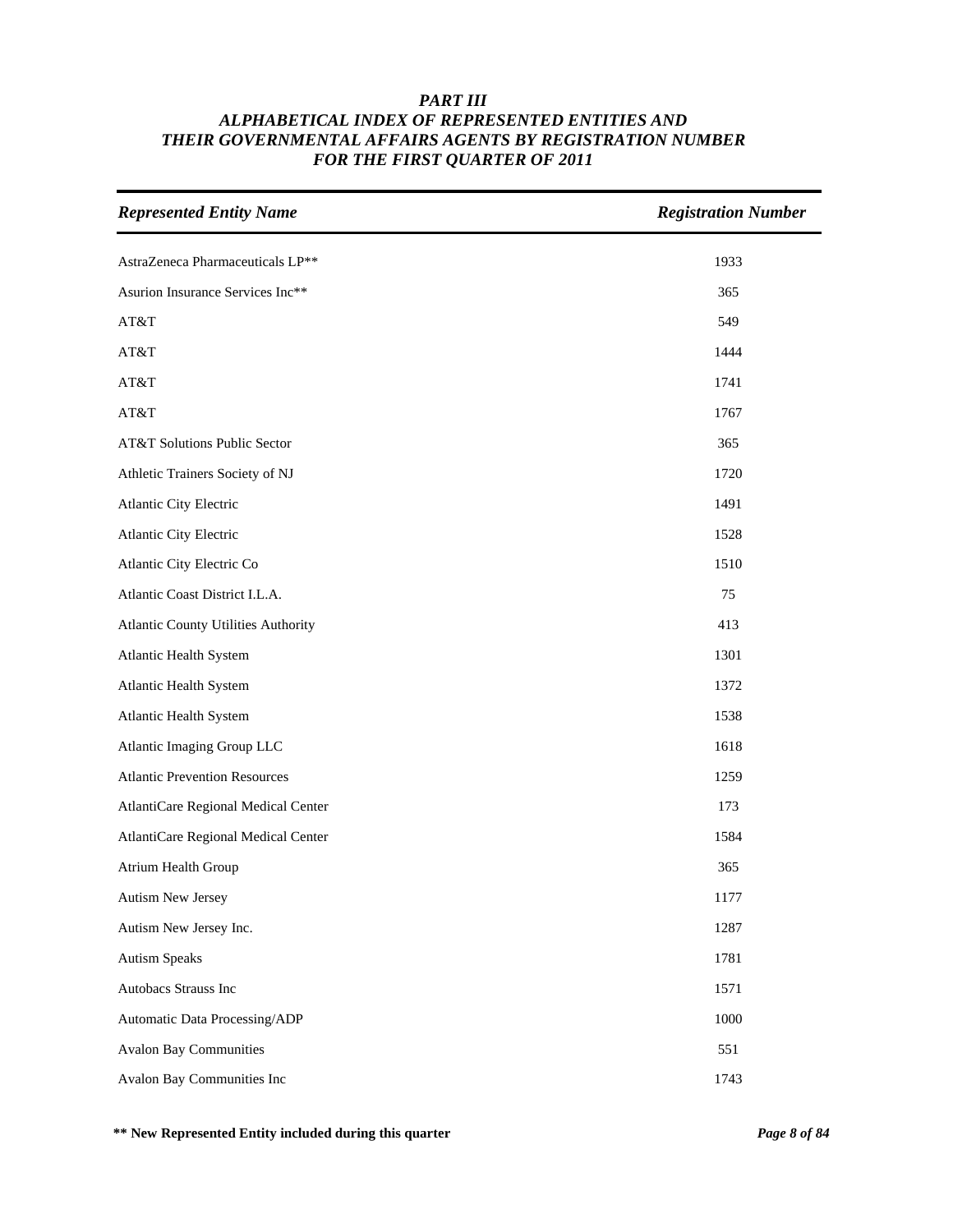| <b>Represented Entity Name</b>                                                                    | <b>Registration Number</b> |
|---------------------------------------------------------------------------------------------------|----------------------------|
| AvalonBay Communities Inc                                                                         | 721                        |
| Avaya Inc                                                                                         | 365                        |
| Avis Budget Group Inc                                                                             | 173                        |
| <b>AviStar Airport Valet Parking</b>                                                              | 173                        |
| AXA Equitable Life Insurance Co                                                                   | 1287                       |
| B & R Insurance Co of America                                                                     | 944                        |
| <b>B</b> Anthony Construction                                                                     | 1587                       |
| Babyland Family Services Inc                                                                      | 800                        |
| <b>Balloon Council</b>                                                                            | 365                        |
| <b>Bally Technologies Inc</b>                                                                     | 1054                       |
| <b>Bamm Hollow LLC</b>                                                                            | 1825                       |
| <b>Bancroft Neurohealth</b>                                                                       | 1534                       |
| <b>Bank of America</b>                                                                            | 1192                       |
| <b>Bank of America NA</b>                                                                         | 1820                       |
| <b>Barclays Capital Inc</b>                                                                       | 1828                       |
| <b>Baxter Healthcare Corp</b>                                                                     | 433                        |
| Bay Watch Marina                                                                                  | 365                        |
| <b>Bayer Healthcare LLC</b>                                                                       | 1720                       |
| Bayer HealthCare LLC (formerly Bayer Corporation Pharmaceutical<br>Division/Bayer HealthCare LLC) | 1699                       |
| Bayonne Golf Club                                                                                 | 1741                       |
| Bayonne Local Re-development Authority                                                            | 721                        |
| <b>Bayonne Medical Center</b>                                                                     | 433                        |
| <b>Bayonne Medical Center</b>                                                                     | 1538                       |
| <b>Bayshore Recycling Corp</b>                                                                    | 721                        |
| <b>Bayshore Recycling Corp</b>                                                                    | 1666                       |
| <b>Beach Bum Tanning</b>                                                                          | 1905                       |
| Becker Development LLC                                                                            | 1782                       |
| Bedminster Branchburg Bridgewater Concerned Citizens Coalition Inc                                | 1364                       |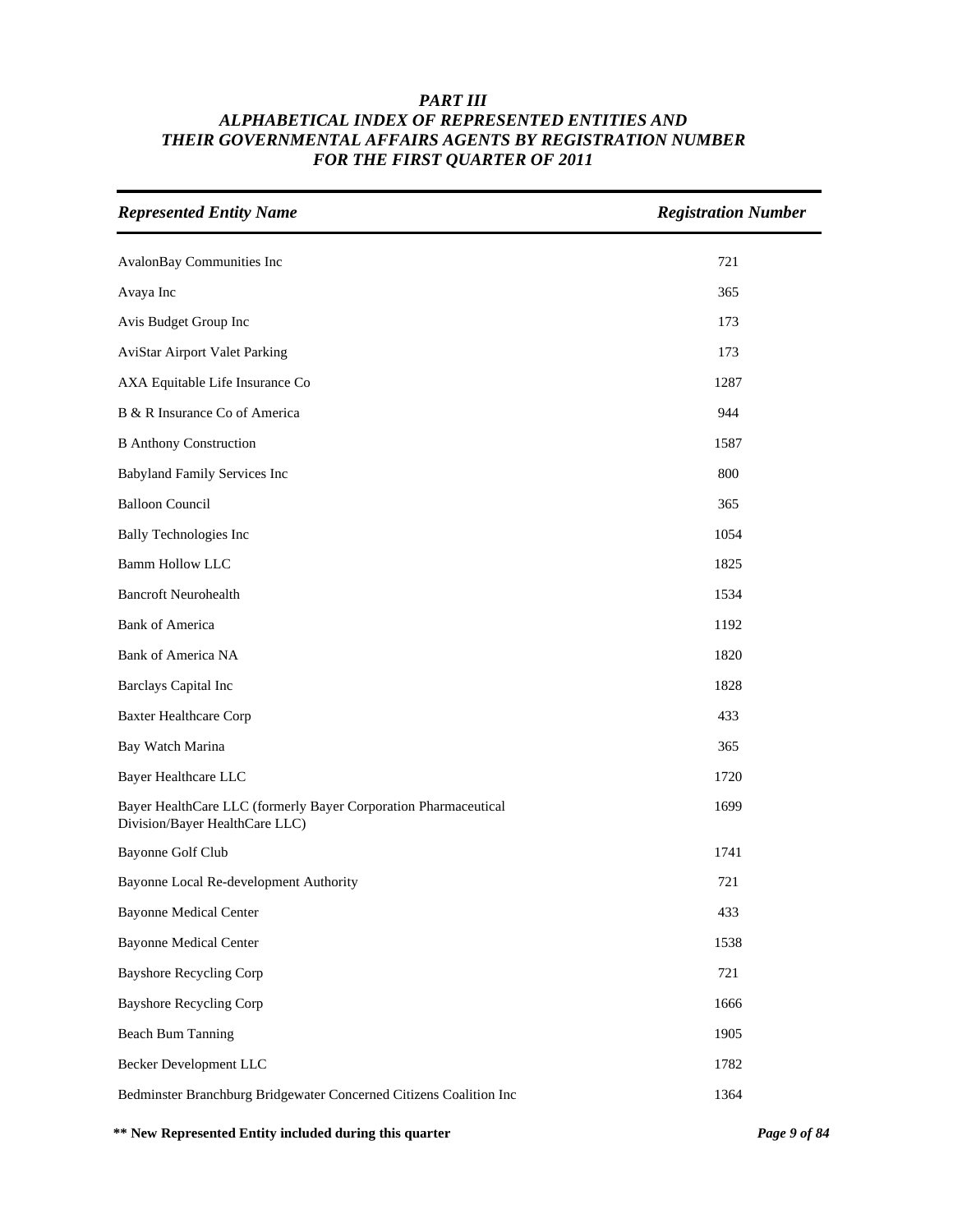| <b>Represented Entity Name</b>                    | <b>Registration Number</b> |
|---------------------------------------------------|----------------------------|
| Beer Wholesalers Association of NJ                | 721                        |
| Benderson Development Company LLC**               | 1852                       |
| <b>Beneficial Ctr</b>                             | 26                         |
| <b>Bergen County Community College</b>            | 1571                       |
| Bergen County Improvement Authority               | 1287                       |
| Bergen County Utilities Authority                 | 1287                       |
| Bergen Regional Medical Center                    | 365                        |
| <b>Berkeley College</b>                           | 433                        |
| <b>Berkeley College</b>                           | 1876                       |
| Berlex Inc                                        | 463                        |
| Besler Consulting**                               | 365                        |
| Bessemer Trust Co NA                              | 173                        |
| Best Buy Purchasing LLC**                         | 365                        |
| <b>Best Corp</b>                                  | 1720                       |
| Best Transportation Inc Tom Heimgartner           | 725                        |
| Betfair US/TVG                                    | 1618                       |
| Beth Medrash Govoha                               | 365                        |
| <b>BFI Business Furniture</b>                     | 1494                       |
| <b>BI</b> Inc                                     | 1054                       |
| <b>Bicycle Products Suppliers Association</b>     | 433                        |
| Big Brothers Big Sisters Foundation of New Jersey | 365                        |
| BioNJ Inc                                         | 365                        |
| <b>Birdsall Services Group</b>                    | 1287                       |
| <b>Black Oak Golf Club</b>                        | 1234                       |
| <b>Block 846 Associates</b>                       | 1540                       |
| <b>Blood Center Coalition</b>                     | 173                        |
| <b>Bloom Energy Corp</b>                          | 1767                       |
| <b>Blue Water Communications Group</b>            | 433                        |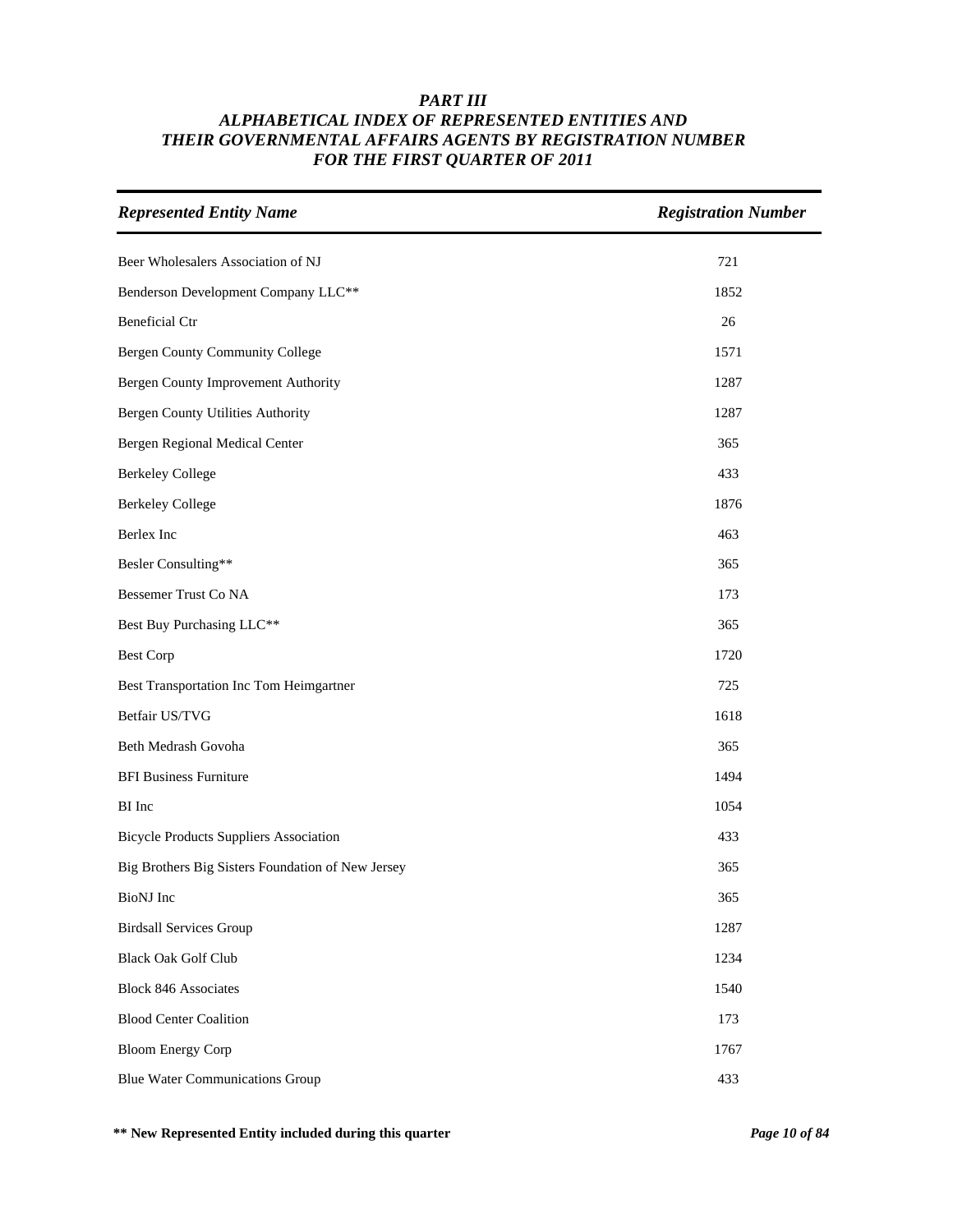| <b>Represented Entity Name</b>           | <b>Registration Number</b> |
|------------------------------------------|----------------------------|
| Boehringer Ingelheim Pharmaceuticals Inc | 1906                       |
| <b>Bombardier Transit Corp</b>           | 1666                       |
| <b>Boraie Development Corp</b>           | 1720                       |
| Borden Inc                               | 463                        |
| Bordentown Waterfront Community LLC      | 939                        |
| Bordentown Waterfront Community LLC      | 1292                       |
| Boro of Highlands                        | 1677                       |
| Borough of Edgewater                     | 1704                       |
| Borough of Glen Gardner                  | 1192                       |
| Borough of Haledon                       | 1704                       |
| Borough of Hopatcong                     | 1704                       |
| Borough of Medford Lakes                 | 1054                       |
| Borough of Medford Lakes                 | 1695                       |
| Borough of Paramus**                     | 721                        |
| Borough of Pompton Lakes                 | 1704                       |
| Borough of Roseland                      | 1704                       |
| Borough of Sea Bright                    | 1677                       |
| Borough of Seaside Park                  | 1192                       |
| Borough of Tinton Falls                  | 1897                       |
| Borough of Watchung                      | 1054                       |
| Bowman & Company LLP                     | 1479                       |
| Boys & Girls Clubs, North East           | 433                        |
| <b>BP</b> America Inc                    | 1759                       |
| <b>BP</b> Amoco Corp                     | 365                        |
| BP Energy Co                             | 365                        |
| <b>BPG</b> Properties Ltd                | 1287                       |
| Bracco Diagnostics Inc**                 | 365                        |
| Brain Injury Association of NJ Inc       | 1183                       |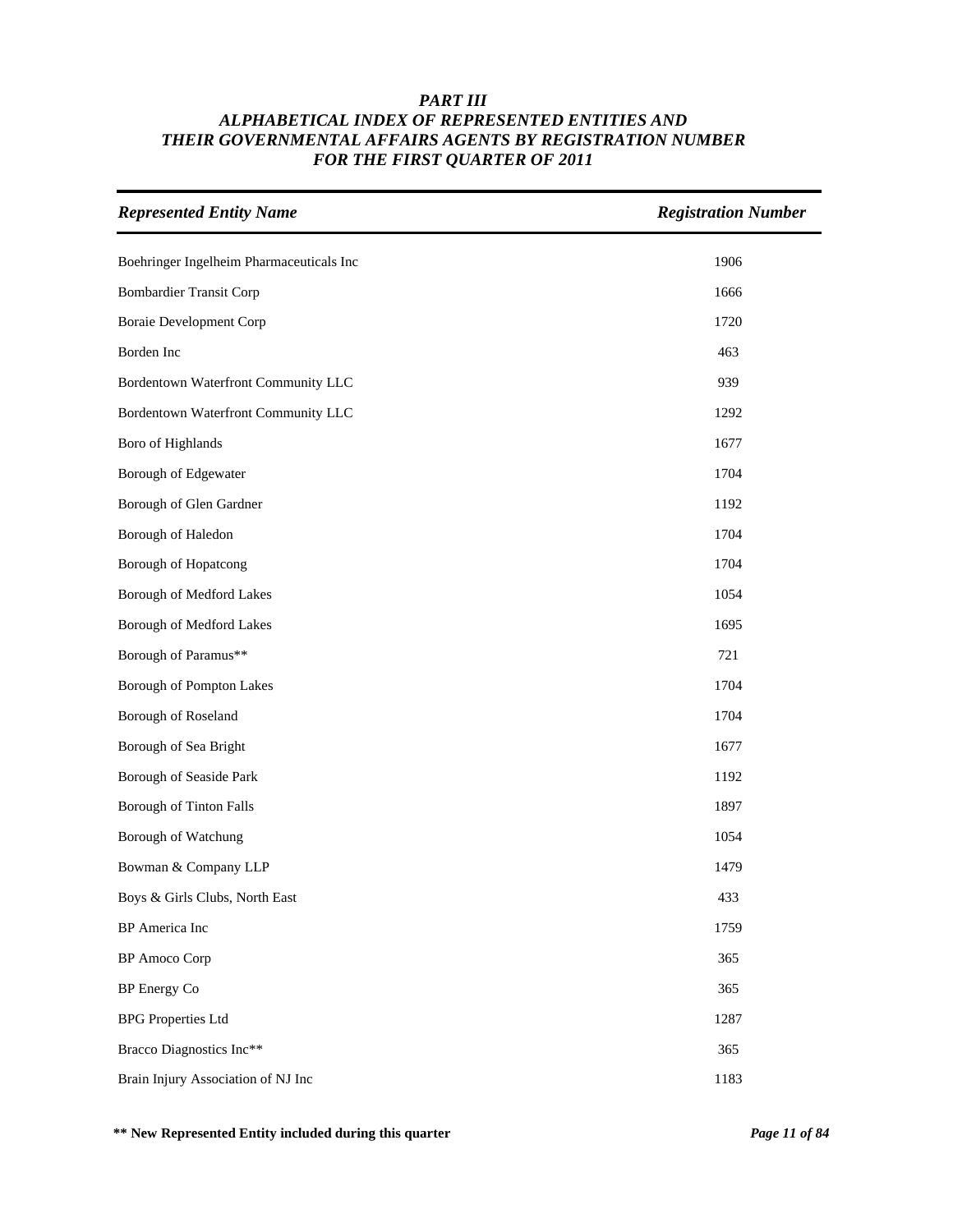| <b>Represented Entity Name</b>                                     | <b>Registration Number</b> |
|--------------------------------------------------------------------|----------------------------|
| Briad Group The                                                    | 1234                       |
| Bridge Inc The                                                     | 1650                       |
| Bridgeton Board of Education                                       | 1534                       |
| Bristol-Myers Squibb                                               | 341                        |
| <b>Bristol-Myers Squibb</b>                                        | 1113                       |
| <b>Broadway Trading</b>                                            | 337                        |
| Browning Ferris Industries Transfer of NJ Inc                      | 75                         |
| Builders Political Action Committee of NJ                          | 433                        |
| Building Contractors Association of NJ                             | 665                        |
| <b>Building Contractors Association of NJ</b>                      | 1571                       |
| Building Contractors Association of NJ (BCANJ)                     | 1720                       |
| <b>Building Material Dealers For Good Government</b>               | 721                        |
| Building Owners & Managers Association                             | 75                         |
| Burlington County Board of Chosen Freeholders                      | 1536                       |
| Bus Association of NJ                                              | 1319                       |
| Business & Governmental Insurance Agency Inc                       | 365                        |
| Butler Printing & Laminating Inc                                   | 1797                       |
| Byram Township/Edison Wetlands Association                         | 1677                       |
| CA                                                                 | 433                        |
| CA Inc                                                             | 1807                       |
| Cablevision                                                        | 1571                       |
| Cablevision                                                        | 1735                       |
| Cablevision                                                        | 1810                       |
| Cablevision Systems Corp                                           | 1446                       |
| Cablevision Systems Corporation                                    | 365                        |
| Caeasar Entertainment Corporation (formerly Harrah's Operating Co) | 433                        |
| Caesars Casino                                                     | 1510                       |
| <b>Caesars Entertainment Operating Company</b>                     | 1448                       |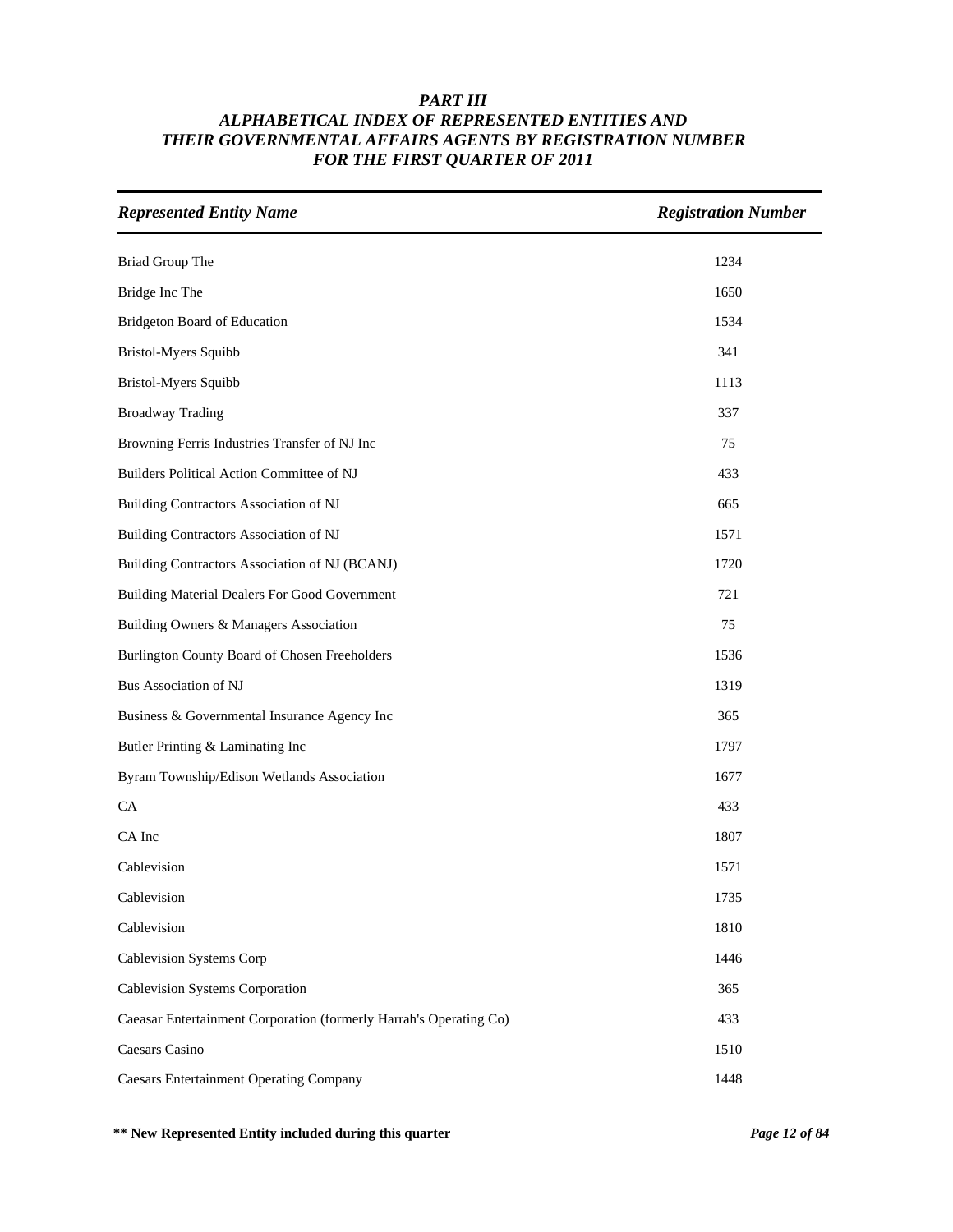| <b>Represented Entity Name</b>                            | <b>Registration Number</b> |
|-----------------------------------------------------------|----------------------------|
| <b>Caesars Entertainment Operating Company</b>            | 1727                       |
| CAF USA                                                   | 26                         |
| Calpine Corp                                              | 1528                       |
| Camden County Council on Alcoholism                       | 1259                       |
| Camden Shipping Corp                                      | 1540                       |
| Camelot Global Services (North America)                   | 365                        |
| Cameron Bayonne LLC                                       | 1234                       |
| Cammarano & Hagan Partners                                | 1587                       |
| Campbell Soup Co                                          | 1482                       |
| Canuso Communities                                        | 1510                       |
| Cape Assist - Cape May Council on Alcoholism & Drug Abuse | 1259                       |
| Capital Academy/Camelot Schools                           | 1413                       |
| Capital Health System                                     | 433                        |
| Capital Health System                                     | 939                        |
| Capital Health System                                     | 1618                       |
| Capital One Financial                                     | 1845                       |
| Capital Resource Advisors                                 | 337                        |
| Carbro Construction Corp                                  | 1287                       |
| <b>CARCO</b> Group Inc                                    | 1413                       |
| Carella Byrne Bain Gilfillan Cecchi Stewart & Olstein     | 677                        |
| CareOne Credit Counseling Corp                            | 365                        |
| Carlise and Associates                                    | 1540                       |
| Carlisle and Associates LLC                               | 365                        |
| Carlisle and Associates LLC                               | 1413                       |
| Carlisle Management Group                                 | 1540                       |
| Carneys Point Care Center**                               | 1723                       |
| Carrier Clinic                                            | 173                        |
| Carter Wallace Inc                                        | 677                        |

**\*\* New Represented Entity included during this quarter** *Page 13 of 84*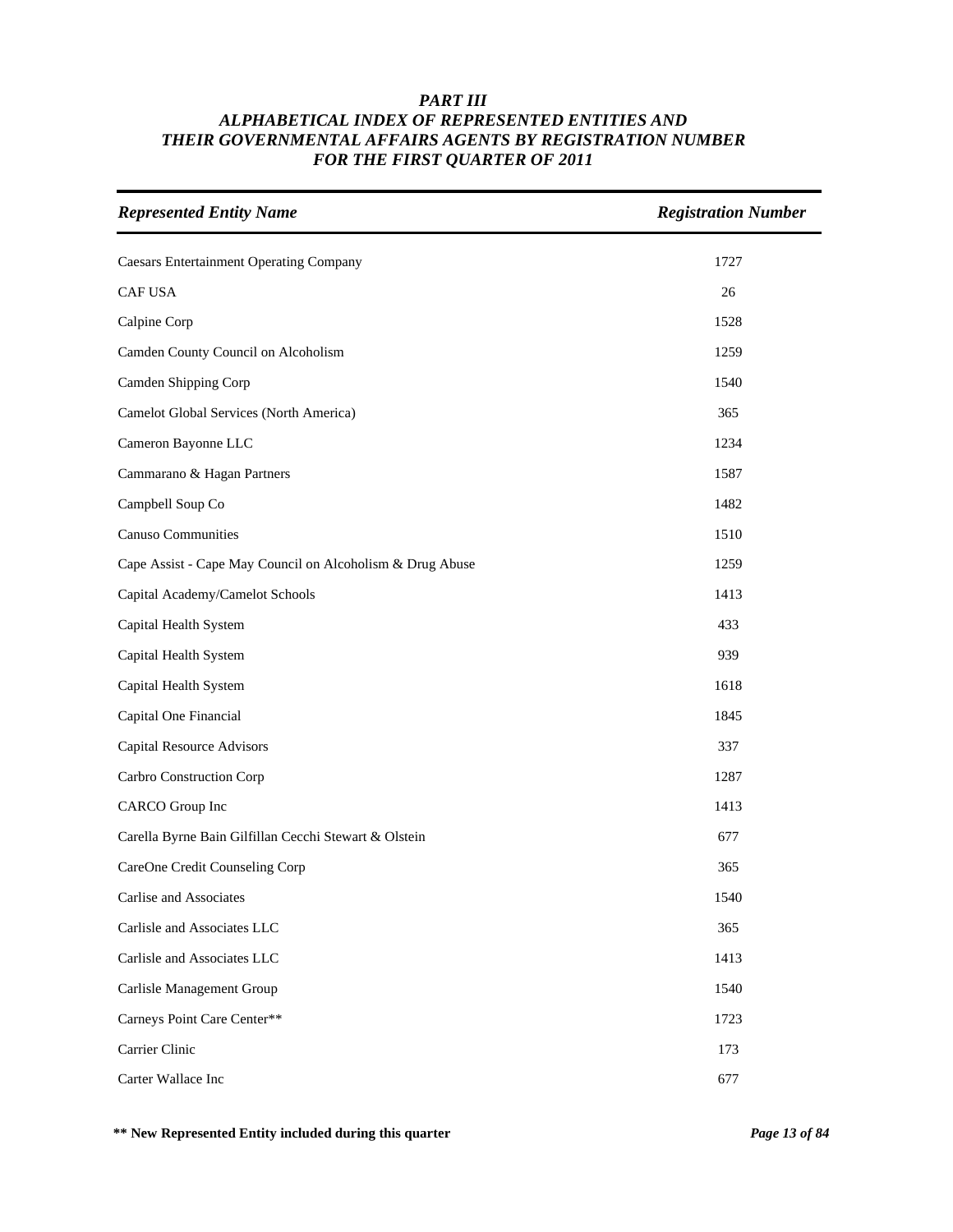| <b>Represented Entity Name</b>                     | <b>Registration Number</b> |
|----------------------------------------------------|----------------------------|
| Casino Association of New Jersey                   | 26                         |
| Casino Association of New Jersey                   | 1882                       |
| Casino Association of New Jersey Inc**             | 1940                       |
| Casino Association of NJ                           | 1286                       |
| Castle Hill Health Care Center                     | 1313                       |
| <b>Catapult Learning</b>                           | 365                        |
| Catellus--A ProLogis Co                            | 1735                       |
| Cathedral Healthcare System                        | 551                        |
| Catholic Charities/Diocese of Trenton              | 1724                       |
| Catholic Health & Human Services                   | 551                        |
| Catholic Health & Human Services Corp              | 433                        |
| Catholic Health Care Partnership                   | 1781                       |
| <b>Catholic Health East</b>                        | 1413                       |
| Catholic Health/Saint Michael's Medical Center     | 433                        |
| Catholic Healthcare Partnership of NJ              | 1432                       |
| <b>CBS</b> Outdoor                                 | 433                        |
| Celtic Insurance Co                                | 365                        |
| Cendant Corp                                       | 1224                       |
| Center for Alcohol & Drug Resources The            | 1259                       |
| Center for Allied-Health Nursing Education The**   | 365                        |
| Center for Civic Responsibility/Citizen's Campaign | 1712                       |
| Center for Family Guidance                         | 1720                       |
| Center for Food Action in NJ Inc The               | 1734                       |
| Center For Hope Hospice & Palliative Care          | 800                        |
| Center for Non-Profit Corp Inc                     | 682                        |
| Center for Prevention & Counseling                 | 1259                       |
| Center for Urban Education                         | 1054                       |
| Central States Indemnity Co of Omaha               | $26\,$                     |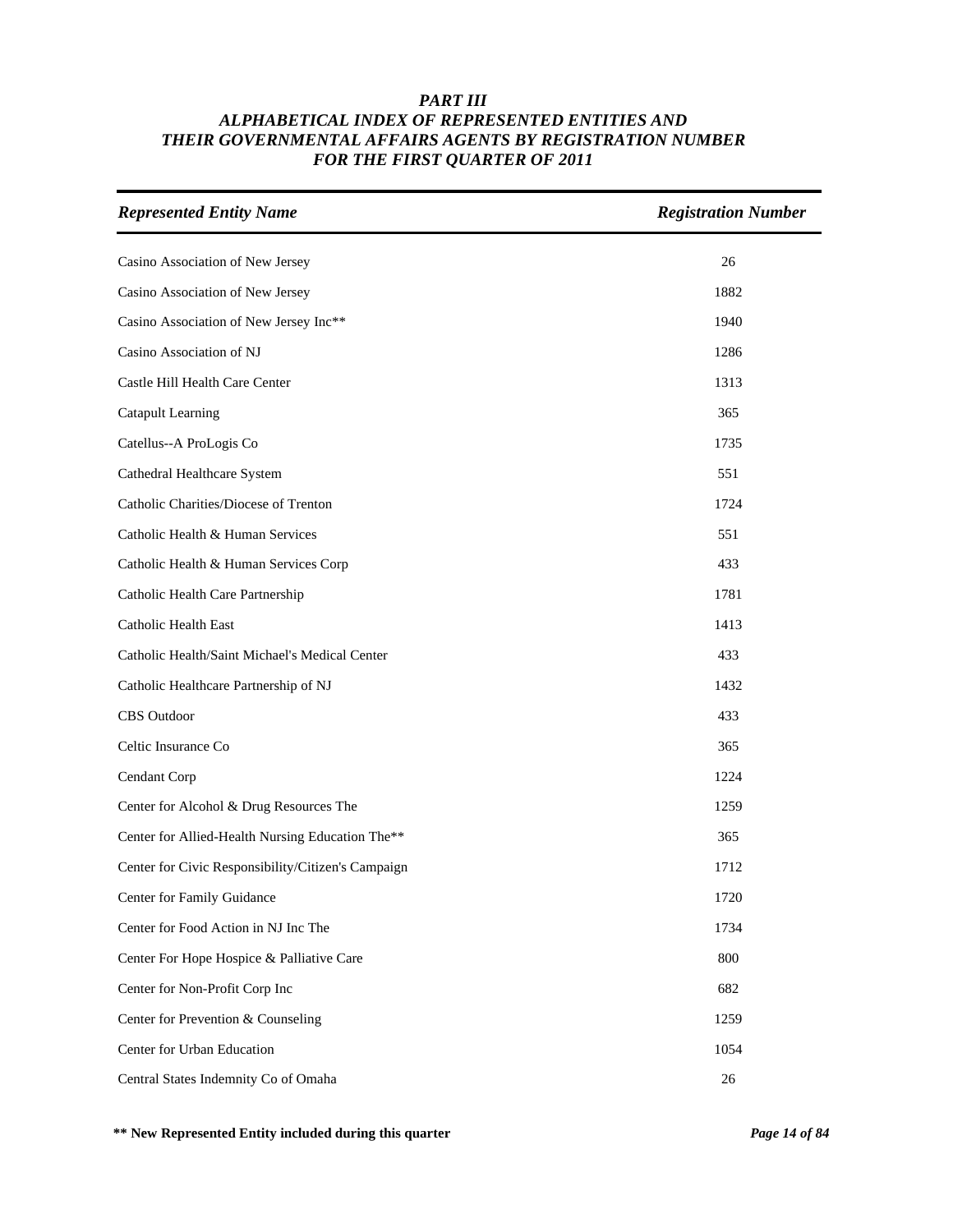| <b>Represented Entity Name</b>                         | <b>Registration Number</b> |
|--------------------------------------------------------|----------------------------|
| CentraState Health Care System                         | 1781                       |
| Centro Properties Group                                | 1607                       |
| CenturyLink                                            | 721                        |
| CenturyLink**                                          | 1943                       |
| $\operatorname{CGI}$                                   | 1781                       |
| CGI Communications/E-Local Univ                        | 337                        |
| Chamber of Commerce of Southern NJ                     | 185                        |
| Chamberlin Edmonds                                     | 1413                       |
| Chambers Development Co                                | 360                        |
| <b>Chancellor Specialty Care Center</b>                | 1313                       |
| Charles Jones LLC                                      | 1054                       |
| Charter School Management Inc                          | 365                        |
| <b>Chemical Bank</b>                                   | 360                        |
| Chemical Industry Council                              | 1759                       |
| Chemistry Council of NJ                                | 127                        |
| Chemistry Council of NJ/AstraZeneca Pharmaceuticals LP | 1797                       |
| <b>CHEP</b>                                            | 721                        |
| Cherry Weber and Associates                            | 365                        |
| Children's Aid and Family Service Inc                  | 1600                       |
| Children's Aid and Family Services                     | 1259                       |
| Children's Hospital of Philadelphia The                | 75                         |
| Children's Hospital of Philadelphia The                | 1781                       |
| Childrens Specialized Hospital-Mountainside            | 365                        |
| Chilton Memorial Hospital                              | 1540                       |
| ChoicePoint Inc                                        | 1054                       |
| Christ Hospital                                        | 1287                       |
| Christian Health Care Center                           | 721                        |
| Christian Health Care Center                           | 1540                       |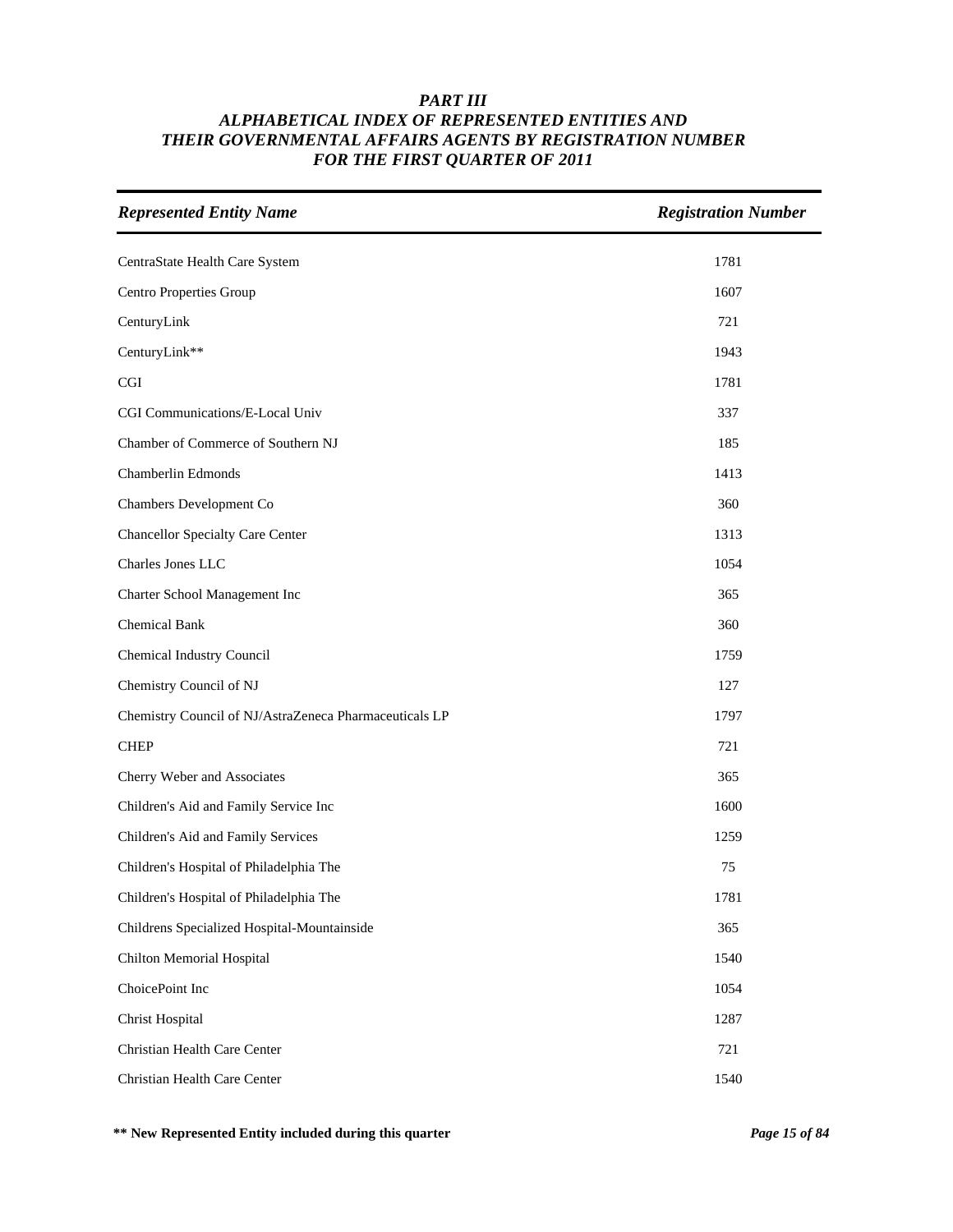| <b>Represented Entity Name</b>   | <b>Registration Number</b> |
|----------------------------------|----------------------------|
| Christopher S. Vernon            | 1804                       |
| Ciasulli Auto Mall               | 1704                       |
| Cigar Association of America     | 1720                       |
| CIGNA Corp                       | 173                        |
| $CIGNA**$                        | 1909                       |
| CitiGroup                        | 26                         |
| Citigroup Global Markets Inc     | 1656                       |
| Citigroup Global Markets Inc     | 1657                       |
| CitiGroup Inc                    | 1293                       |
| CitiGroup Mgmt Corp              | 1293                       |
| CitiGroup Mgmt Group             | 26                         |
| Citizens for Fire Safety         | 173                        |
| City Living by Toll              | 1607                       |
| City of Bayonne                  | 1704                       |
| City of Camden NJ                | 1534                       |
| City of Cape May NJ              | 1192                       |
| City of Hackensack               | 1704                       |
| City Of Newark                   | 1054                       |
| City of Newark                   | 1413                       |
| City of Newark Municipal Council | 800                        |
| City of Newark NJ                | 433                        |
| City of Ocean City               | 1536                       |
| City of Summit                   | 1704                       |
| City of Wildwood                 | 365                        |
| Clear Channel Entertainment      | 26                         |
| Clearview Industries             | 1741                       |
| <b>Clever Devices</b>            | 721                        |
| Cliffside Park Borough           | 433                        |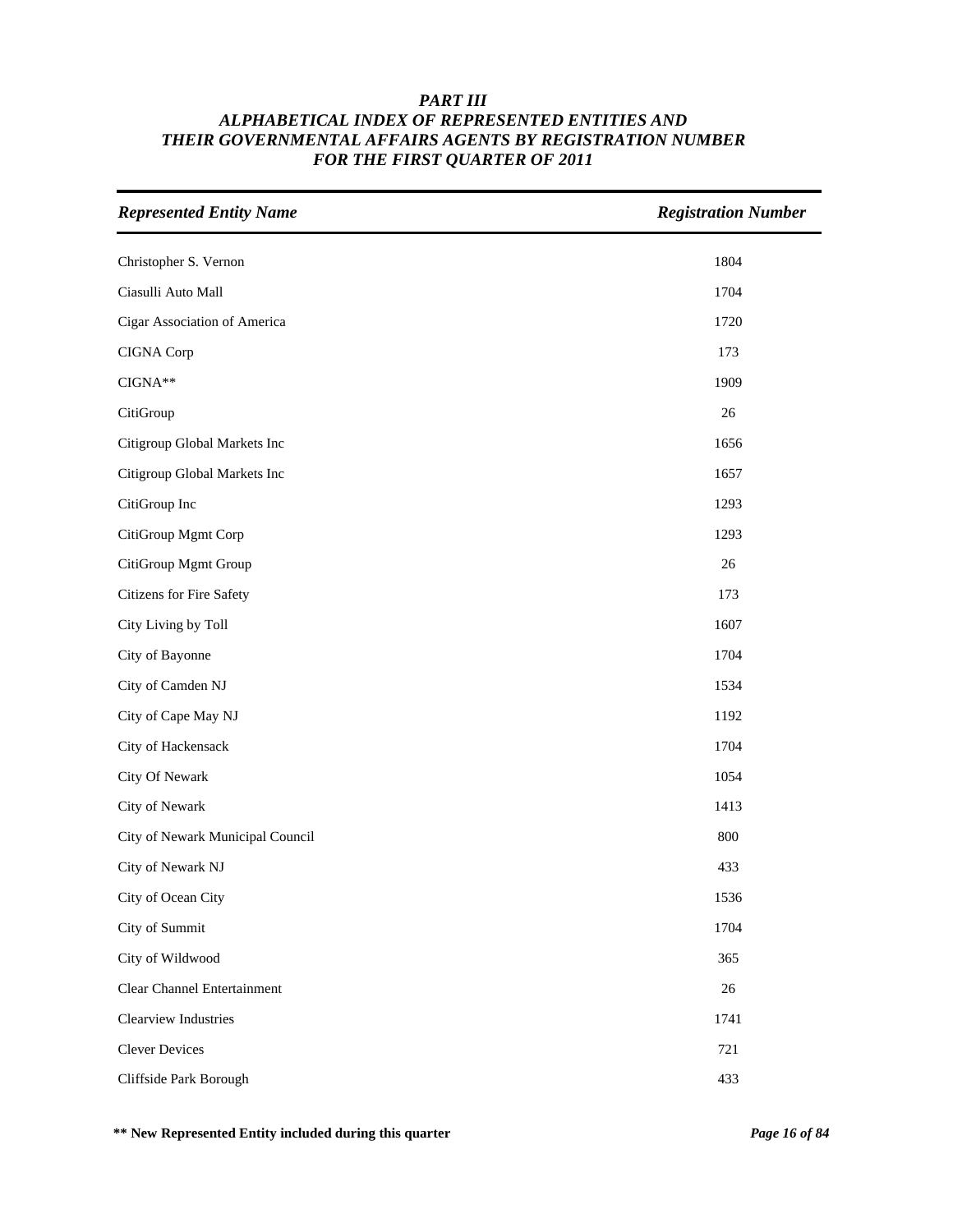| <b>Represented Entity Name</b>                                              | <b>Registration Number</b> |
|-----------------------------------------------------------------------------|----------------------------|
| CM & Son Trucking Inc                                                       | 433                        |
| <b>CMX</b> Engineering                                                      | 1571                       |
| <b>CNA</b> Financial                                                        | 1618                       |
| CNA Insurance Co                                                            | 26                         |
| Coalition for a Safe NJ                                                     | 721                        |
| Coalition for Automotive Equality (CARE)                                    | 1797                       |
| <b>Coalition for Natural Health</b>                                         | 1192                       |
| Coalition for Plaintiff's Rights (CPR)                                      | 1287                       |
| Coalition for Quality Health Care                                           | 1012                       |
| <b>Coalition of County SPCAs</b>                                            | 365                        |
| Coalition of NJ Medical Professionals                                       | 1313                       |
| <b>Coast Ventures LLC</b>                                                   | 1479                       |
| Coast/Majestic Amusements                                                   | 800                        |
| Coastal Outdoor Advertising Group LLC                                       | 433                        |
| Coca Cola Bottling Co of NY                                                 | 910                        |
| Cole, Schotz, Meisel, Forman & Leonard/Ambulatory Surgical Center of NJ LLC | 433                        |
| College of American Pathologists**                                          | 1012                       |
| <b>Combustion Engineering</b>                                               | 360                        |
| Comcast                                                                     | 1461                       |
| Comcast Cable                                                               | 1286                       |
| <b>Comcast Cable Communications</b>                                         | 1479                       |
| <b>Comcast Cable Communications Management LLC</b>                          | 1287                       |
| <b>Comcast Cable Communications Management LLC</b>                          | 1618                       |
| Comcast Corp                                                                | 1824                       |
| Comcast Corp**                                                              | 1882                       |
| Commerce & Industry Association of NJ                                       | 365                        |
| Commerce & Industry Association of NJ (CIANJ)                               | 1386                       |
| Communications Workers of America AFL-CIO District 1                        | 1720                       |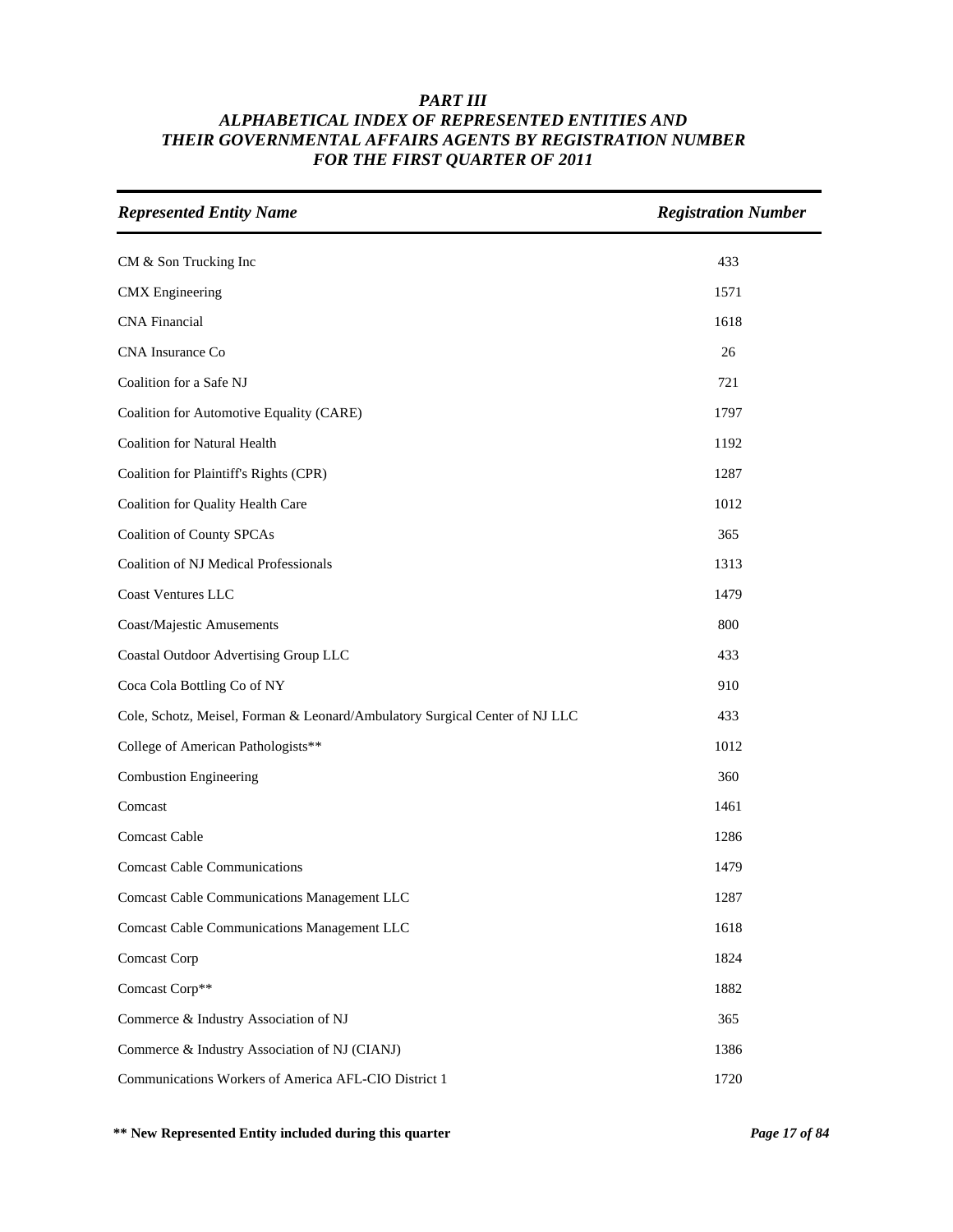| <b>Represented Entity Name</b>                      | <b>Registration Number</b> |
|-----------------------------------------------------|----------------------------|
| Community Association Institute of NJ               | 1540                       |
| <b>Community Associations Institute</b>             | 1720                       |
| Community Associations Institute NJ Chapter         | 1235                       |
| <b>Community Energy Alternatives</b>                | 677                        |
| Community Health Law Project                        | 365                        |
| Community Health Law Project                        | 1512                       |
| Community Health Law Project                        | 1513                       |
| Community Loan Fund of New Jersey Inc               | 1287                       |
| Community Options                                   | 413                        |
| Community Planning & Advocacy Council               | 1658                       |
| Community Prevention Resources of Warren County Inc | 1259                       |
| Community Y The**                                   | 1937                       |
| Compass 4                                           | 337                        |
| CompCare Therapeutics Inc                           | 365                        |
| CompCare Therapeutics Inc**                         | 365                        |
| Competitive Shared Services Inc                     | 173                        |
| <b>Comprehensive Habilitation Services</b>          | 26                         |
| Computer Aid Inc                                    | 433                        |
| <b>Concentra Medical Centers</b>                    | 365                        |
| Concordant Inc**                                    | 365                        |
| Concrete Pipe Association of NJ                     | 721                        |
| Conectiv                                            | 1210                       |
| Conner Strong Companies Inc                         | 939                        |
| <b>Conner Strong Companies**</b>                    | 1882                       |
| Conoco Phillips Co                                  | 1234                       |
| ConocoPhillips                                      | 1536                       |
| ConocoPhillips-Bayway Refinery                      | 1576                       |
| <b>Conservation Services Group</b>                  | 1319                       |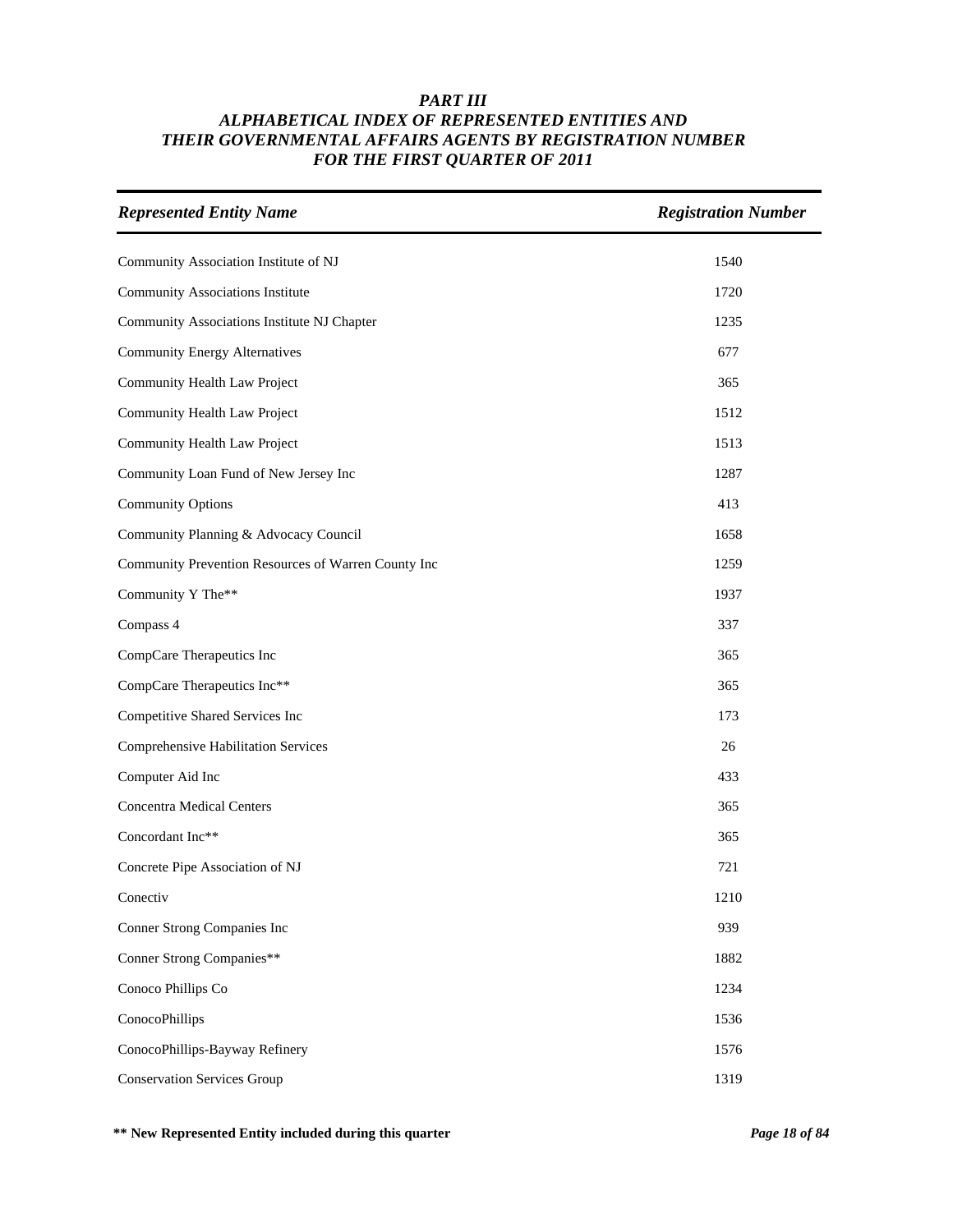| <b>Represented Entity Name</b>                      | <b>Registration Number</b> |
|-----------------------------------------------------|----------------------------|
| Consolidated Edison Development Inc                 | 173                        |
| Consolidated Edison Energy Inc                      | 173                        |
| Consolidated Edison Solutions Inc                   | 173                        |
| Consolidated Rail Corp                              | 173                        |
| <b>Constellation Energy</b>                         | 1917                       |
| Constellation Energy Group Inc                      | 1767                       |
| Constellation Energy Projects & Services Group Inc  | 1571                       |
| Constellation Energy Projects & Services Group Inc  | 1723                       |
| Constellation Engergy**                             | 1234                       |
| Construction & General Laborers LU 172              | 191                        |
| <b>Consumer Data Industry Association</b>           | 721                        |
| <b>Consumer Electronics Association</b>             | 365                        |
| Consumers for Civil Justice/CCJ                     | 944                        |
| Consumers Union of US Inc                           | 1236                       |
| Consumers Union of US Inc                           | 1838                       |
| Conti Enterprises Inc                               | 365                        |
| Conti Environmental Inc                             | 360                        |
| <b>Continental Airlines</b>                         | 360                        |
| <b>Continental Airlines</b>                         | 551                        |
| <b>Continental Airlines</b>                         | 1313                       |
| Control Group of Johnson Controls Inc               | 1054                       |
| Conventus Inter-Insurance Exchange                  | 365                        |
| Cooper Health System                                | 173                        |
| Cooper Health System/Cooper University Hospital The | 1454                       |
| Cooper University Hospital                          | 939                        |
| Coopers Ferry Development Association               | 1287                       |
| CoreLogic Inc                                       | 173                        |
| Coriell Institute of Medical Research               | 1781                       |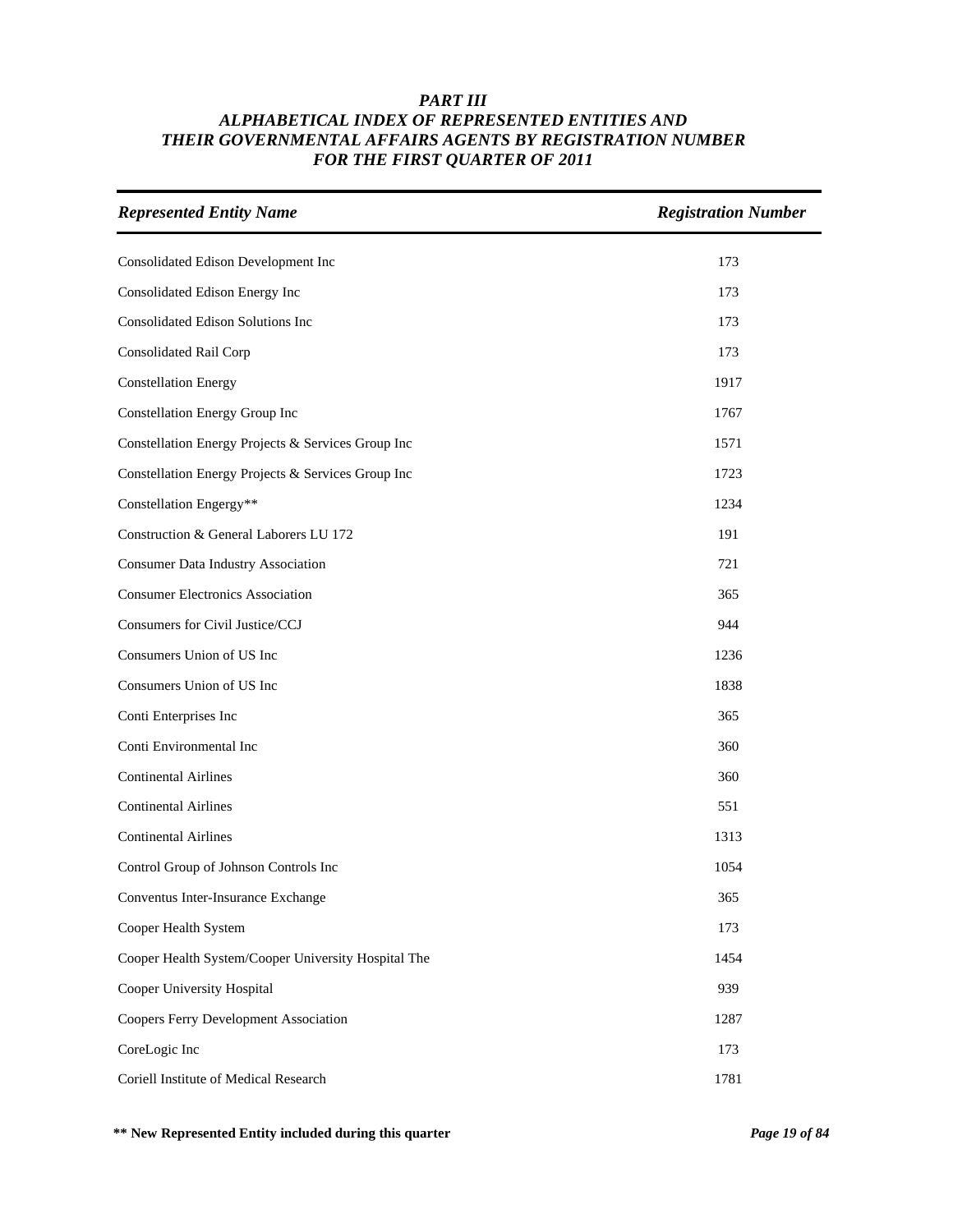| <b>Represented Entity Name</b>                          | <b>Registration Number</b> |
|---------------------------------------------------------|----------------------------|
| <b>Correctional Dental Associates</b>                   | 939                        |
| <b>Correctional Dental Associates</b>                   | 1781                       |
| Correctional Health Services LLC                        | 1666                       |
| Corrections Corporation of America                      | 365                        |
| Costco Wholesale Corp                                   | 1562                       |
| Council for Private Schools Children with Special Needs | 365                        |
| Council of NJ State College Locals                      | 944                        |
| County Community Colleges Association                   | 1618                       |
| County Concrete Corp                                    | 939                        |
| County of Essex                                         | 365                        |
| County of Essex                                         | 1658                       |
| County of Hudson                                        | 800                        |
| County of Monmouth                                      | 1287                       |
| County of Morris                                        | 800                        |
| County of Morris                                        | 1494                       |
| County of Passaic                                       | 1704                       |
| County of Salem                                         | 365                        |
| County Officers Association of NJ                       | 365                        |
| Court Appointed Special Advocates (CASA) of NJ          | 1465                       |
| Court Services Inc/Drivers History Inc                  | 1372                       |
| Covanta Energy Corp                                     | 721                        |
| Covanta Energy Corp                                     | 1562                       |
| Covanta Energy Corp                                     | 1606                       |
| Covanta Energy Group                                    | 1536                       |
| Coventry**                                              | 1931                       |
| <b>CPR</b> Communications                               | 1540                       |
| CPV Shores Inc                                          | 1720                       |
| Credit Suisse Securities (USA) LLC                      | 1808                       |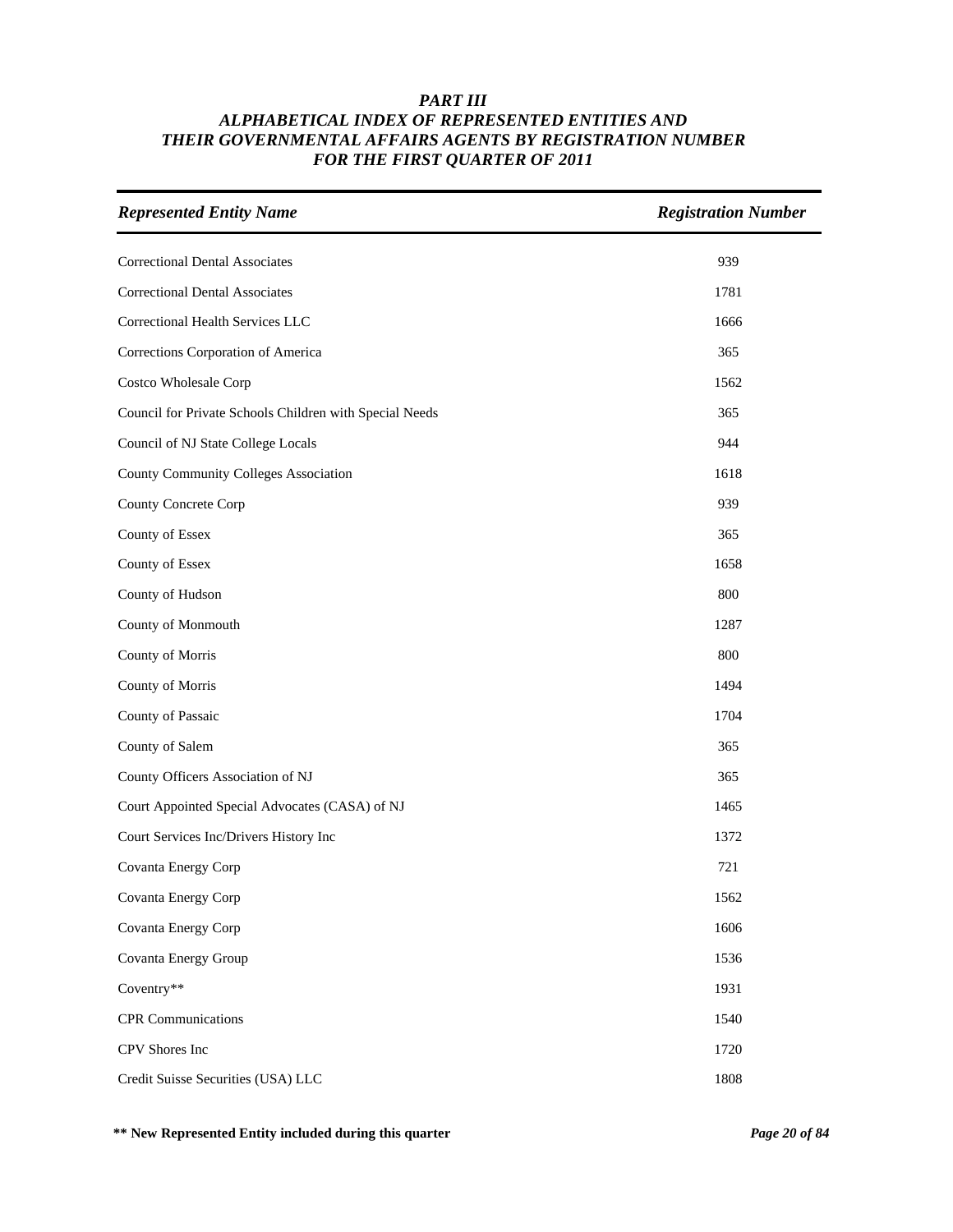| <b>Represented Entity Name</b>              | <b>Registration Number</b> |
|---------------------------------------------|----------------------------|
| Creosote Council III                        | 1473                       |
| Crown Landing LLC                           | 1528                       |
| CSC Holdings d/b/a Cablevision Systems Corp | 1287                       |
| CSC Holdings Inc                            | 365                        |
| CSC Holdings Inc                            | 1538                       |
| <b>CSC Holdings LLC</b>                     | 1463                       |
| CSC Holdings LLC                            | 1858                       |
| <b>CSX</b> Transportation                   | 1423                       |
| CVS/Caremark                                | 1319                       |
| CWA Local 1032 AFL CIO                      | 944                        |
| DAI Inc                                     | 1771                       |
| Daiichi Sankyo                              | 1730                       |
| Daiichi Sankyo Inc                          | 1466                       |
| Dallenbach Sands Co                         | 721                        |
| Damascus Bakery Inc                         | 1562                       |
| <b>DARE NJ</b>                              | 433                        |
| Data Trace                                  | 173                        |
| Dave Sickel                                 | 721                        |
| Davis Enterprises                           | 1607                       |
| DaVita Inc                                  | 977                        |
| DaVita Inc                                  | 1313                       |
| DCI Group AZA LLC                           | 365                        |
| Deborah Heart & Lung Center                 | 1364                       |
| Deborah Heart & Lung Center (DH&LC)         | 1720                       |
| Deborah Heart and Lung Center               | 1624                       |
| Defendant Advocacy Group                    | 1372                       |
| Defibtech LLC                               | 365                        |
| DeHarte & Darr**                            | 1259                       |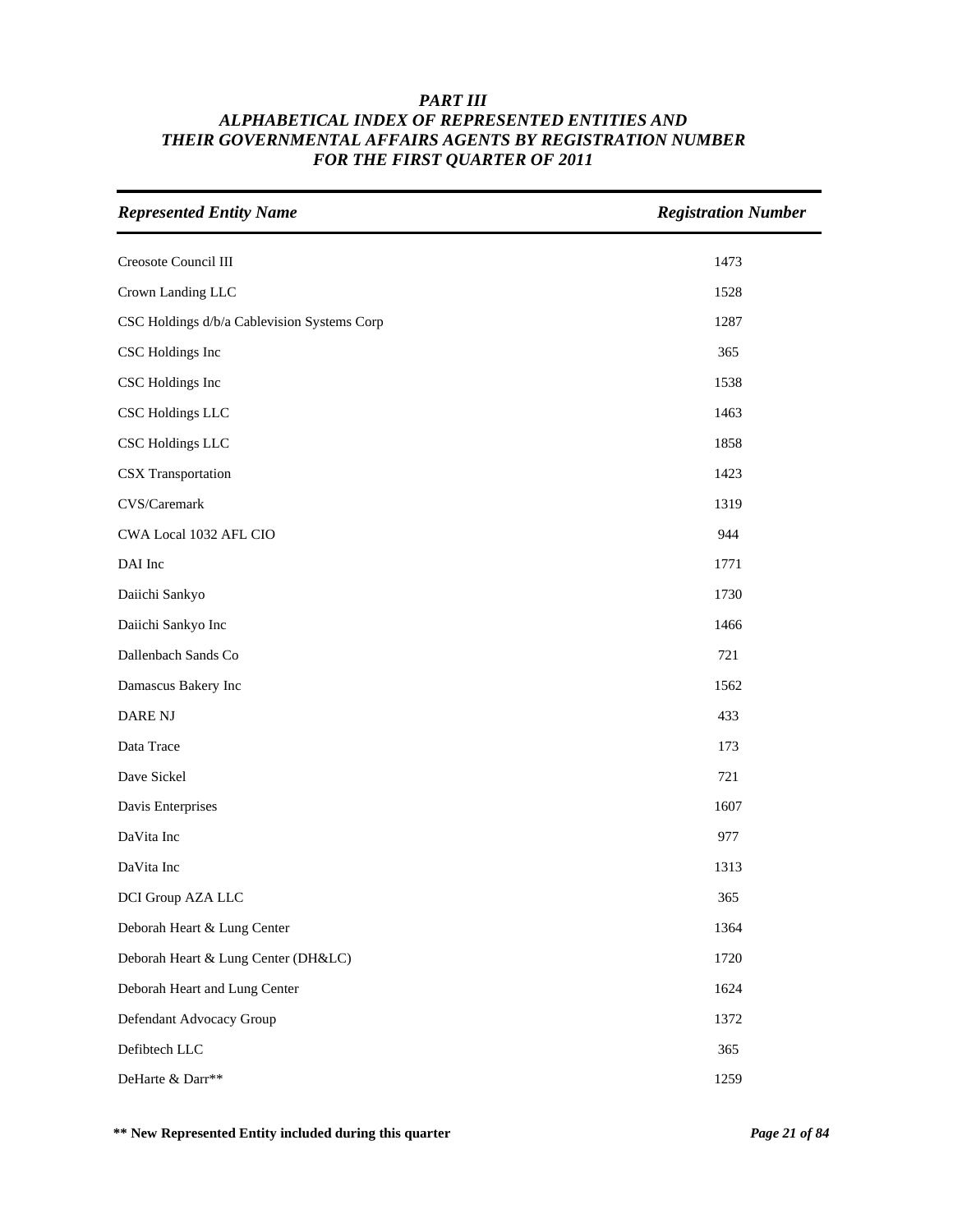| <b>Represented Entity Name</b>                                        | <b>Registration Number</b> |
|-----------------------------------------------------------------------|----------------------------|
| Delaware River Stevedores                                             | 551                        |
| Delaware Riverkeeper Network                                          | 1762                       |
| Delaware Valley Urologists LLC                                        | 1364                       |
| Delta Dental Plan of NJ Inc                                           | 365                        |
| Delta Dental Plan of NJ Inc                                           | 975                        |
| Denver Canna Club LLC                                                 | 365                        |
| Deo Volente Farms LLC                                                 | 721                        |
| Deutsche Bank Securities Inc                                          | 1791                       |
| Deutsche Bank Trust Company Americas**                                | 1864                       |
| <b>DEVELCOM</b>                                                       | 1741                       |
| Develcom LLC                                                          | 1538                       |
| DEVELCOM**                                                            | 1852                       |
| Developmental Disabilities Health Alliance Inc                        | 365                        |
| DeVry Inc                                                             | 26                         |
| Dewey Electronic Corp The                                             | 433                        |
| Dewey Square Group for American Beverage Association                  | 1781                       |
| Dewey Square Group for Barnes and Noble University Book Store         | 1781                       |
| Dewey Square Group for Coaltion for Responsible Nutrition Information | 1781                       |
| Dicara Malasist & Rosenberg                                           | 939                        |
| Direct Title & Closing Co                                             | 1781                       |
| Disney                                                                | 721                        |
| Distilled Spirits Council of US                                       | 433                        |
| Diversified Investments Companies The                                 | 1720                       |
| <b>DMJM Harris</b>                                                    | 1234                       |
| <b>DMR</b> Architects                                                 | 721                        |
| Doral Dental USA LLC                                                  | 721                        |
| Dornoch Bergen Square LLC                                             | 1781                       |
| Dosch-King Emulsions                                                  | 1587                       |

**\*\* New Represented Entity included during this quarter** *Page 22 of 84*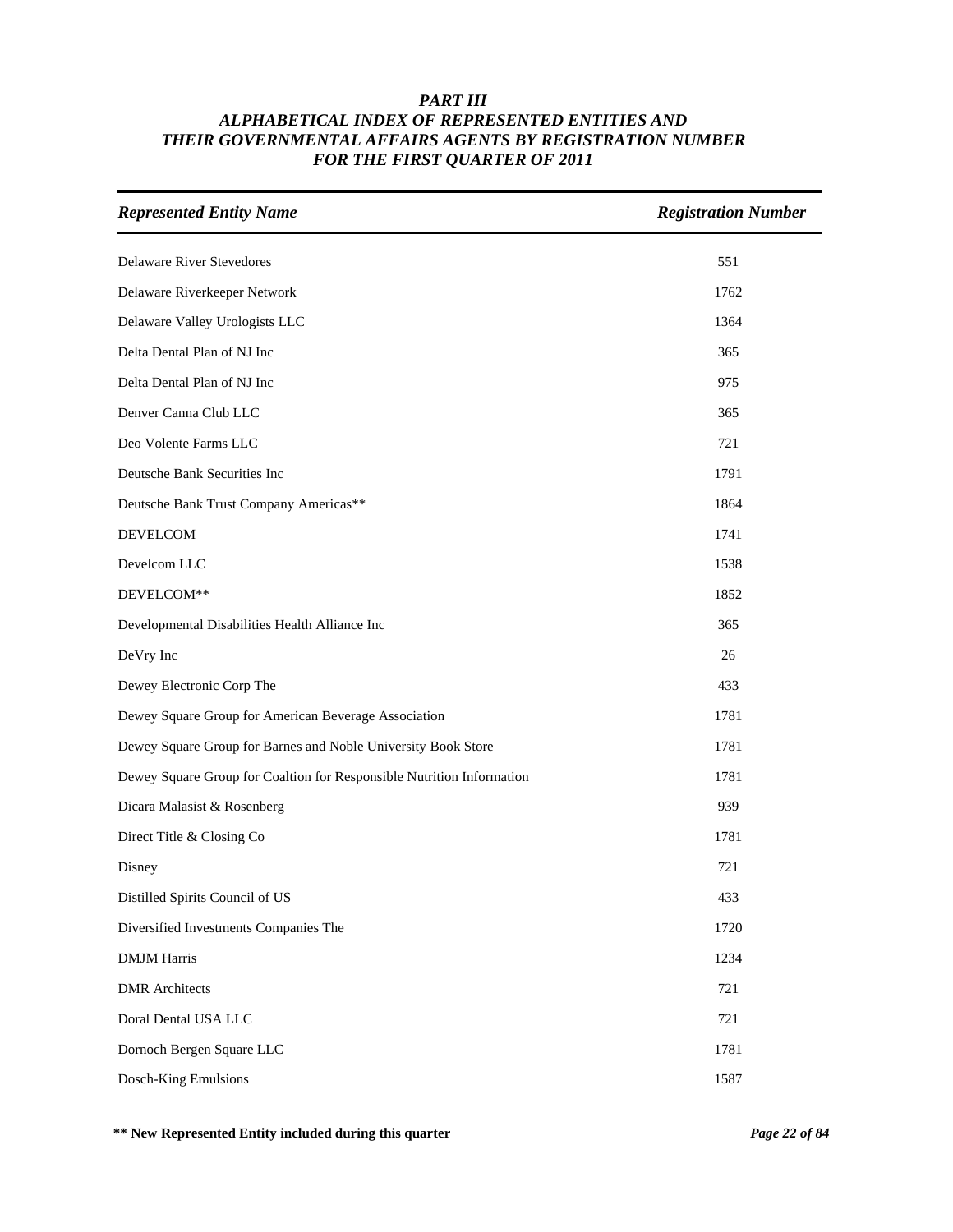| <b>Represented Entity Name</b>             | <b>Registration Number</b> |
|--------------------------------------------|----------------------------|
| Dover Corp                                 | 1730                       |
| <b>DP</b> Partners                         | 199                        |
| Drakontas                                  | 1741                       |
| Driving School Association of NJ (DSANJ)   | 1720                       |
| Drug Free Schools Coalition Inc            | 433                        |
| Drug Policy Alliance                       | 1327                       |
| Drug Policy Alliance Network               | 365                        |
| DRW Lacey LLC**                            | 1852                       |
| DT Allen Contracting                       | 721                        |
| Duane Morris Governmental Affairs LLC      | 1310                       |
| DuPont                                     | 433                        |
| DuPont                                     | 1781                       |
| DuPont Inc                                 | 1687                       |
| DuPont Merck Pharmaceutical Co             | 677                        |
| Duramedic                                  | 1540                       |
| <b>Durst Organization The</b>              | 1741                       |
| Dynamic Healthcare Management              | 1413                       |
| Earle Asphalt Co                           | 433                        |
| Early Education and Child Care Association | 1618                       |
| EarthCam Inc                               | 1234                       |
| Earthmark Mitigation Services LLC          | 1666                       |
| Earthtech                                  | 1735                       |
| East Coast Ticket Brokers Association      | 337                        |
| East Orange General Hospital               | 1287                       |
| Eastern Environmental Law Center           | 1551                       |
| Eastern Title Agency                       | 1192                       |
| eBay Inc                                   | 1319                       |
| <b>Edgewater Park Township</b>             | 337                        |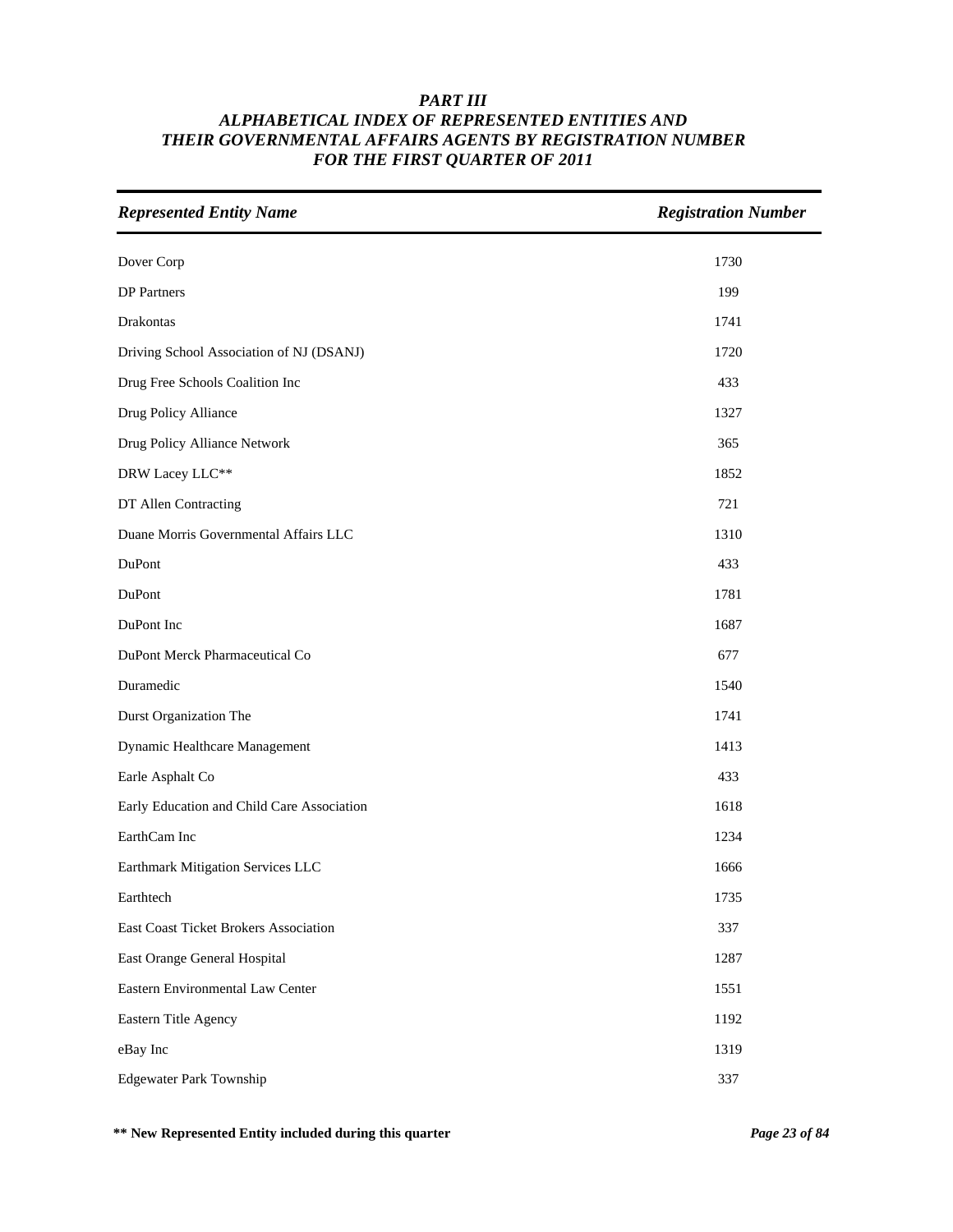| <b>Represented Entity Name</b>                                        | <b>Registration Number</b> |
|-----------------------------------------------------------------------|----------------------------|
| <b>Edgewood Properties Inc</b>                                        | 721                        |
| Edison Properties LLC                                                 | 939                        |
| <b>Edison Properties LLC</b>                                          | 1562                       |
| <b>Edison Properties LLC</b>                                          | 1892                       |
| <b>Edison Properties LLC</b>                                          | 1901                       |
| EdisonLearning Inc                                                    | 413                        |
| Education & Health Centers of America                                 | 1575                       |
| <b>Education Law Center</b>                                           | 1213                       |
| <b>Education Management Corp</b>                                      | 1900                       |
| Education Reform Now - Advocacy                                       | 1908                       |
| Edward A. Easse                                                       | 1704                       |
| <b>Effective School Solutions</b>                                     | 365                        |
| EI DuPont DeNemours & Co                                              | 778                        |
| EI DuPont DeNemours & Co**                                            | 1930                       |
| Eisai Inc                                                             | 1842                       |
| Eisai Inc                                                             | 1926                       |
| El Paso Corporation & Its Subsidiaries                                | 365                        |
| El Paso Gas Pipeline/Princeton Public Affairs Group                   | 1714                       |
| El Paso Pipeline Corp                                                 | 365                        |
| El Sid Properties LLC                                                 | 1666                       |
| Electronic Manufacturer's Coalition for Responsible Recycling (EMCRR) | 463                        |
| <b>Electronic Transaction Consultants</b>                             | 1735                       |
| Elizabethtown Gas                                                     | 721                        |
| Elizabethtown Gas                                                     | 1472                       |
| Elizabethtown Gas/AGL Resources                                       | 1528                       |
| Elizabethtown Gas/AGL Resources                                       | 1534                       |
| Elm Avenue Properties                                                 | 1786                       |
| eLot Inc                                                              | 433                        |

**\*\* New Represented Entity included during this quarter** *Page 24 of 84*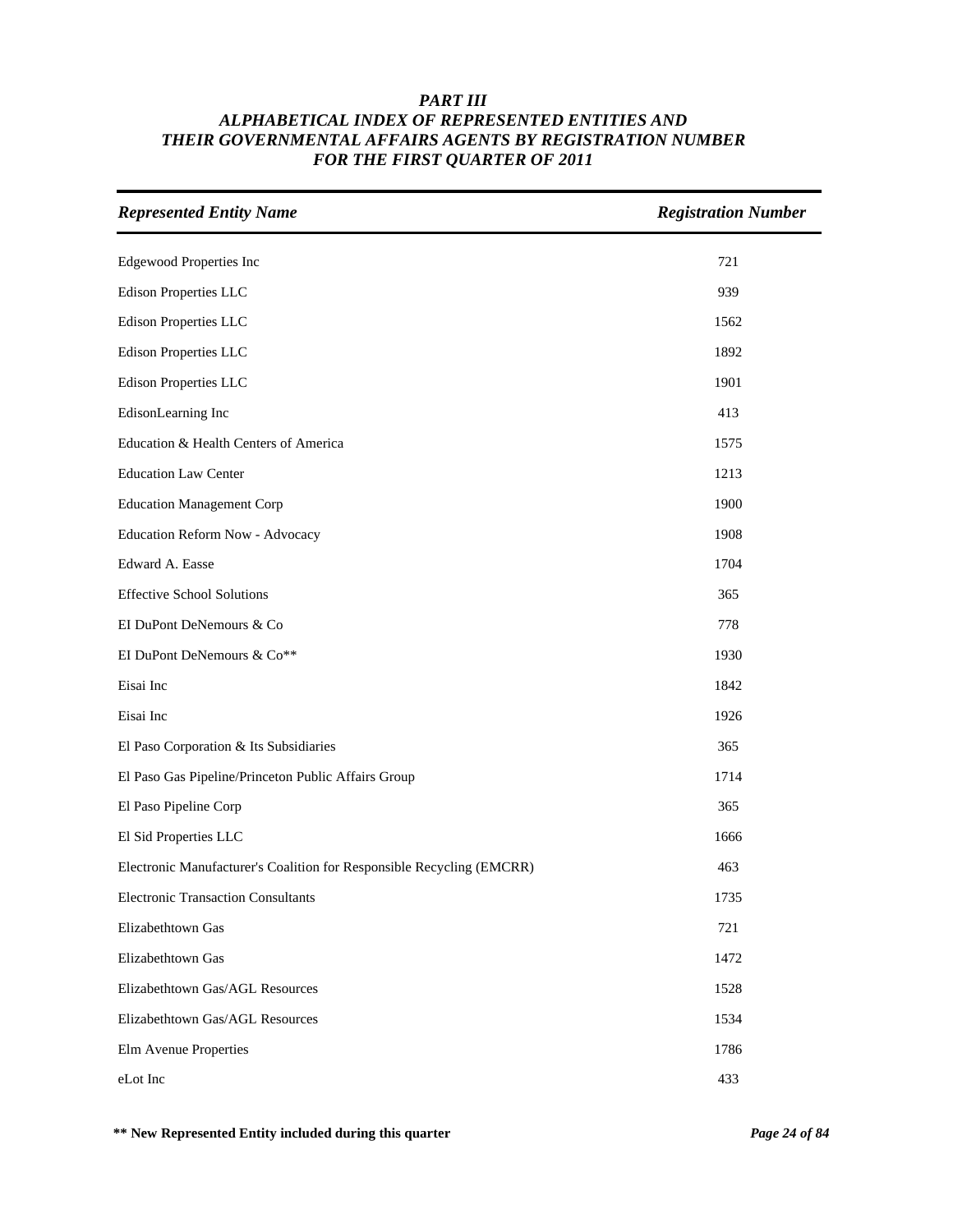| <b>Represented Entity Name</b>            | <b>Registration Number</b> |
|-------------------------------------------|----------------------------|
| Elwyn Inc                                 | 1484                       |
| Emily Fisher Charter School**             | 1741                       |
| Emtec Inc                                 | 433                        |
| Endo Pharmaceuticals Inc**                | 1941                       |
| <b>Energy Photovoltaics</b>               | 1000                       |
| EnerNOC                                   | 1528                       |
| Englewood Hospital and Medical Center     | 1735                       |
| Englewood Hospital and Medical Center     | 1882                       |
| <b>Enterprise Holdings</b>                | 365                        |
| <b>Enterprise Holdings</b>                | 1686                       |
| <b>Entertainment Software Association</b> | 433                        |
| <b>Environment New Jersey</b>             | 1749                       |
| <b>Environmental Retrofit Solutions</b>   | 1781                       |
| <b>Environmental Systems Products</b>     | 1571                       |
| Environsolutions Inc                      | 1720                       |
| Envision Environmental Inc                | 944                        |
| <b>EPDM Roofing Association</b>           | 721                        |
| <b>EPEX Energy Purchasing Experts</b>     | 1000                       |
| EPIC Management Inc**                     | 1892                       |
| Epilepsy Foundation of New Jersey         | 1479                       |
| EPOX-Z**                                  | 1510                       |
| Equipment Leasing & Finance Association** | 1935                       |
| <b>Erickson Retirement Communities</b>    | 463                        |
| <b>Erickson Retirement Communities</b>    | 1310                       |
| ERM Government Affairs Inc                | 1473                       |
| <b>Essex County Utilities Authority</b>   | 1234                       |
| <b>Essex National Securities Inc</b>      | 939                        |
| <b>Essex Pain Management</b>              | 433                        |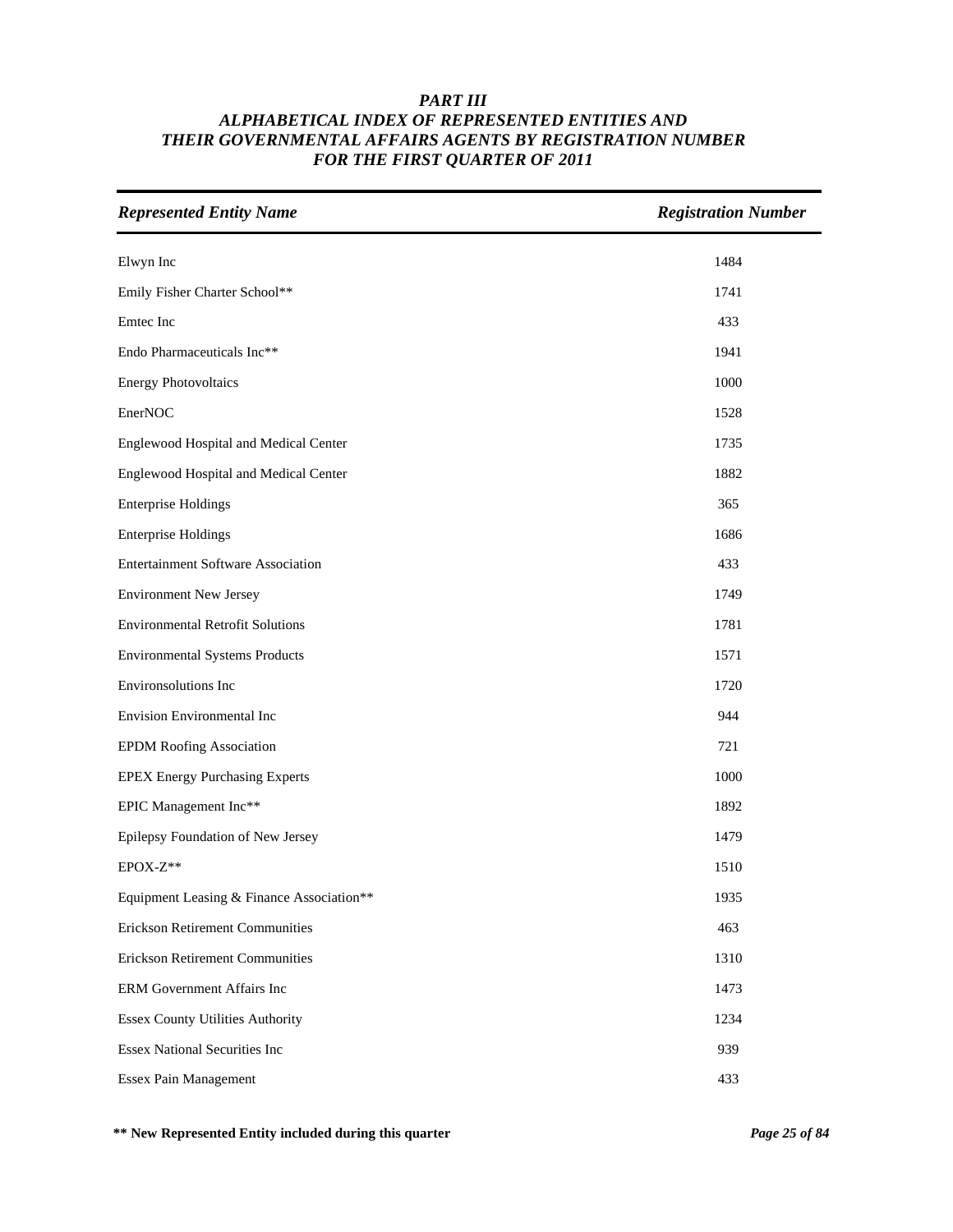| <b>Represented Entity Name</b>               | <b>Registration Number</b> |
|----------------------------------------------|----------------------------|
| Essex Pain Management/Hospital MedRealty LLC | 433                        |
| <b>Essex Prevention Resources</b>            | 1259                       |
| Excellent Education for Everyone Inc         | 1453                       |
| Exelon Corp                                  | 1479                       |
| Exelon Corp                                  | 1528                       |
| Exelon Corp                                  | 1534                       |
| Exelon Corp                                  | 1616                       |
| Exelon Corp                                  | 1781                       |
| <b>Exelon Generation</b>                     | 1401                       |
| <b>Explore Information Services</b>          | 433                        |
| <b>Express Scripts</b>                       | 1192                       |
| Extensis Holdings LLC                        | 365                        |
| Exxon Mobil Corp                             | 433                        |
| Exxon Mobil Corp                             | 1202                       |
| Exxon Mobil Corp                             | 1798                       |
| F & D Enterprises LLC                        | 365                        |
| Fair Share Housing Center                    | 1877                       |
| Fairleigh Dickinson University               | 365                        |
| FairPay Solutions                            | 1743                       |
| Fairview Borough                             | 433                        |
| Faison**                                     | 1781                       |
| Falcon Safety Products Inc                   | 463                        |
| Families Against Mandatory Minimums          | 1618                       |
| Family Intervention Services                 | 1658                       |
| <b>Farmland Dairies</b>                      | 551                        |
| Fast Forward Inc                             | 1372                       |
| Federal Express Corp**                       | 1890                       |
| FedEx Corp                                   | 1764                       |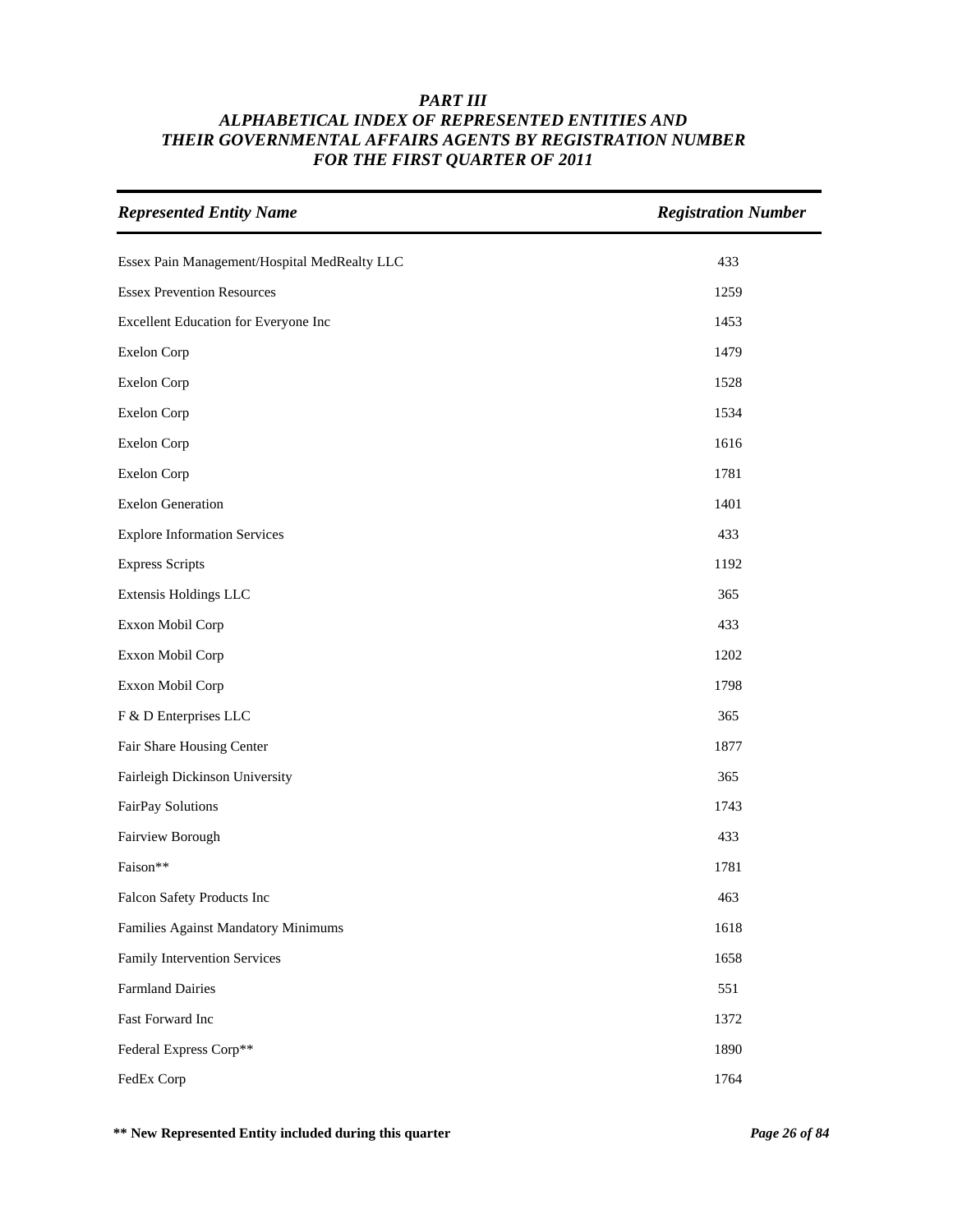| <b>Represented Entity Name</b>                                                   | <b>Registration Number</b> |
|----------------------------------------------------------------------------------|----------------------------|
| Fedway Associates                                                                | 365                        |
| Fedway Associates Inc                                                            | 1781                       |
| <b>FHS LLC</b>                                                                   | 1741                       |
| <b>Fibertech Networks</b>                                                        | 1319                       |
| Fidelity Brokerage Services LLC                                                  | 1873                       |
| Fidelity Capital Markets Services, a division of National Financial Services LLC | 1874                       |
| Fidelity Investments Institutional Service Company Inc                           | 1872                       |
| Fieldstone Associates LP                                                         | 1607                       |
| FieldTurf                                                                        | 365                        |
| FieldTurf Tarkett                                                                | 365                        |
| Filipe Custom Woodwork Inc                                                       | 1786                       |
| Financial Regulatory Authority (FINRA) on behalf of MultiState Associates**      | 1618                       |
| First Aviation Services**                                                        | 1931                       |
| <b>First Energy</b>                                                              | 413                        |
| First Energy Corp                                                                | 721                        |
| First Energy/JCP&L                                                               | 209                        |
| Flaghouse Inc                                                                    | 1540                       |
| Flaster/Greenberg PC / New Jersey Association of Anesthetists                    | 365                        |
| Fleishman-Hillard International Communications                                   | 1741                       |
| Flemington Department Store Inc**                                                | 1413                       |
| Florio Perrucci Steinhardt & Fader LLC                                           | 1571                       |
| Food Council of New Jersey                                                       | 1540                       |
| Forbes Inc                                                                       | 360                        |
| Forthright, LLC c/o National Arbitration Forum                                   | 1054                       |
| Foster Wheeler Corp                                                              | 75                         |
| Foundation of NJ Public Broadcasting                                             | 433                        |
| Fox Rothschild LLP                                                               | 1364                       |
| Franklin Mason Press                                                             | 1741                       |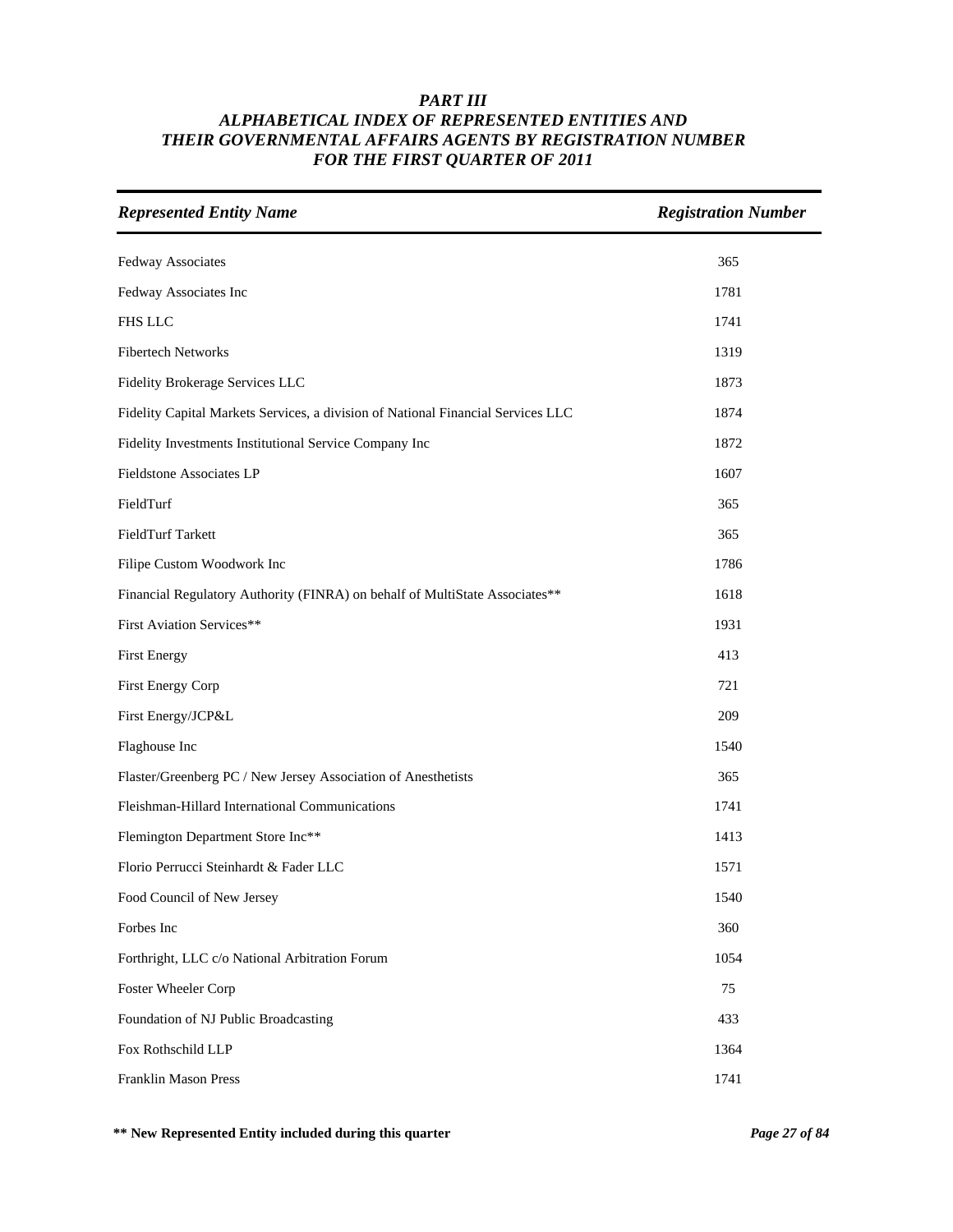| <b>Represented Entity Name</b>                      | <b>Registration Number</b> |
|-----------------------------------------------------|----------------------------|
| Franklin Templeton Distributors                     | 433                        |
| Fraternal Order of Police - NJ State Lodge          | 944                        |
| Freehold Raceway Off Track LLC**                    | 173                        |
| Freehold Rug Mill                                   | 800                        |
| Fresenius Medical Care North America**              | 1313                       |
| Fuel Merchants Association of NJ                    | 85                         |
| Fuel Merchants Association of NJ                    | 1759                       |
| Fuelmiser                                           | 337                        |
| Fund for Animal                                     | 1192                       |
| G & F Recycling and Salvage                         | 800                        |
| G4S Justice Services LLC                            | 365                        |
| GAF Corp                                            | 551                        |
| Gaming Laboratories International                   | 413                        |
| Gaming Laboratories International LLC               | 1621                       |
| Gannett Fleming Inc                                 | 1735                       |
| Garden State Coalition of Schools                   | 365                        |
| Garden State Coalition of Schools                   | 858                        |
| Garden State Coalition of Schools                   | 1614                       |
| Garden State Craft Brewer's Guild                   | 1720                       |
| Garden State Equality                               | 1413                       |
| Garden State Land Surveyors Alliance                | 199                        |
| Garden State Municipal JIF                          | 365                        |
| Garden State Pharmacy Owners                        | 1012                       |
| Garden State Recyclers Advocacy Group               | 633                        |
| Garden State School Bus Contractors Association Inc | 365                        |
| Garden State School Bus Contractors Association Inc | 1224                       |
| Garden State Seafood Association                    | 721                        |
| Garden State Wine Growers Association**             | 1571                       |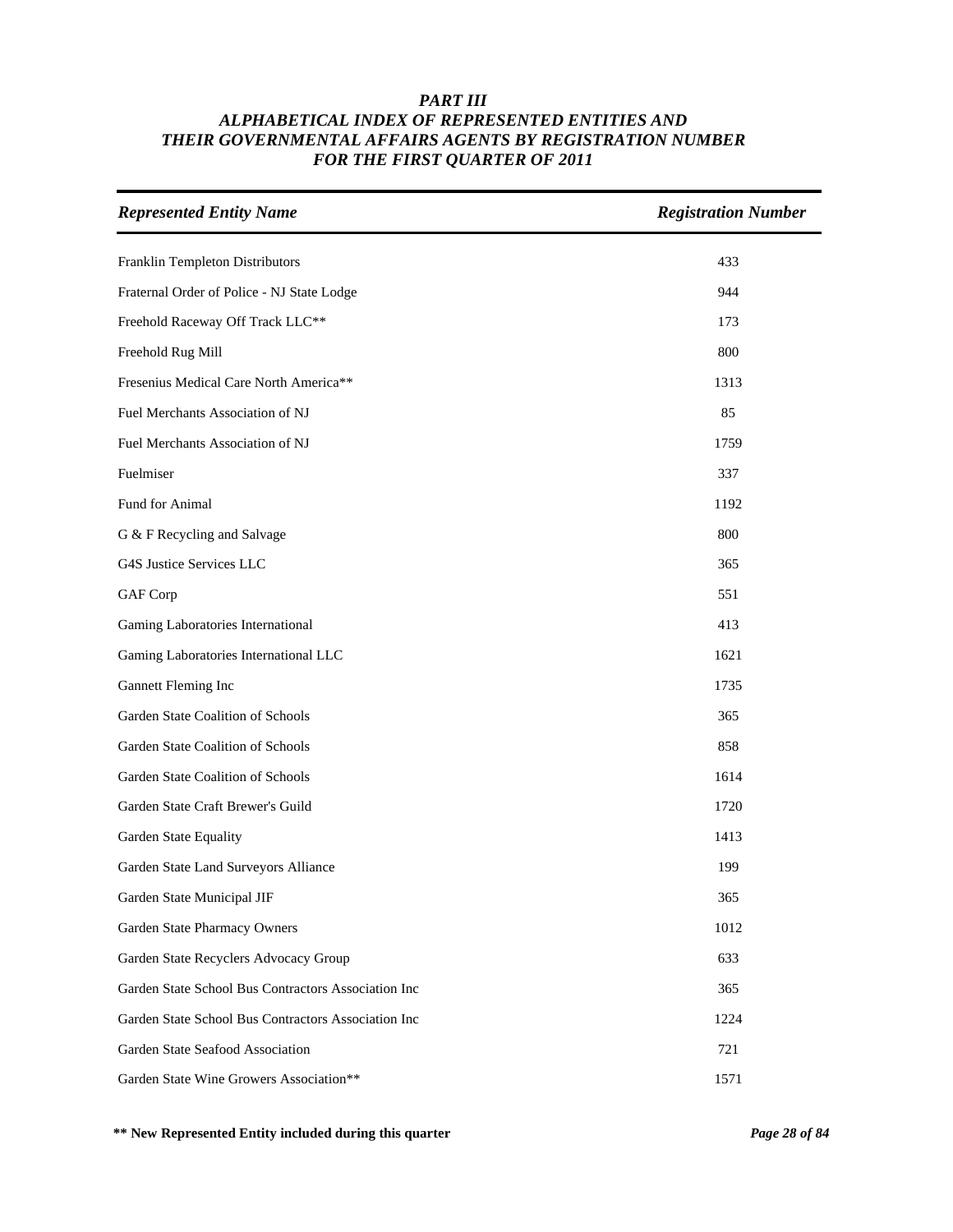| <b>Represented Entity Name</b>                                       | <b>Registration Number</b> |
|----------------------------------------------------------------------|----------------------------|
| Garden State Winegrowers Association                                 | 551                        |
| Gateway Outdoor Advertising on behalf of MultiState Associates Inc** | 721                        |
| GEICO (Government Employees Insurance Group)                         | 1584                       |
| Genentech Inc, a Member of the Roche Group                           | 365                        |
| General Electric                                                     | 1536                       |
| General Motors Company                                               | 1313                       |
| Genesis Healthcare                                                   | 977                        |
| Genesis School of Business                                           | 1658                       |
| Genetech Inc a member of the Roche Group                             | 1855                       |
| Genova, Burns & Vernoia                                              | 1557                       |
| George Harms Construction Co Inc                                     | 433                        |
| George Harms Construction Co Inc                                     | 721                        |
| Gerdau Ameristeel                                                    | 463                        |
| Gibbons, Del Deo, Dolan, Griffinger & Vecchione PC                   | 1287                       |
| Gift of Life Donor Program                                           | 433                        |
| Giordano Halleran & Ciesla                                           | 703                        |
| GlaxoSmithKline                                                      | 1479                       |
| GlaxoSmithKline                                                      | 1914                       |
| Glendale Warehouse & Distribution Corp                               | 939                        |
| Global American Health & Environmental Fund                          | 337                        |
| Global Betting Exchange**                                            | 365                        |
| Global Notice                                                        | 1054                       |
| Global Strategy Group Inc                                            | 551                        |
| Golden Touch Transportation of NY Inc                                | 1319                       |
| Goldman Sachs & Co                                                   | 1893                       |
| Goldman Sachs Group Inc The                                          | 1608                       |
| Goldman Sachs Group Inc The                                          | 1746                       |
| Goodwill Industries of Southern NJ Inc                               | 199                        |

**\*\* New Represented Entity included during this quarter** *Page 29 of 84*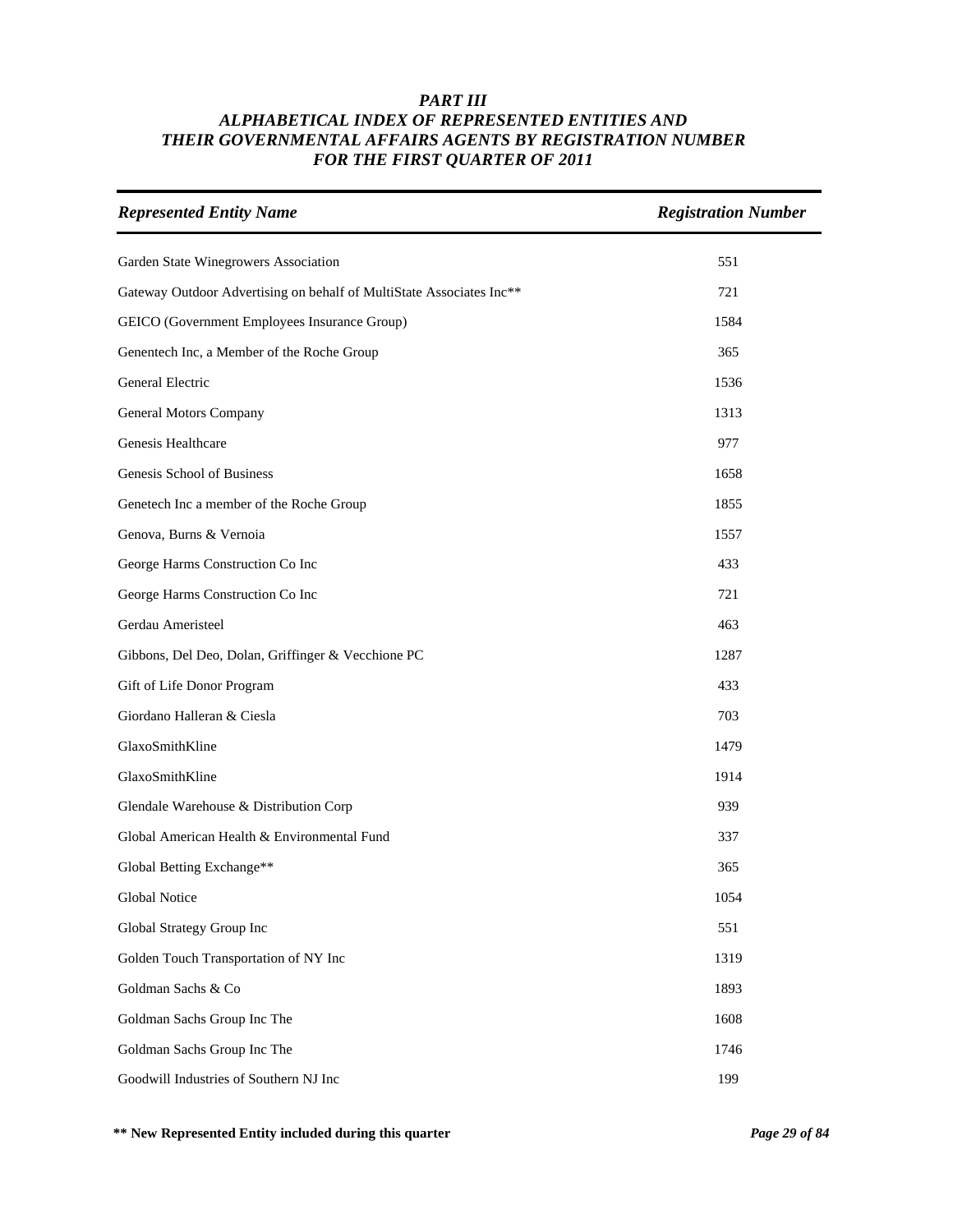| <b>Represented Entity Name</b>                                                 | <b>Registration Number</b> |
|--------------------------------------------------------------------------------|----------------------------|
| GovDelivery Inc / National Strategies Inc                                      | 433                        |
| Government Employees Insurance Co (GEICO)                                      | 1428                       |
| Goya Foods Inc                                                                 | 1562                       |
| Gracefield Manor LLC                                                           | 1781                       |
| <b>Grand Institute</b>                                                         | 1695                       |
| Grant & Eisenhofer PA                                                          | 1781                       |
| Greater NJ Motorcoach Association                                              | 433                        |
| Greater NY Hospital Association                                                | 1284                       |
| Green Building Initiative                                                      | 721                        |
| Greenman-Pederson Inc                                                          | 1287                       |
| Greenman-Pederson Inc                                                          | 1571                       |
| Greenwood ACRA Inc                                                             | 173                        |
| Greyhawk Construction Managers & Consultants                                   | 1723                       |
| <b>Greystone Property Management</b>                                           | 721                        |
| Group at Route 3 LLC                                                           | 939                        |
| <b>GTECH Corp</b>                                                              | 26                         |
| Guardian Life Insurance Company of America                                     | 1224                       |
| Gym Door Repairs Inc                                                           | 365                        |
| Hackensack Medical Ctr                                                         | 433                        |
| Hackensack Riverkeeper                                                         | 1761                       |
| Hackensack UMC-The Deirdre Imus Environmental Center for Pediatric<br>Oncology | 1399                       |
| Hackensack University Medical Center                                           | 939                        |
| Hackensack University Medical Center Foundation                                | 800                        |
| Hackensack University Medical Center**                                         | 1540                       |
| Hackettstown Regional Medical Center                                           | 1767                       |
| Hall's Fast Motor Freight Inc                                                  | 1287                       |
| Halogenated Solvent Industry Alliance Inc (HSIA)                               | 1797                       |
| Hampton Behavioral Center                                                      | 173                        |

**\*\* New Represented Entity included during this quarter** *Page 30 of 84*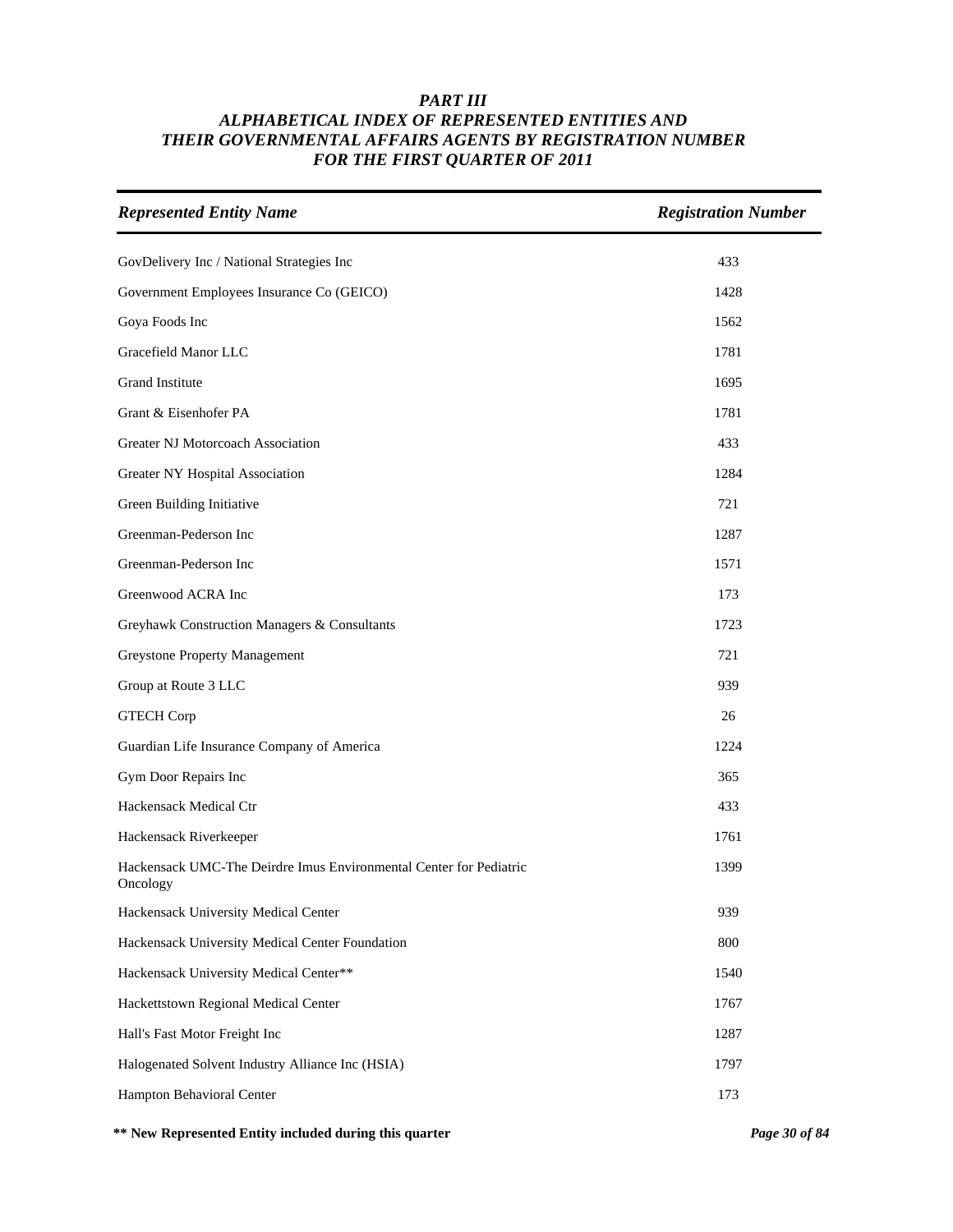| <b>Represented Entity Name</b>                     | <b>Registration Number</b> |
|----------------------------------------------------|----------------------------|
| Hanover Insurance Group The                        | 1710                       |
| Harmony Foundation                                 | 365                        |
| Harris Communications                              | 1618                       |
| Harry Tiocchi & Associates                         | 337                        |
| Hartford Plaza Ltd                                 | 1741                       |
| Hartz                                              | 721                        |
| Hawthorn Group LC The                              | 1192                       |
| <b>HDR</b> Engineering                             | 1540                       |
| Health Care Institute of NJ                        | 1305                       |
| Health Insurance Plan of Greater NY                | 75                         |
| Health Management Systems Inc                      | 1886                       |
| Health Net Inc                                     | 939                        |
| Health Professionals & Allied Employees            | 944                        |
| Health Professionals & Allied Employees            | 1498                       |
| Healthcare Association of New Jersey**             | 365                        |
| Healthy Choice Healthcare LLC                      | 1287                       |
| Heavy and General Construction Laborers' Local 472 | 1535                       |
| Hemophilia Association of NJ                       | 433                        |
| Herman Vorhand                                     | 337                        |
| Hertz Corp                                         | 463                        |
| Hertz Corp The                                     | 1192                       |
| Hess Corp                                          | 433                        |
| Hewlett-Packard Company & SaBER Solutions          | 433                        |
| Hidden Valley Club The                             | 532                        |
| High 5 Games                                       | 365                        |
| High Ground Pharmacy                               | 365                        |
| High Point Preferred Insurance Co                  | 1519                       |
| Highlands Override Inc                             | 1562                       |

**\*\* New Represented Entity included during this quarter** *Page 31 of 84*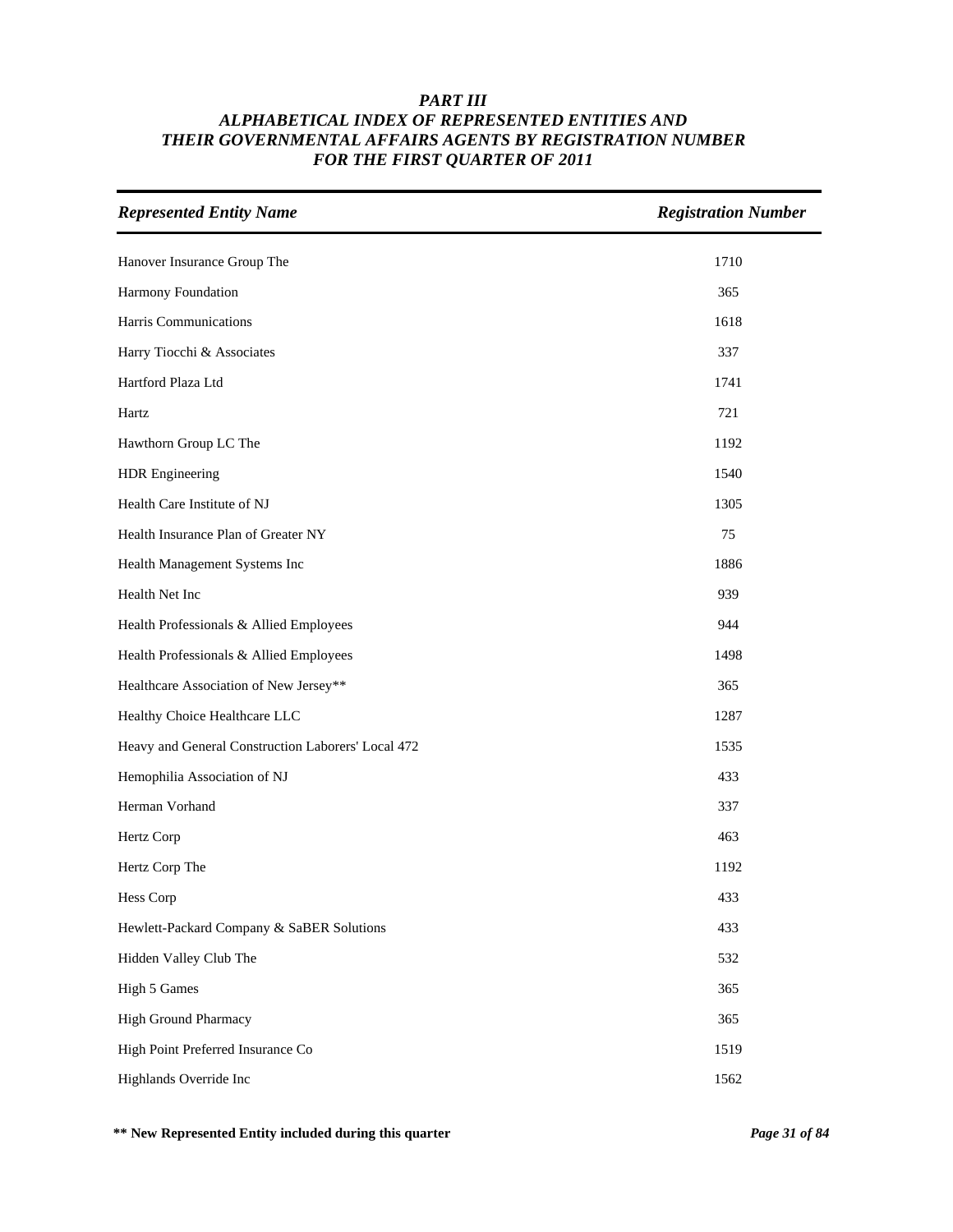| <b>Represented Entity Name</b>                                       | <b>Registration Number</b> |
|----------------------------------------------------------------------|----------------------------|
| Hill Wallack LLP                                                     | 1743                       |
| Hilltop Public Solutions for Coalition for Financial Security        | 1781                       |
| Hilltop Public Solutions for Medical Imaging and Technology Alliance | 1781                       |
| Hilltop Public Solutions for National Consumer Research Alliance     | 1781                       |
| Hispanic Directors Association of New Jersey                         | 1571                       |
| <b>HLJ LLC</b>                                                       | 939                        |
| <b>HNTB</b>                                                          | 1835                       |
| <b>HNTB</b> Corp                                                     | 433                        |
| <b>HNTB</b> Corp                                                     | 1892                       |
| Hoagland Longo Mozan Dunst & Doukas LLP                              | 1540                       |
| Hoboken University Medical Center                                    | 365                        |
| Holt Logistics Corp                                                  | 1882                       |
| Holy Name Hospital                                                   | 551                        |
| Home Care Association of NJ Inc                                      | 1287                       |
| Home Care Council of NJ                                              | 1618                       |
| Home Health Services and Staffing Association (HHSSA NJ)             | 1781                       |
| Home Service Contract Assocation of America                          | 1540                       |
| HomeFront NJ                                                         | 721                        |
| Honeywell                                                            | 1584                       |
| Honeywell                                                            | 1713                       |
| Honeywell                                                            | 1781                       |
| Honeywell Inc                                                        | 1894                       |
| Honeywell Intellectual Properties Inc                                | 1666                       |
| Honeywell International                                              | 1782                       |
| Honeywell International Inc                                          | 1771                       |
| Honeywell International Inc**                                        | 1938                       |
| Hope Academy Charter School                                          | 1614                       |
| Horizon Blue Cross & Blue Shield                                     | $26\,$                     |

**\*\* New Represented Entity included during this quarter** *Page 32 of 84*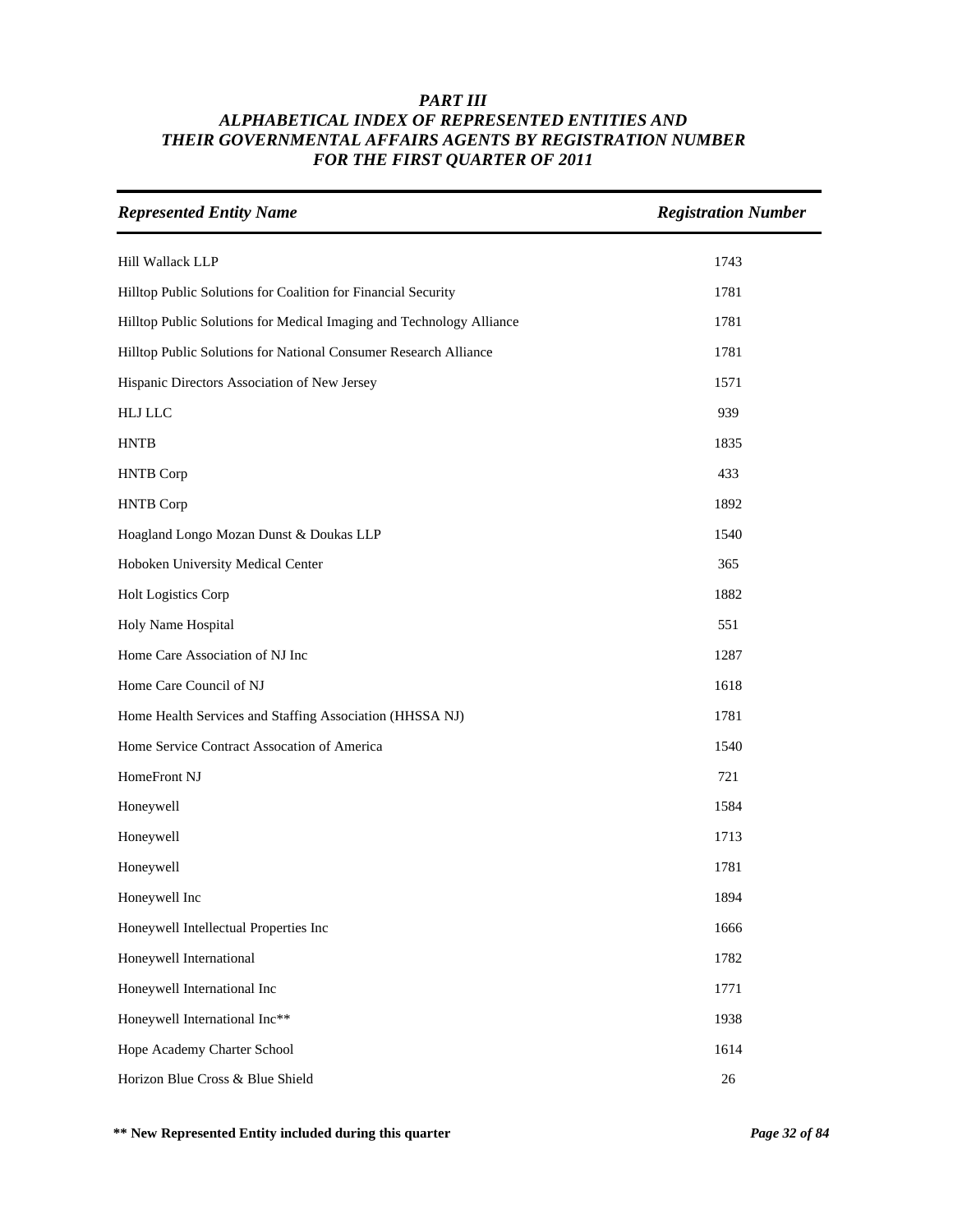| <b>Represented Entity Name</b>                  | <b>Registration Number</b> |
|-------------------------------------------------|----------------------------|
| Horizon Blue Cross Blue Shield of NJ            | 365                        |
| Horizon Blue Cross Blue Shield of NJ            | 863                        |
| Horizon Blue Cross/Blue Shield of NJ            | 1666                       |
| Horizon blue Cross/Blue Shield of NJ**          | 1938                       |
| Horizon Pediatric Systems Inc                   | 1540                       |
| Hospital Alliance of New Jersey                 | 1508                       |
| Hospital Alliance of NJ Inc                     | 884                        |
| Hospitals for Partial Hospitalization Coalition | 1540                       |
| Houghton Chemical Corp                          | 1797                       |
| Houghton Mifflin Harcourt Publishing Company**  | 1720                       |
| House of Oxford Distributors Inc                | 1224                       |
| Housing & Community Development Network of NJ   | 773                        |
| <b>HSBC-GR Corp</b>                             | 1618                       |
| <b>Hudson County</b>                            | 1658                       |
| Hudson County Improvement Authority             | 721                        |
| Hudson Energy Services LLC                      | 1287                       |
| Hudson Group/Airport Management Services LLC    | 433                        |
| Hudson Healthcare Inc                           | 365                        |
| Hudson Manor Health Care Center                 | 1313                       |
| Hudson Tank Terminals Corp                      | 75                         |
| Hugo Neu Corp                                   | 1413                       |
| Humane Society of the United States             | 1912                       |
| Hunterdon Medical Center                        | 1540                       |
| <b>Hunterdon Prevention Resources</b>           | 1259                       |
| Hunts Point Cooperative Market Inc              | 1896                       |
| I Accumen                                       | 337                        |
| <b>IBEW Local 351</b>                           | 1741                       |
| IBEW, Local Union 94                            | 463                        |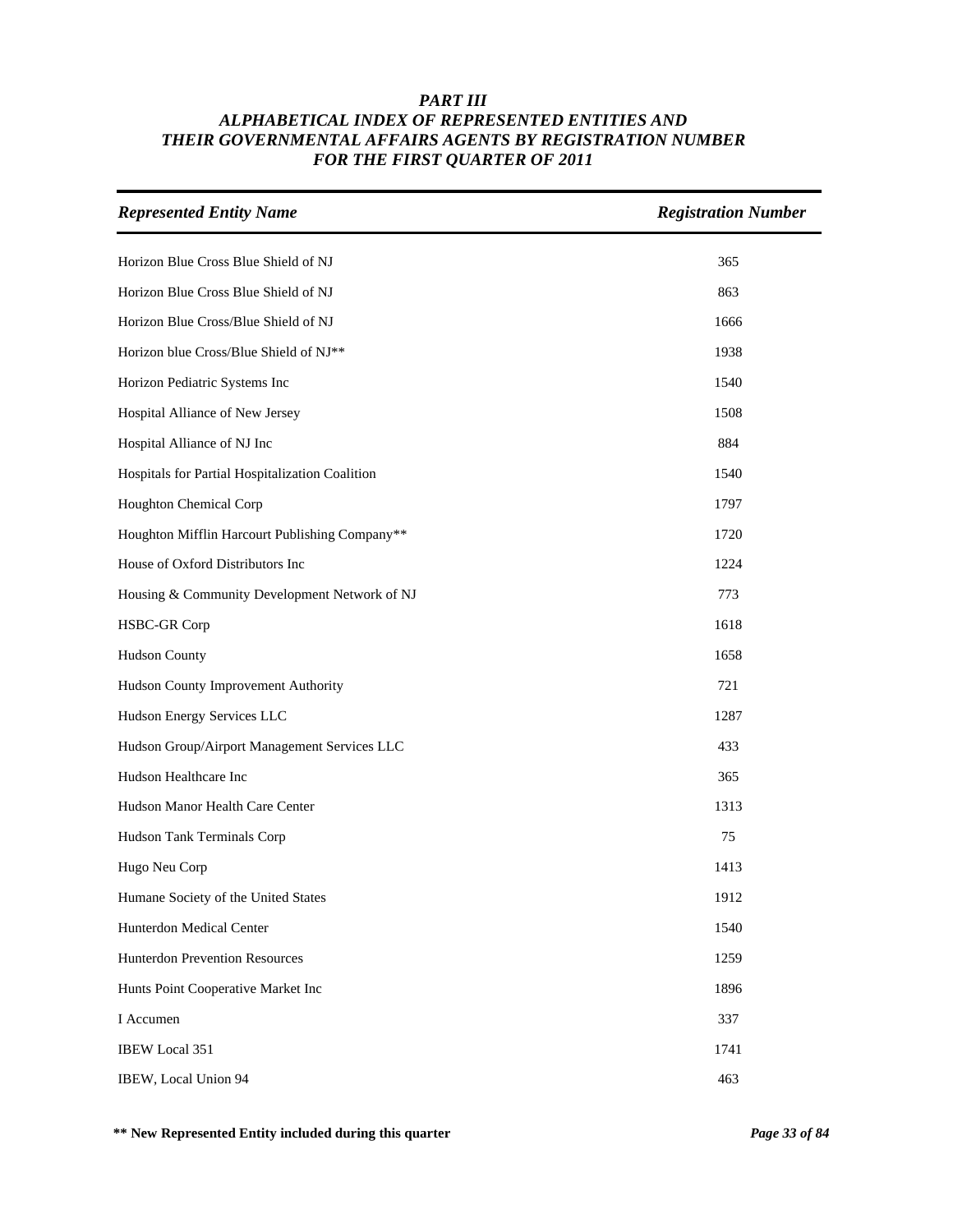| <b>Represented Entity Name</b>             | <b>Registration Number</b> |
|--------------------------------------------|----------------------------|
| <b>IBM</b> Corp                            | 1730                       |
| <b>IDT</b> Corp                            | 433                        |
| Illinois Tool Works Inc                    | 1797                       |
| <b>IMIT-Bayonne</b>                        | 1666                       |
| Impact NJ LLC                              | 1413                       |
| <b>IMS</b> Health Inc                      | 1760                       |
| Independence Blue Cross                    | 1068                       |
| Independence: A Family of Services         | 1658                       |
| <b>Independent Agent</b>                   | 1625                       |
| <b>Independent Agent</b>                   | 1780                       |
| Independent Agent                          | 1841                       |
| Independent Associates LLC                 | 365                        |
| Independent Energy Producers of NJ         | 1536                       |
| Independent Energy Producers of NJ (IEPNJ) | 1720                       |
| Independent Insurance Agents of NJ         | 1110                       |
| <b>Independent Pharmacy Alliance</b>       | 1215                       |
| Indoor Tanning Association Inc             | 1782                       |
| Infineum USA LP                            | 1136                       |
| InfoStore**                                | 721                        |
| Ingenix                                    | 1319                       |
| Ingenix                                    | 1778                       |
| <b>Ingenix Public Sector Solutions</b>     | 1778                       |
| Ingersoll Rand Co                          | 721                        |
| Innovative Contracting Solutions LLC       | 1540                       |
| <b>Innovative Educational Programs</b>     | 365                        |
| Innovative Educational Programs LLC        | 1614                       |
| <b>INPAC</b>                               | 1854                       |
| Insight Communications Services LLC        | 1540                       |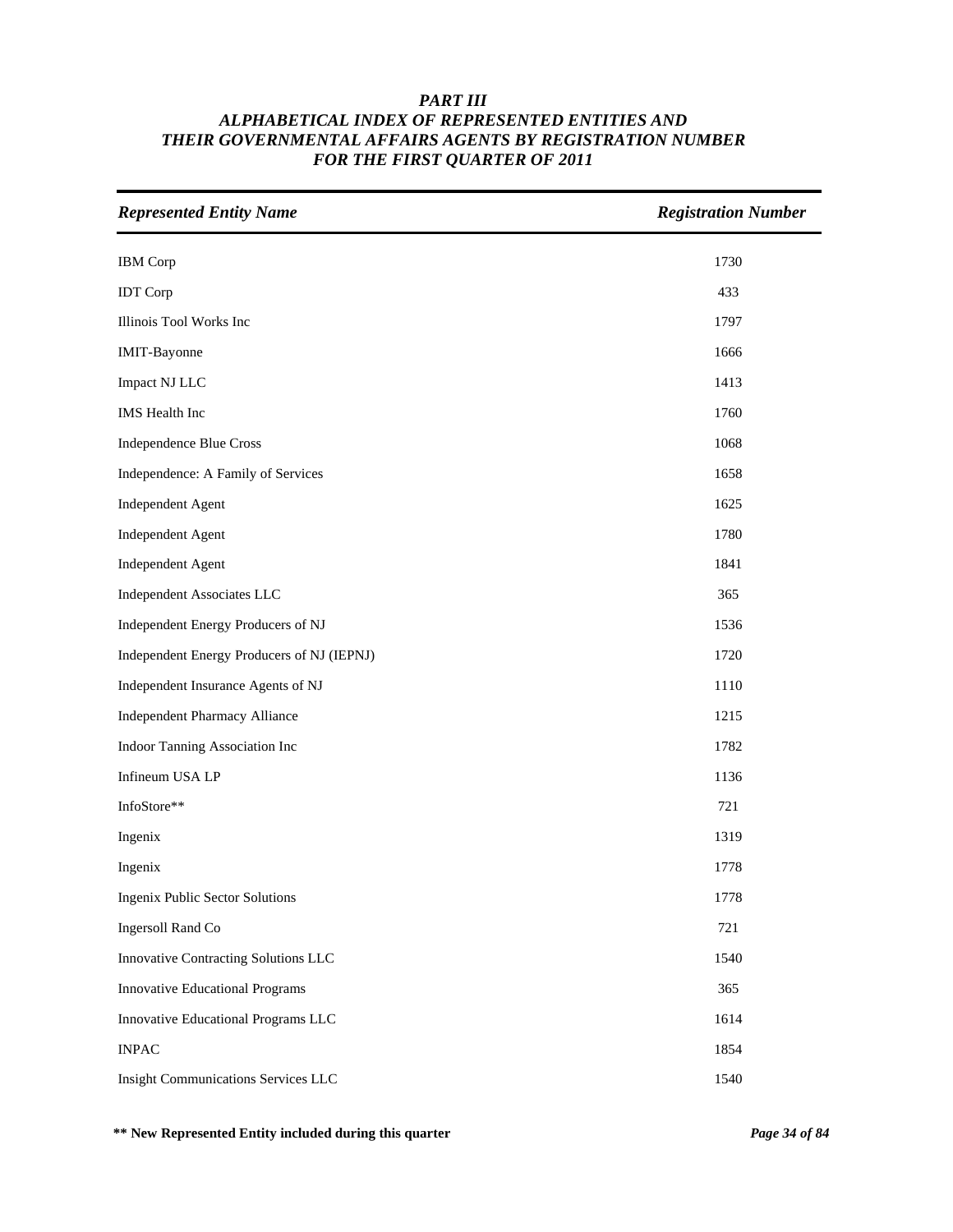| <b>Represented Entity Name</b>                                 | <b>Registration Number</b> |
|----------------------------------------------------------------|----------------------------|
| <b>Insight Consulting Services LLC</b>                         | 1540                       |
| Instructional Systems Inc                                      | 800                        |
| <b>Insurance Auto Auctions</b>                                 | 365                        |
| Insurance Council of NJ                                        | 1192                       |
| Insurance Council of NJ                                        | 1277                       |
| Insurance Services Office Inc                                  | 755                        |
| Interactive Media Entertainment & Gaming Association (iMEGA)   | 365                        |
| Interlock Device of New Jersey                                 | 1540                       |
| <b>Intermodal Materials Management</b>                         | 721                        |
| <b>International Business Machines Corp</b>                    | 1730                       |
| <b>International Council of Shopping Centers</b>               | 721                        |
| <b>International Council of Shopping Centers</b>               | 1562                       |
| International Federation of Professional & Technical Engineers | 551                        |
| International Fidelity Insurance Co                            | 26                         |
| <b>International Game Technology</b>                           | 433                        |
| <b>International Game Technology</b>                           | 1819                       |
| International Health, Racquet & Sportsclub Association         | 173                        |
| International Longshoreman's Association AFL-CIO               | 75                         |
| International Matex Tank Terminals (IMTT)                      | 1720                       |
| <b>International Specialty Products Inc</b>                    | 551                        |
| <b>International Speedway Corp</b>                             | 551                        |
| International Union of Operating Engineers LU 825              | 1178                       |
| Interstate Outdoor Advertising Inc                             | 1234                       |
| <b>Interstate Outdoor Advertising LP</b>                       | 1292                       |
| Intl Federation of Professional & Technical Engineers          | 1385                       |
| Intralot US Corp                                               | 1743                       |
| <b>Intrawest Corp</b>                                          | 1562                       |
| Irrigation Association of NJ                                   | 721                        |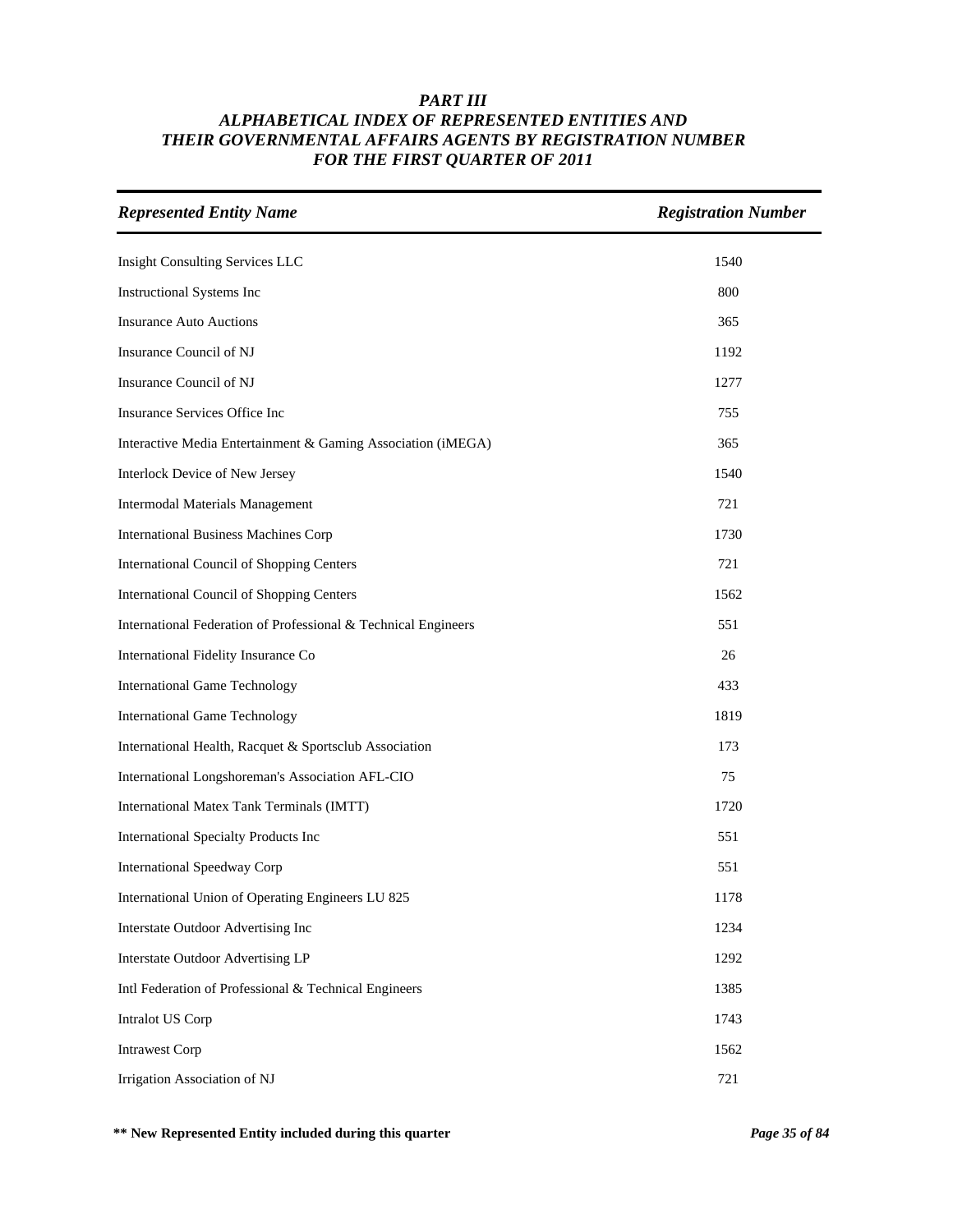| <b>Represented Entity Name</b>                                          | <b>Registration Number</b> |
|-------------------------------------------------------------------------|----------------------------|
| Ishi Systems Inc                                                        | 721                        |
| Issues Management Inc                                                   | 463                        |
| J Burns Accntnt/Nicks Drug Trdng As Newark Fnncl Servs                  | 75                         |
| J Seward Johnson                                                        | 100                        |
| J&B Medical Supply Co Inc                                               | 1895                       |
| J.H. Reid, General Contractor                                           | 1587                       |
| Jackson Township                                                        | 337                        |
| Jackson, Gilmour & Dobbs PC / Gordon & Gordon PC/Connelly Baker Wotring | 433                        |
| <b>JAMES</b>                                                            | 1192                       |
| Jenkinson's Pavilion & Jenkinson's South                                | 1473                       |
| Jersey Central Power & Light Co                                         | 1506                       |
| Jersey Central Power & Light Co                                         | 1536                       |
| Jersey Outdoor Media**                                                  | 1510                       |
| Jersey Shore Teletherapy                                                | 433                        |
| Jet Aviation                                                            | 26                         |
| JH Reid On-Site Recycling Inc                                           | 721                        |
| JNESO - District Council 1 IUOE-AFL-CIO                                 | 1234                       |
| JNESO-District Council 1 IUOE AFL-CIO**                                 | 1928                       |
| Joe Canal's Discount Liquor Outlet                                      | 365                        |
| Johanna Foods                                                           | 1536                       |
| Johnson & Johnson                                                       | 1497                       |
| Johnston Communications                                                 | 1494                       |
| Joseph A Fiordaliso LLC                                                 | 1890                       |
| Joseph Jingoli & Sons Inc                                               | 1714                       |
| JP Morgan Chase                                                         | 1540                       |
| JPMorgan Chase Bank NA                                                  | 1679                       |
| JPMorgan Chase Bank NA                                                  | 1680                       |
| JPMorgan Chase Bank NA                                                  | 1682                       |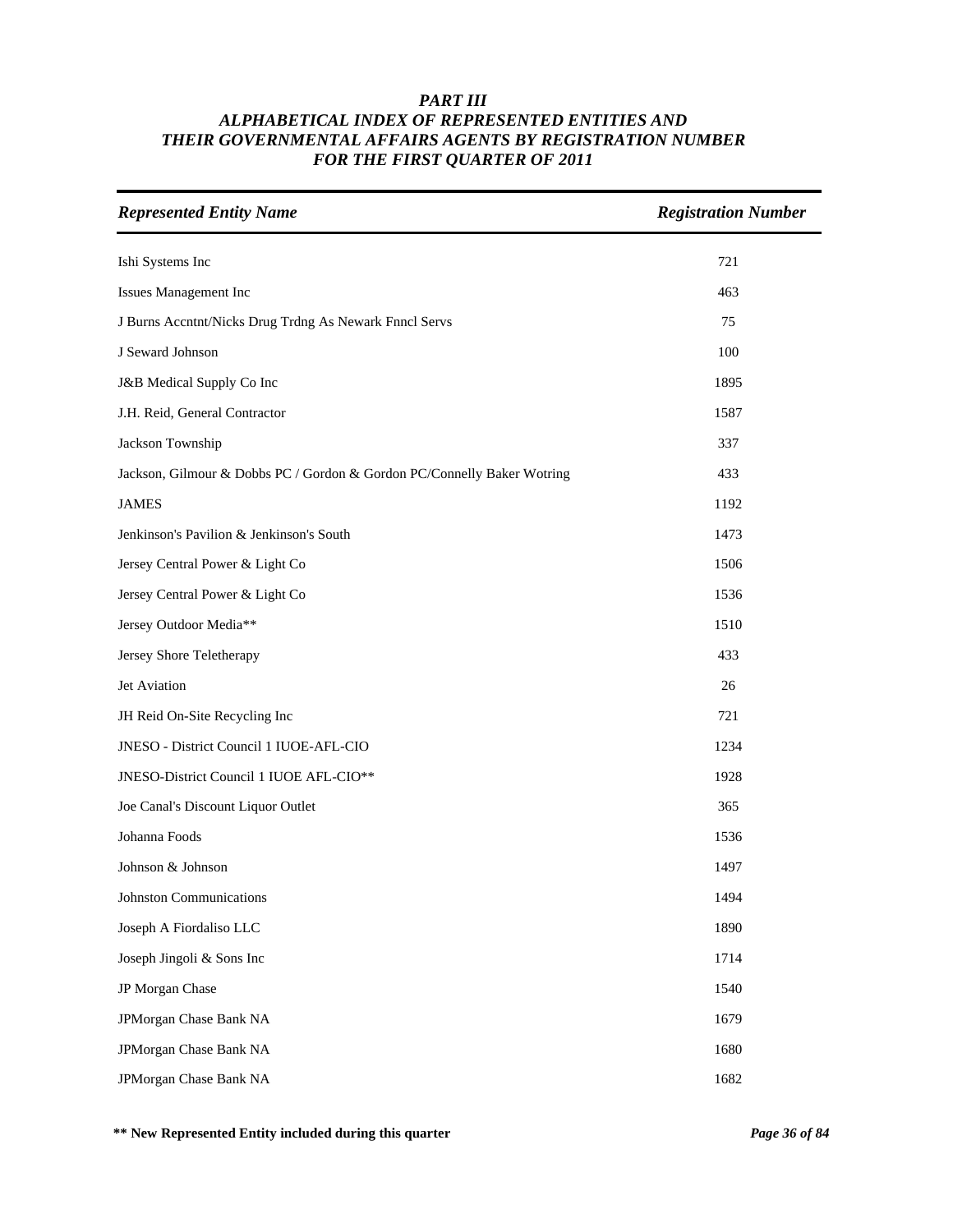| <b>Represented Entity Name</b>                                                                                                                                       | <b>Registration Number</b> |
|----------------------------------------------------------------------------------------------------------------------------------------------------------------------|----------------------------|
| JPMorgan Chase Bank NA                                                                                                                                               | 1813                       |
| <b>JSH</b> International LLC                                                                                                                                         | 365                        |
| <b>K&amp;L Gates LLP</b>                                                                                                                                             | 721                        |
| K&L Gates LLP/Alliance Chemical Inc on behalf of itself and Pfister Chemical<br>Inc                                                                                  | 721                        |
| K&L Gates LLP/Arkema Inc                                                                                                                                             | 721                        |
| K&L Gates LLP/Ashland Inc                                                                                                                                            | 721                        |
| K&L Gates LLP/Atlantic Richfield Co                                                                                                                                  | 721                        |
| K&L Gates LLP/BASF Corp on its own behalf and on behalf of BASF Catalysts<br>LLC                                                                                     | 721                        |
| K&L Gates LLP/Belleville Industrial Center                                                                                                                           | 721                        |
| K&L Gates LLP/Benjamin Moore & Co                                                                                                                                    | 721                        |
| K&L Gates LLP/BOC Group Inc                                                                                                                                          | 721                        |
| K&L Gates LLP/Bristol Myers Squibb                                                                                                                                   | 721                        |
| K&L Gates LLP/CBS Corp, a Delaware corp, f/k/a Viacom Inc successor by<br>merger to CBS Corp, a Pennsylvania corp, f/k/a Westinghouse Electric Corp                  | 721                        |
| K&L Gates LLP/Celanese Ltd                                                                                                                                           | 721                        |
| K&L Gates LLP/Chemtura Corp and Raclaur LLC as current and former owner of<br>the property f/k/a Atlantic Industries                                                 | 721                        |
| K&L Gates LLP/Chevron Environmental Management Company for itself and on<br>behalf of Texaco Inc                                                                     | 721                        |
| <b>K&amp;L Gates LLP/Coltec Industries</b>                                                                                                                           | 721                        |
| K&L Gates LLP/Conopco Inc d/b/a Unilever (as successor to CPC/Bestfoods,<br>former parent of th Penick Corp (facility loacted at 540 New York Ave,<br>Lyndhurst, NJ) | 721                        |
| K&L Gates LLP/Covanta Essex Co                                                                                                                                       | 721                        |
| K&L Gates LLP/Croda Inc                                                                                                                                              | 721                        |
| K&L Gates LLP/DII Industries LLC                                                                                                                                     | 721                        |
| K&L Gates LLP/DiLorenzo Properties Co on behalf of itself and the<br>Goldman/Goldman/DiLorenzo Properties Partnerships                                               | 721                        |
| K&L Gates LLP/Eden Wood Corp                                                                                                                                         | 721                        |
| K&L Gates LLP/EI du Pont de Nemours and Co                                                                                                                           | 721                        |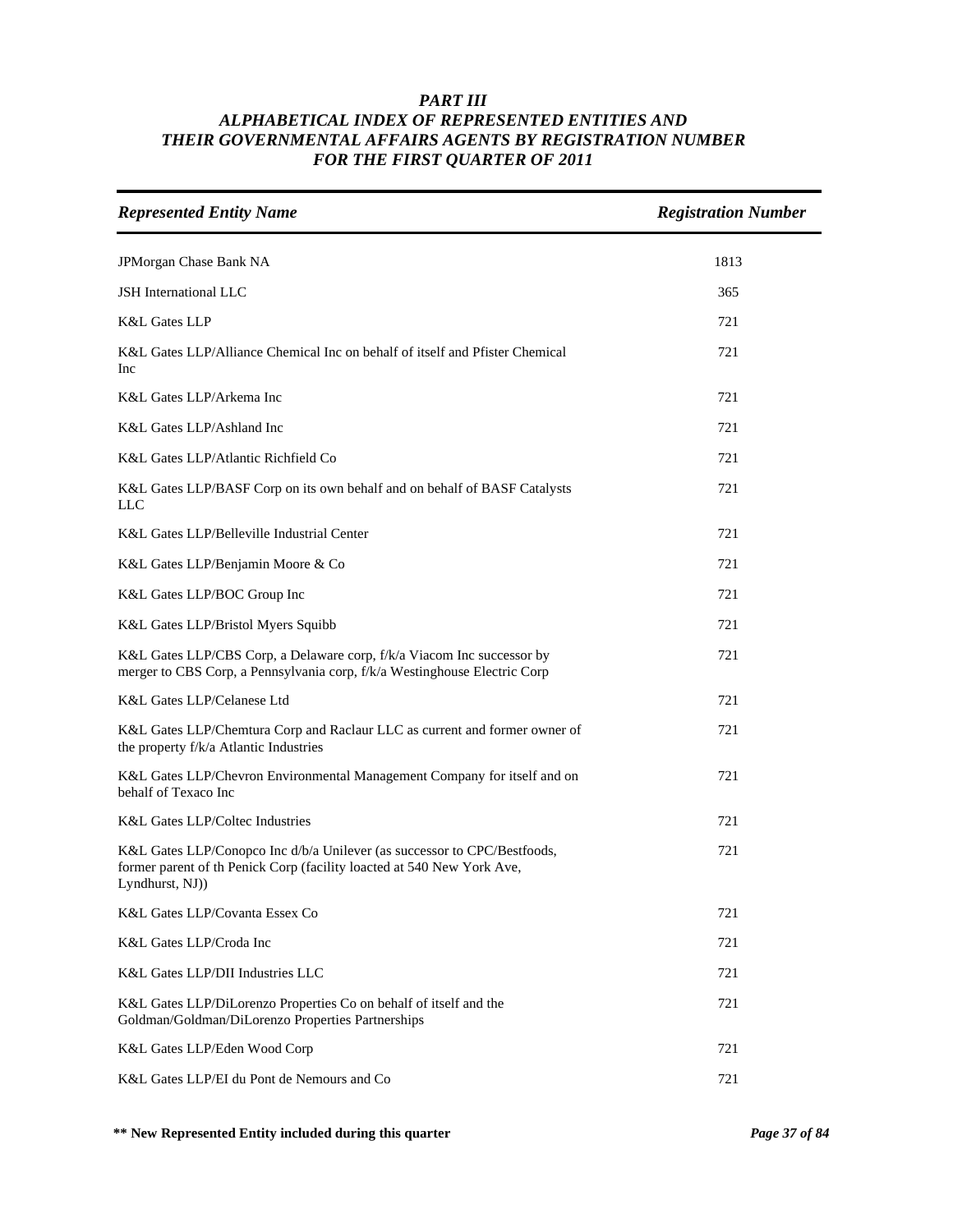| <b>Represented Entity Name</b>                                                                                                                                                                                                                                           | <b>Registration Number</b> |
|--------------------------------------------------------------------------------------------------------------------------------------------------------------------------------------------------------------------------------------------------------------------------|----------------------------|
| K&L Gates LLP/Elan Chemical Co                                                                                                                                                                                                                                           | 721                        |
| K&L Gates LLP/EPEC Polymers Inc on behalf of itself and EPEC Oil Co<br><b>Liquidating Trust</b>                                                                                                                                                                          | 721                        |
| K&L Gates LLP/Essex Chemical Corp                                                                                                                                                                                                                                        | 721                        |
| K&L Gates LLP/Flexon Industries Corp                                                                                                                                                                                                                                     | 721                        |
| K&L Gates LLP/Franklin-Burlington Plastics Inc                                                                                                                                                                                                                           | 721                        |
| K&L Gates LLP/Garfield Molding Co Inc                                                                                                                                                                                                                                    | 721                        |
| K&L Gates LLP/General Electric Co                                                                                                                                                                                                                                        | 721                        |
| K&L Gates LLP/Givaudan Fragrances Corp (Fragrances North America)                                                                                                                                                                                                        | 721                        |
| K&L Gates LLP/Goodrich Corp on behalf of itself and Kalama Specialty<br>Chemicals Inc                                                                                                                                                                                    | 721                        |
| K&L Gates LLP/Hartz Consumer Group Inc on behalf of The Hartz Mountain<br>Corp                                                                                                                                                                                           | 721                        |
| K&L Gates LLP/Hercules Chemical Corp Inc                                                                                                                                                                                                                                 | 721                        |
| K&L Gates LLP/Hess Corp on its own behalf and on behalf of Atlantic Richfield<br>Co                                                                                                                                                                                      | 721                        |
| K&L Gates LLP/Hexcel Corp                                                                                                                                                                                                                                                | 721                        |
| K&L Gates LLP/Hoffmann-LaRoche Inc on its own behalf and on behalf of its<br>affiliate Roche Diagnostics                                                                                                                                                                 | 721                        |
| K&L Gates LLP/Honeywell International Inc                                                                                                                                                                                                                                | 721                        |
| K&L Gates LLP/ISP Chemicals LLC                                                                                                                                                                                                                                          | 721                        |
| K&L Gates LLP/ITT Corp                                                                                                                                                                                                                                                   | 721                        |
| K&L Gates LLP/Kao Brands Co                                                                                                                                                                                                                                              | 721                        |
| K&L Gates LLP/Leemilt's Petroleum Inc (successor to Power Test of New Jersey<br>Inc) on its behalf and on behalf of Power Test Realty Co Limited Partnership and<br>Getty Properties Corp the General Partner of Power Test Realty Company<br><b>Limited Partnership</b> | 721                        |
| K&L Gates LLP/Lucent Technologies Inc                                                                                                                                                                                                                                    | 721                        |
| K&L Gates LLP/Mallinckrodt Inc                                                                                                                                                                                                                                           | 721                        |
| K&L Gates LLP/National-Standard LLC                                                                                                                                                                                                                                      | 721                        |
| K&L Gates LLP/Newell Rubbermaid Inc on behalf of itself and its wholly-owned<br>subsidiaries Goody Products Inc and Berol Corp (as successor by merger to Faber-<br>Castell Corp)                                                                                        | 721                        |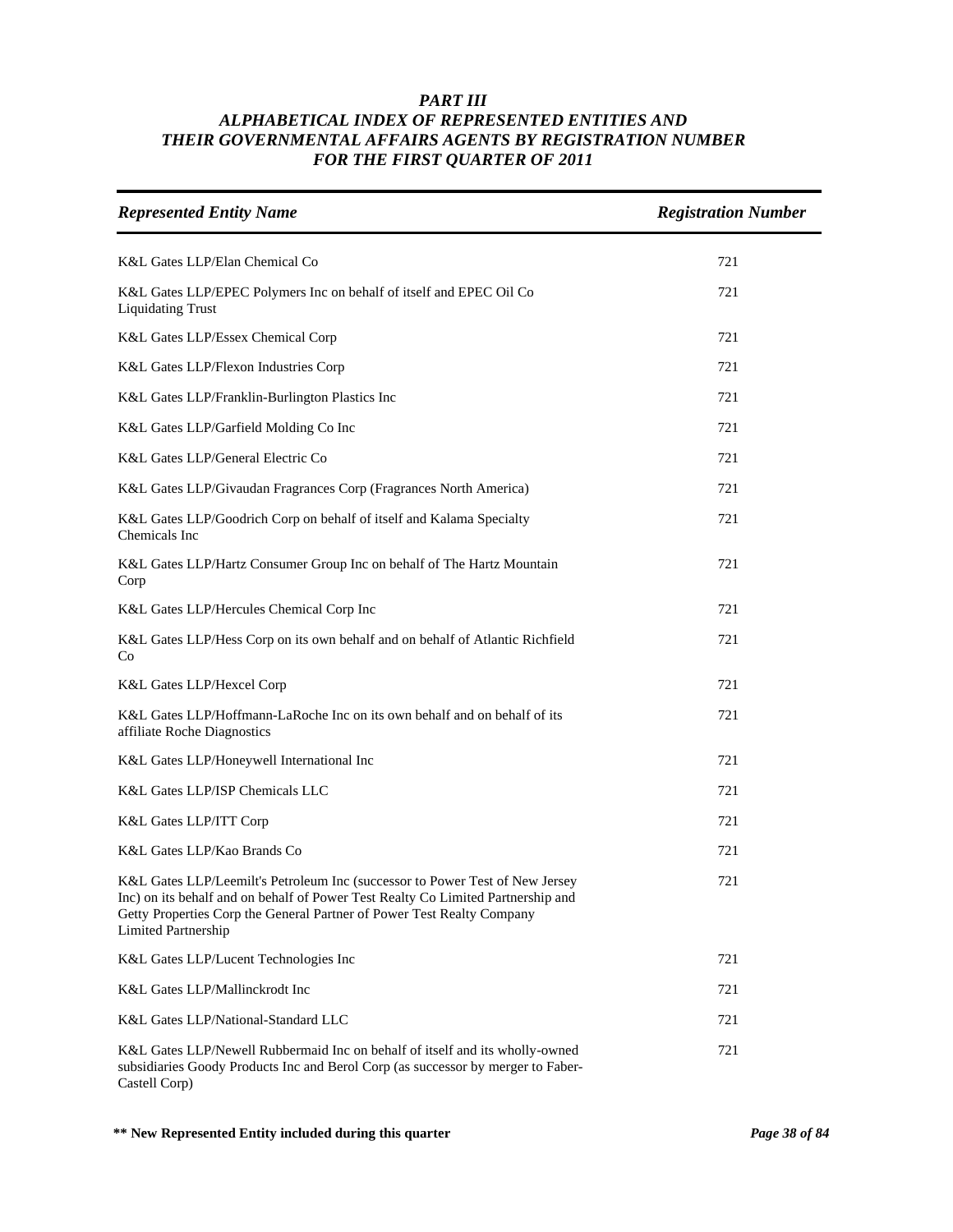| <b>Represented Entity Name</b>                                                                                                               | <b>Registration Number</b> |
|----------------------------------------------------------------------------------------------------------------------------------------------|----------------------------|
| K&L Gates LLP/News Publishing Australia Ltd (successor to Chris-Craft<br>Industries)                                                         | 721                        |
| K&L Gates LLP/Novelis Corp (f/k/a Alcan Aluminum Corp)                                                                                       | 721                        |
| K&L Gates LLP/NPEC Inc                                                                                                                       | 721                        |
| K&L Gates LLP/Otis Elevator Co                                                                                                               | 721                        |
| K&L Gates LLP/Pfizer Inc                                                                                                                     | 721                        |
| K&L Gates LLP/Pharmacia Corp (f/k/a Monsanto Co)                                                                                             | 721                        |
| K&L Gates LLP/PPG Industries Inc                                                                                                             | 721                        |
| K&L Gates LLP/Public Service Electric and Gas Co                                                                                             | 721                        |
| K&L Gates LLP/Purdue Pharma Technologies Inc                                                                                                 | 721                        |
| K&L Gates LLP/Quality Carriers Inc as successor to Chemical Leaman Tank<br>Lines Inc its affiliates and parents                              | 721                        |
| K&L Gates LLP/Reichhold Chemicals Inc                                                                                                        | 721                        |
| K&L Gates LLP/Revere Smelting and Refining Corp                                                                                              | 721                        |
| K&L Gates LLP/Safety-Kleen Envirosystems Co by McKesson and McKesson<br>Corp for itself                                                      | 721                        |
| K&L Gates LLP/Sequa Corp                                                                                                                     | 721                        |
| K&L Gates LLP/Sun Chemical Corp                                                                                                              | 721                        |
| K&L Gates LLP/Tate & Lyle Ingredients Americas Inc (f/k/a A.E. Staley<br>Manufacturing Co, including its former division Staley Chemical Co) | 721                        |
| K&L Gates LLP/Teva Pharmaceuticals USA Inc (f/k/a Biocraft Laboratories Inc)                                                                 | 721                        |
| K&L Gates LLP/Teval Corp                                                                                                                     | 721                        |
| K&L Gates LLP/Textron Inc                                                                                                                    | 721                        |
| K&L Gates LLP/The Newark Group                                                                                                               | 721                        |
| K&L Gates LLP/The Sherwin-Williams Co                                                                                                        | 721                        |
| K&L Gates LLP/The Stanley Works                                                                                                              | 721                        |
| K&L Gates LLP/Three County Volkswagen                                                                                                        | 721                        |
| K&L Gates LLP/Tierra Solutions Inc a Maxus Energy Corp and Occidental<br>Chemical Corp (as successor to Diamond Shamrock Chemicals Co)       | 721                        |
| K&L Gates LLP/Tiffany and Co                                                                                                                 | 721                        |
| K&L Gates LLP/Vertellus Specialties Inc f/k/a Reilly Industries Inc                                                                          | 721                        |

**\*\* New Represented Entity included during this quarter** *Page 39 of 84*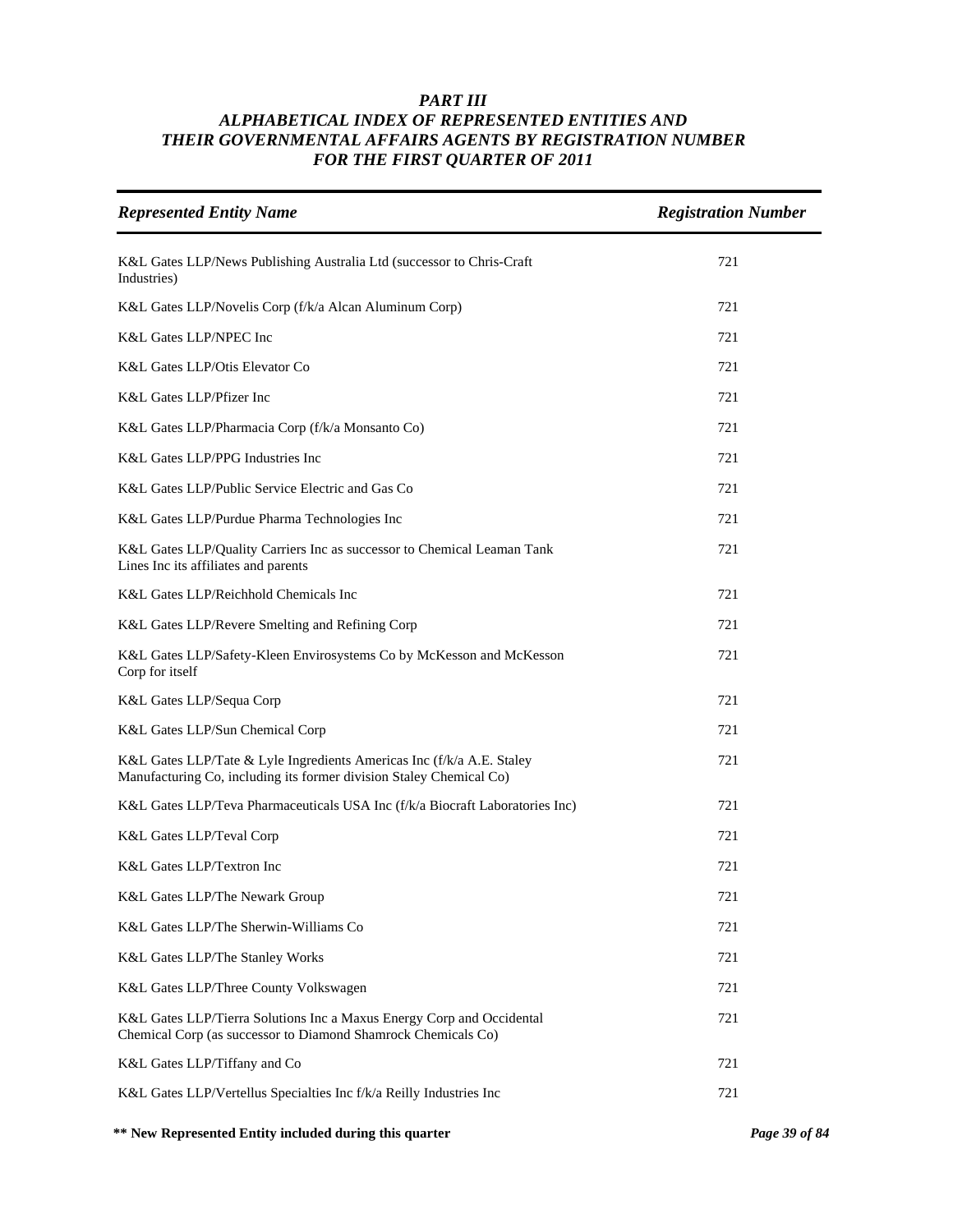| <b>Represented Entity Name</b>                         | <b>Registration Number</b> |
|--------------------------------------------------------|----------------------------|
| K&L Gates LLP/Vulcan Materials Co                      | 721                        |
| K&L Gates LLP/Wyeth on behalf of Shulton Inc           | 721                        |
| K-12 Inc                                               | 365                        |
| K2 Pure Solutions                                      | 1781                       |
| Katz Governmental Affairs LLC                          | 1319                       |
| Kaufman Zita Group LLC                                 | 1720                       |
| KDC Solar LLC                                          | 1720                       |
| Kean University                                        | 721                        |
| Keating Project Development Inc                        | 1528                       |
| Keith Corp                                             | 337                        |
| Kennedy Health System                                  | 1054                       |
| Kennedy Health System Inc                              | 1695                       |
| Kennedy Health Systems                                 | 365                        |
| Kennedy Health Systems                                 | 1528                       |
| Kimberly-Clark Corp                                    | 910                        |
| King Street Partnership LLC                            | 337                        |
| Kings Pharmacy & Surgical Supplies                     | 800                        |
| Kings Row Homes LLC                                    | 365                        |
| Kintock Group The                                      | 1473                       |
| Knowles Hall Consulting                                | 1781                       |
| Komjathy & Stewart LLC                                 | 1479                       |
| Konami Gaming Inc                                      | 774                        |
| Korean-American Cleaners Association of New Jersey The | 1797                       |
| Korff Enterprises                                      | 1735                       |
| <b>KPMG LLP</b>                                        | 1730                       |
| Kraft Foods Global Inc                                 | 365                        |
| Kronos                                                 | 1781                       |
| Kulite Semiconductor Products Inc**                    | 939                        |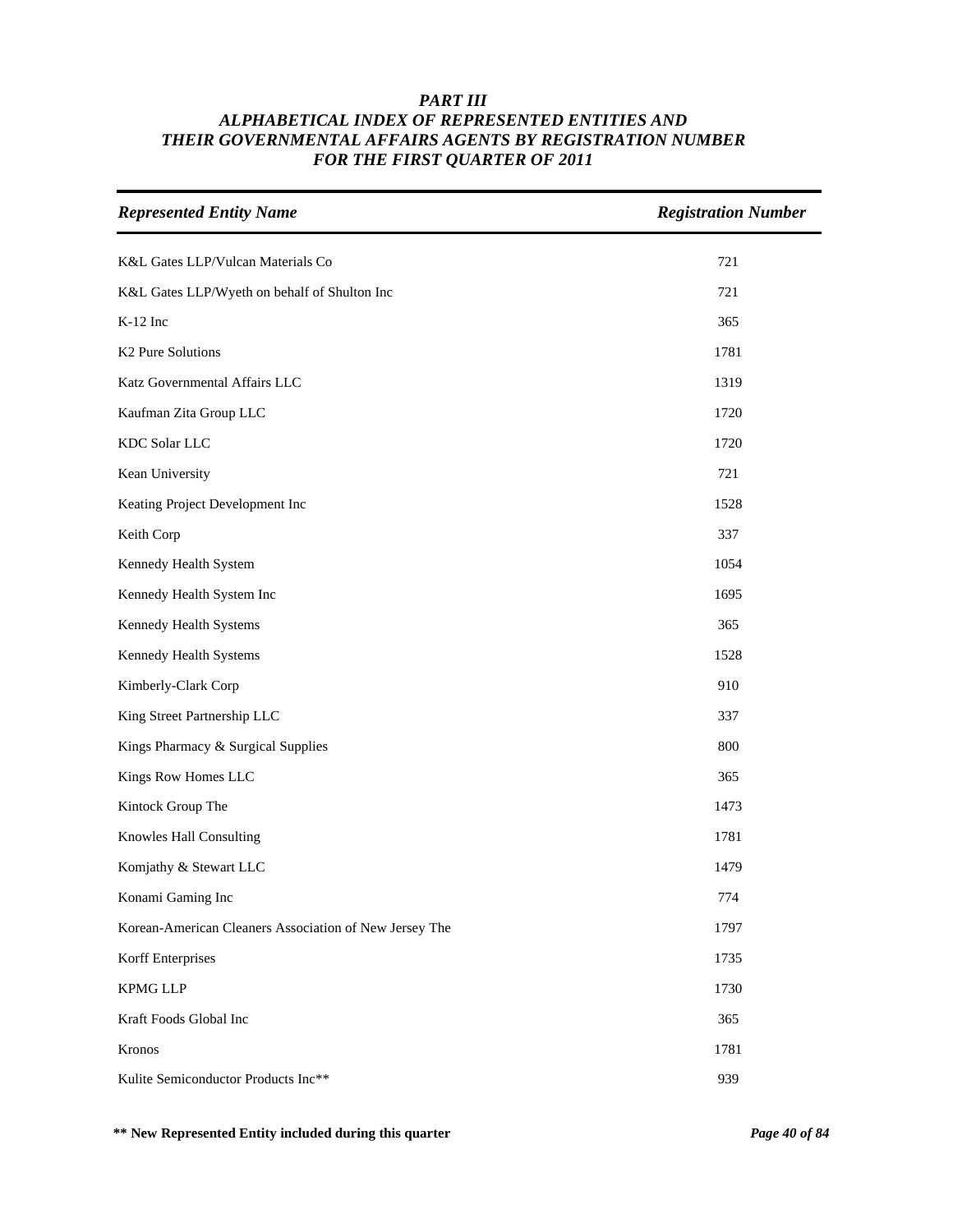| <b>Represented Entity Name</b>                       | <b>Registration Number</b> |
|------------------------------------------------------|----------------------------|
| L. Robert Kimball and Assoc Inc                      | 1894                       |
| L. Robert Kimball and Associates                     | 1771                       |
| L.J. & M. Laplace Chemicals Co Inc                   | 939                        |
| L-3 Communications                                   | 1287                       |
| LA Fitness Inc                                       | 1479                       |
| LabCorp (Laboratory Corporation of America Holdings) | 1413                       |
| Laborers Eastern Region Organizing Fund              | 1162                       |
| Land Conservancy of New Jersey The                   | 1857                       |
| Land of Make Believe**                               | 1901                       |
| Land Resource Solutions LLC                          | 1540                       |
| Landfill Energy Systems                              | 1536                       |
| Landmark Companies LLC                               | 551                        |
| Landmark Property Management Inc                     | 1286                       |
| Large Doc Solutions                                  | 721                        |
| Laurdan Realty                                       | 1781                       |
| Lazard Freres & Co                                   | 26                         |
| <b>LCOR</b>                                          | 1607                       |
| League of Women Voters of NJ                         | 1164                       |
| Lefrak Organization Inc                              | 365                        |
| Legal Services of NJ Inc                             | 756                        |
| Leigh Realty Co                                      | 721                        |
| Leigh Realty Co                                      | 1704                       |
| Leisure Chateau Care & Rehabilitation**              | 433                        |
| Lennar Co                                            | 551                        |
| Liberty Dental Plan                                  | 173                        |
| Liberty Health System Inc                            | 1413                       |
| Liberty Healthcare Corp                              | 433                        |
| Liberty Landing Marina                               | 1413                       |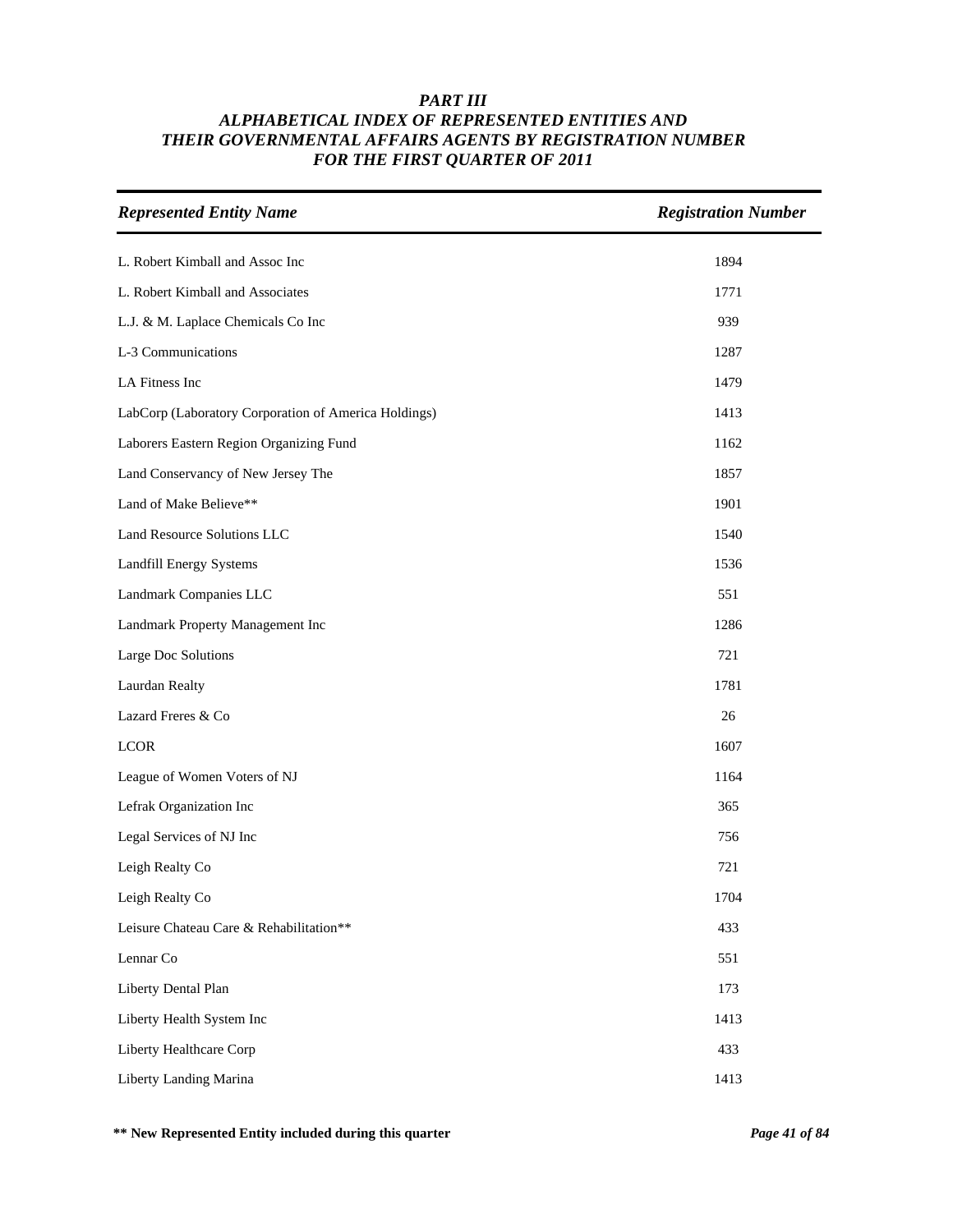| <b>Represented Entity Name</b> | <b>Registration Number</b> |
|--------------------------------|----------------------------|
| Liberty Mutual Group           | 1492                       |
| Liberty Mutual Insurance Co    | 1192                       |
| Liberty Science Center         | 1882                       |
| Liberty State Financial        | 1741                       |
| Lighthouse Behavioral          | 1528                       |
| Lilly USA LLC                  | 365                        |
| Lincoln Financial Group        | 1224                       |
| Lincoln Renewable Energy LLC   | 1767                       |
| Linden Yellow Cab Inc          | 1413                       |
| Live Nation                    | 1562                       |
| Livingston Board of Education  | 1234                       |
| Lloyd's America Inc            | 1891                       |
| Logan Vista                    | 677                        |
| LogistiCare                    | 173                        |
| Longstreet Development         | 1839                       |
| Louis Berger Group Inc         | 365                        |
| Lourdes Health System          | 1292                       |
| Loving Care Agency Inc         | 365                        |
| Lowenstein Sandler PC          | 551                        |
| Lowes Cos Inc                  | 1234                       |
| Lowe's Home Centers Inc**      | 1234                       |
| Lucky Strike                   | 939                        |
| Lumberton Township             | 337                        |
| Lunde & Burger                 | 551                        |
| Luxottica Retail               | 433                        |
| <b>Lynch Associates</b>        | 1259                       |
| M & M Construction             | 800                        |
| M Management                   | 1666                       |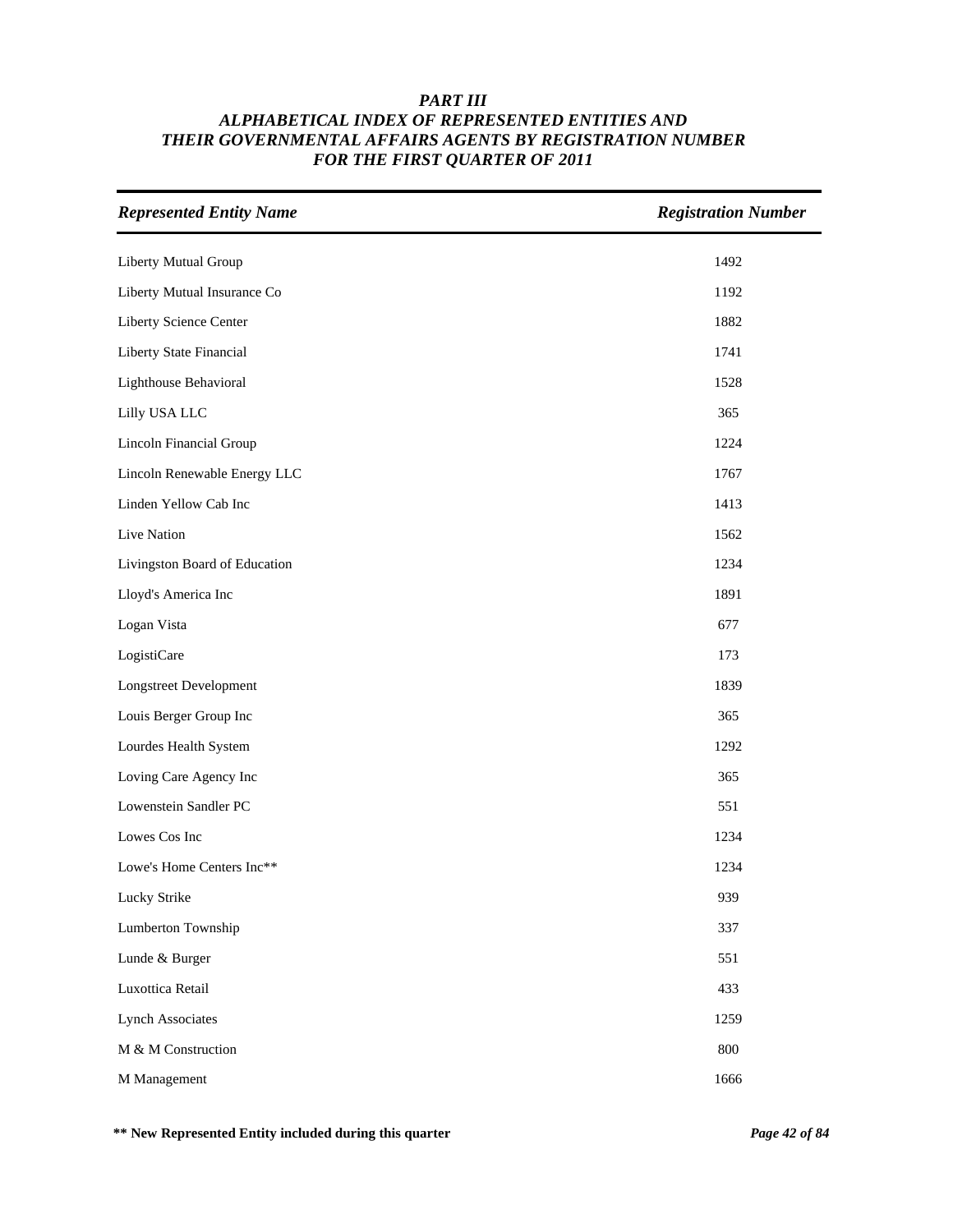| <b>Represented Entity Name</b>                                    | <b>Registration Number</b> |
|-------------------------------------------------------------------|----------------------------|
| M/A-Com Inc                                                       | 1735                       |
| Mack Cali Realty Corp                                             | 551                        |
| Maersk-Sealand Inc/APM Terminal                                   | 365                        |
| Magazine Publishers of America Inc**                              | 433                        |
| Magellan Health Services                                          | 365                        |
| Magellan Resources Group                                          | 1536                       |
| MainStreet Advocates for Kronos Inc**                             | 365                        |
| Management & Government Resources Inc                             | 337                        |
| Manzo Organization                                                | 1741                       |
| <b>MAR Acquisition Group</b>                                      | 1786                       |
| Marcal Papermills LLC                                             | 1562                       |
| Marcellus Shale Coalition                                         | 1911                       |
| March of Dimes                                                    | 721                        |
| Marina District Development Co dba Borgata Hotel Casino & Spa     | 1286                       |
| Marina District Development Co LLC dba Borgata Hotel Casino & Spa | 1413                       |
| Marina Energy LLC c/o South Jersey Industries                     | 1510                       |
| Marine Trades Associaton of New Jersey                            | 1861                       |
| Marisol Inc                                                       | 1075                       |
| Maritime Association of Port of NY & NJ                           | 1319                       |
| Mark IV IVHS                                                      | 1192                       |
| <b>Market Merchants Associates</b>                                | 337                        |
| Marl Associates                                                   | 1054                       |
| Marlboro Township Municipal Utilities Authority                   | 1781                       |
| Mars Inc                                                          | $26\,$                     |
| Martin Bontempo Inc                                               | 721                        |
| Martin Resnick                                                    | 1413                       |
| Maser Consulting PA                                               | 433                        |
| Massachusetts Mutual Life Insurance Co                            | 1224                       |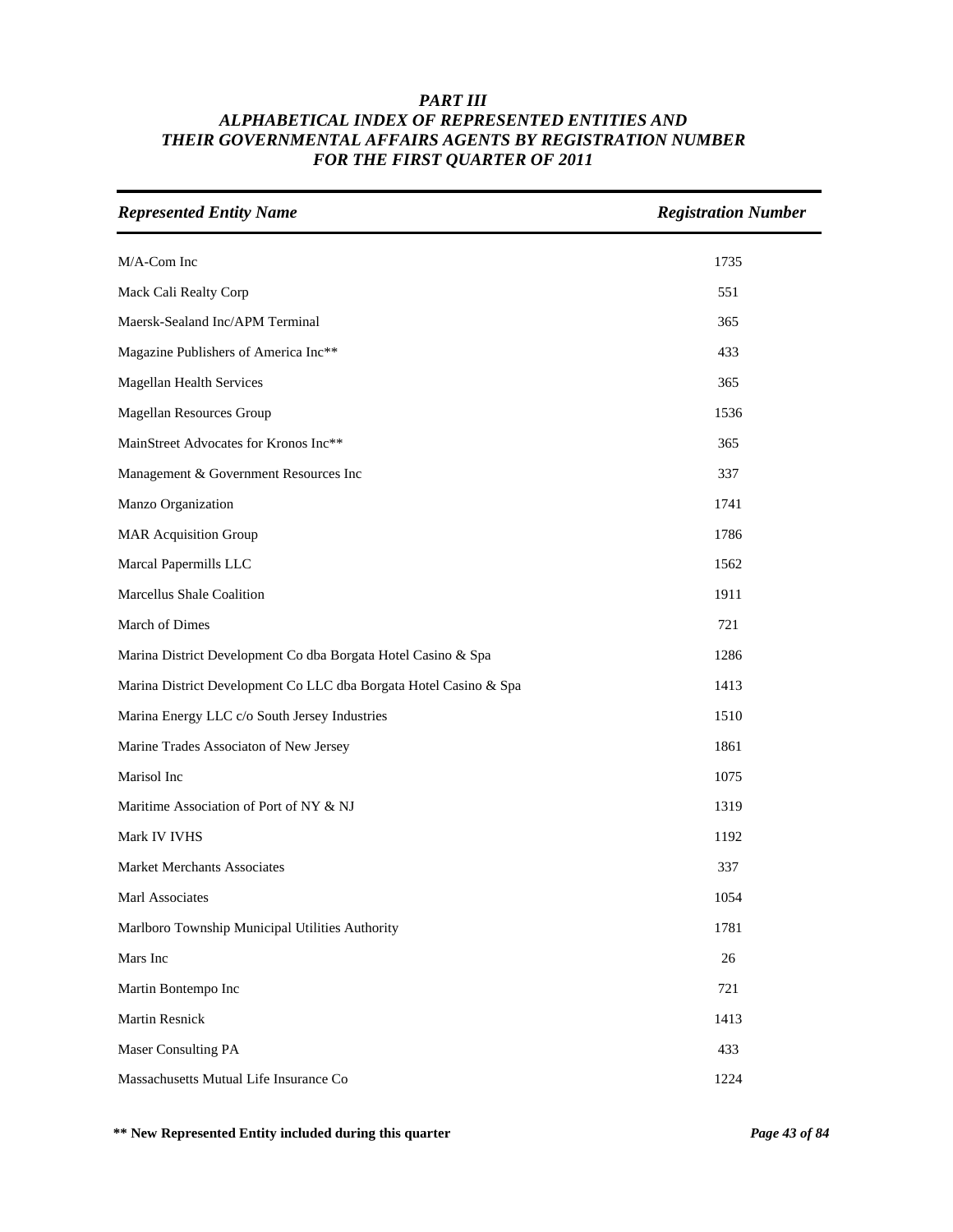| <b>Represented Entity Name</b>                   | <b>Registration Number</b> |
|--------------------------------------------------|----------------------------|
| Matrix Development Group                         | 1538                       |
| Matthew Gallagher**                              | 800                        |
| Matzel & Mumford Organization                    | 1607                       |
| MAXIMUS Inc                                      | 365                        |
| Mayfair Supermarkets                             | 910                        |
| MBI Development Company Inc                      | 1510                       |
| McGraw Hill Educational                          | 1528                       |
| McGraw-Hill Education                            | 1534                       |
| McLane Company Inc                               | 721                        |
| McMahon Associates**                             | 1540                       |
| McMahon Engineering                              | 1540                       |
| MDAdvantage Insurance Co                         | 1741                       |
| Meadowlands Management Partnership               | 939                        |
| Mechanical Contractors Association of NJ         | 92                         |
| Med Realty LLC                                   | 1413                       |
| MedAssure Services LLC                           | 463                        |
| Medco Health Solutions Inc                       | 1284                       |
| Medco Health Solutions Inc                       | 1648                       |
| Medco Health Solutions Inc & Affiliates          | 365                        |
| Medical Society of NJ                            | 174                        |
| Medical Society of NJ                            | 721                        |
| Medical Society of NJ                            | 1427                       |
| Medical Transportation Association of New Jersey | 1287                       |
| Medig Consulting Group                           | 26                         |
| MedImmune                                        | 1887                       |
| Medivault                                        | 1540                       |
| Medversant                                       | 1540                       |
| MEL/JIF (PERMA)                                  | 551                        |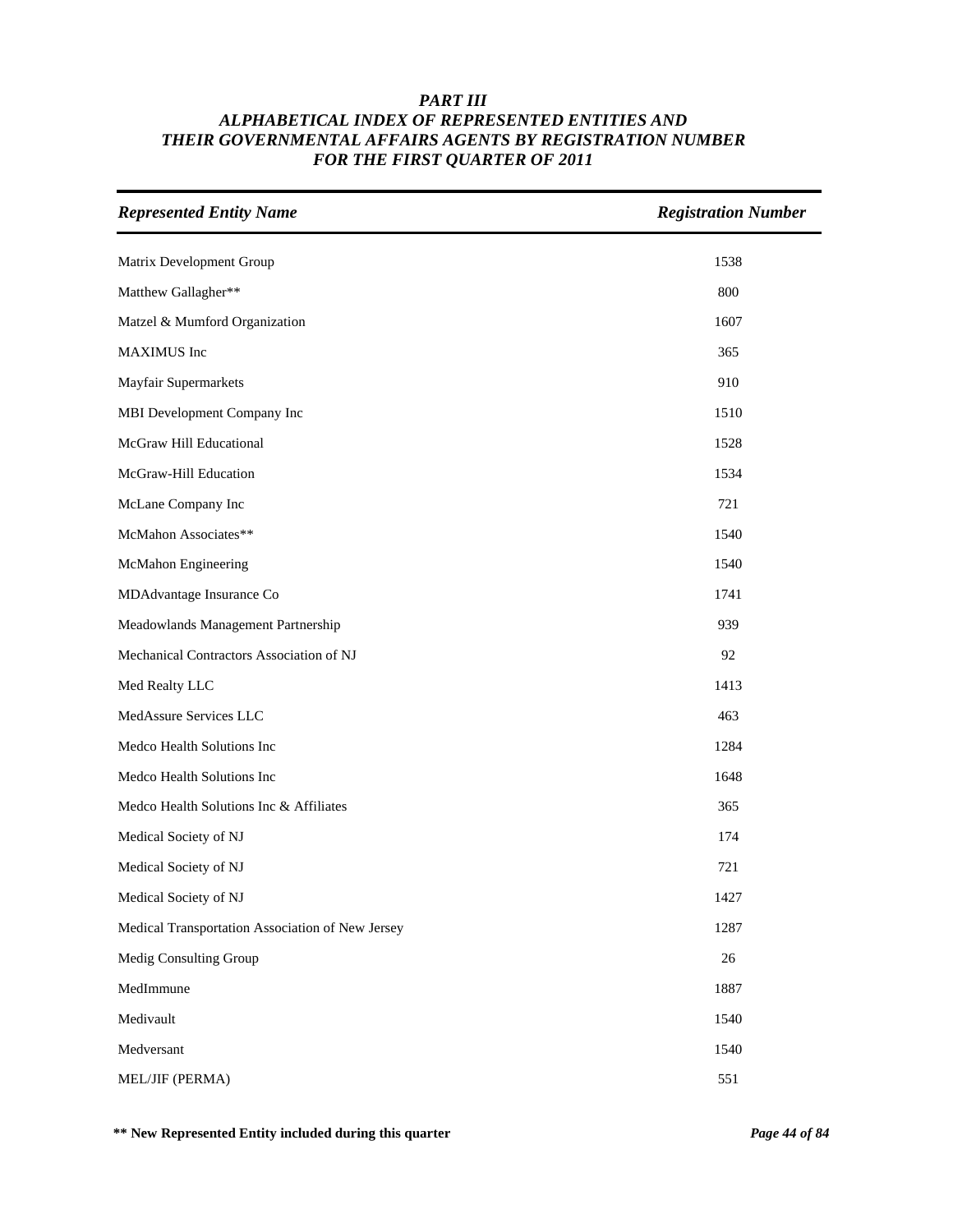| <b>Represented Entity Name</b>                        | <b>Registration Number</b> |
|-------------------------------------------------------|----------------------------|
| Memorial Hospital of Salem County The**               | 1540                       |
| Memorial Sloan Kettering                              | 75                         |
| Memorial Sloan Kettering Cancer Ctr                   | 1741                       |
| Mental Health Association in New Jersey               | 1844                       |
| Mental Health Association of New Jersey               | 1618                       |
| Mentor Network                                        | 1528                       |
| Mentor Network The                                    | 1534                       |
| Mercadien PC Certified Public Accountants             | 1720                       |
| Mercer Council on Alcoholism & Drug Addiction (MCADA) | 1259                       |
| Mercer County Children's Medical Daycare              | 463                        |
| Mercer County Improvement Authority                   | 1287                       |
| Mercer County Improvement Authority                   | 1494                       |
| Mercerville Medical Associates                        | 1313                       |
| Merchants Express Money Order Co (MEMO)               | 910                        |
| Merck & Co Inc                                        | 1536                       |
| Merck Medco Managed Care LLC                          | 677                        |
| Merck Sharp & Dohme Corp and its Affilliates          | 365                        |
| Merck Sharp & Dohme Corporation and its Affiliates    | 1924                       |
| Merck Sharp & Dohme Corporation and its affilliates   | 1153                       |
| Mercury Public Affairs/Silverstein Properties**       | 433                        |
| Meridian Health Systems                               | 1192                       |
| Meridian Health Systems                               | 1309                       |
| Meridian Quality Care                                 | 800                        |
| Merit Health Systems LLC                              | 365                        |
| Merrill Lynch & Co                                    | 1787                       |
| Merrill Lynch & Co Inc                                | 1802                       |
| Metlife                                               | 365                        |
| Metro Stop Enterprises LLC                            | 939                        |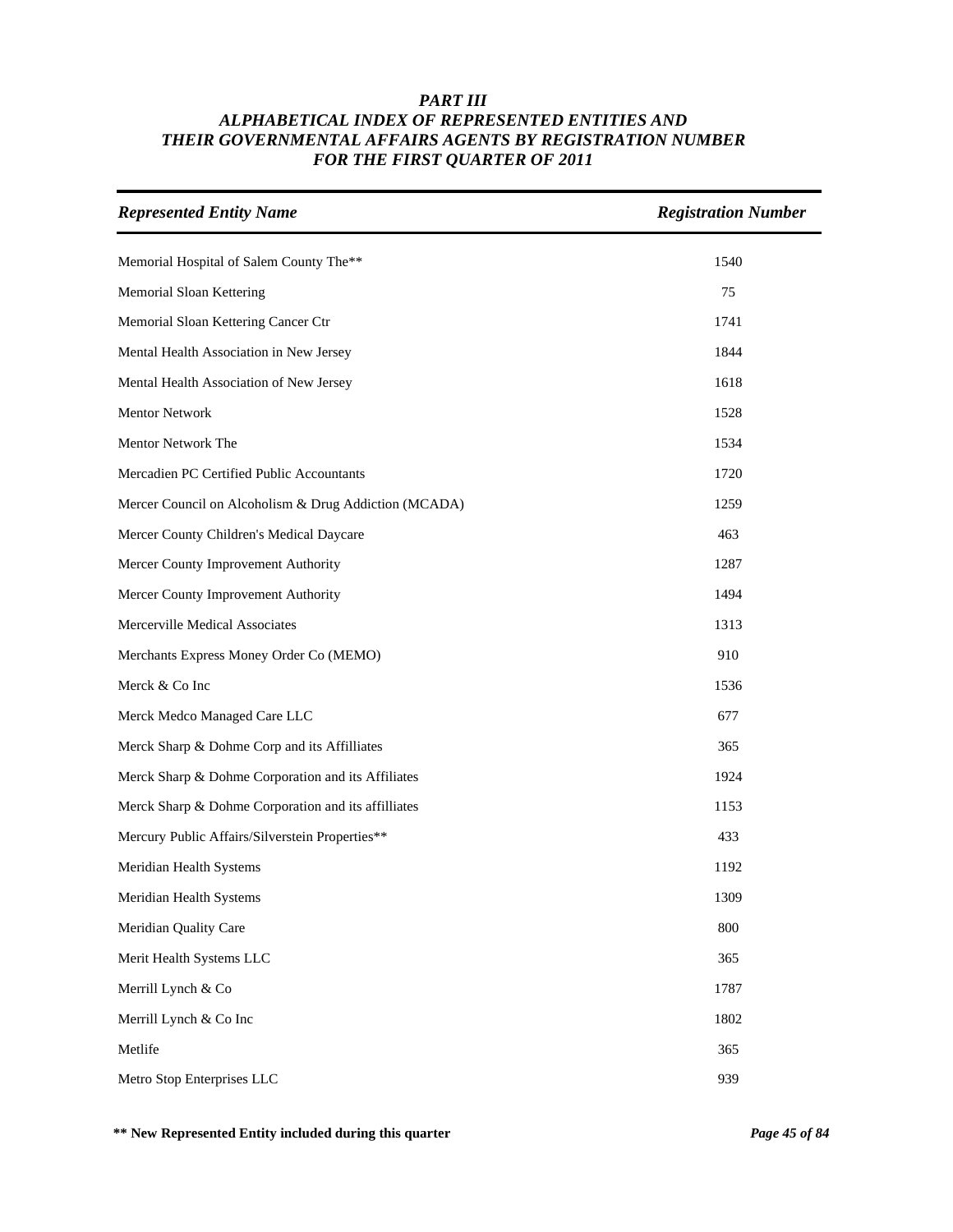| <b>Represented Entity Name</b>               | <b>Registration Number</b> |
|----------------------------------------------|----------------------------|
| Metropolitan Interconnect                    | 1621                       |
| Metropolitan Life Insurance Co (MetLife)     | 1899                       |
| MH Weisser                                   | 1413                       |
| MHA LLC                                      | 433                        |
| <b>MHA LLC</b>                               | 1413                       |
| <b>MHF</b> Logistical Solutions              | 551                        |
| <b>MHM</b> Services                          | 173                        |
| Michael & Carroll PC                         | 1294                       |
| Micro Electronics Inc                        | 365                        |
| Microsoft Corp                               | 173                        |
| Mid Atlantic Joint Labor Management Council  | 365                        |
| Midland-Atlantic Operations                  | 944                        |
| Mid-State Industrial Park                    | 1562                       |
| Midwives Association                         | 1540                       |
| Midwood Investment & Development**           | 365                        |
| Mile Square Taxpayers Association            | 1849                       |
| MillerCoors LLC                              | 365                        |
| Mills Corp                                   | 551                        |
| Millville 1350                               | 1528                       |
| Mimeo.com                                    | 1730                       |
| Mocci Industries                             | 944                        |
| Molina Healthcare Inc                        | 173                        |
| MoneyGram International                      | 721                        |
| Monmouth Cares Inc                           | 1658                       |
| Monmouth Ocean Hospital Service Corp (MONOC) | 1652                       |
| Monmouth University                          | 1148                       |
| Monoc                                        | 1540                       |
| Monroe LLC                                   | 365                        |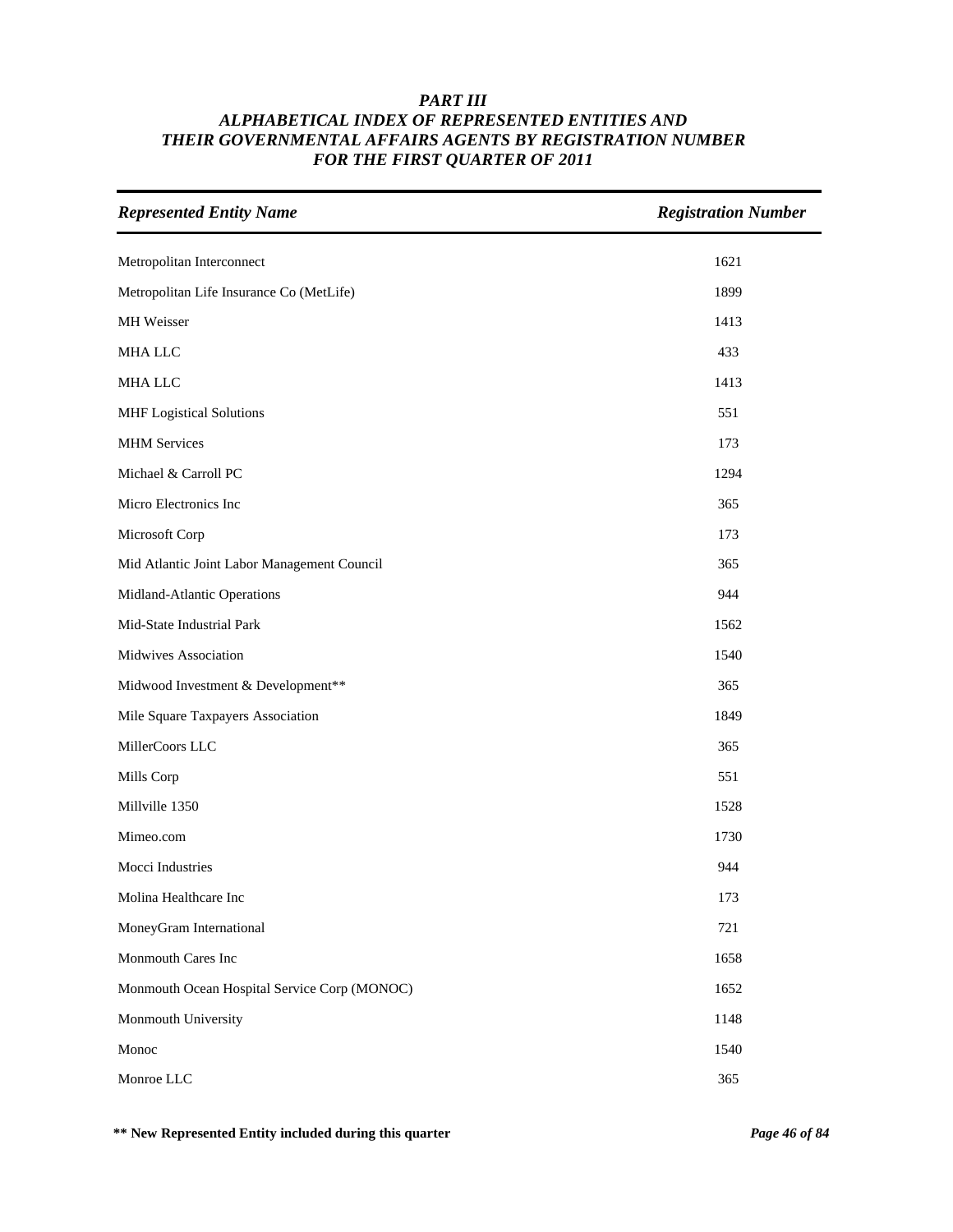| <b>Represented Entity Name</b>                        | <b>Registration Number</b> |
|-------------------------------------------------------|----------------------------|
| MorePower LLC**                                       | 721                        |
| Morgan Stanley & Co Inc                               | 1647                       |
| Morgan Stanley & Co Inc                               | 1694                       |
| Morris Companies The                                  | 633                        |
| Morris County Prevention is Key                       | 1259                       |
| Mortgage Access Corp dba Weichert Financial Services  | 1507                       |
| Mortgage Bankers Association of NJ                    | 166                        |
| Mortgage Bankers Association of NJ                    | 365                        |
| Mortgage Insurance Companies of America               | 1891                       |
| Motion Picture Association of America Inc             | 433                        |
| Motorola                                              | 1781                       |
| Motorola Inc                                          | 1012                       |
| Motorola Inc                                          | 1743                       |
| Mount Construction Co Inc                             | 1723                       |
| MR Beal & Co                                          | 800                        |
| <b>MSNBC</b>                                          | 365                        |
| Mt. Holly Fire District                               | 1540                       |
| Mukherji-Landmark LLC                                 | 1413                       |
| Multistate Associates / CNA Surety Western            | 1618                       |
| Multistate Associates / Health Management Systems Inc | 1618                       |
| Multistate Associates / Honda North America           | 1618                       |
| Multistate Associates / MasterCard International      | 1618                       |
| MultiState Associates / Skylar Investments LLC        | 1618                       |
| Multistate Associates Inc                             | 1618                       |
| Multistate Associates Inc/CSX Corp                    | 26                         |
| Multistate Associates/Correctional Medical Services   | 75                         |
| MultiState Associates/DirectBuy Corp                  | 1618                       |
| Multistate Associates/DISH Network LLC in New Jersey  | 75                         |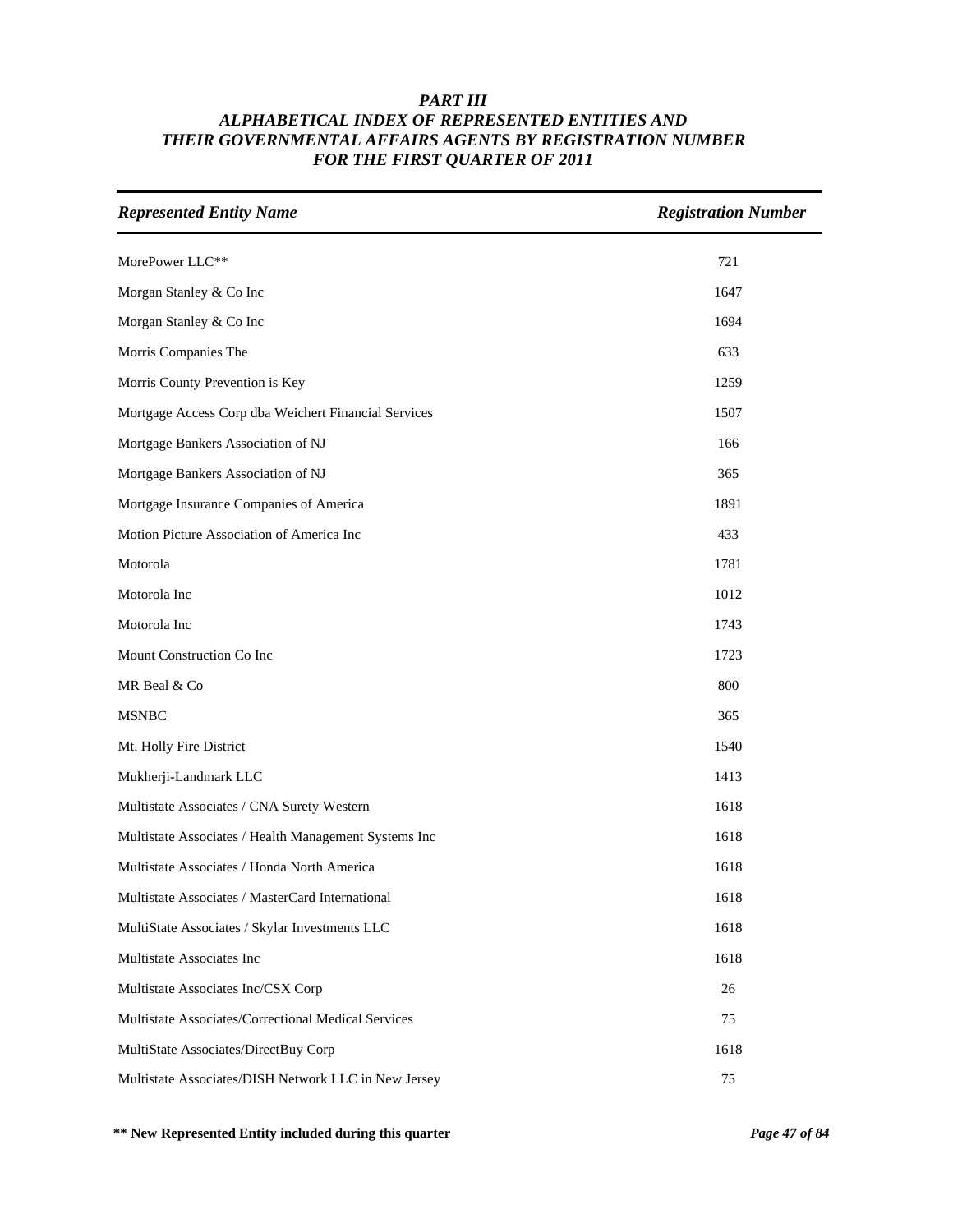| <b>Represented Entity Name</b>                                       | <b>Registration Number</b> |
|----------------------------------------------------------------------|----------------------------|
| MultiState Associates/Hewlett-Packard                                | 1781                       |
| Multistate Associates/Prescribing Psychologists Register Inc         | 910                        |
| Multistate Associates/PriceWaterhouseCoopers LLP                     | 75                         |
| MultiState Associates/True Beginnings (True.com)                     | 1781                       |
| Municipal Excess Liability Joint Insurance Fund                      | 100                        |
| Municipal Excess Liability Joint Insurance Fund                      | 551                        |
| Municipal Reinsurance Health Insurance Fund (MRHIF)                  | 1720                       |
| Musculoskeletal Transplant Foundation                                | 1607                       |
| MutliState Associates/Information Technology Industry Council (ITIC) | 1618                       |
| MWW Group**                                                          | 1741                       |
| <b>MYLAN</b> Inc                                                     | 1720                       |
| <b>Mystic Development Corp</b>                                       | 1587                       |
| <b>NAIK Consulting Group</b>                                         | 1892                       |
| <b>NASCAT</b>                                                        | 337                        |
| National Association of Independent Life Brokerage Agencies          | 365                        |
| National Association of Industrial Office Properties                 | 1086                       |
| National Association of Professional Employer Organizations (NAPEO)  | 1319                       |
| National Association of Theatre Owners of NJ                         | 433                        |
| National Association Securities Commercial Law Attorneys             | 337                        |
| National Auto Dealers Exchange                                       | 365                        |
| National Breast Cancer Coalition                                     | 721                        |
| National Coalition on Alcohol and Drug Dependency                    | 1540                       |
| National Council on Alcoholism and Drug Dependence - NJ              | 1404                       |
| National Electrical Contractors Association/Northern NJ              | 1587                       |
| National Federation of Independent Business                          | 1566                       |
| National Heritage Academies                                          | 1666                       |
| National Heritage Academies**                                        | 1938                       |
| National Multiple Sclerosis Society**                                | 1618                       |

**\*\* New Represented Entity included during this quarter** *Page 48 of 84*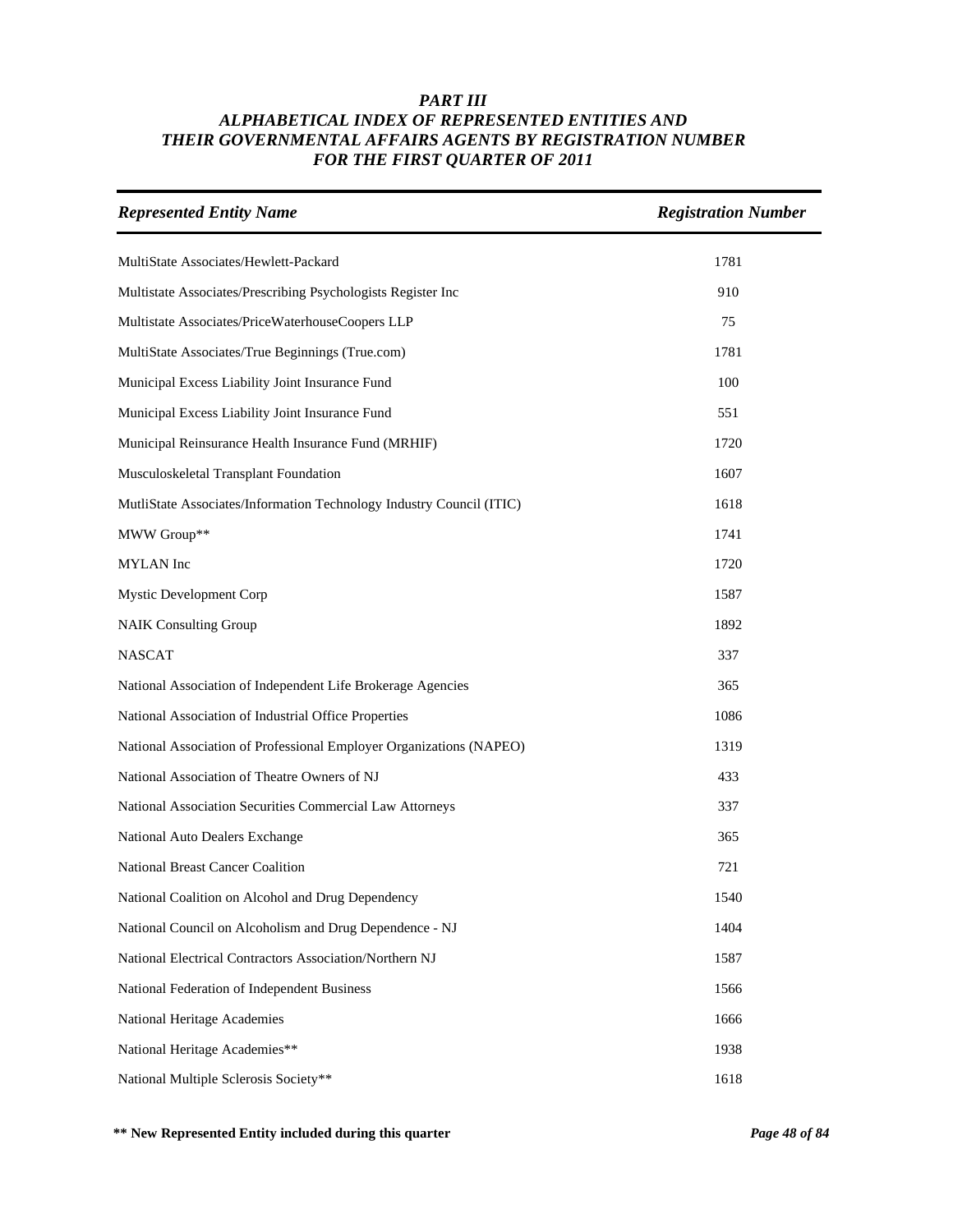| <b>Represented Entity Name</b>                              | <b>Registration Number</b> |
|-------------------------------------------------------------|----------------------------|
| National Office Products Alliance (NOPA)                    | 1895                       |
| National Organization for Marriage                          | 1292                       |
| <b>National Realty Trust</b>                                | 1224                       |
| National Rifle Association Institute for Legislative Action | 964                        |
| National Shooting Sports Foundation                         | 1861                       |
| National Solid Waste Management Association (NSWMA)         | 846                        |
| National Strategies Inc                                     | 1413                       |
| National Tobacco**                                          | 721                        |
| National Vehicle Protection Association                     | 1192                       |
| National Vision Inc                                         | 939                        |
| National Vision Inc                                         | 1507                       |
| Natural Resources Defense Council                           | 1091                       |
| Nature Conservancy in NJ The                                | 1594                       |
| Navillus Energy Services LLC**                              | 365                        |
| <b>NBC</b> Universal                                        | 365                        |
| NCADD of Middlesex County Inc                               | 1259                       |
| Neil Plaxsun and Neil Plaxsun Associates Inc**              | 173                        |
| NELS - North East Linen / New England Linen                 | 463                        |
| Neried Boat Club                                            | 1607                       |
| Nest International                                          | 337                        |
| Nevins & Associates                                         | 365                        |
| New Brunswick Development Corp                              | 1224                       |
| New Brunswick Development Corp                              | 1741                       |
| New Brunswick Development Corp                              | 1892                       |
| New Jerseyans for Alternatives to the Death Penalty         | 1287                       |
| New Jerseyans for Commonsense Consumption                   | 365                        |
| New York Jets                                               | 1522                       |
| New York Susquehanna/Western Railway Corp The               | 1666                       |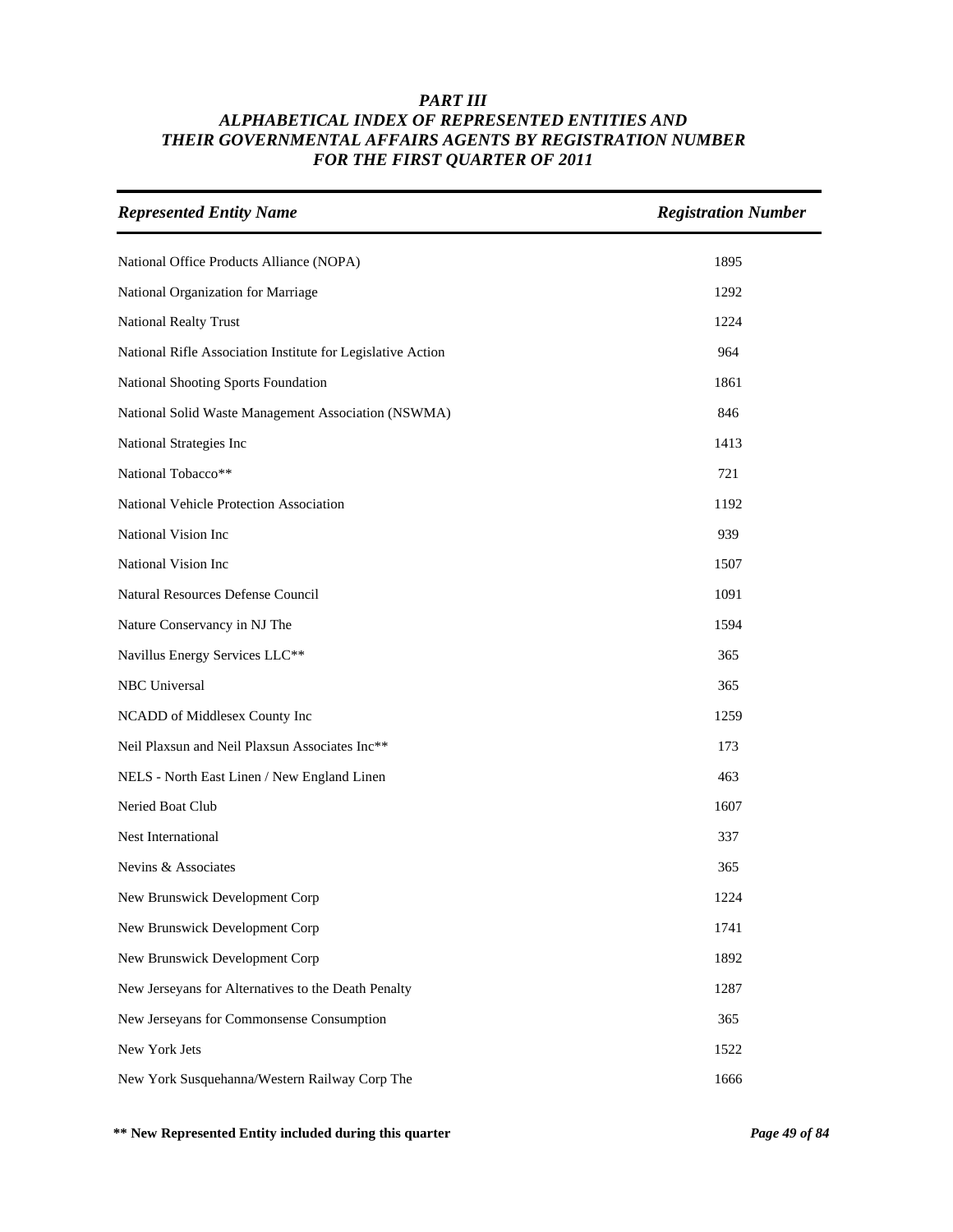| <b>Represented Entity Name</b>                       | <b>Registration Number</b> |
|------------------------------------------------------|----------------------------|
| Newark Office of Child & Family Well Being           | 1658                       |
| Newport Associates Development Co                    | 173                        |
| Newport Associates Development Co                    | 365                        |
| NextEra Energy Resources LLC                         | 1723                       |
| <b>NIC</b>                                           | 1741                       |
| Nicholas and Cindy Pannaccione                       | 1607                       |
| Nippon Express                                       | 1730                       |
| NJ 2-1-1 Partnership                                 | 551                        |
| NJ Academy of Family Physicians                      | 1754                       |
| NJ Academy of Medical Psychology LLC                 | 199                        |
| NJ Academy of Ophthalmology                          | 433                        |
| NJ Academy of Ophthalmology                          | 1259                       |
| NJ Adult Day Services                                | 1882                       |
| NJ Advisory Council on Safety & Health               | 944                        |
| NJ Advocates for History                             | 721                        |
| NJ Alliance for Action                               | 1655                       |
| NJ Alliance for Children Youth and Families (NJACYF) | 365                        |
| NJ Alliance for Children, Youth and Families         | 1303                       |
| NJ Ambulatory Care Coalition Inc                     | 1695                       |
| NJ American Water Co                                 | 1014                       |
| NJ American Water Co                                 | 1528                       |
| NJ American Water Co                                 | 1534                       |
| NJ American Water Company Inc                        | 1882                       |
| NJ Amusement Association                             | 1473                       |
| NJ Anesthesia Political Action Committee             | 1259                       |
| NJ Animal Rights Alliance                            | 26                         |
| NJ Apartment Association                             | 939                        |
| NJ Apartment Association                             | 1373                       |

**\*\* New Represented Entity included during this quarter** *Page 50 of 84*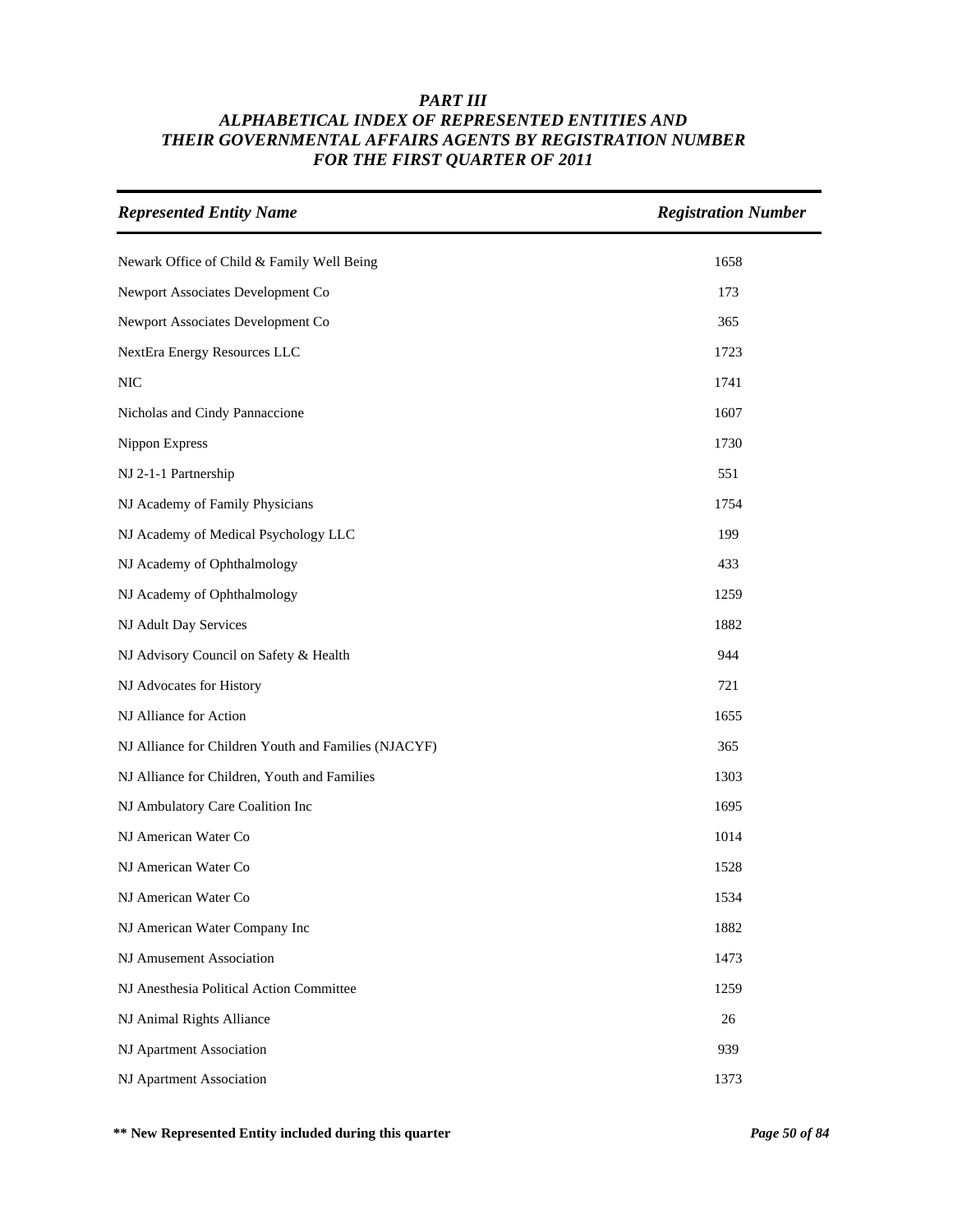| <b>Represented Entity Name</b>                                 | <b>Registration Number</b> |
|----------------------------------------------------------------|----------------------------|
| NJ Apartment Association                                       | 1750                       |
| NJ Asphalt Paving Association**                                | 1741                       |
| NJ Association for Health/Physical Ed Recreation & Dance       | 199                        |
| NJ Association for Justice (NJAJ)                              | 746                        |
| NJ Association of Acupuncture & Oriental Medicine (NJAAOM)     | 100                        |
| NJ Association of Childrens Residential Facilities             | 365                        |
| NJ Association of Community Providers                          | 1523                       |
| NJ Association of Compensation Judges                          | 365                        |
| NJ Association of Election Officials                           | 365                        |
| NJ Association of Fire Equipment Distributors                  | 100                        |
| NJ Association of Health Care Facilities                       | 280                        |
| NJ Association of Health Plans                                 | 365                        |
| NJ Association of Health Underwriters                          | 365                        |
| NJ Association of Hearing Health Professionals**               | 1936                       |
| NJ Association of Insurance & Financial Advisors               | 100                        |
| NJ Association of Long Term Care Pharmacy Providers            | 800                        |
| NJ Association of Mental Health Agencies Inc                   | 986                        |
| NJ Association of Mortgage Brokers                             | 166                        |
| NJ Association of Mortgage Brokers                             | 365                        |
| NJ Association of Mutual Insurance Co                          | 26                         |
| NJ Association of Nurse Anesthetists                           | 977                        |
| NJ Association of Osteopathic Physicians & Surgeons            | 977                        |
| NJ Association of Osteopathic Physicians & Surgeons            | 1012                       |
| NJ Association of Paramedic Programs                           | 1287                       |
| NJ Association of Professional Employer Organizations (NJAPEO) | 1319                       |
| NJ Association of Realtors                                     | 433                        |
| NJ Association of Realtors/NJAR                                | 644                        |
| NJ Association of School Administrators                        | 365                        |

**\*\* New Represented Entity included during this quarter** *Page 51 of 84*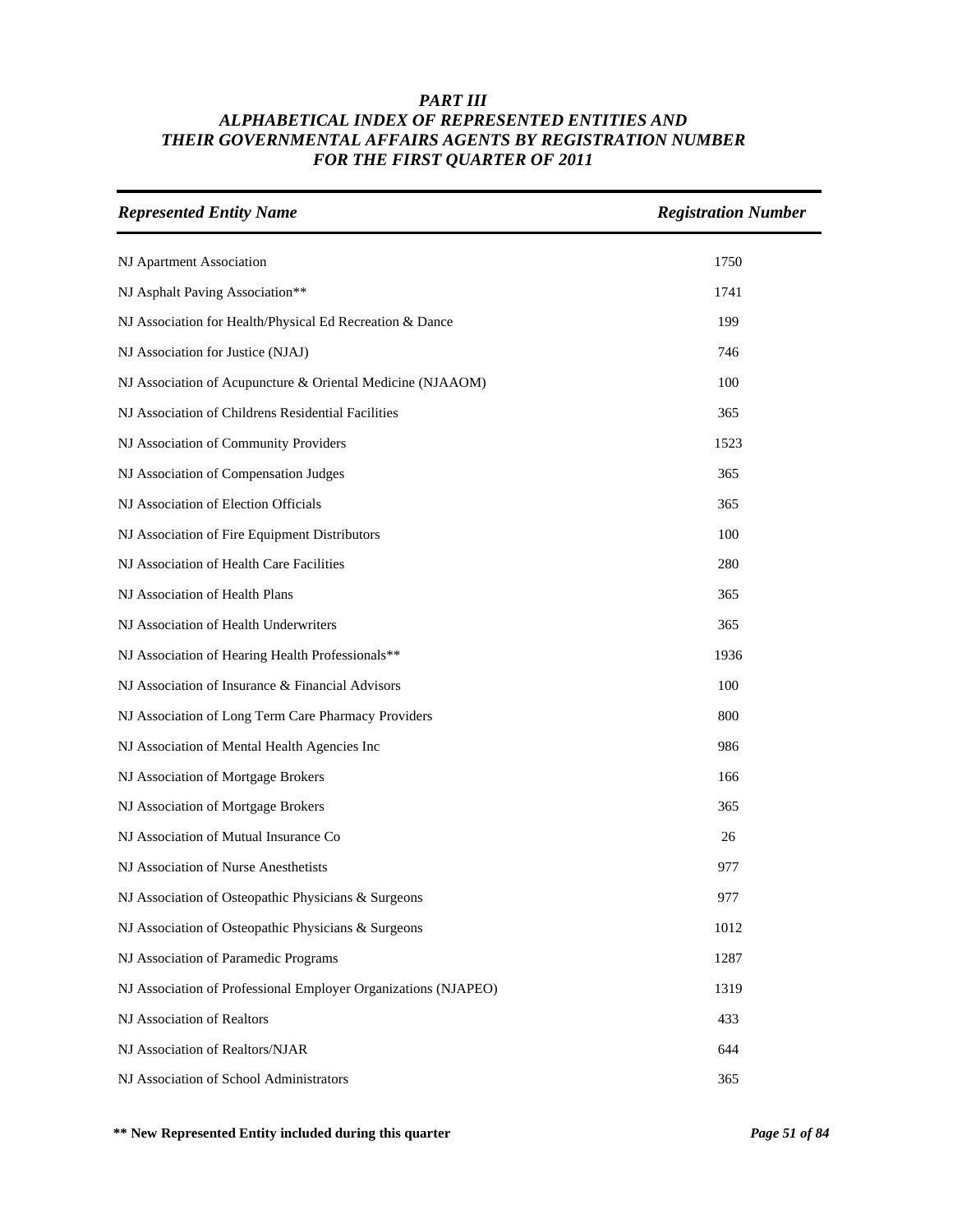| <b>Represented Entity Name</b>                  | <b>Registration Number</b> |
|-------------------------------------------------|----------------------------|
| NJ Association of School Administrators         | 394                        |
| NJ Association of School Business Officials     | 405                        |
| NJ Association of School Librarians             | 1853                       |
| NJ Association of the Deaf-Blind Inc            | 800                        |
| NJ Association on Corrections                   | 1150                       |
| NJ Association Real Estate Professionals        | 337                        |
| NJ Audubon Society                              | 1544                       |
| NJ Auto Dealers Auto Mall                       | 721                        |
| NJ Automobile Insurance Risk Exchange           | 1759                       |
| NJ Aviation Association                         | 1540                       |
| NJ Bankers Association                          | 33                         |
| NJ Bankers Association                          | 173                        |
| NJ Broadcasters Association**                   | 721                        |
| NJ Builders Association                         | 53                         |
| NJ Burglar & Fire Alarm Association             | 1259                       |
| NJ Business & Industry Association              | 49                         |
| NJ Business & Industry Association              | 532                        |
| NJ Business Systems Inc                         | 721                        |
| NJ Camps Governmental Affairs Project (NJC-GAP) | 1754                       |
| NJ Care                                         | 1054                       |
| NJ Catholic Conference                          | 26                         |
| NJ Catholic Conference                          | 1673                       |
| NJ Cemetery Association                         | 433                        |
| NJ Chamber of Commerce                          | 19                         |
| NJ Chamber of Commerce                          | 1760                       |
| NJ Charter Public School Association            | 365                        |
| NJ Charter Public School Association            | 1614                       |
| NJ Check Cashers Association                    | 433                        |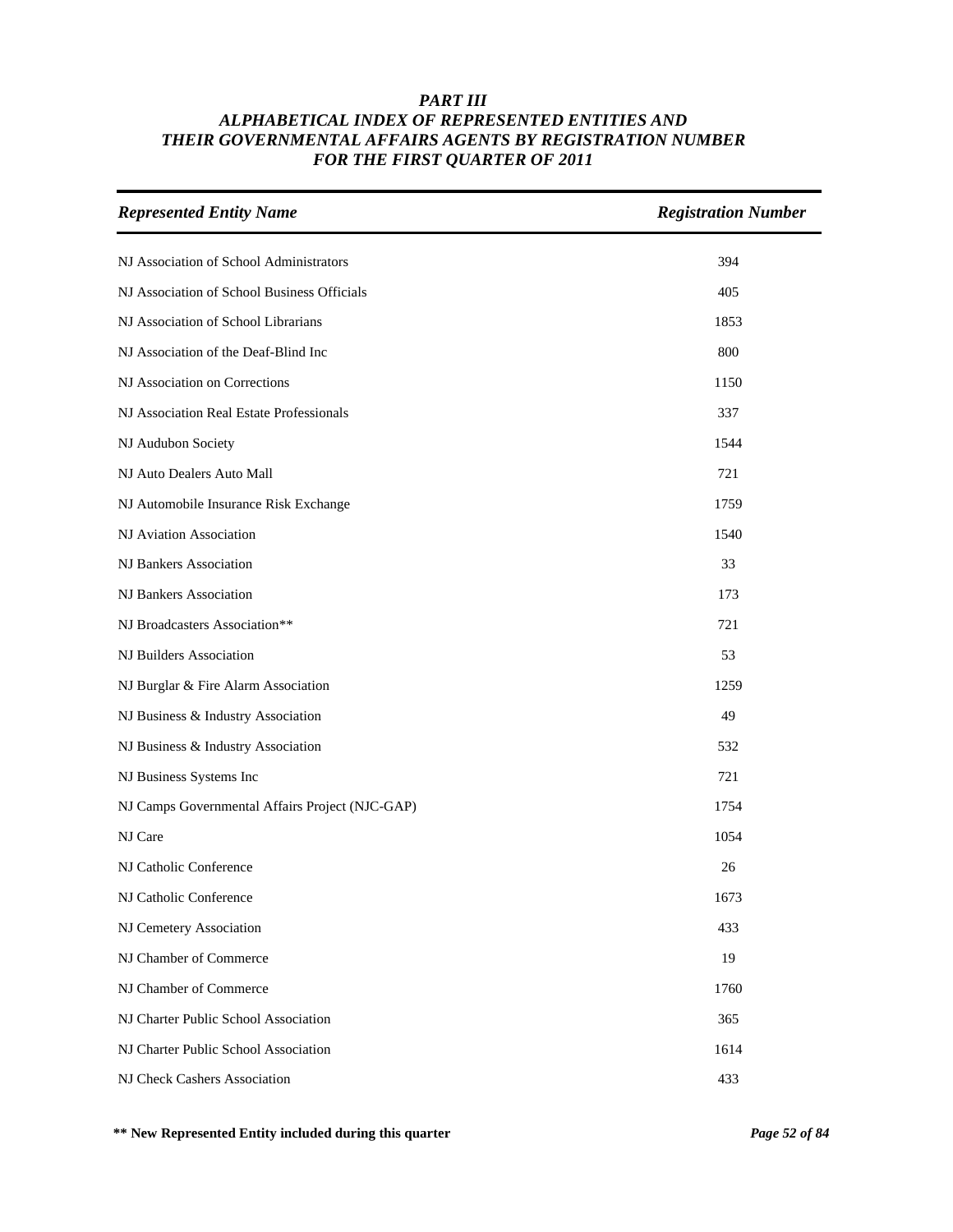| <b>Represented Entity Name</b>                                         | <b>Registration Number</b> |
|------------------------------------------------------------------------|----------------------------|
| NJ Citizen Action                                                      | 915                        |
| NJ Citizen Action                                                      | 1645                       |
| NJ Citizen Action**                                                    | 1591                       |
| NJ Coalition Against Sexual Assault                                    | 1676                       |
| NJ Coalition for Affordable Clean and Reliable Energy (NJ ACRE)        | 1528                       |
| NJ Coalition for Affordable Clean and Reliable Energy (NJ ACRE)        | 1534                       |
| NJ Coalition for Battered Women                                        | 1661                       |
| NJ Coalition for Interior Design Legislation                           | 633                        |
| NJ Coalition of Automotive Retailers (NJCAR)                           | 365                        |
| NJ Coalition of Automotive Retailers Inc t/a NJ Car                    | 52                         |
| NJ Coalition of Automotive Retailers**                                 | 1413                       |
| NJ Coalition of Maritime Employers                                     | 191                        |
| NJ Community College Consortium for Workforce and Economic Development | 1618                       |
| NJ Community Development Corp                                          | 1741                       |
| NJ Concrete & Aggregate Association                                    | 433                        |
| NJ Concrete & Aggregate Association                                    | 1054                       |
| NJ Conference of Mayors                                                | 337                        |
| NJ Conference of Mayors                                                | 1534                       |
| NJ Conference of Mayors (NJCM)                                         | 100                        |
| NJ Conservation Foundation                                             | 1642                       |
| NJ Council of Children's Hospitals                                     | 1540                       |
| NJ Council of County Vocational Schools                                | 1226                       |
| NJ Council of Educational Services Commission (NJCESC)                 | 365                        |
| NJ Council of Teaching Hospitals                                       | 721                        |
| NJ Council of Teaching Hospitals                                       | 939                        |
| NJ Council of Teaching Hospitals                                       | 1292                       |
| NJ Council of Teaching Hospitals                                       | 1313                       |
| NJ Council of Teaching Hospitals                                       | 1540                       |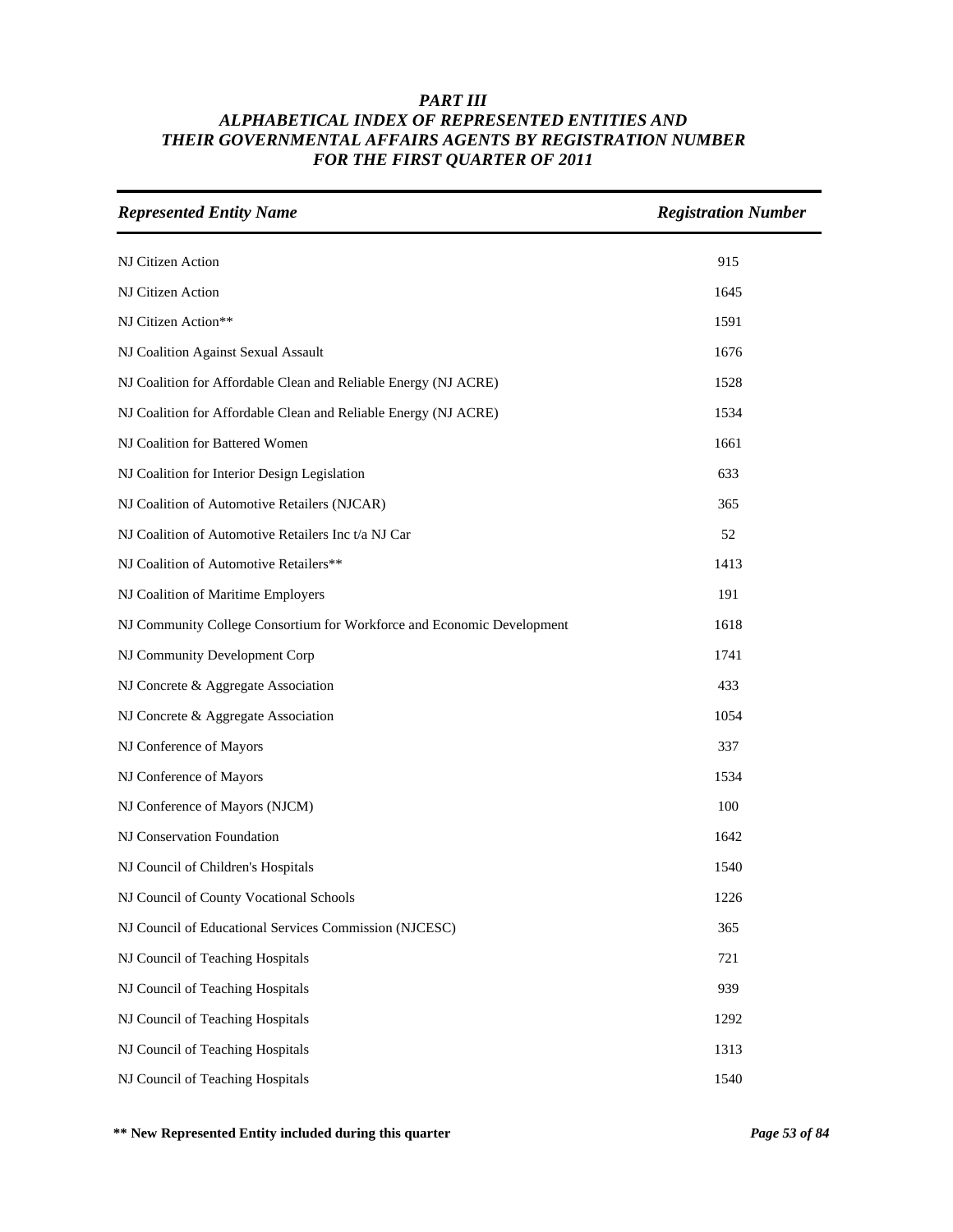| <b>Represented Entity Name</b>                       | <b>Registration Number</b> |
|------------------------------------------------------|----------------------------|
| NJ Council on Alcoholism & Drug Abuse                | 818                        |
| NJ Credit Union League                               | 1319                       |
| NJ Credit Union League                               | 1675                       |
| NJ CURE/NJ PURE                                      | 551                        |
| NJ Deer Farmers Association                          | 721                        |
| NJ Dental Association                                | 433                        |
| NJ Dental Association                                | 1159                       |
| NJ Dental Hygienists Association                     | 100                        |
| NJ Dietetic Association                              | 365                        |
| NJ Education Association                             | 18                         |
| NJ Educational Opportunity Fund                      | 337                        |
| NJ Energy Coalition                                  | 1879                       |
| NJ Environmental Lobby                               | 1393                       |
| NJ Family Planning League                            | 1643                       |
| NJ Farm Bureau                                       | 1390                       |
| NJ Financial Service Centers Inc                     | 433                        |
| NJ Fire and Emergency Medical Services Institute Inc | 1695                       |
| NJ Fire Sprinkler Advisory Board                     | 1587                       |
| NJ Food Council                                      | 232                        |
| NJ Food Council                                      | 1287                       |
| NJ Food Council                                      | 1540                       |
| NJ Forestry Association Inc                          | 910                        |
| NJ Funeral Directors Services Inc                    | 365                        |
| NJ Future                                            | 1814                       |
| NJ Galvanizing & Tinning Works Inc                   | 721                        |
| NJ Gasoline, C-Store, Automotive Association         | 1794                       |
| NJ GASP                                              | 1372                       |
| NJ GASP (Group Against Smoking Pollution)            | 1078                       |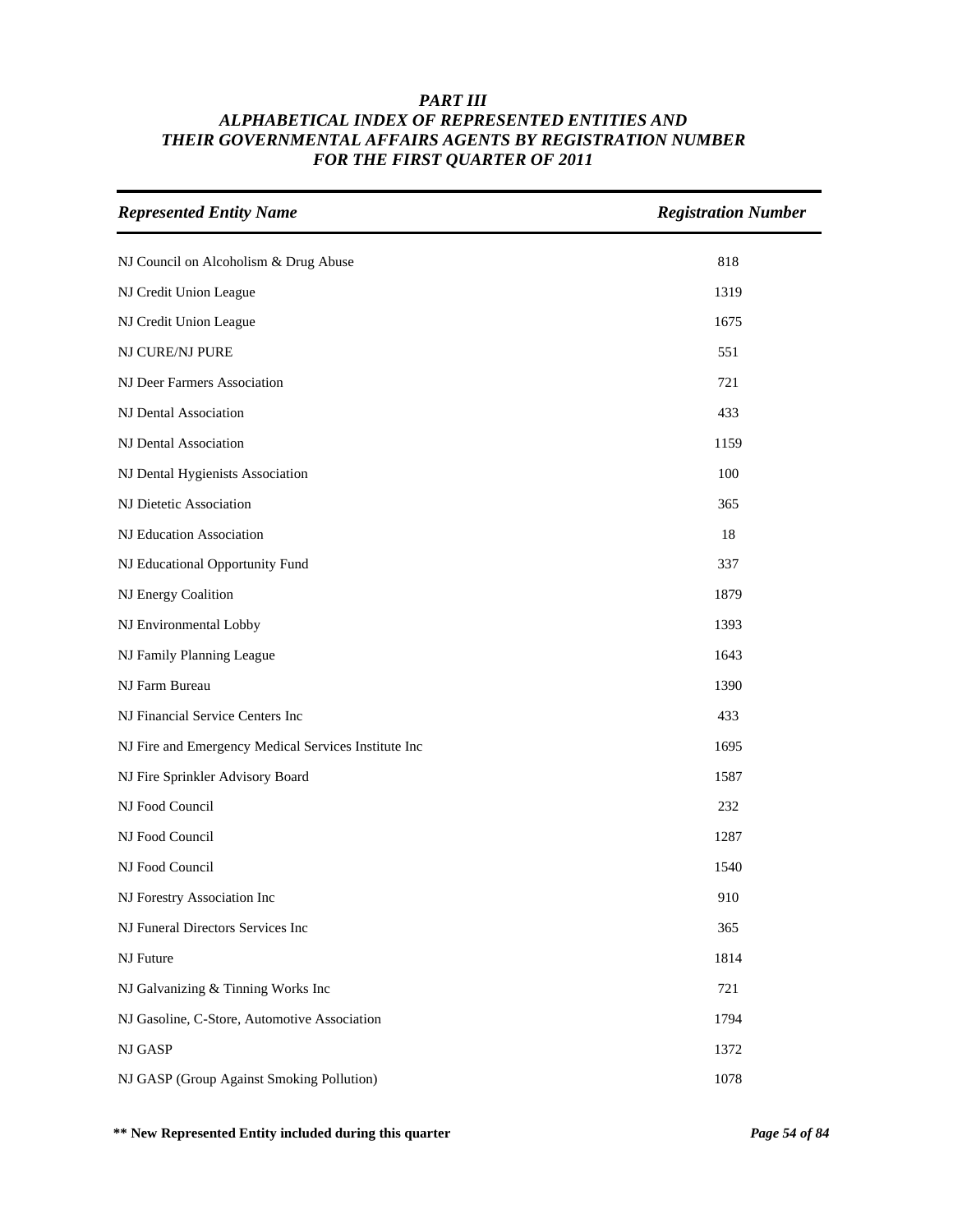| <b>Represented Entity Name</b>                               | <b>Registration Number</b> |
|--------------------------------------------------------------|----------------------------|
| NJ Girl Scouts Councils                                      | 1781                       |
| NJ Ground Water Association                                  | 100                        |
| NJ Hall of Fame                                              | 365                        |
| NJ Head Start Association**                                  | 365                        |
| NJ Health Care Workers Alliance for Quality Long Term Care   | 173                        |
| NJ Health Officers Association                               | 1720                       |
| NJ Higher Education Student Assistance Authority (HESSA)     | 1781                       |
| NJ Highlands Coalition                                       | 1719                       |
| NJ HMO Association Inc dba NJ Association of Health Plans    | 1455                       |
| NJ Hospital Association                                      | 10                         |
| NJ Hospital Association                                      | 360                        |
| NJ Hospital Association                                      | 1741                       |
| NJ Hospital Association                                      | 1781                       |
| NJ Imaging Partners Inc                                      | 1897                       |
| NJ Industries Inc                                            | 26                         |
| NJ Institute for Social Justice                              | 1795                       |
| NJ Institute of Technology                                   | 365                        |
| NJ Interscholastic Athletic Association                      | 1192                       |
| NJ Italian Heritage Foundation                               | 800                        |
| NJ Labor Management Committee                                | 1720                       |
| NJ Laborers Employers Cooperation Education Trust (NJ LECET) | 1130                       |
| NJ Land Title Association                                    | 168                        |
| NJ Land Title Association**                                  | 433                        |
| NJ Land Title Insurance Rating Bureau                        | 168                        |
| NJ Lawsuit Reform Alliance                                   | 365                        |
| NJ Lawsuit Reform Alliance                                   | 1741                       |
| NJ Lawsuit Reform Alliance (NJCRA)                           | 1731                       |
| NJ League Community & Savings Bankers                        | 1000                       |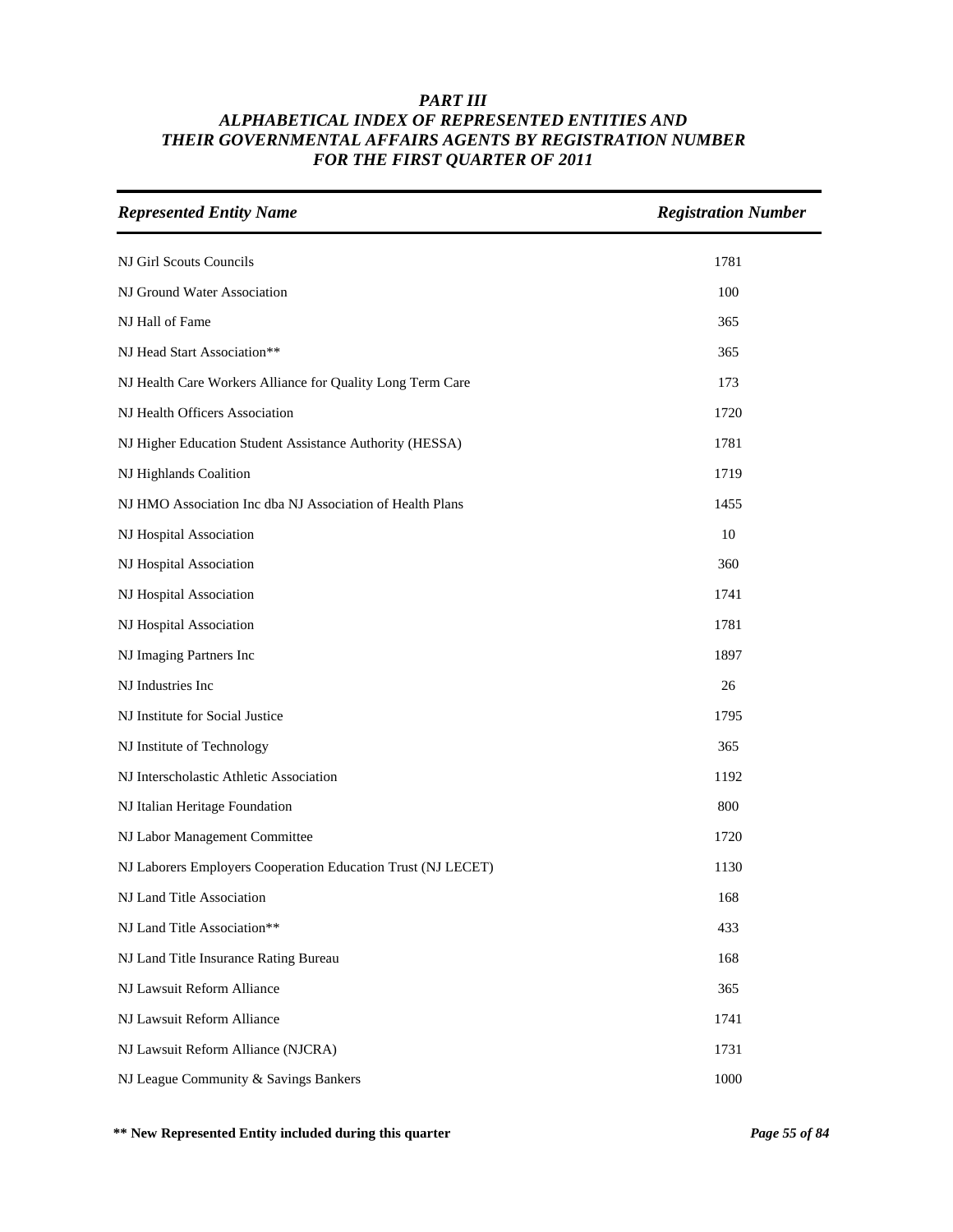| <b>Represented Entity Name</b>                      | <b>Registration Number</b> |
|-----------------------------------------------------|----------------------------|
| NJ League of Community Bankers                      | 45                         |
| NJ Library Association                              | 662                        |
| NJ Licensed Beverage Assoc                          | 721                        |
| NJ Limousine Association                            | 337                        |
| NJ Liquor Store Alliance                            | 433                        |
| NJ Manufactured Housing Association                 | 365                        |
| NJ Manufacturers Insurance Co                       | 692                        |
| NJ Manufacturing Extension Program                  | 365                        |
| NJ Mechanical Allied Craft Council                  | 1903                       |
| NJ Medical Group Management Association Inc         | 1695                       |
| NJ Mothers Against Drunk Driving                    | 944                        |
| NJ Municipal Management Association The             | 1319                       |
| NJ Natural Gas Co                                   | 360                        |
| NJ Natural Gas Co                                   | 1180                       |
| NJ Natural Therapeutics**                           | 1192                       |
| NJ Occupational Therapists Association              | 433                        |
| NJ Off Highway Vehicle Association                  | 1540                       |
| NJ Outdoor Alliance - Conservation Fund             | 365                        |
| <b>NJ PAIP</b>                                      | 1192                       |
| NJ Patient Care and Access Coalition                | 1884                       |
| NJ Pawnbrokers Association                          | 433                        |
| NJ Pest Management Association                      | 1473                       |
| NJ Petrol                                           | 1781                       |
| NJ Petroleum Council Div of American Petroleum Inst | 50                         |
| NJ Pharmacist Association                           | 939                        |
| NJ Pharmacists Association                          | 1012                       |
| NJ Podiatric Medical Society                        | 1012                       |
| NJ Press Association                                | 365                        |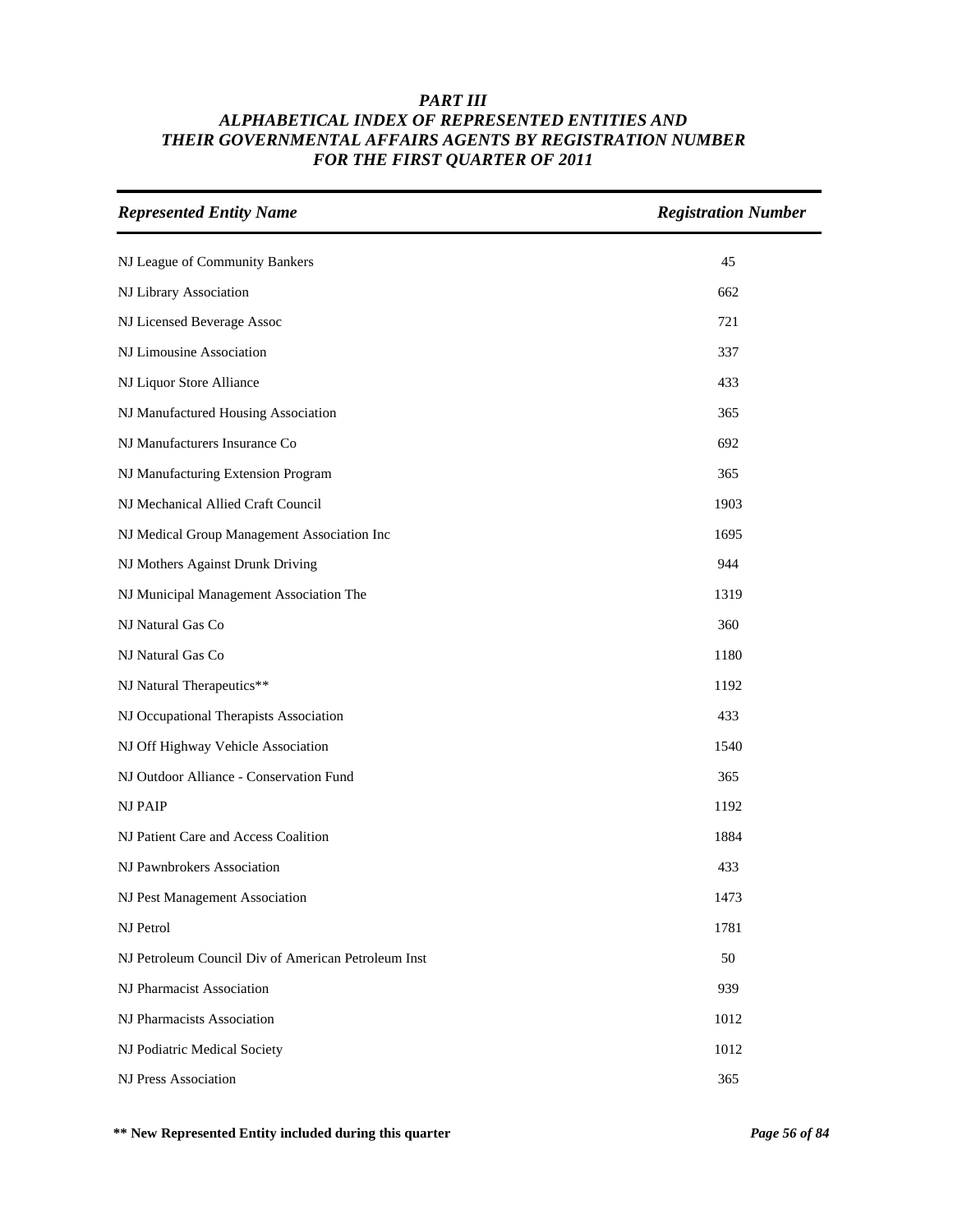| <b>Represented Entity Name</b>                                | <b>Registration Number</b> |
|---------------------------------------------------------------|----------------------------|
| NJ Primary Care Association                                   | 721                        |
| NJ Principals & Supervisors Association                       | 155                        |
| NJ Private School Council                                     | 365                        |
| NJ Private School Council                                     | 1614                       |
| NJ Propane Gas Association                                    | 365                        |
| NJ Propane Gas Association                                    | 1224                       |
| NJ Propane Gas Association                                    | 1714                       |
| NJ Propane Gas Association/Princeton Public Affairs Group     | 1714                       |
| NJ Psychiatric Association                                    | 721                        |
| NJ Psychiatric Rehabilitation Association                     | 721                        |
| NJ Psychological Association                                  | 199                        |
| NJ Public Adjusters Association (NJPAA)                       | 100                        |
| NJ Recreation & Parks Association                             | 199                        |
| NJ Regional Council of Carpenters                             | 1318                       |
| NJ Resources Inc**                                            | 433                        |
| NJ Restaurant Association                                     | 365                        |
| NJ Restaurant Association                                     | 1413                       |
| NJ Retail Merch Association & NJ Council of Chain Drug Stores | 354                        |
| NJ Retail Merchants Association (NJRMA)                       | 1720                       |
| NJ Right to Life                                              | 1351                       |
| NJ Sanitary Supply Association                                | 1540                       |
| NJ School Boards Association                                  | 21                         |
| NJ School Bus Owners Association                              | 199                        |
| NJ Section American Waterworks Association                    | 1054                       |
| NJ Shares Inc                                                 | 1756                       |
| NJ Society for the Prevention of Cruelty to Animals           | 721                        |
| NJ Society of Certified Public Accountants                    | 365                        |
| NJ Society of CPAs                                            | 1270                       |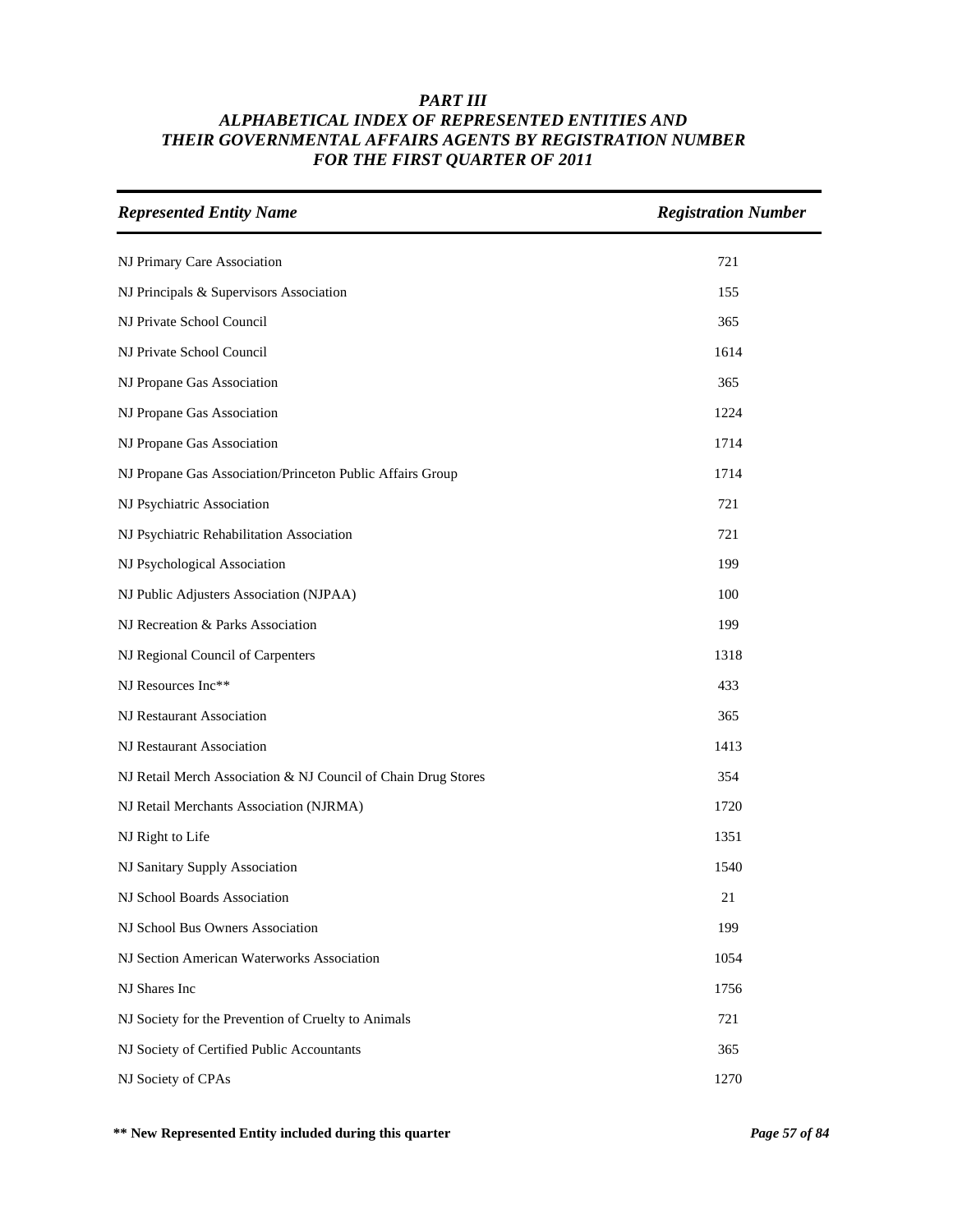| <b>Represented Entity Name</b>                         | <b>Registration Number</b> |
|--------------------------------------------------------|----------------------------|
| NJ Society of Independent Physical Therapists (NJSIPT) | 100                        |
| NJ Society of Municipal Engineers                      | 433                        |
| NJ Society of Optometric Physicians (NJSOP)            | 1720                       |
| NJ Society of Pathologists**                           | 1012                       |
| NJ Society of Physical Medicine & Rehabilitation       | 1259                       |
| NJ Society of Plastic Surgeons                         | 1259                       |
| NJ Society of Professional Engineers                   | 433                        |
| NJ Society of Professional Land Surveyors Inc          | 910                        |
| NJ Society of Respiratory Care                         | 1618                       |
| NJ Speech Language Hearing Association                 | 1618                       |
| NJ Sports & Exposition Authority                       | 938                        |
| NJ State AFL-CIO                                       | 74                         |
| NJ State Alliance of YMCAs Public Policy Committee     | 944                        |
| NJ State Alliance of YMCAs**                           | 1937                       |
| NJ State Association of American Univ Professors       | 944                        |
| NJ State Association of Chiefs of Police               | 494                        |
| NJ State Association of Fire Districts                 | 1618                       |
| NJ State Association of Life Underwriters              | 100                        |
| NJ State Association of Pipe Trades                    | 365                        |
| NJ State Bar Association                               | 433                        |
| NJ State Bar Association                               | 613                        |
| NJ State Chamber of Commerce                           | 1720                       |
| NJ State Electrical Workers Association (NJ IBEW)      | 463                        |
| NJ State Federation of Teachers                        | 1092                       |
| NJ State Federation of Teachers (AFT/AFL-CIO)          | 944                        |
| NJ State First Aid Council                             | 721                        |
| NJ State Funeral Directors Association Inc             | 741                        |
| NJ State Funeral Directors Association Inc             | 1666                       |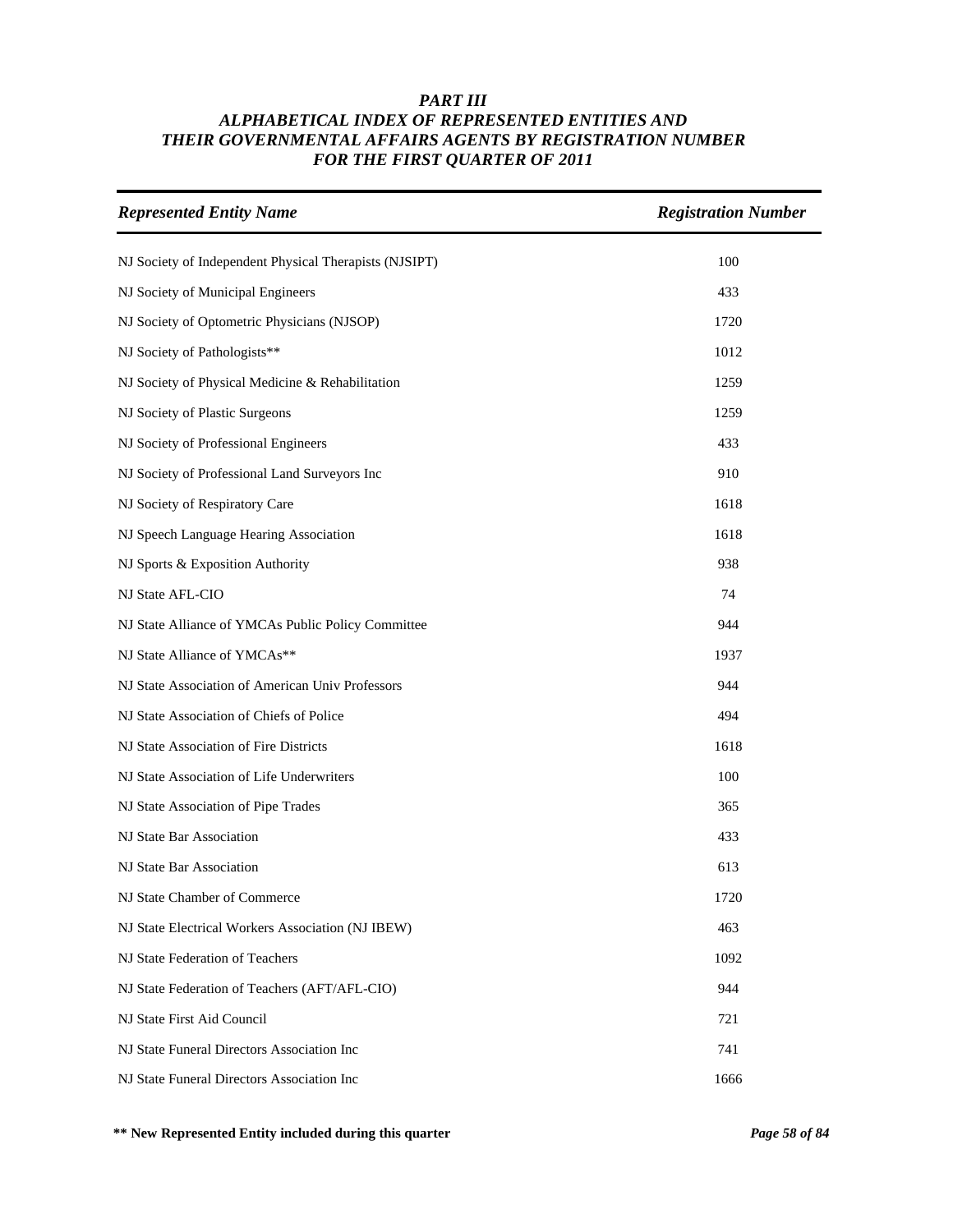| <b>Represented Entity Name</b>                      | <b>Registration Number</b> |
|-----------------------------------------------------|----------------------------|
| NJ State Laborers PAC                               | 1162                       |
| NJ State Law Enforcement Officers Association       | 1012                       |
| NJ State League of Master Plumbers                  | 365                        |
| NJ State League of Municipalities                   | 30                         |
| NJ State Nurses Association                         | 335                        |
| NJ State Nurses Association                         | 1618                       |
| NJ State PBA Local 105 (State Corrections Officers) | 1413                       |
| NJ State Policemen's Benevolent Association         | 1878                       |
| NJ State Troopers Fraternal Association             | 365                        |
| NJ State Voluntary Fireman Association              | 1115                       |
| NJ Tax Commissioners Association                    | 433                        |
| NJ Tenants Organization                             | 1261                       |
| NJ Thoroughbred Horsemen's Association              | 1372                       |
| NJ Thoroughbred Horsemen's Association              | 1618                       |
| NJ Title Insurance Co                               | 1507                       |
| NJ Travel Industry Association                      | 433                        |
| NJ Urologists                                       | 1364                       |
| NJ Utilities Association                            | 447                        |
| NJ Veterinary Medical Association                   | 365                        |
| NJ Wholesale Marketers Association                  | 365                        |
| NJ Wine & Spirits Wholesalers Association           | 721                        |
| NJ Wine & Spirits Wholesalers Association           | 1054                       |
| NJ Wireless Association                             | 173                        |
| NJ Work Environment Council                         | 944                        |
| NJ Work Environment Council                         | 1041                       |
| <b>NJACA</b>                                        | 337                        |
| NJGCOA (NJ Golf Course Owners Association)          | 1607                       |
| <b>NJNAHRO</b>                                      | 939                        |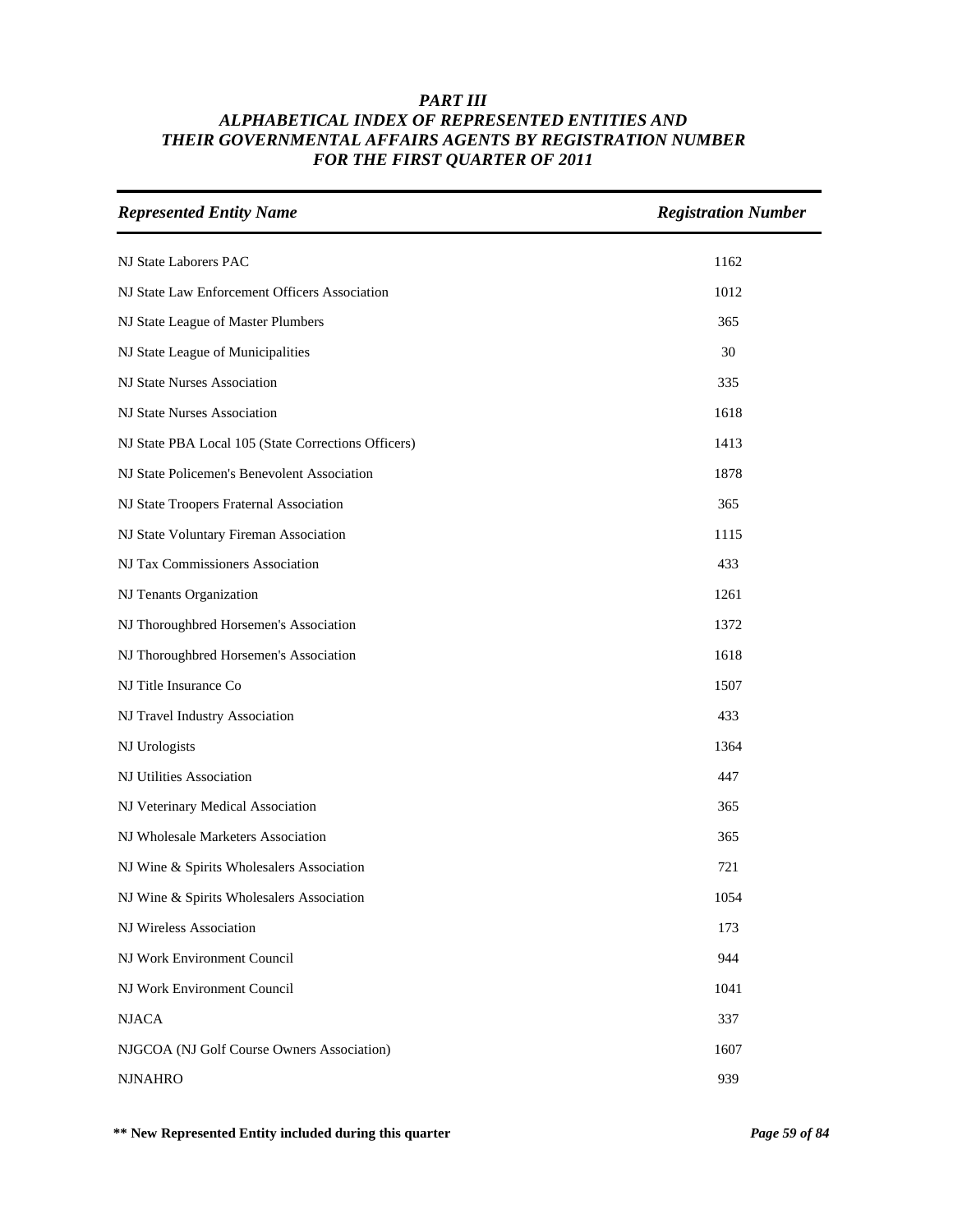| <b>Represented Entity Name</b>                                  | <b>Registration Number</b> |
|-----------------------------------------------------------------|----------------------------|
| NJ-NAIOP (National Association of Industrial Office Properties) | 1607                       |
| NJOTSN (NJ Organ & Tissue Sharing Network)                      | 1607                       |
| Norfolk Southern Corp                                           | 433                        |
| Norfolk Southern Corp                                           | 1329                       |
| Norris McLaughlin & Marcus                                      | 532                        |
| North America Power Partners LLC                                | 1743                       |
| North American Energy Alliance                                  | 939                        |
| North Fork Bank                                                 | 939                        |
| Nouvelle Associates LLC                                         | 1839                       |
| Nova Southeastern University                                    | 1528                       |
| Novartis Pharmaceuticals Corp                                   | 365                        |
| Novartis Pharmaceuticals Corp                                   | 1859                       |
| Noveko Inc                                                      | 721                        |
| Novo Nordisk                                                    | 365                        |
| Novo Nordisk Inc                                                | 1767                       |
| Nowell, Amoroso, Klein, Bierman P.A.                            | 1704                       |
| NRG Energy Inc                                                  | 365                        |
| NRG Energy Inc                                                  | 1284                       |
| NRG Energy Inc                                                  | 1714                       |
| Nursing Home Alliance of New Jersey                             | 1313                       |
| NuStar Energy**                                                 | 1932                       |
| Nutley Board of Education                                       | 1704                       |
| NW Financial Group                                              | 365                        |
| NW Financial Group                                              | 1782                       |
| NW Financial Group LLC                                          | 721                        |
| NY Football Giants/New Meadowlands Stadium Company LLC          | 433                        |
| NY Shipping Association Inc                                     | 1285                       |
| NY Shipping Association**                                       | 1932                       |

**\*\* New Represented Entity included during this quarter** *Page 60 of 84*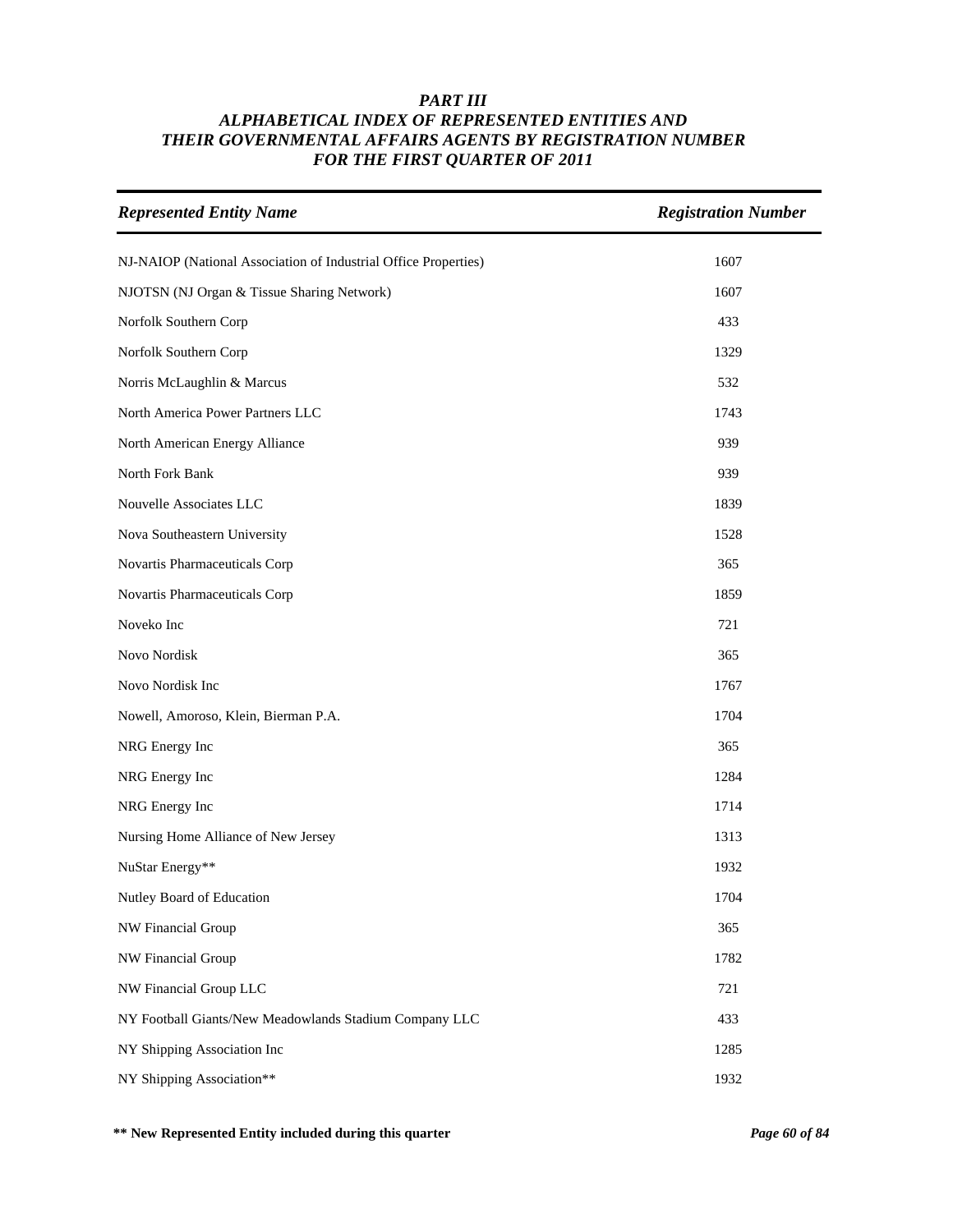| <b>Represented Entity Name</b>                       | <b>Registration Number</b> |
|------------------------------------------------------|----------------------------|
| Ocean Carrier & Equipment Managers Association       | 365                        |
| Ocean County                                         | 721                        |
| Ocean County Landfill                                | 1720                       |
| Ocean Risk Retention Group Inc                       | 939                        |
| ODS Technologies LP                                  | 413                        |
| Office Furniture Dealers Alliance (OFDA)             | 1743                       |
| Ogden Realty Co                                      | 551                        |
| Old Castle Pipe                                      | 721                        |
| Oliver Wyman Inc                                     | 365                        |
| On Point Advocacy for PACE 4 Jobs                    | 1781                       |
| Onyx Equities LLC                                    | 1562                       |
| Opera Solutions                                      | 433                        |
| Operating Engineers Local 825**                      | 1741                       |
| Opportunities For All (OFA)                          | 1054                       |
| Opticians Association of NJ                          | 433                        |
| <b>Optimum Property Management</b>                   | 337                        |
| Oracle America Inc                                   | 365                        |
| Oracle America Inc                                   | 433                        |
| Orange & Rockland Utilities Inc                      | 551                        |
| Organic Medical Marketing Group The                  | 1510                       |
| Organization of Nurse Executives of New Jersey       | 1781                       |
| Organization of Nurse Executives/New Jersey (ONE/NJ) | 1880                       |
| Orthopaedic Surgeons of NJ                           | 1259                       |
| Ortley Beach Property Owners Association Inc         | 1012                       |
| Our Lady of Lourdes Hospital                         | $26\,$                     |
| Our Lady of the Magnificat Church                    | 939                        |
| Ovations, A UnitedHealth Group Co                    | 1778                       |
| Oxford Health Insurance Inc                          | 1778                       |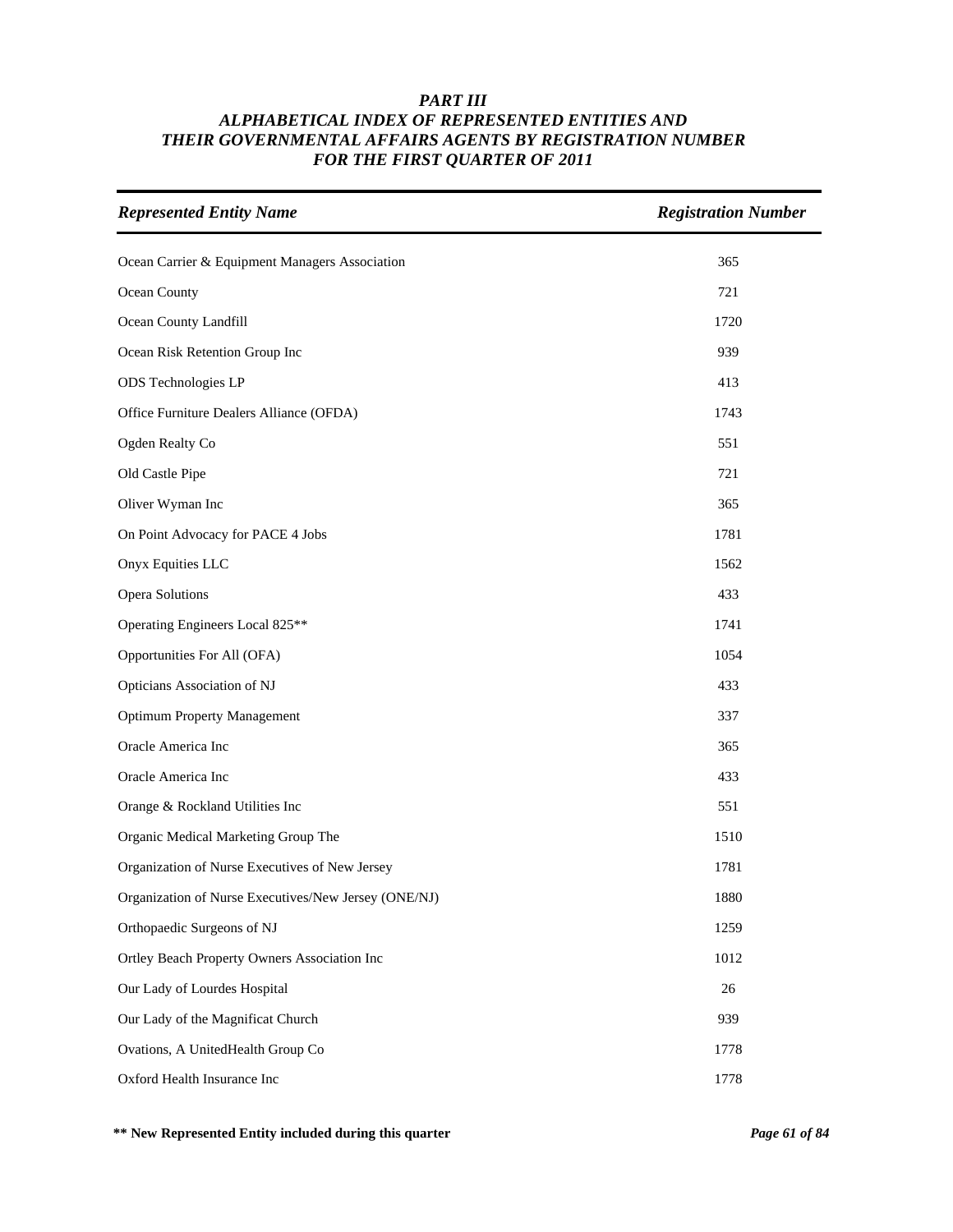| <b>Represented Entity Name</b>                                   | <b>Registration Number</b> |
|------------------------------------------------------------------|----------------------------|
| Oxford Health Plans (NJ) Inc                                     | 1778                       |
| Oyster Creek Clean, Safe, Reliable Coalition                     | 1401                       |
| <b>Oyster Creek Generating Station</b>                           | 1517                       |
| Palisade Nursing Center                                          | 1313                       |
| Palisades Medical Center                                         | 721                        |
| Palisades Medical Center                                         | 1540                       |
| Palisades Safety and Insurance Association                       | 1519                       |
| Palisades Safety and Insurance Association                       | 1688                       |
| Pallia Tech                                                      | 433                        |
| Park Willow LLC                                                  | 939                        |
| Park Willow LLC                                                  | 1782                       |
| Parker McCay & Criscuolo                                         | 1286                       |
| Parks & Playground Supplies Coalition                            | 199                        |
| ParksByNature Network**                                          | 1292                       |
| Parsippany Troy Hills Senior Citizens Housing Corp               | 1743                       |
| Parsons Advanced Technologies Inc                                | 551                        |
| Parsons Brinckerhoff Quade & Douglas                             | 433                        |
| Parsons Commercial Technology Group Inc                          | 1743                       |
| Parsons Commercial Technology Group Inc                          | 1895                       |
| Partial Care Association of New Jersey                           | 365                        |
| Partners in Care                                                 | 365                        |
| Partners in Care                                                 | 1540                       |
| Partners in Prevention Hudson County Inc                         | 1259                       |
| Passaic County Council on Alcoholism & Drug Abuse Prevention Inc | 1259                       |
| Passaic Valley Sewerage Commissioners                            | 938                        |
| Passaic Valley Sewerage Commissioners                            | 1234                       |
| Passaic Valley Water Commission                                  | 1704                       |
| Patch Management Inc                                             | 1866                       |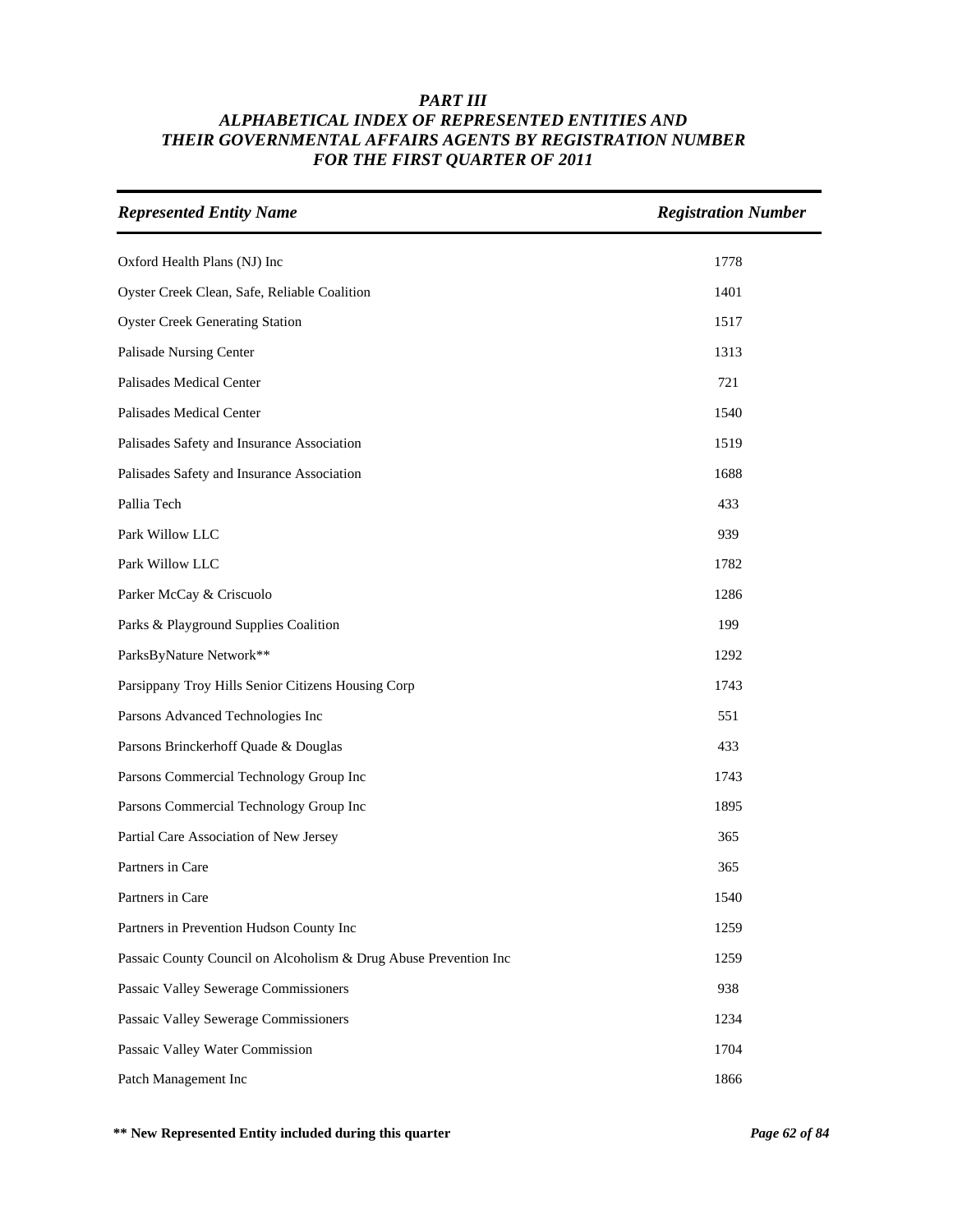| <b>Represented Entity Name</b>                             | <b>Registration Number</b> |
|------------------------------------------------------------|----------------------------|
| Paterson Parking Authority                                 | 1704                       |
| Pathways Government Relations LLC                          | 100                        |
| <b>Patient Wellness Center</b>                             | 365                        |
| Patriotic Consulting LLC                                   | 1540                       |
| Patterson Belknap Webb & Tyler LLP for New York Water Taxi | 1781                       |
| Paul Robeson Charter School                                | 1614                       |
| Pay My Taxes LLC                                           | 1825                       |
| PB Americas                                                | 1895                       |
| Pearson Education                                          | 173                        |
| Peddie School The                                          | 26                         |
| Penn National Gaming Inc                                   | 1743                       |
| Pennwood Racing Inc                                        | 173                        |
| Pepco Holdings Inc                                         | 1567                       |
| Pepco Holdings Inc                                         | 1570                       |
| Pepsi Cola Co                                              | 721                        |
| Performance Insurance Co                                   | 944                        |
| Pershing Div of Donaldson Lufkin & Jenrette                | 75                         |
| Personal Communications Industry Association (PCIA)        | 173                        |
| Pfizer Inc                                                 | 433                        |
| Pfizer Inc                                                 | 1348                       |
| PFL Life Insurance Co                                      | 365                        |
| Pharma-Care Inc                                            | $800\,$                    |
| Pharmaceutical Research & Manufacturers of America         | 173                        |
| Phelps Dodge Corp                                          | 1234                       |
| Philadelphia Eagles                                        | 1287                       |
| Philips Electronics                                        | 463                        |
| PHX Solutions Inc                                          | 1897                       |
| Physicians & Patients for Quality Care Inc                 | 944                        |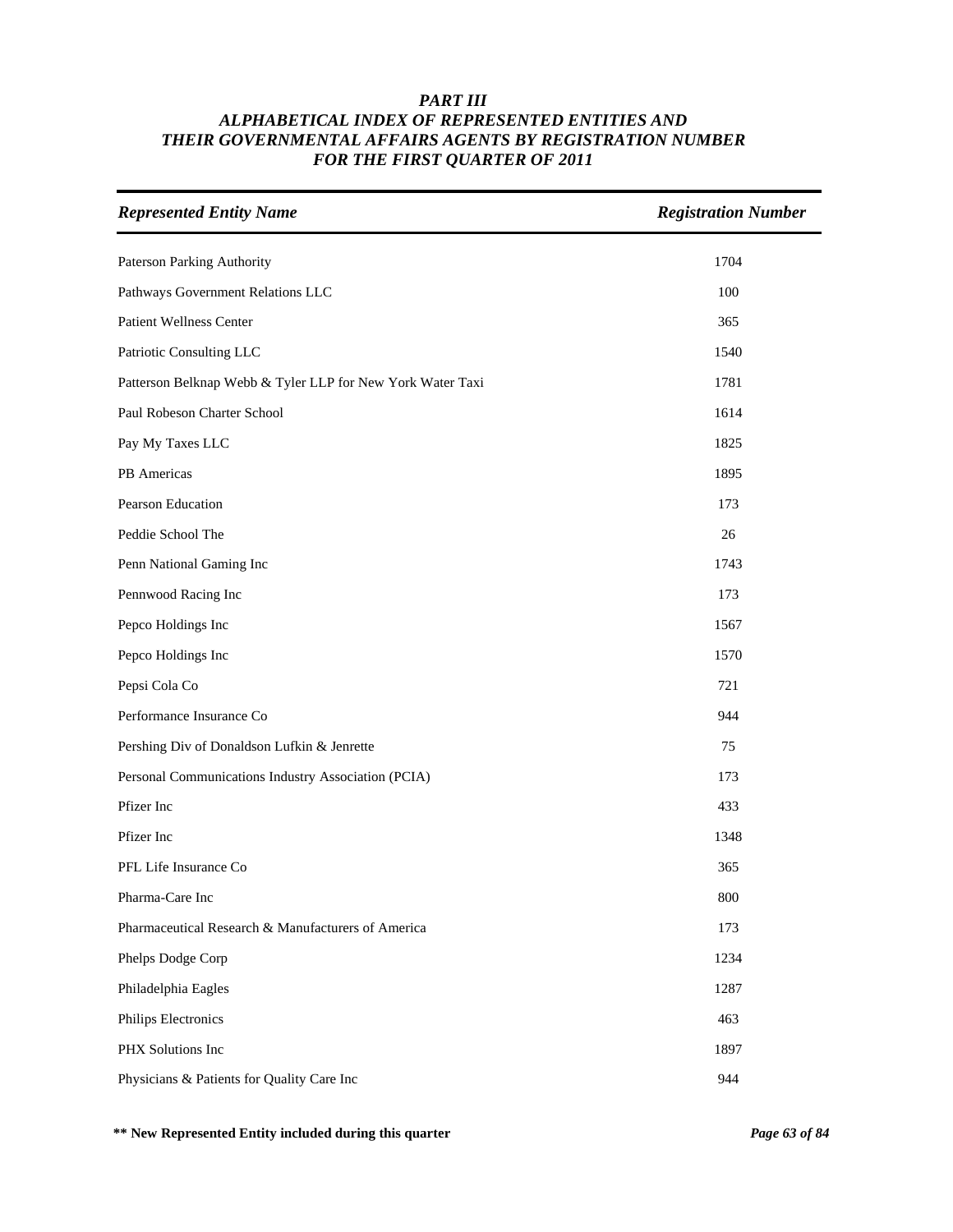| <b>Represented Entity Name</b>                                         | <b>Registration Number</b> |
|------------------------------------------------------------------------|----------------------------|
| Physicians for Quality Care                                            | 1012                       |
| Pilot Travel Centers                                                   | 173                        |
| Pilots Association for the Delaware Bay & River                        | 26                         |
| Pilots Association of the Bay & River Delaware**                       | 1868                       |
| Pinelands Insurance Company Risk Retention Group Inc                   | 939                        |
| <b>Pinelands Preservation Alliance</b>                                 | 1546                       |
| Pineville Properties LLC                                               | 1852                       |
| <b>Pinkerton Computer Consultants</b>                                  | 433                        |
| Pinnacle Consulting & Construction Services Inc                        | 1782                       |
| Piotr & Piotr Properties LLC                                           | 800                        |
| Pisarri McEnroe & Careri                                               | 365                        |
| <b>Pitney Bowes</b>                                                    | 26                         |
| PJM Interconnect                                                       | 1528                       |
| PKF-Mark III Inc                                                       | 551                        |
| PKF-MARK III**                                                         | 433                        |
| PKG Associates LLC                                                     | 1538                       |
| Planned Parenthood of Central NJ                                       | 1668                       |
| Planned Parenthood of Greater Northern NJ                              | 1583                       |
| Planned Parenthood of Southern NJ Inc                                  | 1569                       |
| Planned Parenthoold Affiliates of NJ/Family Planning Association of NJ | 1493                       |
| Plasma Protein Therapeutic Association                                 | 1259                       |
| Plastic Shipping Container Institute                                   | 1797                       |
| Plumbing Heating Cooling Contractors of NJ                             | 1192                       |
| Plus NJ                                                                | 1473                       |
| PMI Group Inc The                                                      | 1646                       |
| PNC Bank                                                               | 721                        |
| Policy Studies Inc                                                     | 173                        |
| Pollard Banknote Limited Partnership                                   | 721                        |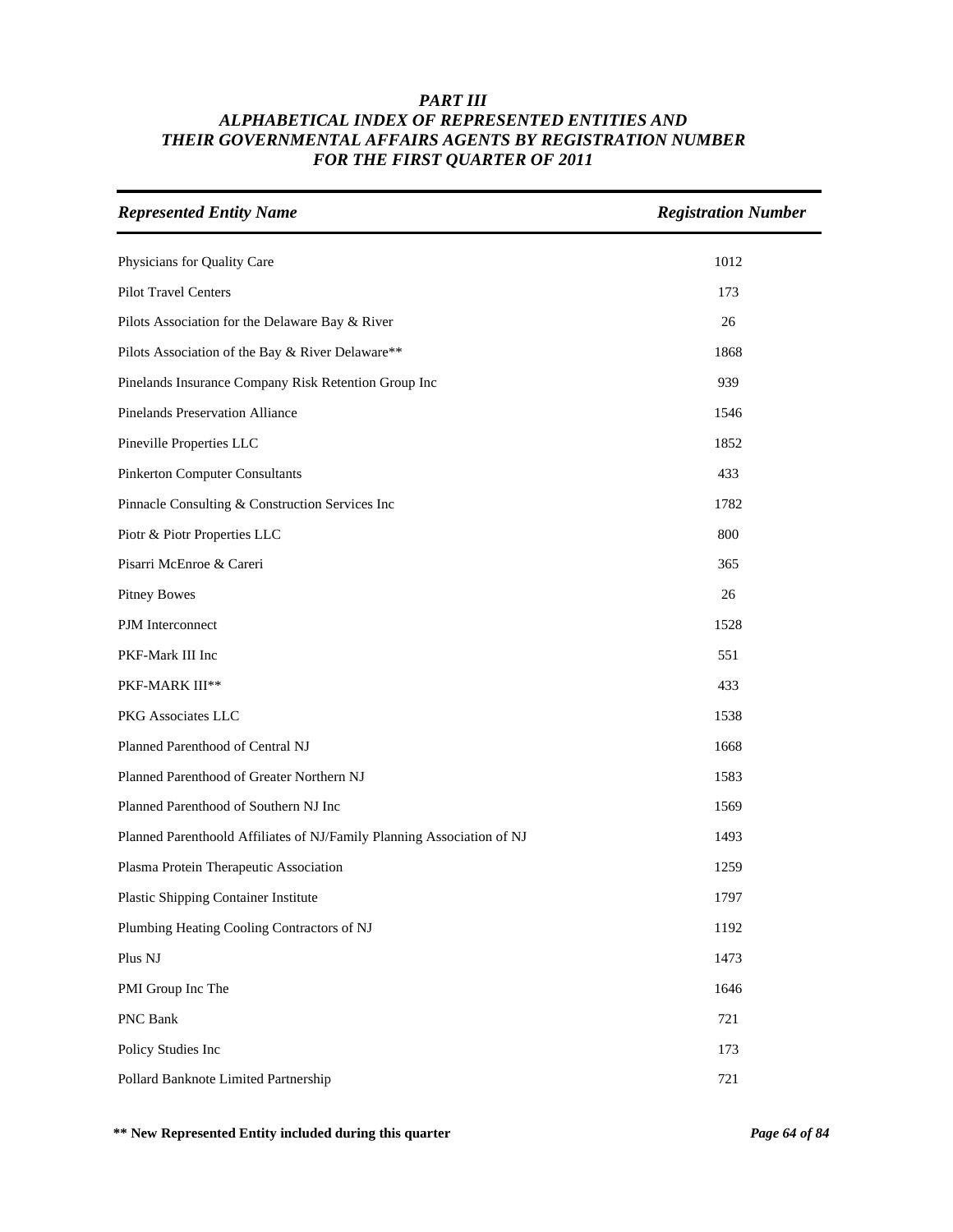| <b>Represented Entity Name</b>                         | <b>Registration Number</b> |
|--------------------------------------------------------|----------------------------|
| Pollution Control Financing Authority of Camden County | 1536                       |
| Pondview Estates at Morris                             | 173                        |
| Porzio Governmental Affairs LLC                        | 1618                       |
| Potters Industries Inc                                 | 1797                       |
| Power Survey Co                                        | 1847                       |
| Power Survey Co LLC                                    | 1528                       |
| PPL Corp                                               | 1714                       |
| PPL Services Corp                                      | 365                        |
| Preservation NJ Inc                                    | 365                        |
| Prevention First                                       | 1259                       |
| <b>Prevention Links</b>                                | 1259                       |
| Prevention Plus of Burlington County Inc               | 1259                       |
| Princeton Environmental Group                          | 1743                       |
| Princeton Healthcare Systems                           | 551                        |
| Princeton Insurance Co                                 | 551                        |
| Princeton Insurance Co                                 | 1321                       |
| Princeton Longevity Center                             | 800                        |
| Princeton Public Affairs Group                         | 365                        |
| Princeton Public Affairs Group                         | 1485                       |
| Princeton University                                   | 1536                       |
| Prison Health Services Inc                             | 1479                       |
| Probation Association of New Jersey                    | 1781                       |
| Professional Firefighters Association of NJ            | 944                        |
| Professional Insurance Agents of NJ                    | 172                        |
| Professional Insurance Network Inc                     | 944                        |
| Professional Movers Association                        | 100                        |
| Professional Services Plus Inc                         | 944                        |
| Progressive Casualty Insurance Co                      | 1671                       |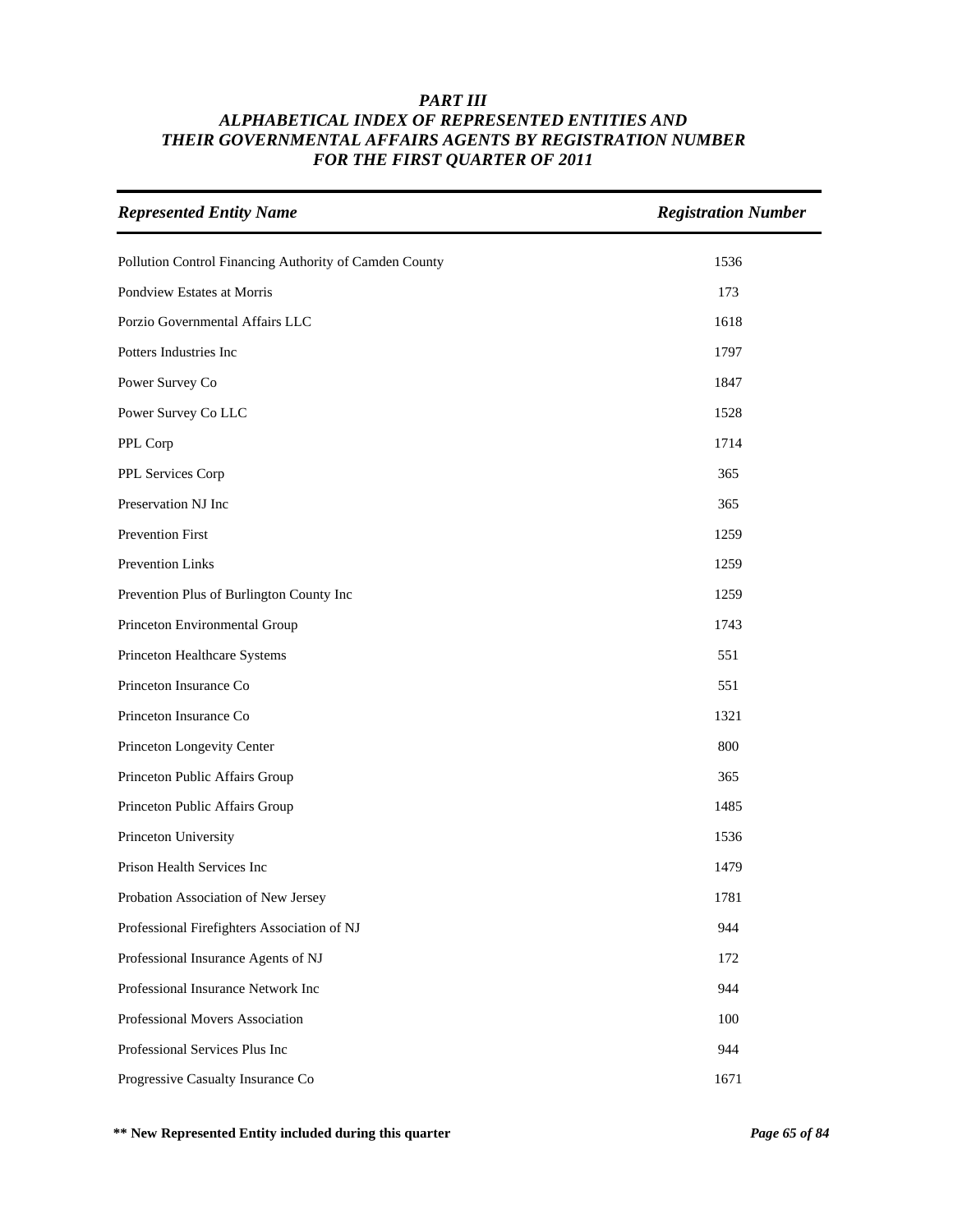| <b>Represented Entity Name</b>                            | <b>Registration Number</b> |
|-----------------------------------------------------------|----------------------------|
| ProMutual Group                                           | 1192                       |
| Property Casualty Insurance                               | 1540                       |
| Property Casualty Insurers Association of America         | 1241                       |
| Property Casualty Insurers Association of America (PCIAA) | 1720                       |
| Prospect Business Park                                    | 1743                       |
| Prosthetic & Orthotics Society of NJ                      | 721                        |
| ProtectingAmerica.org                                     | 365                        |
| <b>Prudential Financial</b>                               | 1856                       |
| Prudential Financial Inc                                  | 149                        |
| Prudential Financial Inc                                  | 1403                       |
| Prudential Insurance Company of America The               | 1626                       |
| Prudential Insurance Company of America The               | 1627                       |
| Prudential Insurance Company of America The               | 1628                       |
| Prudential Insurance Company of America The               | 1629                       |
| Prudential Insurance Company of America The               | 1630                       |
| Prudential Investment Management Inc The                  | 1631                       |
| PSE&G Co                                                  | 365                        |
| PSE&G Co                                                  | 433                        |
| PSE&G Co                                                  | 1061                       |
| PSE&G Power LLC                                           | 1234                       |
| PSE&G Power LLC                                           | 1525                       |
| PSE&G Services Corp                                       | 463                        |
| PSE&G Services Corp                                       | 1524                       |
| PSEG Services Corp                                        | 75                         |
| PSEG Services Corp                                        | 1292                       |
| Public Alliance Public Insurance Fund                     | 1759                       |
| Public Consulting Group Inc                               | 365                        |
| <b>Public Financial Management</b>                        | 551                        |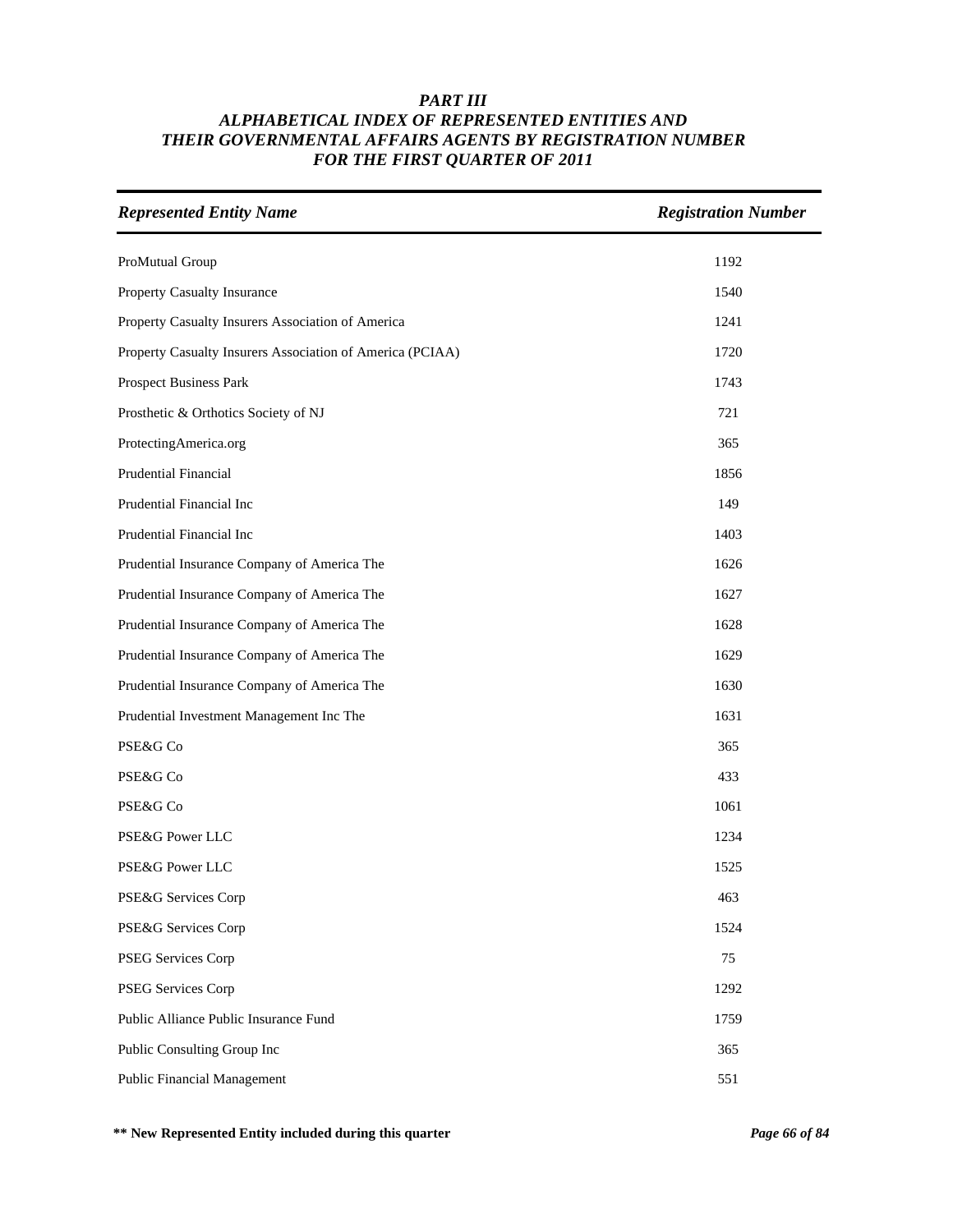| <b>Represented Entity Name</b>            | <b>Registration Number</b> |
|-------------------------------------------|----------------------------|
| Public Power Association of NJ            | 554                        |
| Public Sector Managers Association        | 721                        |
| <b>Public Strategies Impact</b>           | 1804                       |
| Puerto Rican Unity for Progress Inc       | 1695                       |
| Puerto Ricans for Civic Action            | 551                        |
| Pulmonary Management Inc**                | 365                        |
| Pulte Homes                               | 551                        |
| Pulte Homes                               | 1510                       |
| Purdue Pharma LP                          | 26                         |
| Purdue Pharma LP**                        | 1942                       |
| Pure Power Corp                           | 1771                       |
| <b>Purest Colloids</b>                    | 337                        |
| QLT Consumer Lease Services Inc           | 532                        |
| QualCare                                  | 1769                       |
| QualCare Inc                              | 551                        |
| QualCare Inc                              | 1413                       |
| QualCare Inc                              | 1783                       |
| QualCare Preferred Providers              | 551                        |
| Quality Home Care Providers               | 1720                       |
| Quest Diagnostics Inc                     | 1479                       |
| Quincy Place Associates                   | 1786                       |
| Quincy Place Associates LLC               | 1666                       |
| R & R Marketing LLC                       | 360                        |
| R+R Construction                          | 1587                       |
| Ramapo College of NJ                      | 551                        |
| Raritan Baykeeper Inc dba NY/NJ Baykeeper | 1761                       |
| <b>RBA</b> Group                          | 1894                       |
| <b>RBC Capital Markets Corp</b>           | 1809                       |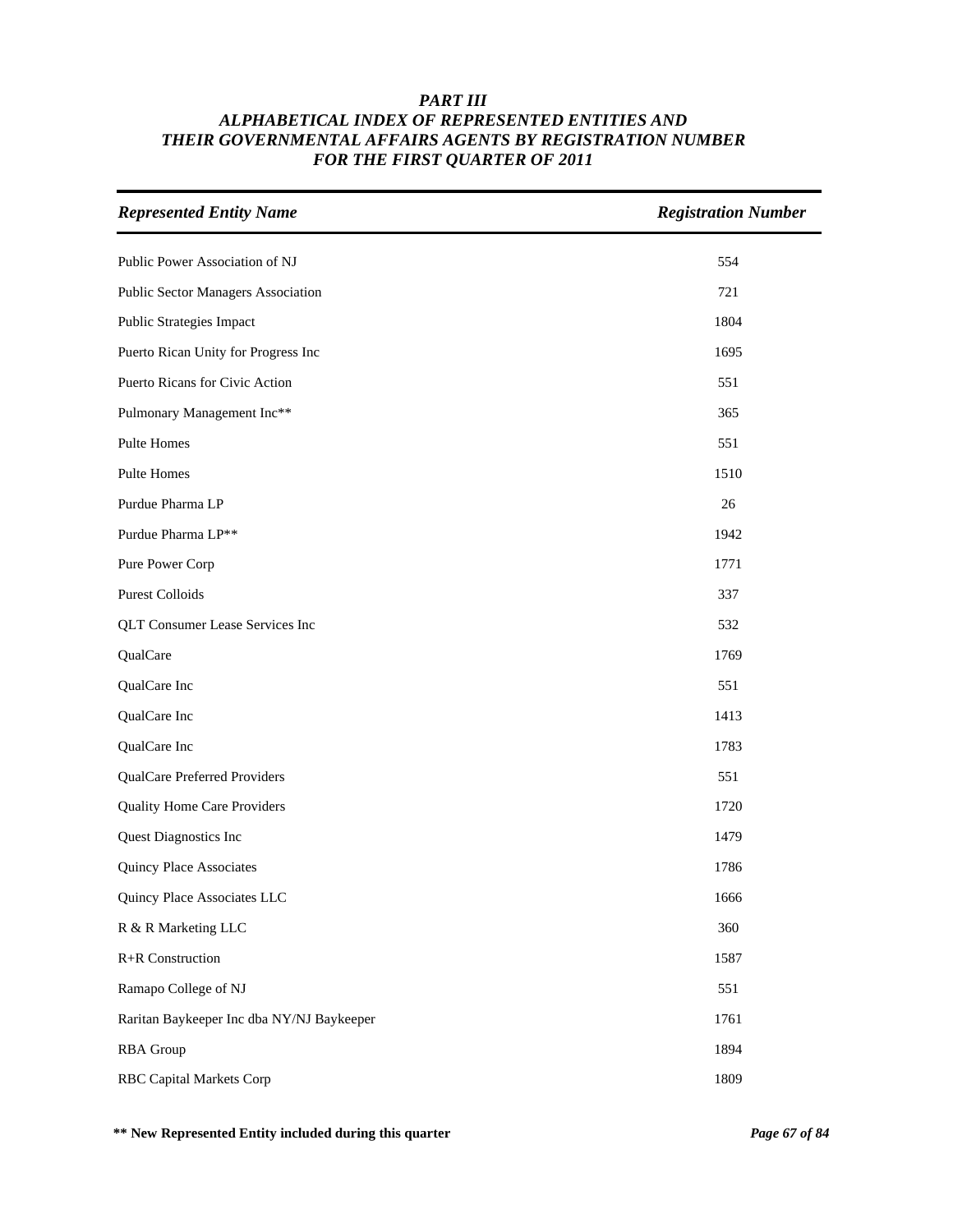| <b>Represented Entity Name</b>                        | <b>Registration Number</b> |
|-------------------------------------------------------|----------------------------|
| <b>RBH</b> Group                                      | 1562                       |
| RC Cape May Holdings LCC                              | 1284                       |
| READS - Real Estate Advisory and Development Services | 1781                       |
| Realty Appraisal Co                                   | 1192                       |
| Reckitt Benckiser Pharmaceuticals Inc                 | 199                        |
| Reckitt Benckiser Pharmaceuticals Inc                 | 1777                       |
| Recording for the Blind & Dyslexic Inc                | 1851                       |
| <b>Recreational Fishing Alliance</b>                  | 1725                       |
| Recreational Vehicle Industry Association             | 1767                       |
| Red Bank Affordable Housing Corp (RBAHC)              | 939                        |
| RedFlex                                               | 365                        |
| Reed Elsevier                                         | 1720                       |
| Rehab Beyond 2000 Inc                                 | 944                        |
| Related Co                                            | 75                         |
| Reliable Recycling Inc                                | 1743                       |
| Reliable Recycling Inc                                | 1895                       |
| <b>Reliant Energy</b>                                 | 1781                       |
| Remington & Vernick Engineers                         | 433                        |
| Renaissance Broadcasting Co                           | 1781                       |
| <b>Renaissance Properties</b>                         | 1540                       |
| Rent-A-Center                                         | 721                        |
| Republic Mortgage Insurance Co                        | 1741                       |
| Republic Services of New Jersey LLC                   | 1413                       |
| RESA / Retail Energy Supply Association               | 463                        |
| ResCare                                               | 1054                       |
| Resilient Floor Covering Institute                    | 551                        |
| <b>Resorts International</b>                          | 75                         |
| Retail Energy Supply Association (RESA)               | 1767                       |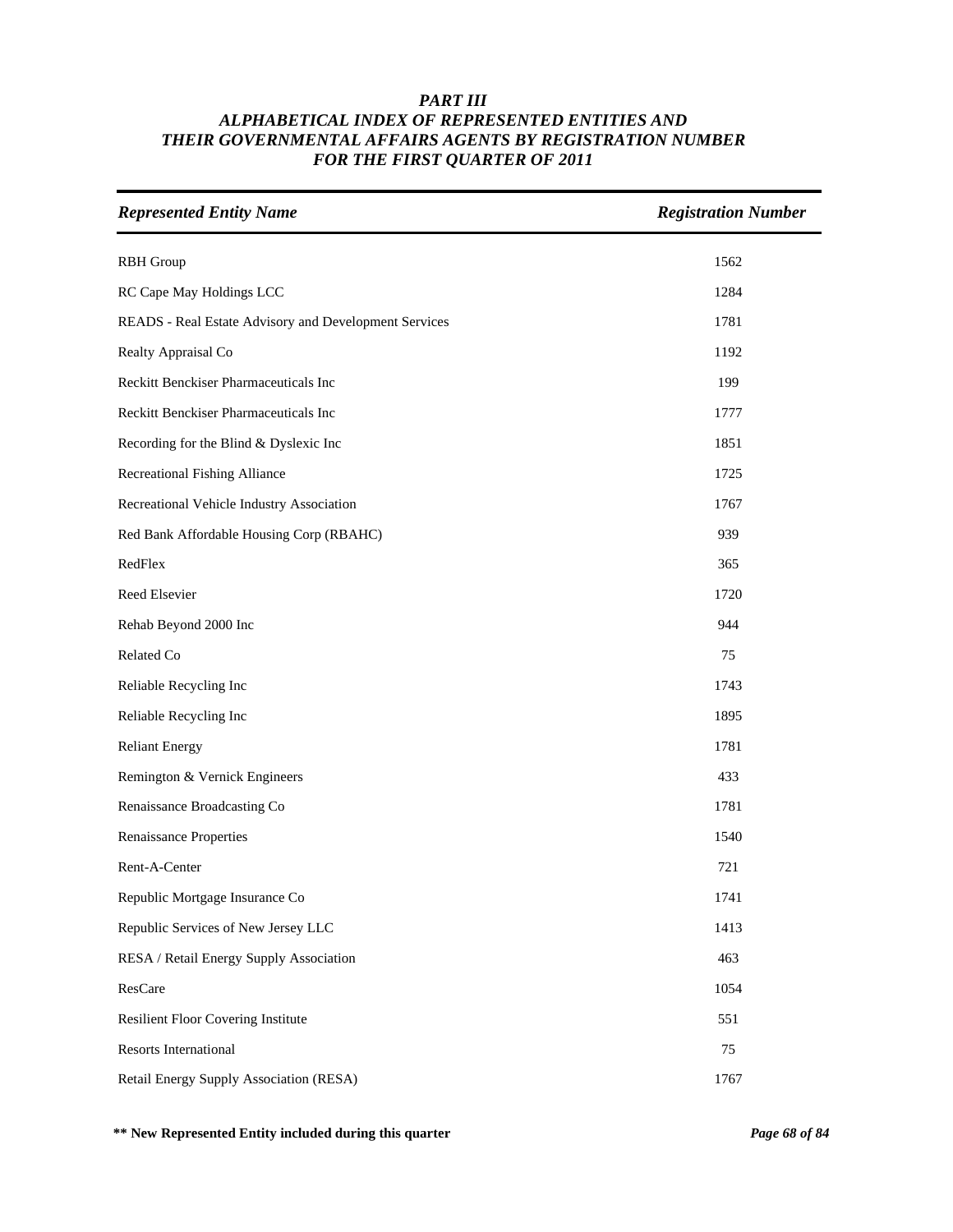| <b>Represented Entity Name</b>                      | <b>Registration Number</b> |
|-----------------------------------------------------|----------------------------|
| Retailers for Responsible Liquor Lincensing         | 1540                       |
| Revel Entertainment                                 | 1528                       |
| Revel Entertainment Group LLC                       | 1510                       |
| Richard Catona                                      | 1677                       |
| Riker Danzig Scherer Hyland & Perretti LLP          | 173                        |
| River View Post Acute Care Center                   | 1313                       |
| RJ Reynolds Tobacco Co                              | 1479                       |
| <b>ROA Hutton</b>                                   | 1192                       |
| Road Company of America LLC                         | 1666                       |
| Robert A Roe Associates Inc                         | 938                        |
| Robert Rizas                                        | 1804                       |
| Robert Wood Johnson University Hospital             | 365                        |
| Robert Wood Johnson University Hospital at Hamilton | 365                        |
| Robert Wood Johnson University Hospital at Rahway   | 365                        |
| <b>Roche Diagnostics</b>                            | 1604                       |
| Rockefeller Group Development Corp                  | 939                        |
| Rockland Electric                                   | 173                        |
| Rockland Electric Co                                | 1610                       |
| Rockland Electric Co                                | 1611                       |
| <b>Roseland Properties</b>                          | 551                        |
| Roseland Property Co                                | 1895                       |
| Roseland Property Group                             | 1720                       |
| Rosenreich LLC                                      | 337                        |
| Route 1 PW LLC                                      | 1666                       |
| Royal Caribbean Cruises Ltd                         | 1782                       |
| Royal Printing Services Inc**                       | 365                        |
| Royal Wine Corp                                     | 1562                       |
| Royce Brook Golf Club/Bellemead Development Corp    | 463                        |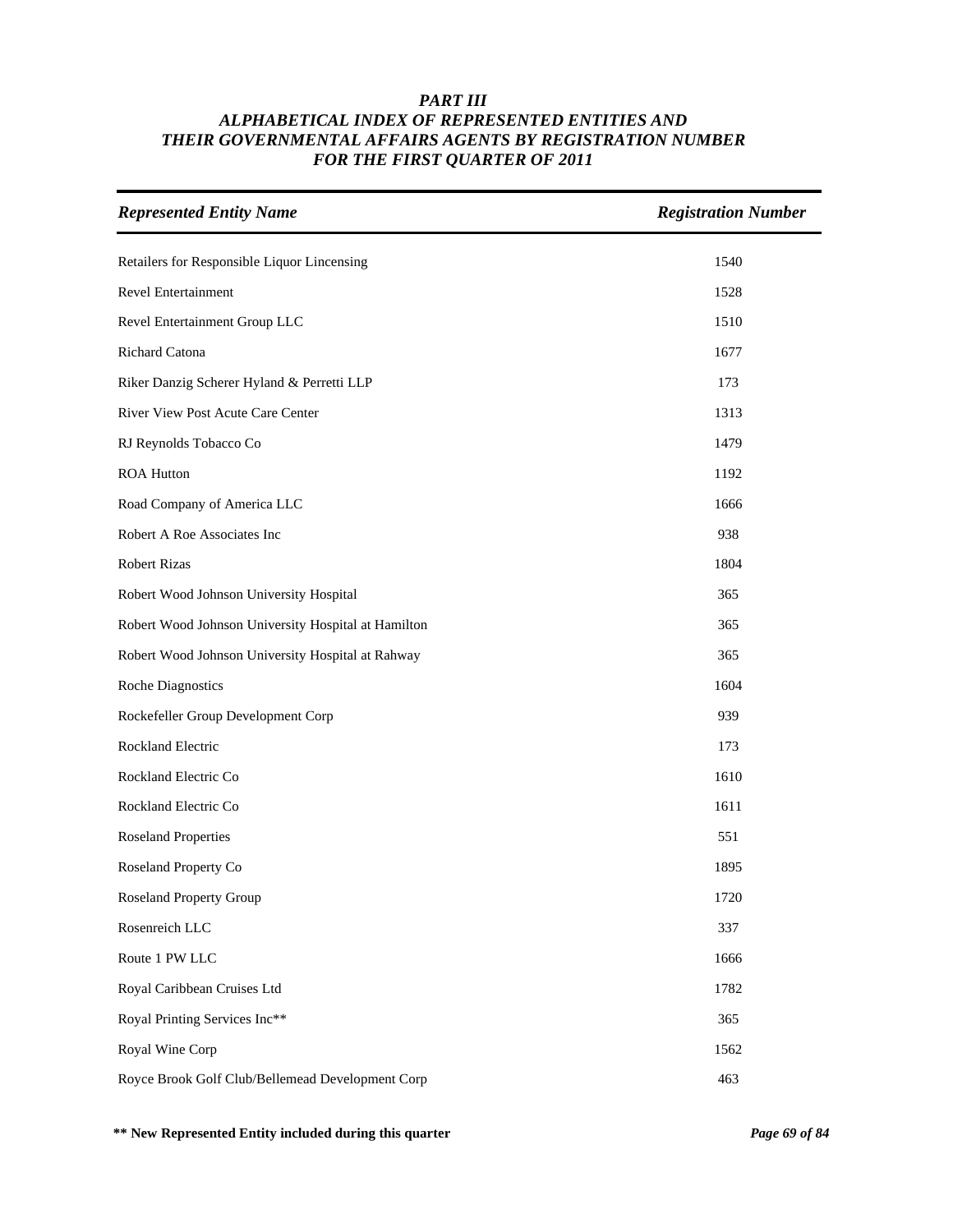| <b>Represented Entity Name</b>                                                     | <b>Registration Number</b> |
|------------------------------------------------------------------------------------|----------------------------|
| RTC Properties Inc/River Terminal Development                                      | 1413                       |
| Rutgers U American Association Of Univ Professors                                  | 944                        |
| <b>Rutgers University</b>                                                          | 360                        |
| <b>Rutgers University</b>                                                          | 1536                       |
| <b>Rutgers University Utilities</b>                                                | 1536                       |
| Saber Corp                                                                         | 433                        |
| Saint Barnabas Health Care System                                                  | 1862                       |
| Saint Clare's Health System                                                        | 1632                       |
| Saint Clare's Primary Care Inc                                                     | 433                        |
| Saint Peter's Healthcare System and any and all of its subsidiaries and affiliates | 1766                       |
| Saint Peter's University Hospital                                                  | 433                        |
| Salem County NJ                                                                    | 551                        |
| Salem Hospital Corporation d/b/a The Memorial Hospital of Salem County             | 1540                       |
| Salmon Ventures LTD                                                                | 100                        |
| Salmon Ventures Ltd                                                                | 1528                       |
| Salmon Ventures Ltd/NJ American Water                                              | 1879                       |
| Samaritan Hospice                                                                  | 1621                       |
| Sandata Inc                                                                        | 551                        |
| sanofi pasteur Inc                                                                 | 1319                       |
| sanofi pasteur**                                                                   | 1927                       |
| sanofi-aventis                                                                     | 1720                       |
| sanofi-aventis                                                                     | 1904                       |
| Sanzari Enterprise                                                                 | 939                        |
| SAS Institute Inc                                                                  | 365                        |
| SAS Institute Inc                                                                  | 1889                       |
| Save Choices for NJ Drivers                                                        | 1192                       |
| Save Ellis Island Foundation                                                       | 1540                       |
| Save Latin America                                                                 | 1540                       |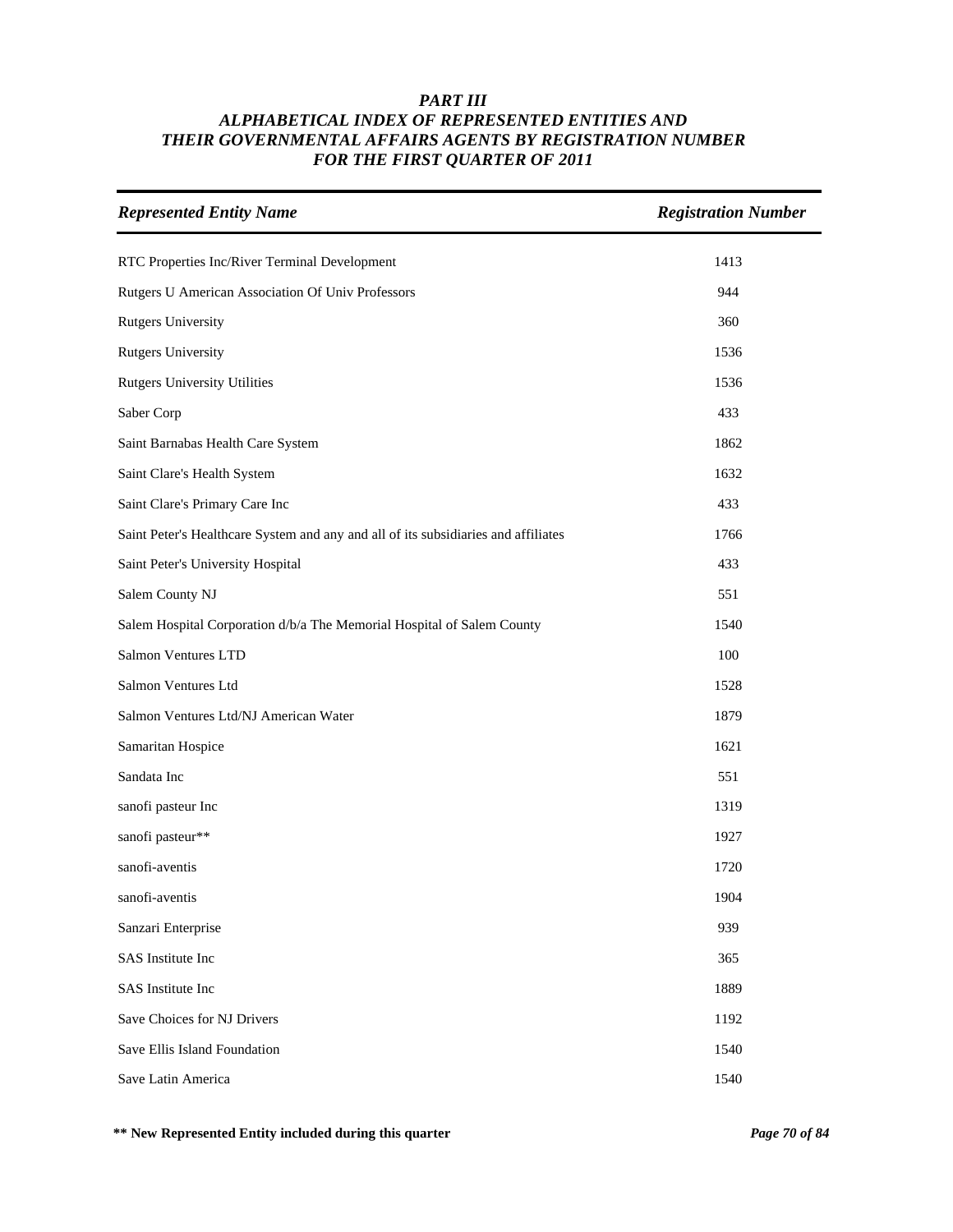| <b>Represented Entity Name</b>                          | <b>Registration Number</b> |
|---------------------------------------------------------|----------------------------|
| Sayreville Seaport Associates LLC                       | 1287                       |
| Sayreville Seaport Associates LP                        | 1562                       |
| Sayreville Seaport Associates LP                        | 1882                       |
| <b>SBMC LLC</b>                                         | 1607                       |
| Schering Corp                                           | 1054                       |
| Schering-Plough Corp                                    | 463                        |
| Schering-Plough Corp                                    | 1536                       |
| Schindler Elevator Corp                                 | 463                        |
| School Alliance Insurance Fund                          | 1759                       |
| School House Strategies LLC                             | 1614                       |
| Scientific Games**                                      | 433                        |
| Scotts Miracle-Gro Co                                   | 1538                       |
| Seabrook House                                          | 721                        |
| Second Home Adult Medical Day Care                      | 944                        |
| Securitas Security Services USA                         | 1618                       |
| Securities Industry & Financial Markets Association     | 173                        |
| Security Indemnity Insurance Co                         | 551                        |
| SEIU Local 32BJ                                         | 1476                       |
| SEIU New Jersey State Council                           | 1464                       |
| <b>Select Medical Corporation</b>                       | 800                        |
| Selective Insurance Co of America                       | 205                        |
| Selective Insurance Group Inc                           | 173                        |
| Senior Care Centers of America                          | 1882                       |
| SERV Behavioral Health Systems                          | 1658                       |
| Service Contract Industry Council**                     | 365                        |
| Service Employees International Union (SEIU) Local 32BJ | 1342                       |
| Service Employees Intl Union                            | 1385                       |
| ServiceMaster Co The                                    | 433                        |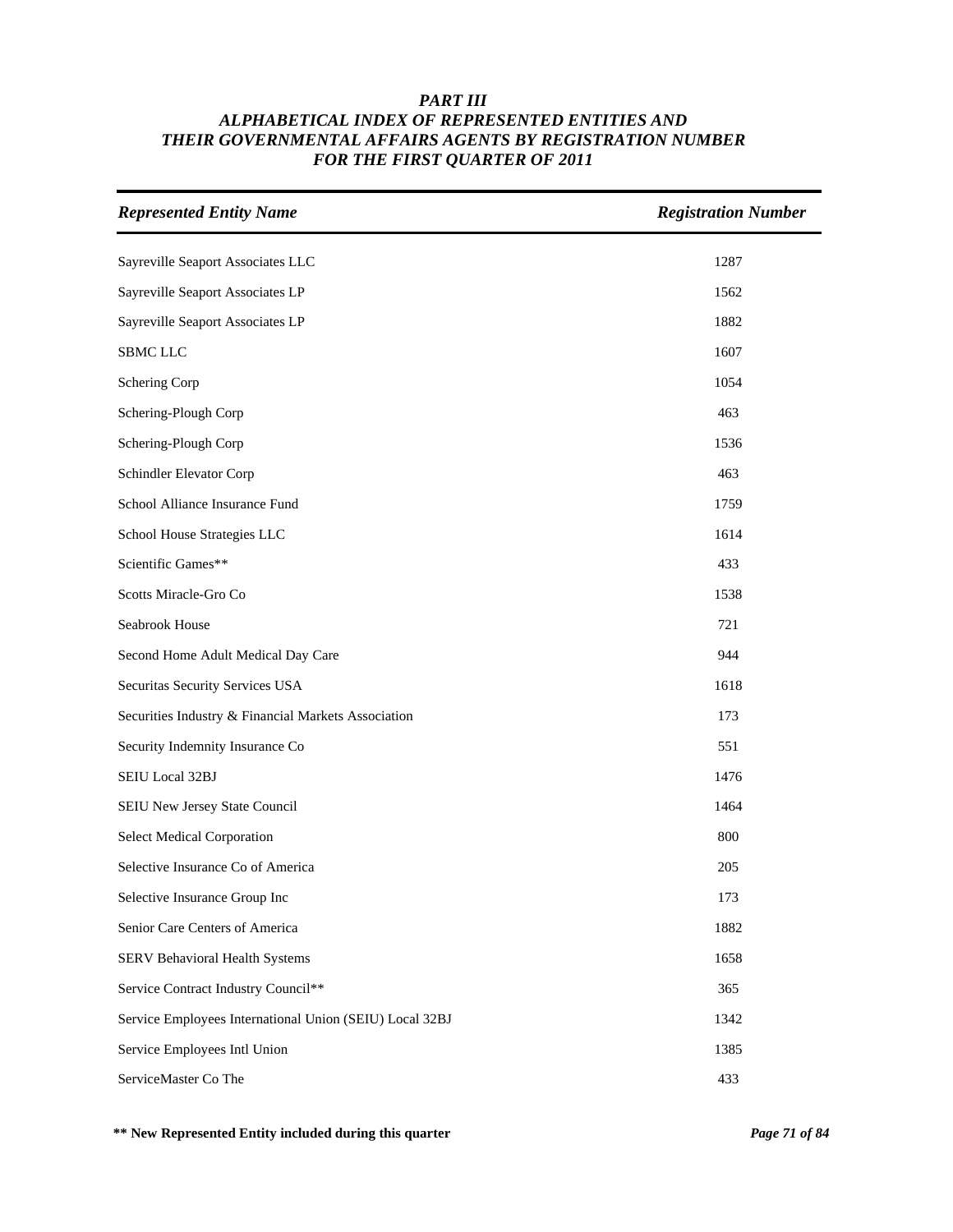| <b>Represented Entity Name</b>                           | <b>Registration Number</b> |
|----------------------------------------------------------|----------------------------|
| Seton Hall University                                    | 199                        |
| Seton Hall University                                    | 1701                       |
| SFP Management Consultants Inc                           | 1494                       |
| Sharbell                                                 | 337                        |
| <b>Sharp Decisions</b>                                   | 1054                       |
| Sharp Electronics Corp                                   | 463                        |
| Shell Oil Co                                             | 360                        |
| Shieldalloy Metallurgical Corp                           | 365                        |
| Shore Mall Associates LP                                 | 1852                       |
| Shore Memorial Hospital                                  | 1720                       |
| Short Hills Surgical Center/Hudson Crossing Surgical Ctr | 433                        |
| Shotmeyer Brothers Inc                                   | 939                        |
| Shuffle Master Inc                                       | 774                        |
| SICPA Product Security**                                 | 1720                       |
| Siemens Corp                                             | 173                        |
| Sierra Club                                              | 1389                       |
| Sierra Development Co                                    | 1538                       |
| Signature Properties of New Jersey LLC                   | 1743                       |
| <b>Silverstein Properties</b>                            | 551                        |
| SIMCO Technologies Inc                                   | 1890                       |
| <b>SIMS Metal Management</b>                             | 365                        |
| Sims Metal Management                                    | 1714                       |
| Six Flags Great Adventure                                | 721                        |
| <b>SK Properties</b>                                     | 1901                       |
| Slavco Construction Inc                                  | 365                        |
| Small Business and Entrepreneurship Council**            | 365                        |
| Smart Business Advisory and Consulting LLC               | 1473                       |
| Smart Business Advisory and Consulting LLC               | 1494                       |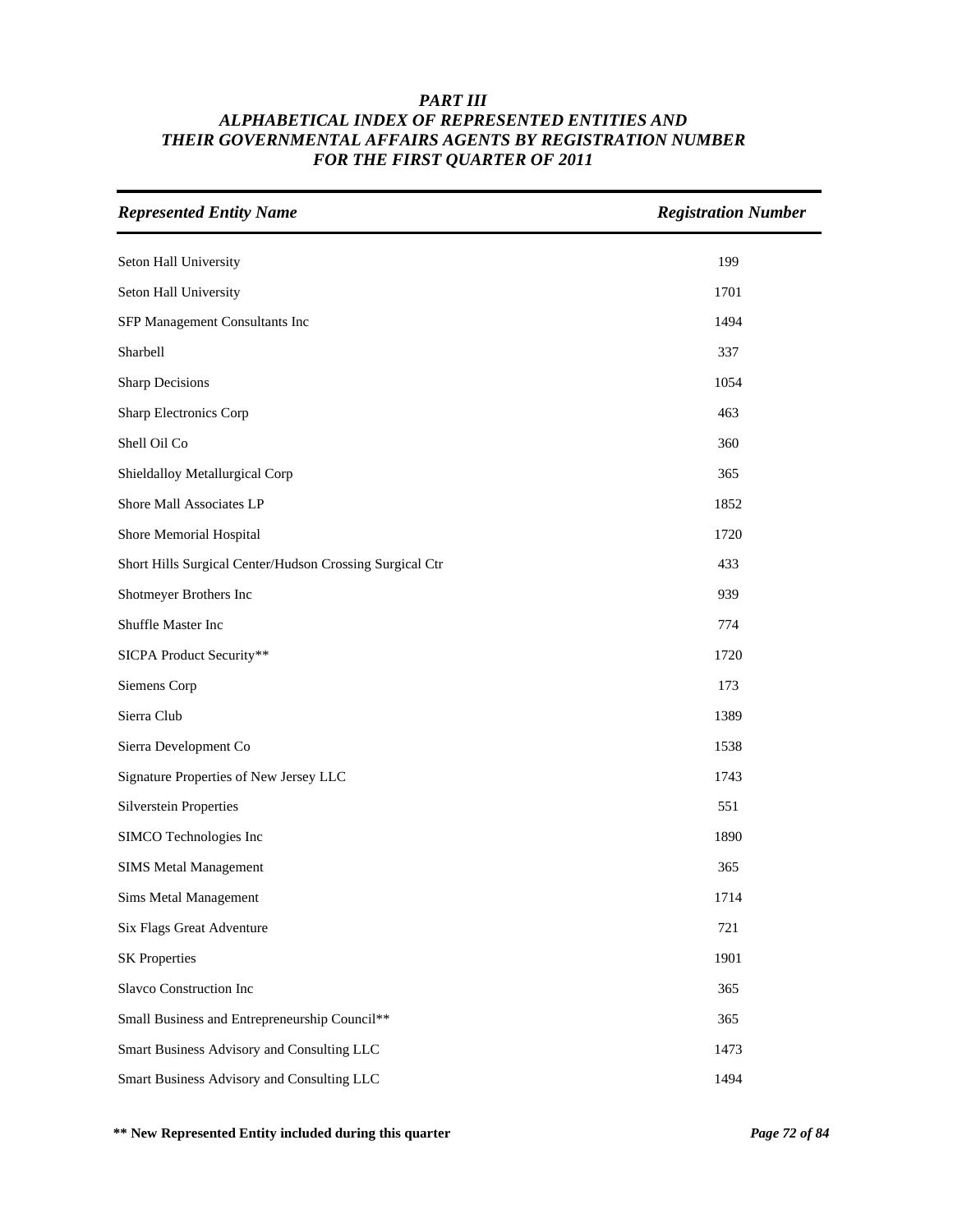| <b>Represented Entity Name</b>                    | <b>Registration Number</b> |
|---------------------------------------------------|----------------------------|
| Smart Growth Economic Development CoaTMFion       | 1562                       |
| SmartBus Live                                     | 365                        |
| SMG Worldwide                                     | 1528                       |
| SMI Systems & Methods                             | 433                        |
| Smith Pizzutillo LLC                              | 1607                       |
| Society for the Prevention of Teen Suicide        | 433                        |
| Sodexho Inc                                       | 1054                       |
| Soil Safe                                         | 1723                       |
| Solaris Health System                             | 800                        |
| Solaris Health System                             | 1577                       |
| Solberg Airport                                   | 1540                       |
| Solyndra Inc**                                    | 1934                       |
| Somerset Council on Alcoholism & Drug Dependency  | 1259                       |
| Somerset County Joint Insurance Fund              | 1759                       |
| Somerset County Parks Commission                  | 1054                       |
| Somerset Development                              | 365                        |
| Somerset Development                              | 551                        |
| Somerset Home for Temporarily Displaced Children  | 1885                       |
| Somerset Medical Ctr                              | 360                        |
| Somerset Medical Ctr                              | 551                        |
| Somerset Medical Ctr                              | 800                        |
| Somerset Medical Ctr                              | 1720                       |
| <b>Somerset Patriots</b>                          | 1720                       |
| Sony Corp                                         | 1730                       |
| SONY DADC                                         | 1730                       |
| Sony Music Entertainment Inc                      | 551                        |
| Sony Pictures Entertainment/MultiState Associates | 721                        |
| Source 4 Teachers LLC**                           | 1882                       |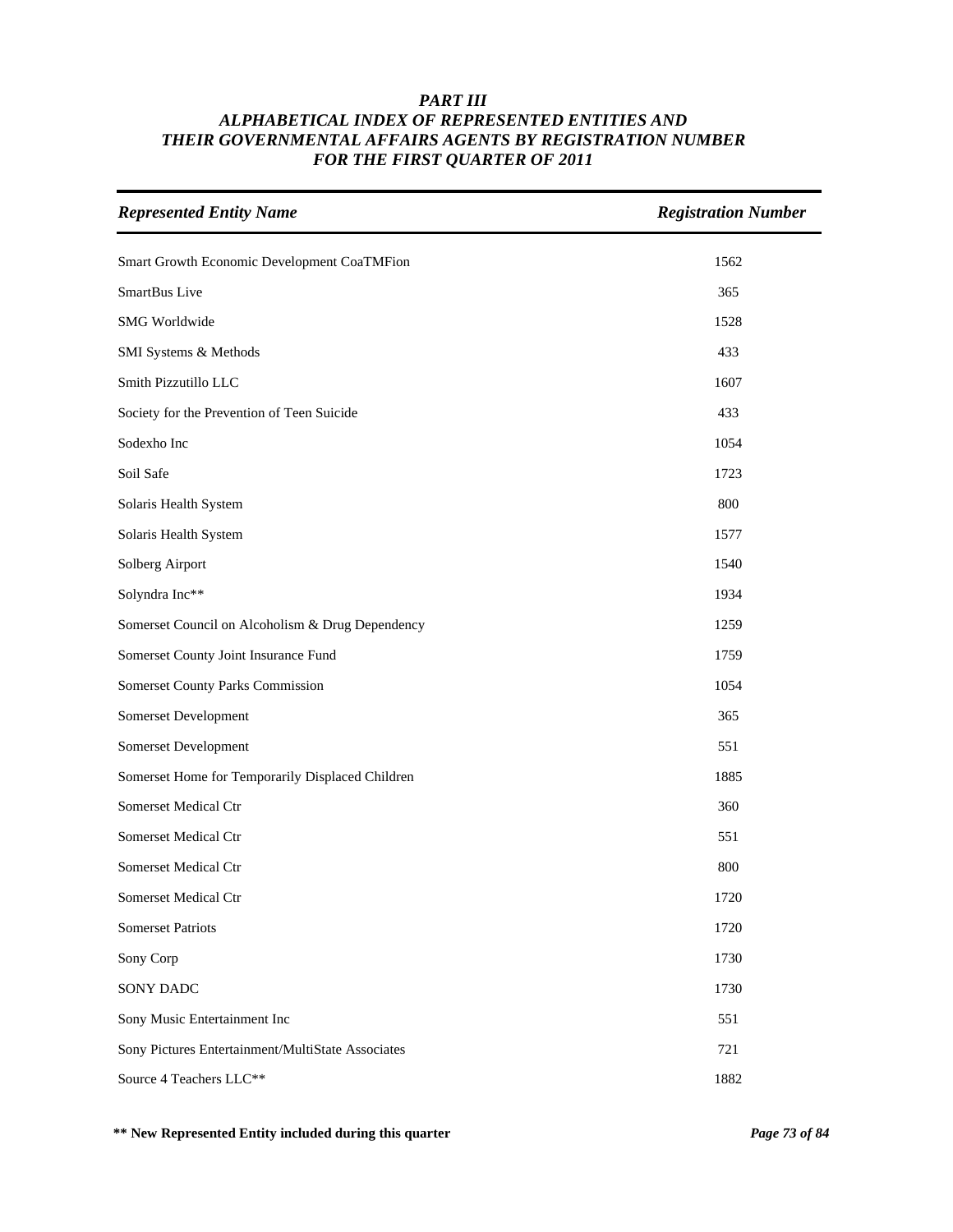| <b>Represented Entity Name</b>                             | <b>Registration Number</b> |
|------------------------------------------------------------|----------------------------|
| South Amboy Renaissance Corp                               | 939                        |
| South Jersey Adjustment Bureau                             | 726                        |
| South Jersey Gas Co                                        | 833                        |
| South Jersey Gas/South Jersey Industries                   | 1528                       |
| South Jersey Healthcare                                    | 1720                       |
| South Jersey Industries                                    | 833                        |
| South Jersey Industries**                                  | 1714                       |
| South Jersey Limousine Association                         | 337                        |
| Southern & Northern NJ Maternal & Child Health Consortiums | 365                        |
| Southern New Jersey Rail Group                             | 1723                       |
| Southern New Jersey Rail Group LLC                         | 1528                       |
| Southern NJ Perinatal Cooperative                          | 365                        |
| Southwest Council The                                      | 1259                       |
| Sovereign Bank Arena                                       | 1313                       |
| Special Olympics of NJ                                     | 433                        |
| <b>Spectra Energy</b>                                      | 939                        |
| Spectra Energy                                             | 1279                       |
| Sprint/Nextel                                              | 1479                       |
| <b>Squiretown Properties LLC</b>                           | 1287                       |
| St Barnabas Hospital                                       | 463                        |
| <b>St Francis Medical Center</b>                           | 1413                       |
| St George's University School of Medicine                  | 939                        |
| St John's Community Service Inc                            | 1528                       |
| St Joseph's Regional Medical Ctr                           | 75                         |
| St Joseph's Regional Medical Ctr                           | 433                        |
| St. Barnabas Health Care System**                          | 1938                       |
| <b>Staples</b>                                             | 721                        |
| State Farm Insurance Co                                    | 714                        |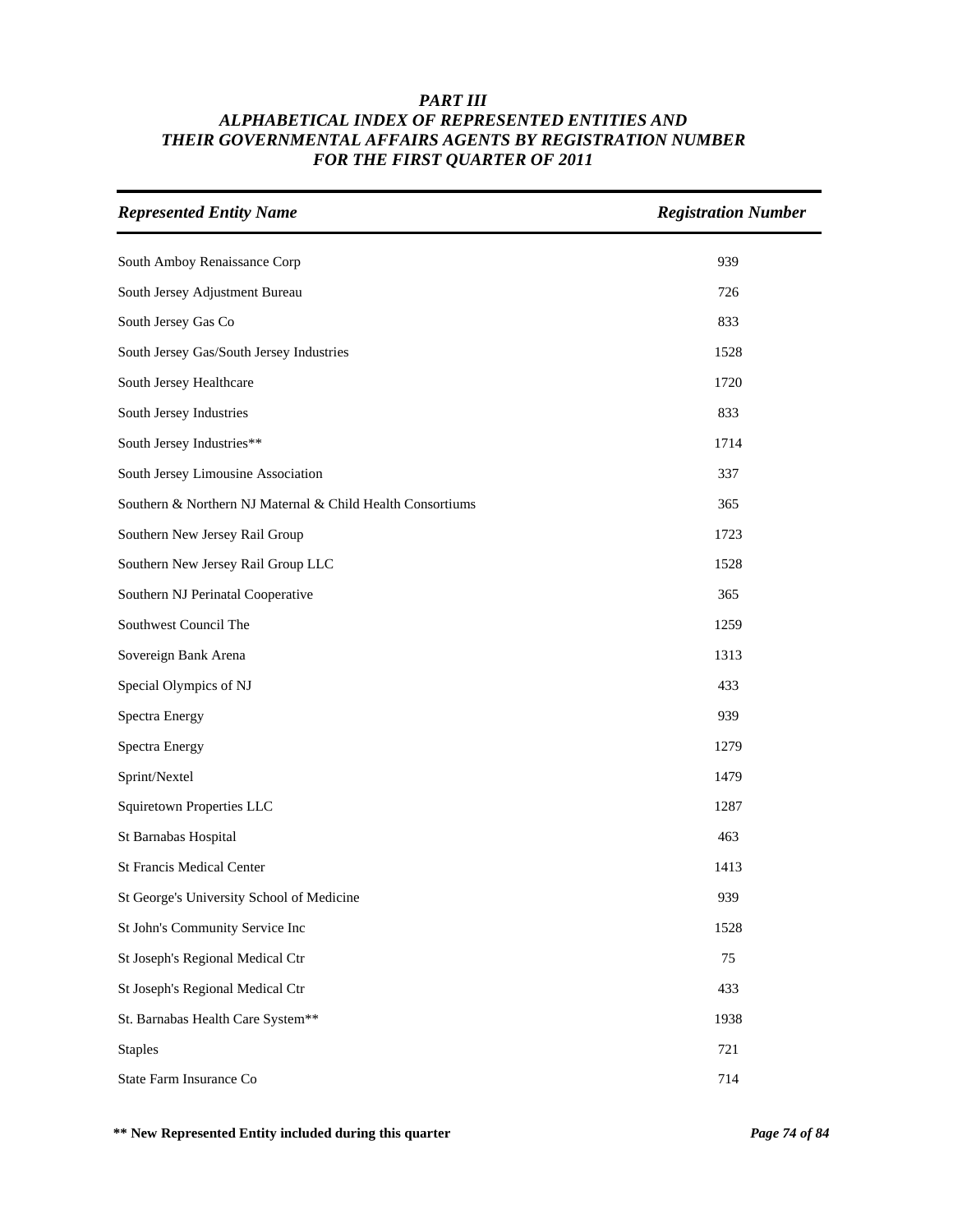| <b>Represented Entity Name</b>                        | <b>Registration Number</b> |
|-------------------------------------------------------|----------------------------|
| <b>State Farm Insurance Companies</b>                 | 1468                       |
| <b>State Farm Insurance Cos</b>                       | 1224                       |
| <b>State Partners LLC/EMC</b>                         | 433                        |
| <b>State Street Associates/Accredited Dermatology</b> | 1863                       |
| State Street Associates/Astra Zeneca**                | 1863                       |
| State Street Associates/Daiichi Sankyo Inc**          | 1863                       |
| State Street Associates/Endo Pharmaceuticals**        | 1863                       |
| State Troopers NCO Association of NJ                  | 365                        |
| Statewide Parent Advocacy Network                     | 1774                       |
| <b>Stavola Companies</b>                              | 1618                       |
| <b>Stella Contracting Inc</b>                         | 1723                       |
| Stephen Reiter                                        | 800                        |
| <b>Sterling Properties</b>                            | 551                        |
| Sterns & Weinroth PC                                  | 26                         |
| Stevens Institute of Technology                       | 1782                       |
| Stewart Agency/Car Wash Operators of NJ The           | 433                        |
| Stewart Agency/NJ Staffing Alliance The               | 433                        |
| <b>Stolt Terminals</b>                                | 75                         |
| Stone & Youngberg LLC                                 | 1562                       |
| Stony Brook-Millstone Watershed Association           | 1612                       |
| Stormwater Equipment Manufacturers Association        | 365                        |
| STV Inc                                               | 551                        |
| <b>Summit Medical Group</b>                           | 721                        |
| <b>Sumo Enterprises</b>                               | 1786                       |
| <b>Sun National Bank</b>                              | 939                        |
| Sun Power Corp                                        | 1528                       |
| SunChemical                                           | 463                        |
| Sundancer Capital LLC                                 | 1538                       |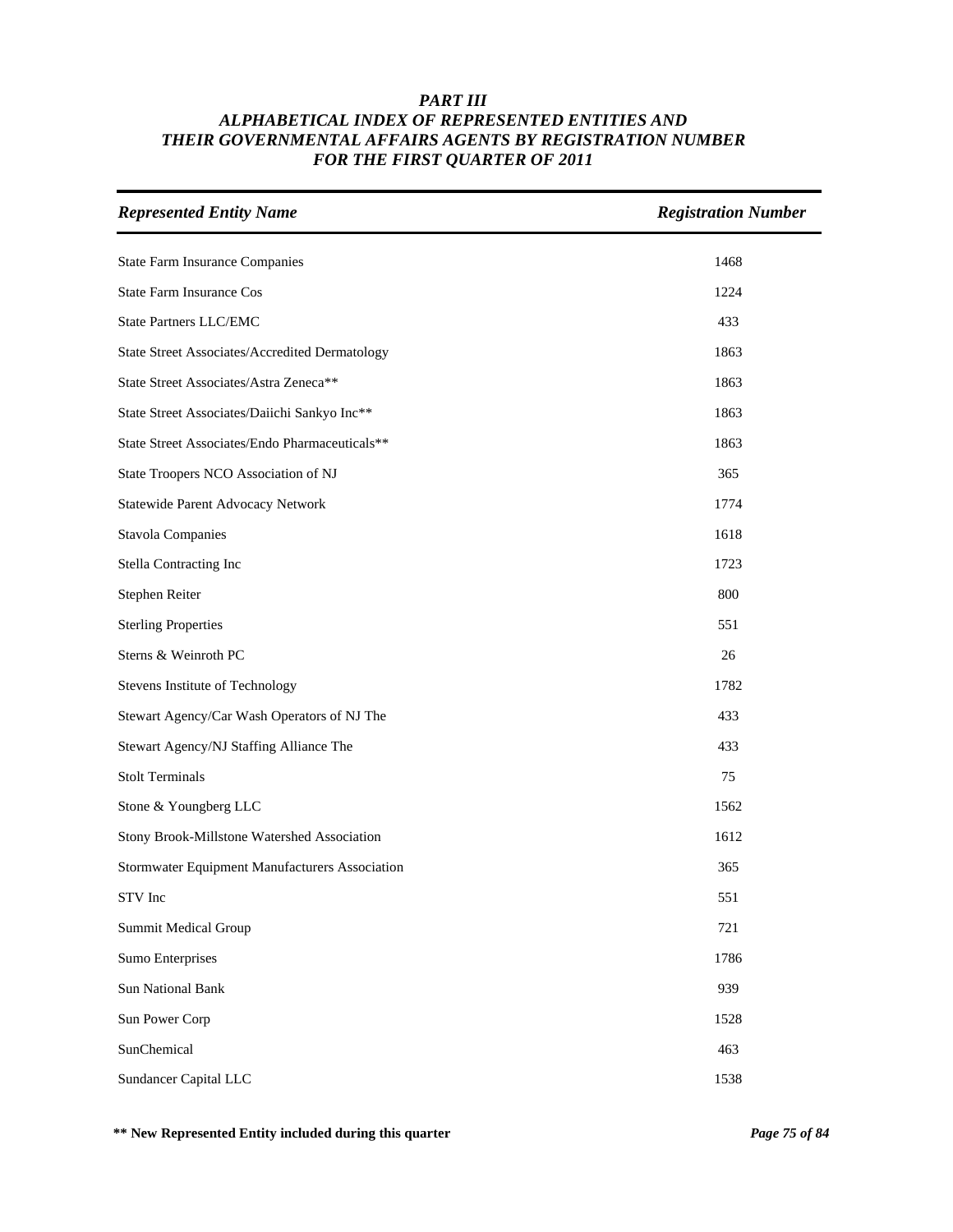| <b>Represented Entity Name</b>                                                           | <b>Registration Number</b> |
|------------------------------------------------------------------------------------------|----------------------------|
| SunEdison LLC                                                                            | 1784                       |
| Sunesys LLC                                                                              | 1743                       |
| Sunesys LLC                                                                              | 1895                       |
| Sunoco Inc                                                                               | 721                        |
| Sunovion Pharmaceuticals Inc**                                                           | 1939                       |
| SunPower Corp                                                                            | 1918                       |
| Surplus Lines Association of NJ Inc                                                      | 1646                       |
| <b>Sussex Properties LTD</b>                                                             | 173                        |
| <b>Sussex Rural Electric Cooperative</b>                                                 | 554                        |
| Szaferman, Lakind, Blumstein & Blader PC                                                 | 1677                       |
| T&M Associates                                                                           | 1234                       |
| T.D. Associates                                                                          | 1534                       |
| Takeda Pharmaceuticals America                                                           | 1827                       |
| Talecris Biotherapeutics on behalf of MultiState Associates**                            | 1618                       |
| <b>TALX Corp</b>                                                                         | 721                        |
| Tandberg/Cisco Systems                                                                   | 433                        |
| Target                                                                                   | 800                        |
| <b>Tarragon Development Corp</b>                                                         | 1234                       |
| <b>Taser International</b>                                                               | 1522                       |
| Tax Collectors and Treasurers Association of New Jersey                                  | 365                        |
| Taxi-Sure                                                                                | 337                        |
| Taylor's Mills Family Medical                                                            | 800                        |
| TD Associates LLC                                                                        | 1528                       |
| TD Bank                                                                                  | 1730                       |
| TD Bank NA                                                                               | 365                        |
| Teachers Insurance & Annuity Association College Retirement Equities Fund<br>(TIAA-CREF) | 1910                       |
| Teamsters Joint Council No 73                                                            | 1392                       |
| Tenet Health System/Hahnemann Hospital                                                   | 365                        |

**\*\* New Represented Entity included during this quarter** *Page 76 of 84*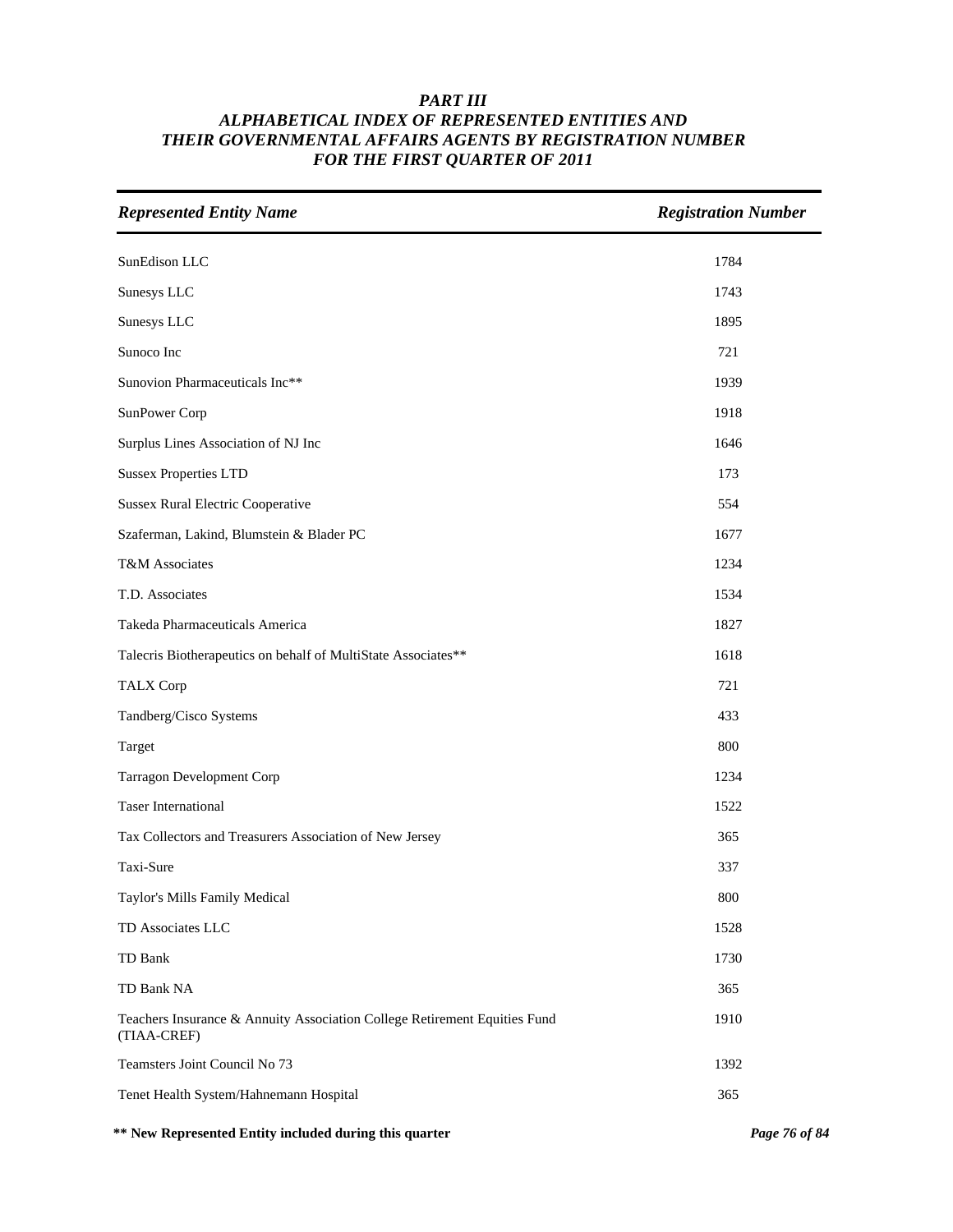| <b>Represented Entity Name</b>                         | <b>Registration Number</b> |
|--------------------------------------------------------|----------------------------|
| Tenet Healthcare Corp                                  | 365                        |
| <b>Terminal Ventures Inc</b>                           | 1741                       |
| Tern Landing Development LLC                           | 1743                       |
| Terre Hill                                             | 365                        |
| <b>Test Boring Association</b>                         | 1720                       |
| Teva Pharmaceuticals USA                               | 721                        |
| Texas Rd. Associates                                   | 1607                       |
| The Coalition of Community Providers of New Jersey Inc | 1287                       |
| The Commerce Group Inc                                 | 1224                       |
| Thermo Electron Corp                                   | 1452                       |
| Thomas Jefferson University Hospitals Inc              | 1571                       |
| <b>Thomson Reuters</b>                                 | 365                        |
| Thomson West                                           | 365                        |
| Thoroughbred Breeders Association of New Jersey        | 1618                       |
| Thrift Institutions Community Investment Corp (TICIC)  | 45                         |
| <b>TIAA-CREFF</b>                                      | 1192                       |
| <b>Tierra Solutions</b>                                | 551                        |
| Tierra Solutions Inc                                   | 1895                       |
| Tioga Energy / National Strategies Inc                 | 433                        |
| <b>Titan Outdoor</b>                                   | 365                        |
| Title Appraiser Vendor Mgmt Association                | 1192                       |
| T-Mobile Northeast LLC**                               | 1890                       |
| T-Mobile USA                                           | 1720                       |
| T-Mobile USA Inc                                       | 1757                       |
| Toll Brothers Inc                                      | 1510                       |
| Toms River Regional School District                    | 1534                       |
| Touro College                                          | 1538                       |
| Tower Group Inc                                        | 1361                       |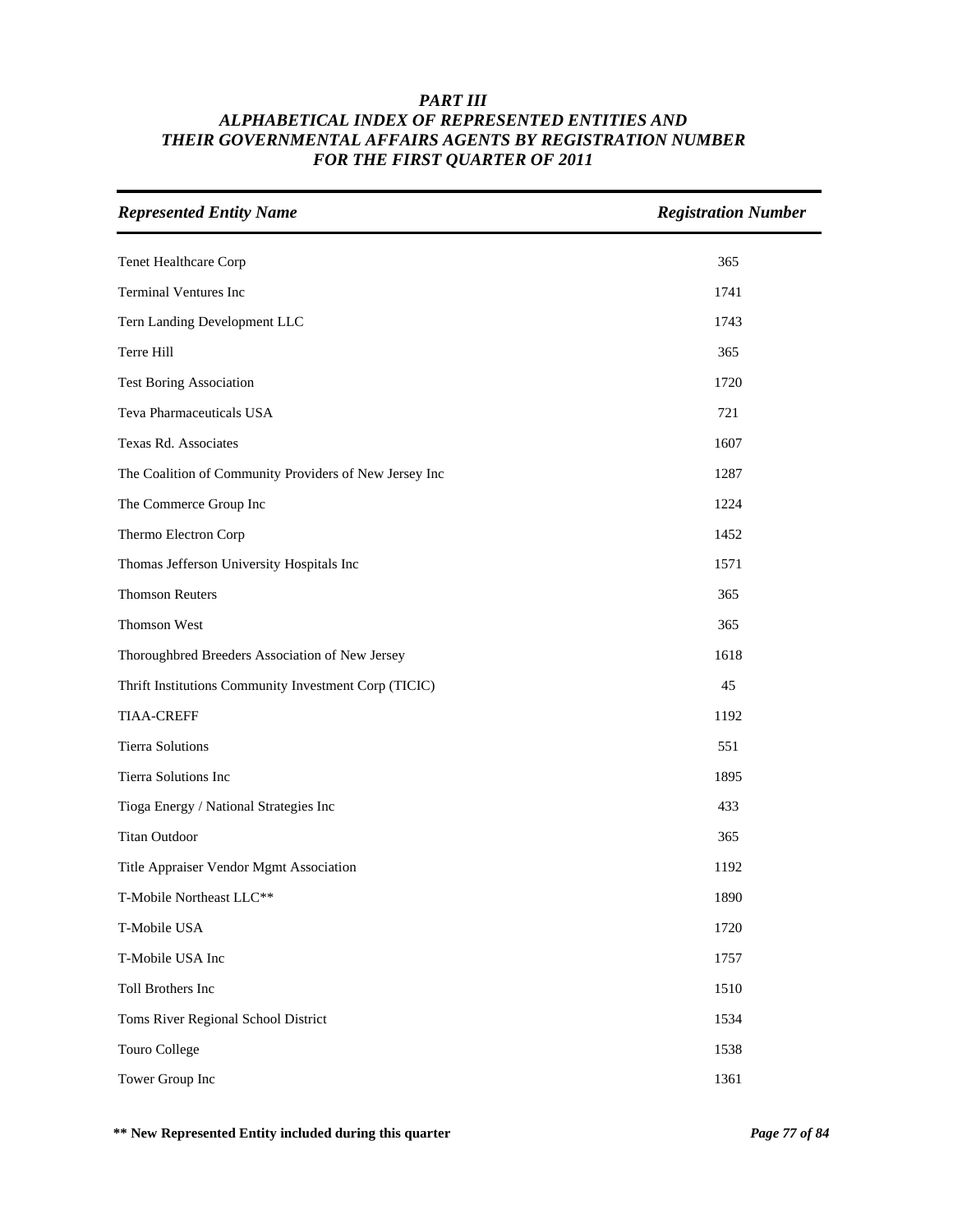| <b>Represented Entity Name</b>               | <b>Registration Number</b> |
|----------------------------------------------|----------------------------|
| Town of Guttenberg                           | 1704                       |
| Township of Bloomfield                       | 1704                       |
| Township of Dover                            | 1666                       |
| Township of Howell                           | 337                        |
| Township of Middletown                       | 1897                       |
| Township of Readington                       | 365                        |
| Township of Stafford                         | 1666                       |
| Toy Industry Association                     | 1720                       |
| Trade Web Group LLC                          | 1287                       |
| Trane                                        | 721                        |
| Travelers Companies Inc and Subsidiaries The | 1826                       |
| <b>Travelers Marketing</b>                   | 1413                       |
| Travelers Marketing/State Farm Insurance     | 1901                       |
| TRC Companies Inc                            | 1735                       |
| <b>Treated Wood Council</b>                  | 721                        |
| Treecycle                                    | 1781                       |
| Trefoil Properties Inc                       | 1607                       |
| Trenton Area YMCA                            | 944                        |
| Triad Healthcare                             | 365                        |
| <b>Trilegiant Corp</b>                       | 365                        |
| Trinitas Hospital                            | 1882                       |
| <b>Trinity Solar</b>                         | 1292                       |
| Trinity Solar**                              | 365                        |
| Tri-State Automatic Merchandising Council    | 1797                       |
| Tri-State Transportation Campaign            | 1395                       |
| Trump Castle                                 | 26                         |
| <b>Trump Entertainment Resorts</b>           | 1528                       |
| Trump Plaza                                  | $26\,$                     |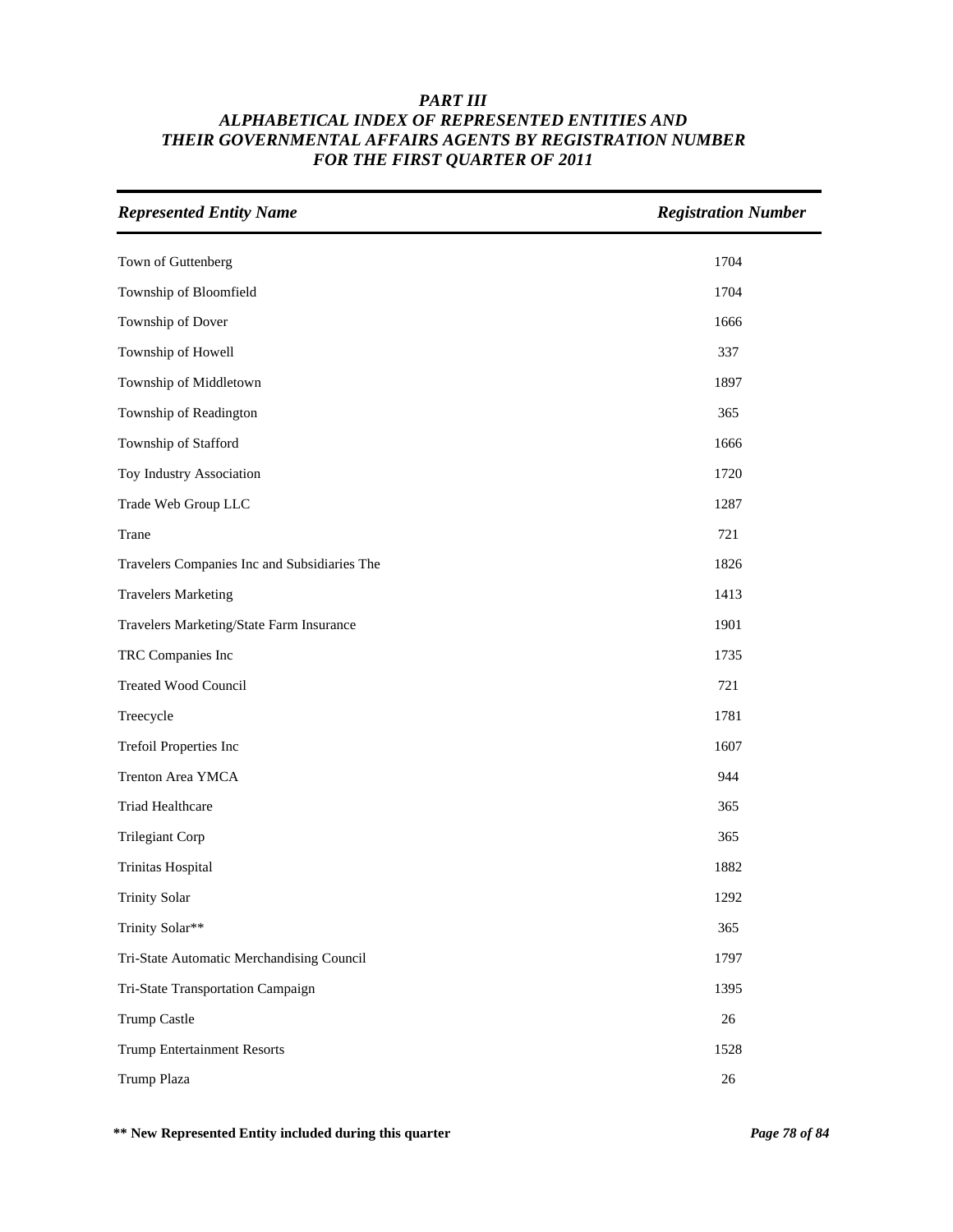| <b>Represented Entity Name</b>                                          | <b>Registration Number</b> |
|-------------------------------------------------------------------------|----------------------------|
| Trump Taj Mahal Association                                             | 26                         |
| Trust for Public Land The                                               | 1665                       |
| Trustees of the University of Pennsylvania                              | 365                        |
| <b>TTP Government Relations</b>                                         | 944                        |
| Turning Point Inc                                                       | 1473                       |
| Turning Point Inc                                                       | 1494                       |
| <b>Turtle Brook Realty</b>                                              | 337                        |
| <b>TVG Network</b>                                                      | 1735                       |
| Tyco/Simplex Grinnell                                                   | 433                        |
| Tyler & Carmeli PC                                                      | 1382                       |
| <b>Tyler Technologies</b>                                               | 1743                       |
| Tyler Technologies - AT&T Division                                      | 1895                       |
| UA Plumbers & Pipefitters Local 9                                       | 1186                       |
| <b>UBS</b> Financial Services                                           | 1730                       |
| UMDNJ Co-AAUP Chapters Rutgers Med School                               | 26                         |
| Underwriters at Lloyds London                                           | 1646                       |
| <b>Unifund CCR Partners</b>                                             | 1741                       |
| <b>Union County College</b>                                             | 800                        |
| Union Industrial Home for Children                                      | 1658                       |
| Union Paving & Construction                                             | 1587                       |
| Unison Site Management Corporation**                                    | 721                        |
| United Brotherhood of Carpenters & Joiners of America - NY Dist Council | 1234                       |
| United Continental Holdings Inc                                         | 1170                       |
| United Continental Holdings Inc                                         | 1735                       |
| United Distillers & Vintners North America Inc                          | 1192                       |
| United Food and Commercial Workers Union, Local 1360                    | 1574                       |
| United Health Care                                                      | 1192                       |
| United Health Care (Oxford Health Plans)                                | 1192                       |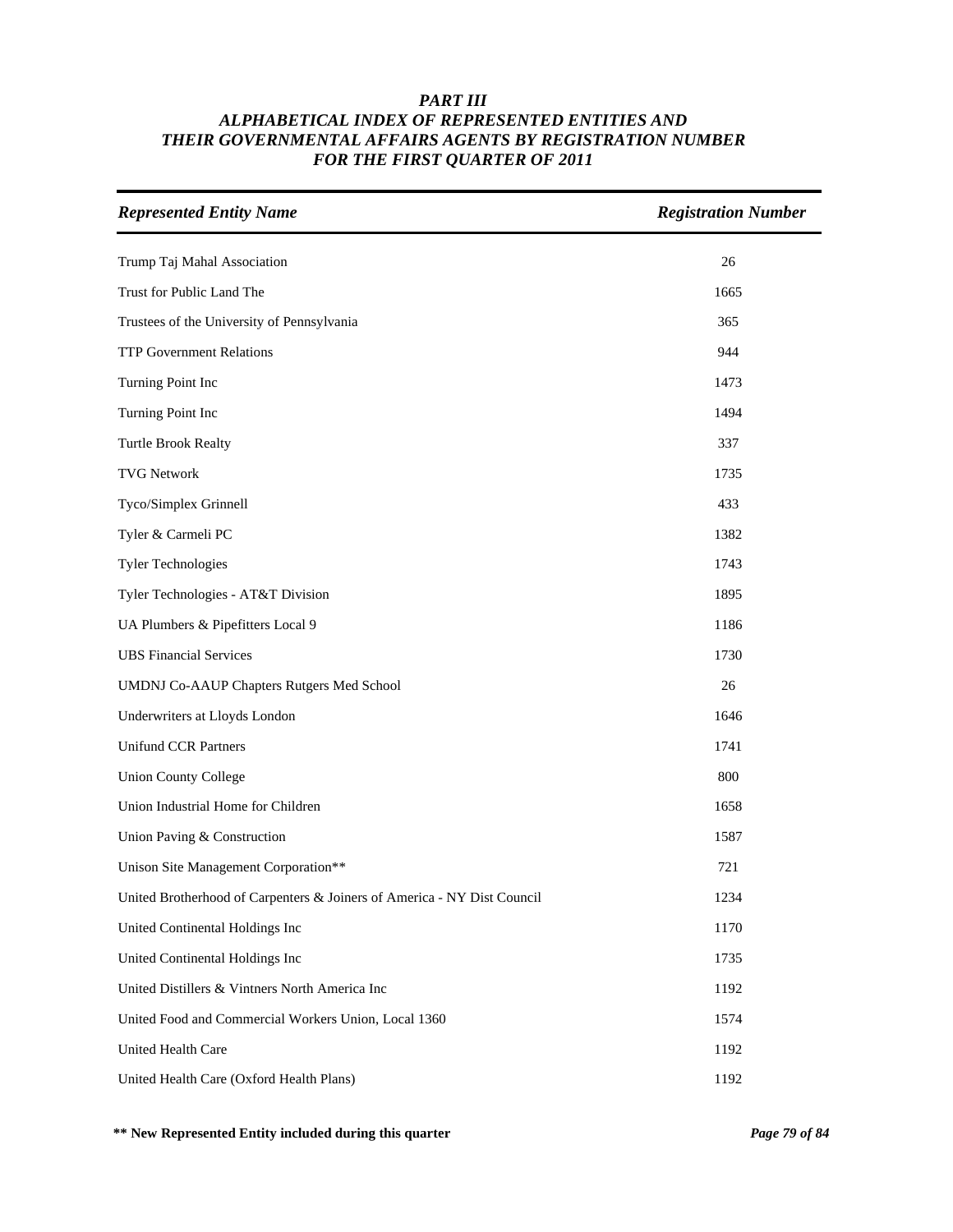| <b>Represented Entity Name</b>                   | <b>Registration Number</b> |
|--------------------------------------------------|----------------------------|
| United Healthcare Insurance Co                   | 1778                       |
| United NY & NJ Sandy Hook Pilots                 | 26                         |
| United Parcel Service (UPS)                      | 1720                       |
| United Services Automobile Association           | 885                        |
| United Services Automobile Association (USAA)    | 1744                       |
| United Surgical Partners International           | 1473                       |
| United Transportation Union                      | 1038                       |
| <b>United Water</b>                              | 721                        |
| United Water                                     | 1571                       |
| United Water                                     | 1818                       |
| United Water Management and Services             | 1895                       |
| <b>United Water Resources</b>                    | 433                        |
| UnitedHealth Group Inc                           | 365                        |
| UnitedHealthcare Community Plan                  | 365                        |
| <b>UNITEHERE</b>                                 | 1781                       |
| Universal Turf                                   | 337                        |
| University Health Plans                          | 800                        |
| University Health Plans                          | 1234                       |
| University Physician Associates                  | 75                         |
| University Radiology Group                       | 1259                       |
| U-Pickit Inc                                     | 365                        |
| UR Vehicle Management Solutions                  | 1479                       |
| Urology Group of NJ LLC                          | 1364                       |
| <b>URS</b> Washington International              | 721                        |
| <b>US Communities</b>                            | 365                        |
| US Water Inc                                     | 337                        |
| Utility & Transportation Contractors Association | 433                        |
| Utility & Transportation Contractors Association | 845                        |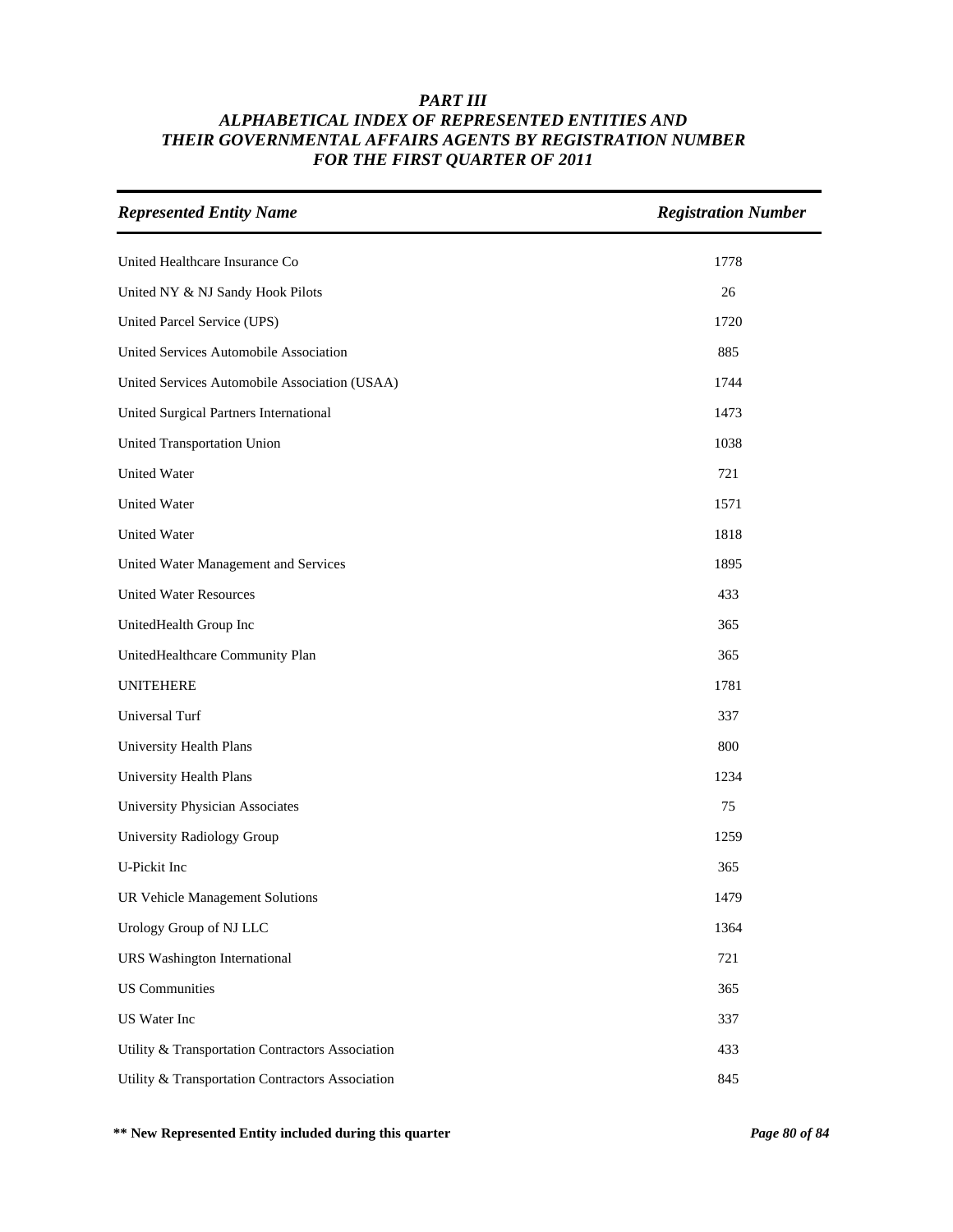| <b>Represented Entity Name</b>     | <b>Registration Number</b> |
|------------------------------------|----------------------------|
| Utz Quality Foods Inc              | 433                        |
| Valley Forge Asset Management Corp | 1781                       |
| Valley Hospital                    | 365                        |
| Value Realty                       | 1704                       |
| ValueOptions Inc                   | 75                         |
| ValueOptions**                     | 1929                       |
| Van Cleef Engineering Associates   | 365                        |
| Verizon                            | 721                        |
| Verizon                            | 1522                       |
| Verizon                            | 1781                       |
| Verizon Business                   | 532                        |
| Verizon NJ                         | 285                        |
| Verizon NJ                         | 1192                       |
| Verizon NJ                         | 1528                       |
| Verizon NJ                         | 1534                       |
| Verizon NJ                         | 1664                       |
| Verizon NJ                         | 1666                       |
| Verizon NJ                         | 1895                       |
| Verizon NJ Inc                     | 1720                       |
| Verizon NJ**                       | 1938                       |
| Verizon Wireless                   | 433                        |
| Verizon Wireless                   | 703                        |
| Versa Management Systems Inc       | 1743                       |
| Viacom Outdoor                     | 433                        |
| Vinson & Elkins LLP                | 1895                       |
| Viridian                           | 1666                       |
| Viridian Partners LLC              | 721                        |
| Viridian Solar Energy Group LLC**  | 1510                       |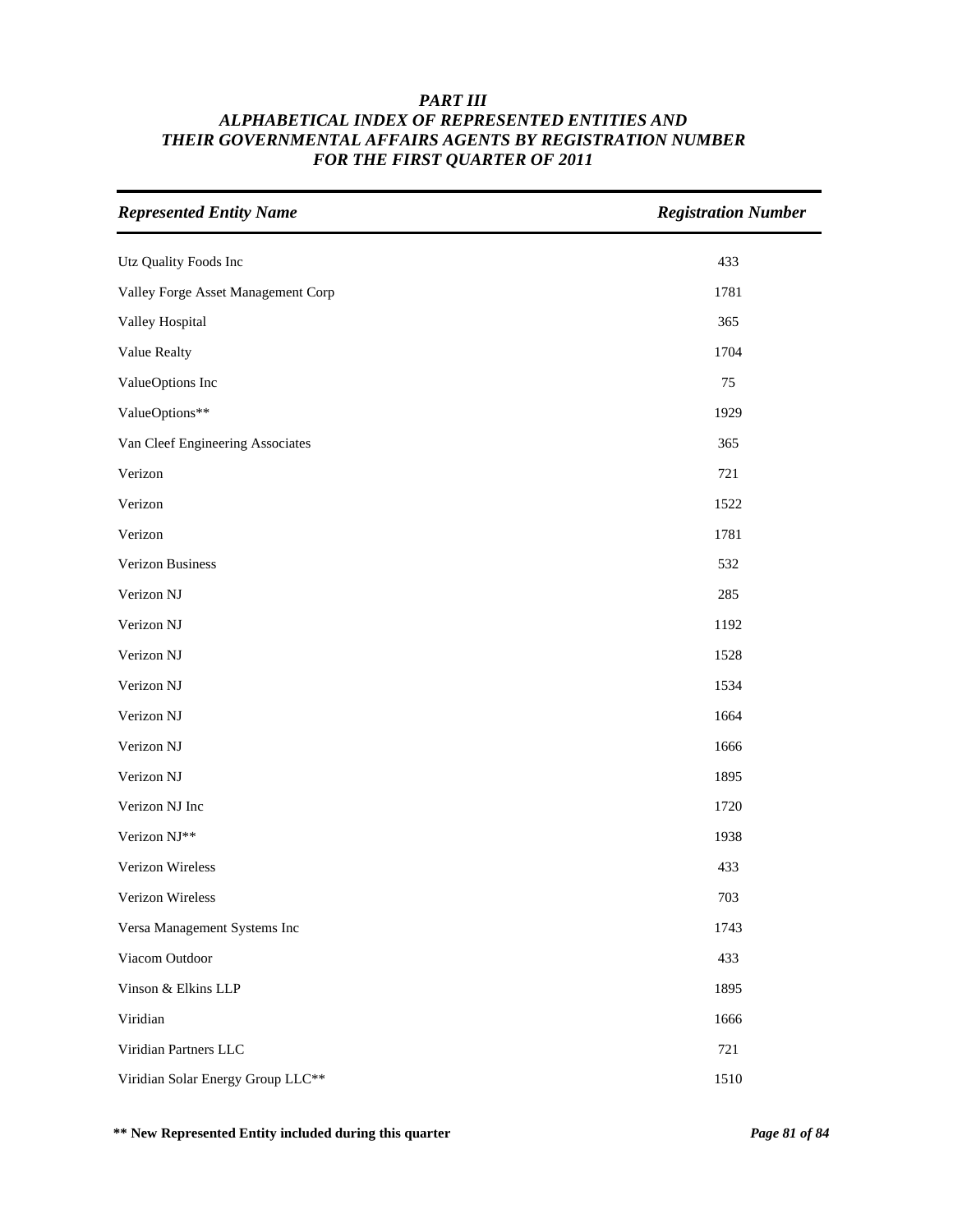| <b>Represented Entity Name</b>                                | <b>Registration Number</b> |
|---------------------------------------------------------------|----------------------------|
| Virtua Health                                                 | 1287                       |
| Virtua Health                                                 | 1640                       |
| Virtua Health Inc                                             | 721                        |
| Visa Inc                                                      | 1287                       |
| Vision Quest                                                  | 800                        |
| Visiting Homemaker Service of Hudson County                   | 1618                       |
| Visiting Nurse Association of Central Jersey Health Group Inc | 1287                       |
| Vital Computers                                               | 365                        |
| Volkswagen of America                                         | 800                        |
| Volunteers of America-Delaware Valley (VOADV)                 | 1292                       |
| Voorhees Pediatric Facility                                   | 1287                       |
| Vornado Realty Trust                                          | 1852                       |
| Wachovia / Wells Fargo                                        | 433                        |
| Wakefern Food Corp                                            | 815                        |
| Walden University**                                           | 1540                       |
| Walgreen Co                                                   | 1913                       |
| Wal-Mart Stores Inc                                           | 1054                       |
| Wal-Mart Stores Inc                                           | 1702                       |
| Wal-Mart Stores Inc**                                         | 1938                       |
| Wang Laboratories Inc                                         | 360                        |
| Warren Hospital                                               | 1413                       |
| Warren Hospital                                               | 1571                       |
| Warren Hospital                                               | 1767                       |
| Warren Hospital**                                             | 1901                       |
| Waste Management                                              | 1413                       |
| Waste Management                                              | 1479                       |
| Waste Mgmt of NJ Inc                                          | 800                        |
| Waste to Life Recycling Inc**                                 | 1723                       |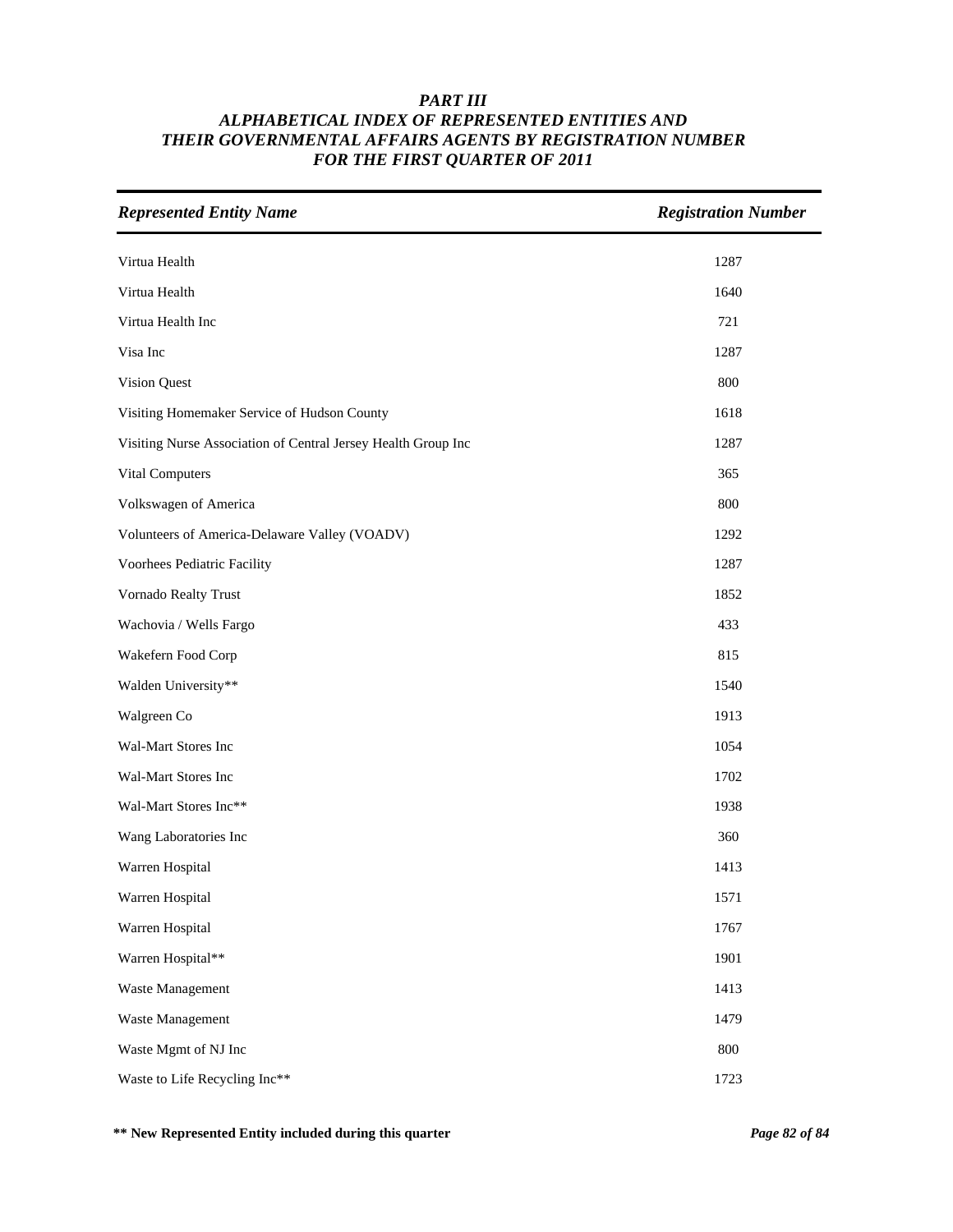| <b>Represented Entity Name</b>                                                   | <b>Registration Number</b> |
|----------------------------------------------------------------------------------|----------------------------|
| <b>Watson Pharmaceuticals</b>                                                    | 1781                       |
| Wawa                                                                             | 1735                       |
| WaWa Inc                                                                         | 721                        |
| <b>WB</b> Resorts                                                                | 1895                       |
| <b>WCD Consultants</b>                                                           | 551                        |
| Weehawken Township                                                               | 721                        |
| Wegman's                                                                         | 1540                       |
| <b>Weichert Realtors</b>                                                         | 1224                       |
| Weisman Children's Rehabilitation Hospital                                       | 1287                       |
| Wells Capital Management Inc                                                     | 1916                       |
| Wells Fargo Bank NA                                                              | 1925                       |
| West New York Board of Education                                                 | 721                        |
| West New York Urban Renewal Associates II LP                                     | 939                        |
| West Publishing Co                                                               | 365                        |
| Western Union                                                                    | 1861                       |
| Westfield LLC                                                                    | 365                        |
| Weston Solutions Inc                                                             | 1310                       |
| Westside Transload LLC                                                           | 721                        |
| Westside TransLoad LLC**                                                         | 1234                       |
| Wheelabrator                                                                     | 1479                       |
| Wildwood Beaches Hotel/Resort LLC                                                | 1534                       |
| Wilenta Feed Inc                                                                 | 939                        |
| William F Layton Consulting LLC/New Jersey Carpenters Contractors Trust          | 1741                       |
| William F Layton Consulting LLC/New Jersey Concrete and Aggregate<br>Association | 1741                       |
| William G Mennen PC                                                              | 365                        |
| Williams Co                                                                      | 721                        |
| Williams Companies Inc                                                           | 433                        |
| Willow Lake Day Camp                                                             | 939                        |

**\*\* New Represented Entity included during this quarter** *Page 83 of 84*